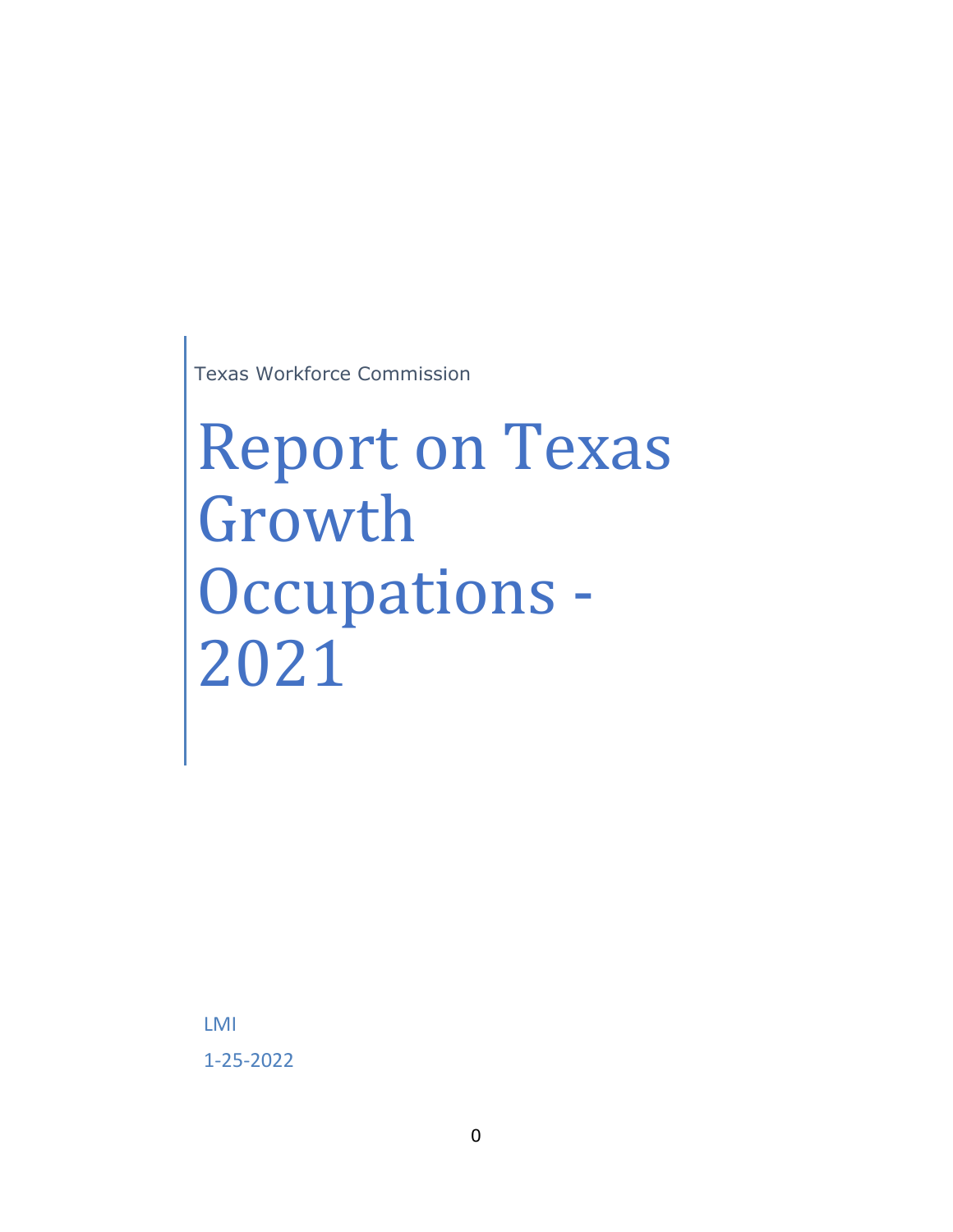## <span id="page-1-0"></span>**Contents**

| Ι.   |  |
|------|--|
| Н.   |  |
|      |  |
|      |  |
|      |  |
|      |  |
|      |  |
|      |  |
|      |  |
|      |  |
|      |  |
|      |  |
|      |  |
|      |  |
|      |  |
| III. |  |
| IV.  |  |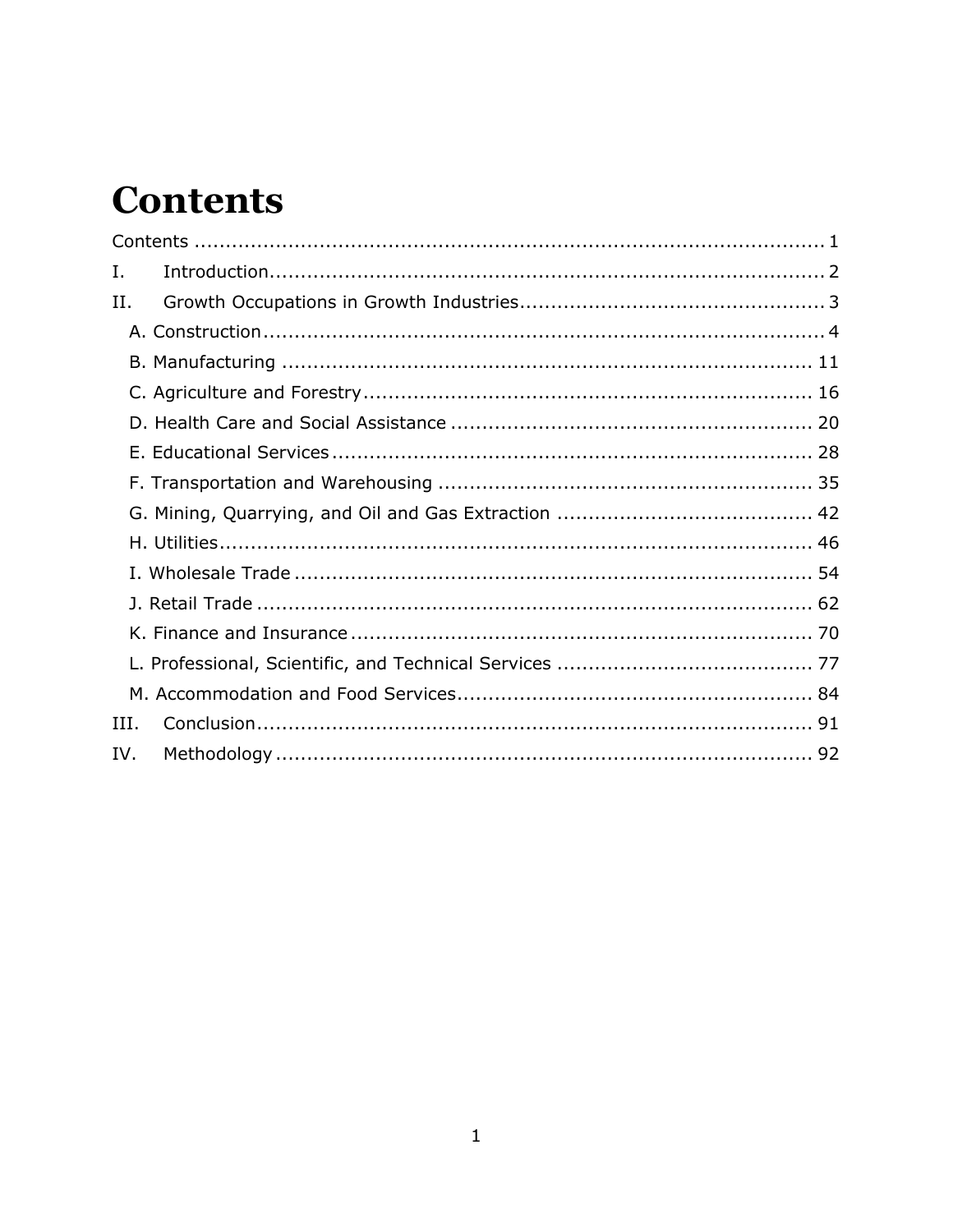# <span id="page-2-0"></span>**I. Introduction**

House Bill 2478 requires the Texas Workforce Commission (TWC) to gather and study information relating to existing and projected shortages in high-wage, highdemand occupations in this state on an annual basis. HB 2478 (83rd Legislature, Regular Session, Section 302.019) also directed TWC to include information on existing and projected shortages in high-wage, high-demand occupations in selected industries.

Data included in this report was the most recent data available as of the end of fiscal year 2021. Thus, the Quarterly Census of Employment and Wage (QCEW) data covers the period through the first quarter of 2021. The Current Employment Statistics (CES) data covers the period through the August 2021 estimates.

This report also considers TWC's latest projections for employment growth for Texas, released in 2020 with a base year of 2018 and covering the period of 2018 to 2028. Despite using a base year before the pandemic, industry projection models weigh long-term industry trends dating back to 1990. The next employment projections, covering the period of 2020 to 2030, will be released in Fall 2022.

Since no official definition of a high-wage occupation exists, for purposes of this report, TWC focuses on growing occupations that pay more than the Texas median annual wage of \$39,637.

To segment Texas occupations by sector, TWC follows statistical data standards set by the agency's contracts with the U.S. Bureau of Labor Statistics and the Employment and Training Administration division of the U.S. Department of Labor. TWC examined more than 800 occupations in Texas in making the occupational projections and segmenting those occupations for specific industries. Those growth occupations within industries are listed by industry sector in Section II.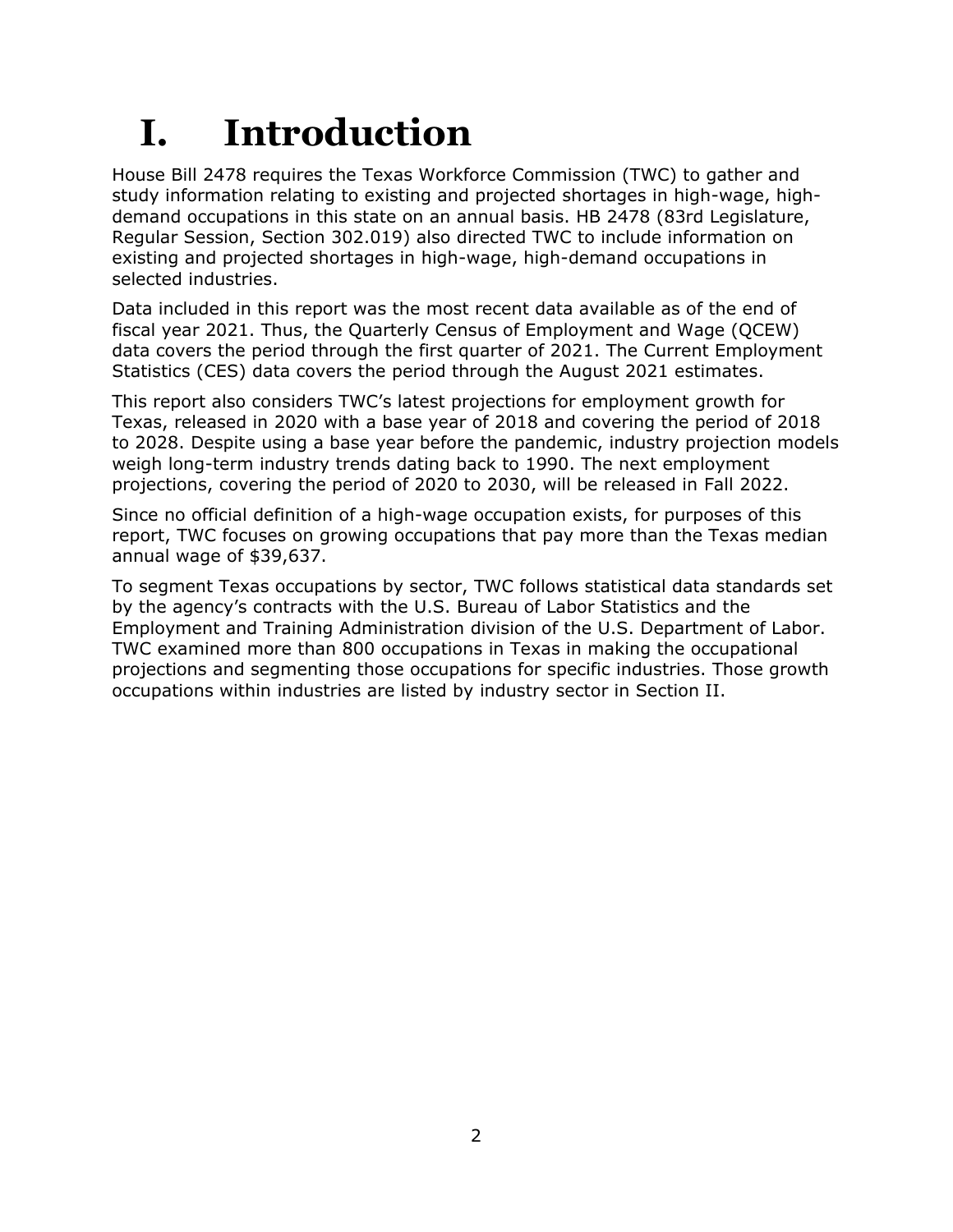### <span id="page-3-0"></span>**II. Growth Occupations in Growth Industries**

A growing economy in the United States and particularly in Texas and its surrounding states has resulted in more demand for workers. That increased demand for workers is focused in key occupations where local supply has at times struggled to keep up with demand.

Predicting the occupations most in demand in an evolving labor market is part of the mission of TWC. While this report shows the most in-demand occupations in Texas for the 2018 through 2028 period, it is important to remember that each employer needs a unique combination of technical skills, education, work experience, and even soft skills for each of these jobs at each of their workplaces.

This section identifies occupations within major industries as defined in House Bill 2478. The charts display staffing and wage information for a specific occupation in that specific industry. Each industry shown below lists only those occupations which pay above the Texas median annual wage, as stated in Section I, ordering them by projected employment growth in Texas from 2018 to 2028. Up to 20 high-wage high-demand occupations are listed for each industry. Industry employment data listed corresponds with the Texas employers identified by that industry's North American Industry Classification System (NAICS) code.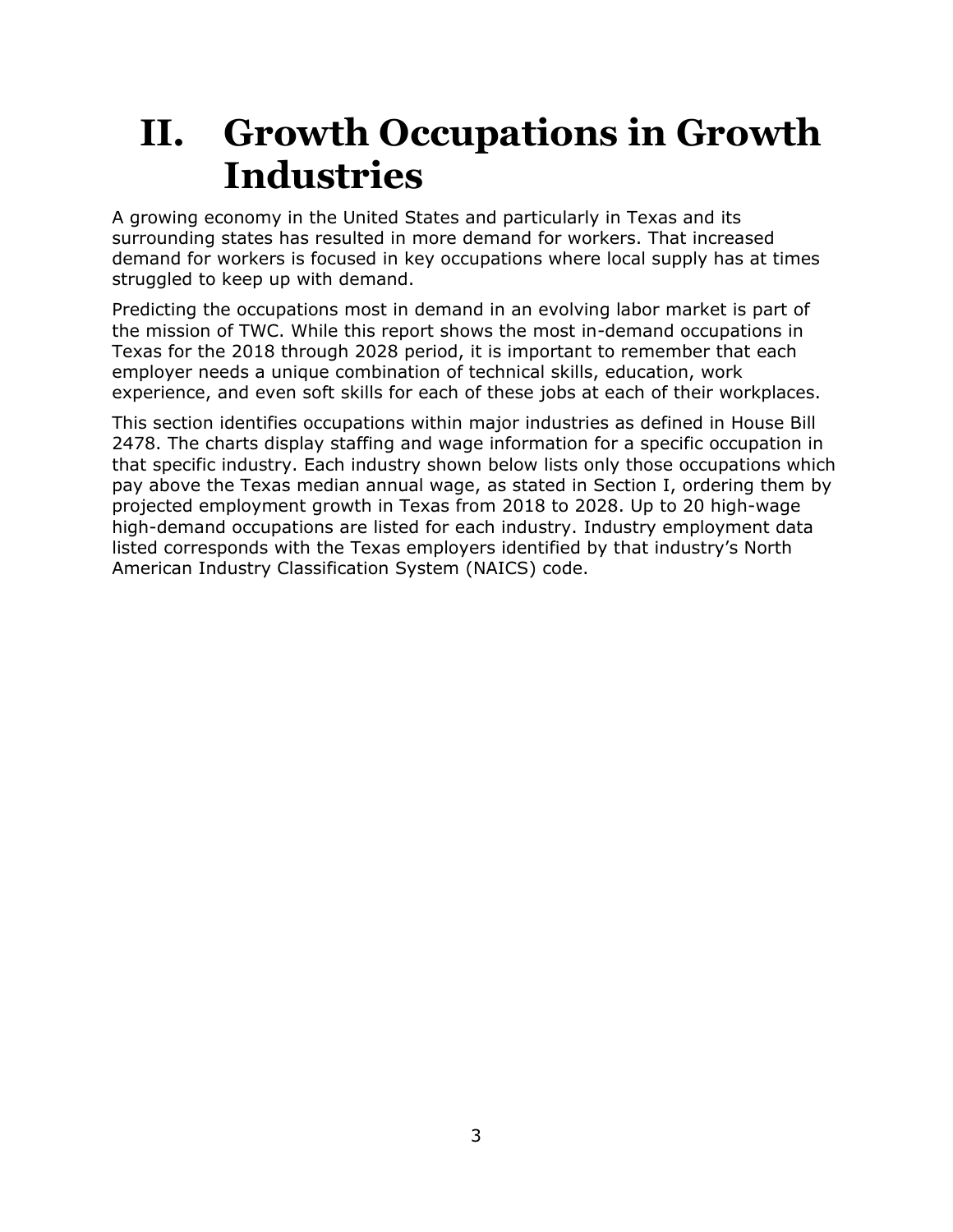#### <span id="page-4-0"></span>**A. Construction**

The construction industry in Texas has increased establishments and building permits over the year and is progressing in employment recovery. This data is for NAICS code 23.

Employment in Construction peaked in November 2019 and declined slightly at 0.4 percent by February 2020. However, due to measures taken to slow the spread of COVID-19 the industry lost 7.6 percent of employment in March and April 2020. In August 2021, the construction industry reached 92.7 percent of February 2020 employment and continues the recovery process after achieving a modest 0.9 percent annual growth rate in the same month.

During the first quarter of 2021, Quarterly Census of Employment and Wages (QCEW) reported construction employment reaching 745,903 jobs in Texas. First quarter 2021 comparisons of Average Employment to previous years show 7.4 percent decline over one year, 3.9 percent growth over five years, and 28.3 percent growth over ten years. However, establishments increased 2.0 percent over the year, 18.4 percent over 5 years, and 28.6 percent over 10 years. Based on first quarter QCEW, Construction holds 6.2 percent of nonfarm employment in Texas.

Demand for workers by job ads in the construction industry has increased steadily over the last four years as year-to-date averages in September steadily increased. Building Permits increased 25.2 percent over-the-year in August 2021. At the national level, effects of global supply chain disruptions increased the demand for local materials as evident in Inputs to Construction of the Producer Price Index. Hires continue to stabilize after layoffs that occurred from March to May 2020 and demand.

The Texas Workforce Commission projects a 1.5 percent increase in employment each year between 2018-2028. This equates to an increase of 118,909 jobs, or a 16.1 percent increase over the ten-year period.

| <b>Occupation</b><br>Title                                  | <b>Annual</b><br>Average<br><b>Employment</b><br>2018 | <b>Annual</b><br>Average<br><b>Employment 2018-</b><br>2028 | <b>Number</b><br><b>Change</b><br>2028 | <b>Percent</b><br>Growth<br>$2018 -$<br>2028 | <b>Annual</b><br><b>Median</b><br><b>Wage</b><br>2020 |
|-------------------------------------------------------------|-------------------------------------------------------|-------------------------------------------------------------|----------------------------------------|----------------------------------------------|-------------------------------------------------------|
| Supervisors of<br>Construction<br>and Extraction<br>Workers | 55,140                                                | 64,955                                                      | 9,815                                  | 17.8                                         | \$61,669                                              |
| Electricians                                                | 48,347                                                | 55,780                                                      | 7,433                                  | 15.4                                         | \$48,866                                              |

The occupations within the Construction industry that are projected to add the most jobs from 2018 to 2028 are listed below.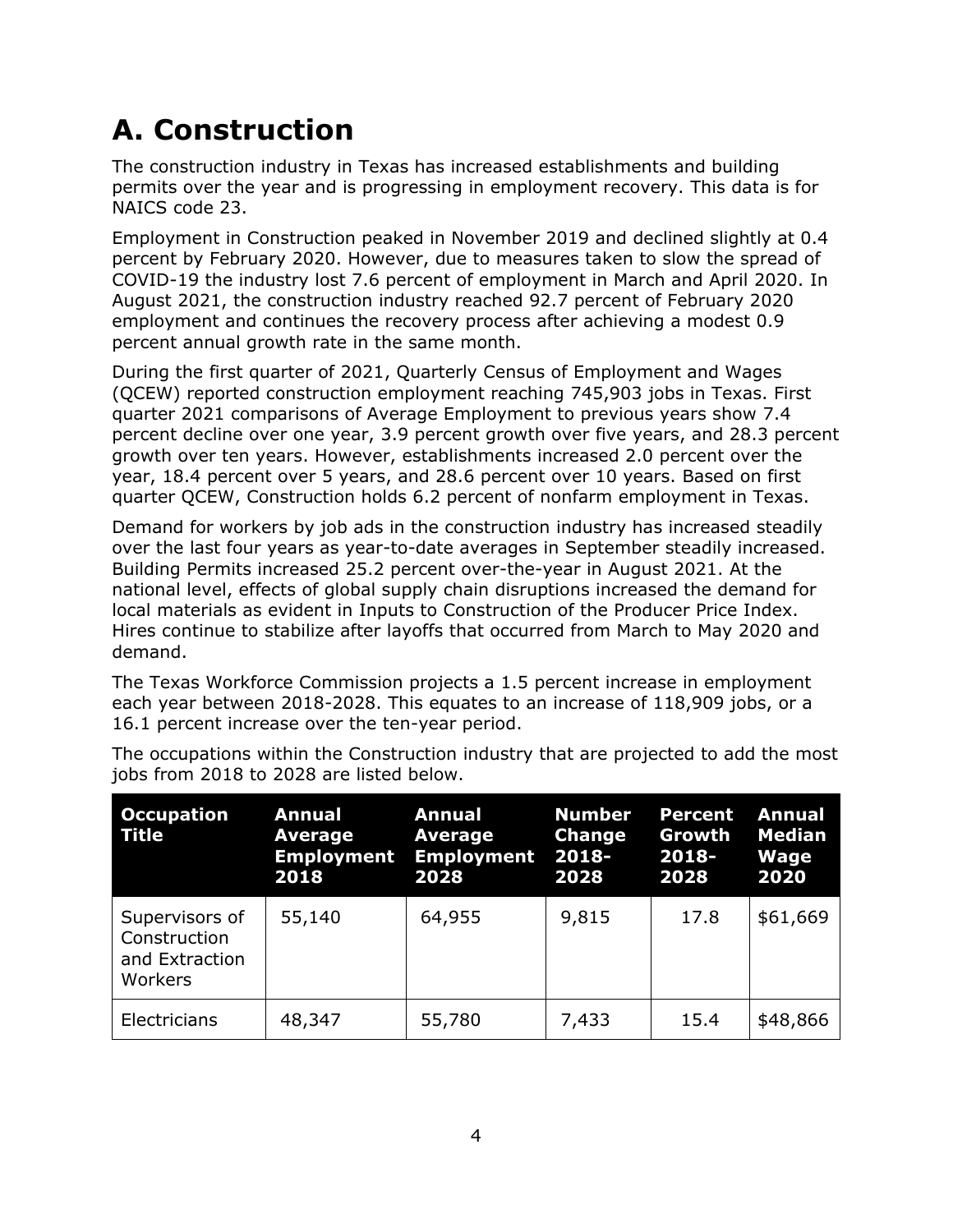| <b>Occupation</b><br><b>Title</b>                                                           | <b>Annual</b><br><b>Average</b><br><b>Employment</b><br>2018 | <b>Annual</b><br><b>Average</b><br><b>Employment</b><br>2028 | <b>Number</b><br><b>Change</b><br>2018-<br>2028 | <b>Percent</b><br>Growth<br>2018-<br>2028 | <b>Annual</b><br><b>Median</b><br><b>Wage</b><br>2020 |
|---------------------------------------------------------------------------------------------|--------------------------------------------------------------|--------------------------------------------------------------|-------------------------------------------------|-------------------------------------------|-------------------------------------------------------|
| Plumbers,<br>Pipefitters, and<br><b>Steamfitters</b>                                        | 36,241                                                       | 42,787                                                       | 6,546                                           | 18.1                                      | \$50,288                                              |
| Operating<br>Engineers and<br>Other<br>Construction<br>Equipment<br>Operators               | 28,494                                                       | 34,076                                                       | 5,582                                           | 19.6                                      | \$44,514                                              |
| Carpenters                                                                                  | 30,974                                                       | 35,601                                                       | 4,627                                           | 14.9                                      | \$42,490                                              |
| Construction<br>Managers                                                                    | 25,201                                                       | 29,533                                                       | 4,332                                           | 17.2                                      | \$84,635                                              |
| General and<br>Operations<br>Managers                                                       | 22,205                                                       | 26,045                                                       | 3,840                                           | 17.3                                      | \$95,801                                              |
| Heating, Air<br>Conditioning,<br>and<br>Refrigeration<br>Mechanics and<br><b>Installers</b> | 17,298                                                       | 20,515                                                       | 3,217                                           | 18.6                                      | \$46,881                                              |
| Heavy and<br>Tractor-Trailer<br><b>Truck Drivers</b>                                        | 12,962                                                       | 15,562                                                       | 2,600                                           | 20.1                                      | \$41,623                                              |
| Welders,<br>Cutters,<br>Solderers, and<br><b>Brazers</b>                                    | 11,328                                                       | 13,381                                                       | 2,053                                           | 18.1                                      | \$53,017                                              |
| Office Clerks,<br>General                                                                   | 27,442                                                       | 28,996                                                       | 1,554                                           | 5.7                                       | \$39,884                                              |
| Cost Estimators                                                                             | 9,709                                                        | 11,225                                                       | 1,516                                           | 15.6                                      | \$68,085                                              |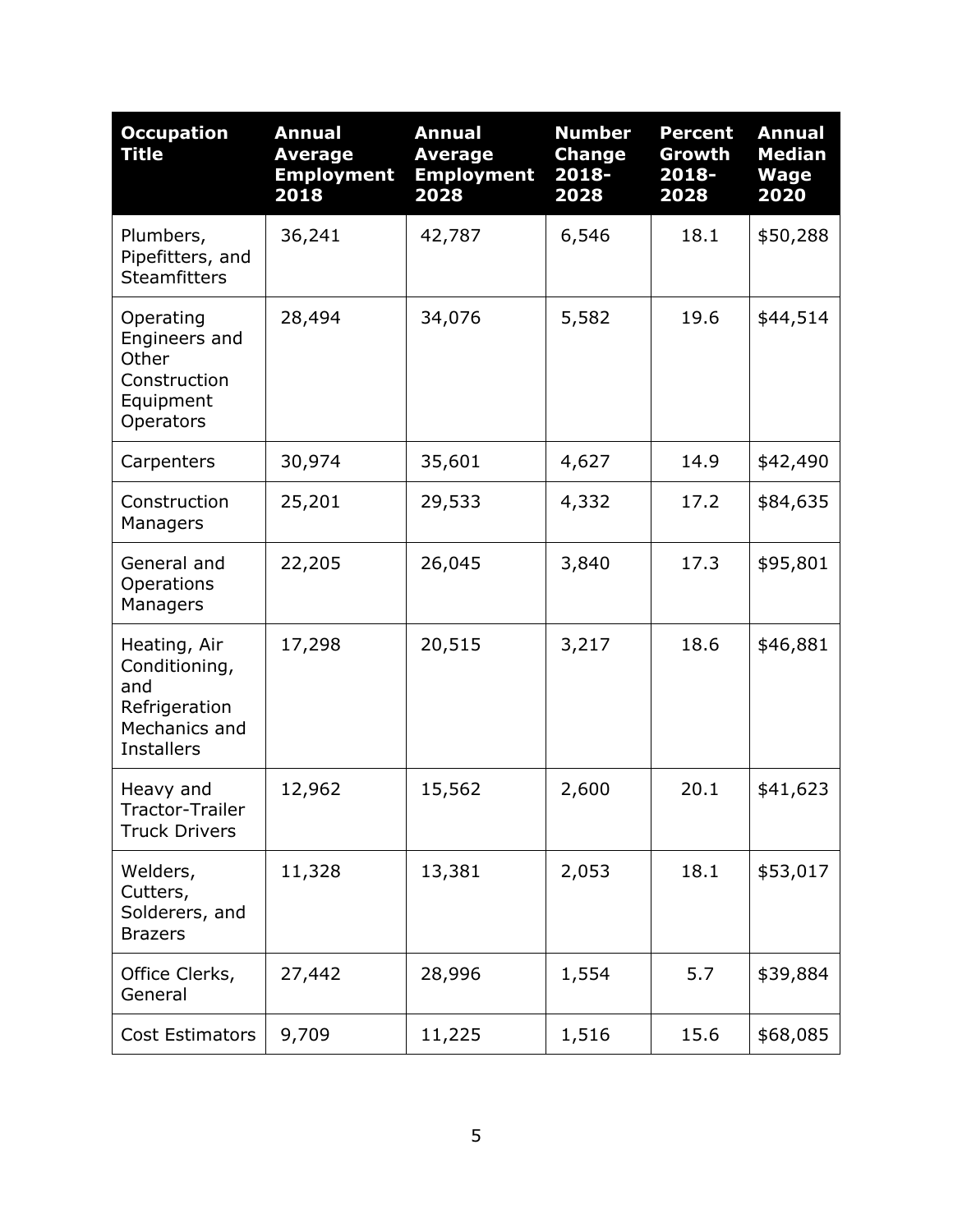| <b>Occupation</b><br><b>Title</b>                                          | <b>Annual</b><br><b>Average</b><br><b>Employment</b><br>2018 | <b>Annual</b><br><b>Average</b><br><b>Employment</b><br>2028 | <b>Number</b><br><b>Change</b><br>$2018 -$<br>2028 | <b>Percent</b><br>Growth<br>2018-<br>2028 | <b>Annual</b><br><b>Median</b><br><b>Wage</b><br>2020 |
|----------------------------------------------------------------------------|--------------------------------------------------------------|--------------------------------------------------------------|----------------------------------------------------|-------------------------------------------|-------------------------------------------------------|
| Structural Iron<br>and Steel<br>Workers                                    | 8,373                                                        | 9,865                                                        | 1,492                                              | 17.8                                      | \$45,153                                              |
| Telecommunica<br>tions Line<br>Installers and<br>Repairers                 | 4,334                                                        | 5,559                                                        | 1,225                                              | 28.3                                      | \$45,420                                              |
| Electrical<br>Power-Line<br>Installers and<br>Repairers                    | 4,047                                                        | 5,095                                                        | 1,048                                              | 25.9                                      | \$50,055                                              |
| <b>Business</b><br>Operations<br>Specialists, All<br>Other                 | 6,344                                                        | 7,357                                                        | 1,013                                              | 16.0                                      | \$78,123                                              |
| <b>Sheet Metal</b><br>Workers                                              | 6,021                                                        | 6,869                                                        | 848                                                | 14.1                                      | \$45,792                                              |
| Excavating and<br>Loading<br>Machine and<br><b>Dragline</b><br>Operators   | 3,967                                                        | 4,805                                                        | 838                                                | 21.1                                      | \$41,692                                              |
| First-Line<br>Supervisors of<br>Mechanics,<br>Installers, and<br>Repairers | 4,463                                                        | 5,256                                                        | 793                                                | 17.8                                      | \$68,200                                              |
| <b>Brickmasons</b><br>and<br><b>Blockmasons</b>                            | 3,941                                                        | 4,733                                                        | 792                                                | 20.1                                      | \$50,048                                              |

**SOURCE**: Occupational Projections 2018-2028, Occupational Employment and Wage Statistics 2020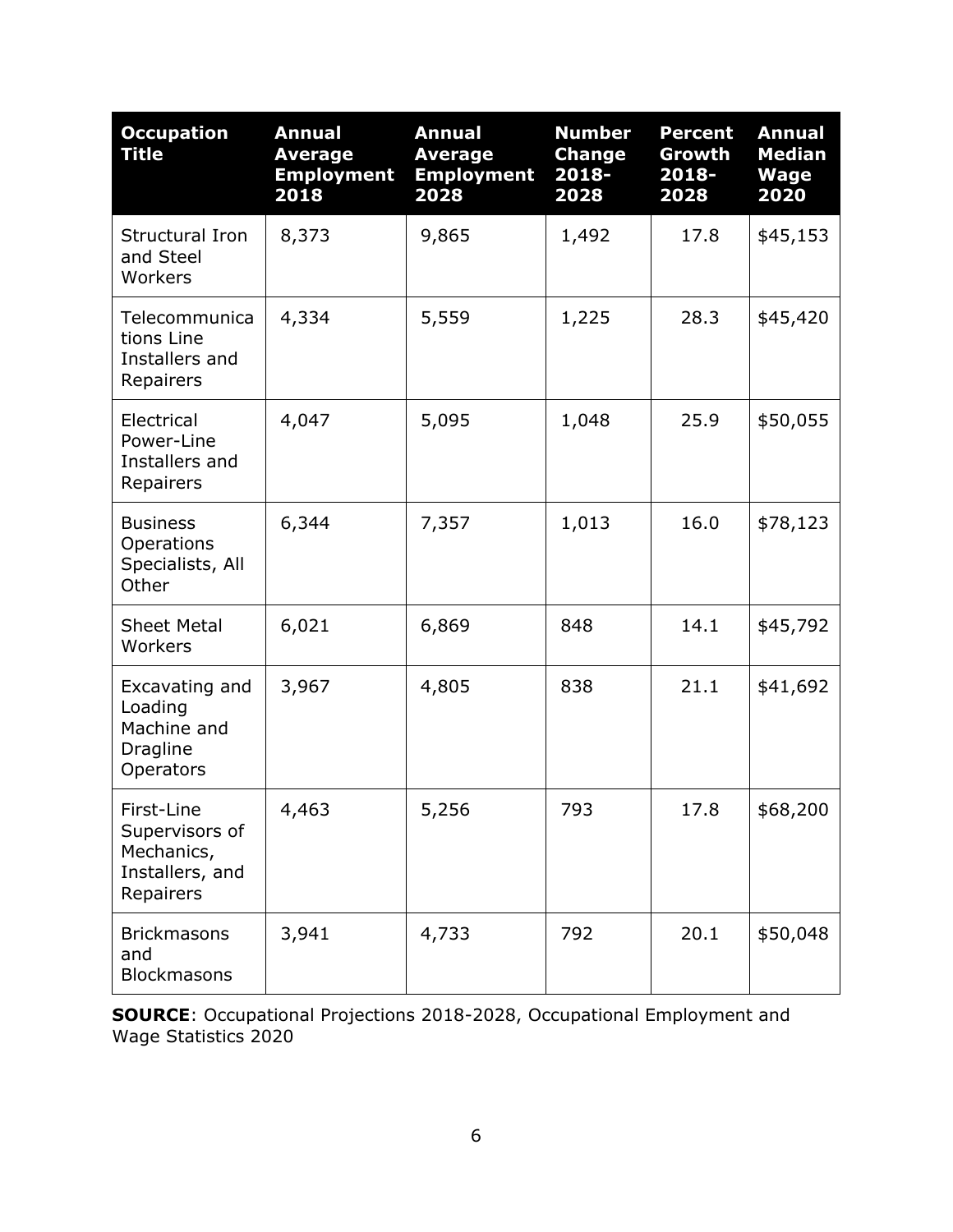A high school diploma or equivalent is the typical education needed for entry into a majority of the 2018 to 2028 high growth occupations shown in the following table. However, additional and on-the-job training for certifications and specialized skills are usually required.

| <b>Occupation</b>                                                                     | <b>Education</b>                        | <b>Training</b>                         | <b>Experience</b>  | <b>STEM</b> |
|---------------------------------------------------------------------------------------|-----------------------------------------|-----------------------------------------|--------------------|-------------|
| Supervisors of<br>Construction and<br><b>Extraction Workers</b>                       | High school<br>diploma or<br>equivalent | None                                    | 5 years or<br>more | <b>No</b>   |
| Electricians                                                                          | High school<br>diploma or<br>equivalent | Apprenticeship                          | None               | <b>No</b>   |
| Plumbers, Pipefitters,<br>and Steamfitters                                            | High school<br>diploma or<br>equivalent | Apprenticeship                          | None               | <b>No</b>   |
| Operating Engineers and<br><b>Other Construction</b><br><b>Equipment Operators</b>    | High school<br>diploma or<br>equivalent | Moderate-term<br>on-the-job<br>training | None               | <b>No</b>   |
| Carpenters                                                                            | High school<br>diploma or<br>equivalent | Apprenticeship                          | None               | <b>No</b>   |
| <b>Construction Managers</b>                                                          | Bachelor's<br>degree                    | Moderate-term<br>on-the-job<br>training | None               | <b>No</b>   |
| <b>General and Operations</b><br>Managers                                             | Bachelor's<br>degree                    | None                                    | 5 years or<br>more | <b>No</b>   |
| Heating, Air<br>Conditioning, and<br><b>Refrigeration Mechanics</b><br>and Installers | Postsecondary<br>nondegree<br>award     | Long-term on-<br>the-job<br>training    | <b>None</b>        | <b>No</b>   |
| Heavy and Tractor-<br><b>Trailer Truck Drivers</b>                                    | Postsecondary<br>nondegree<br>award     | Short-term<br>on-the-job<br>training    | None               | No          |
| Welders, Cutters,<br>Solderers, and Brazers                                           | High school<br>diploma or<br>equivalent | Moderate-term<br>on-the-job<br>training | None               | No          |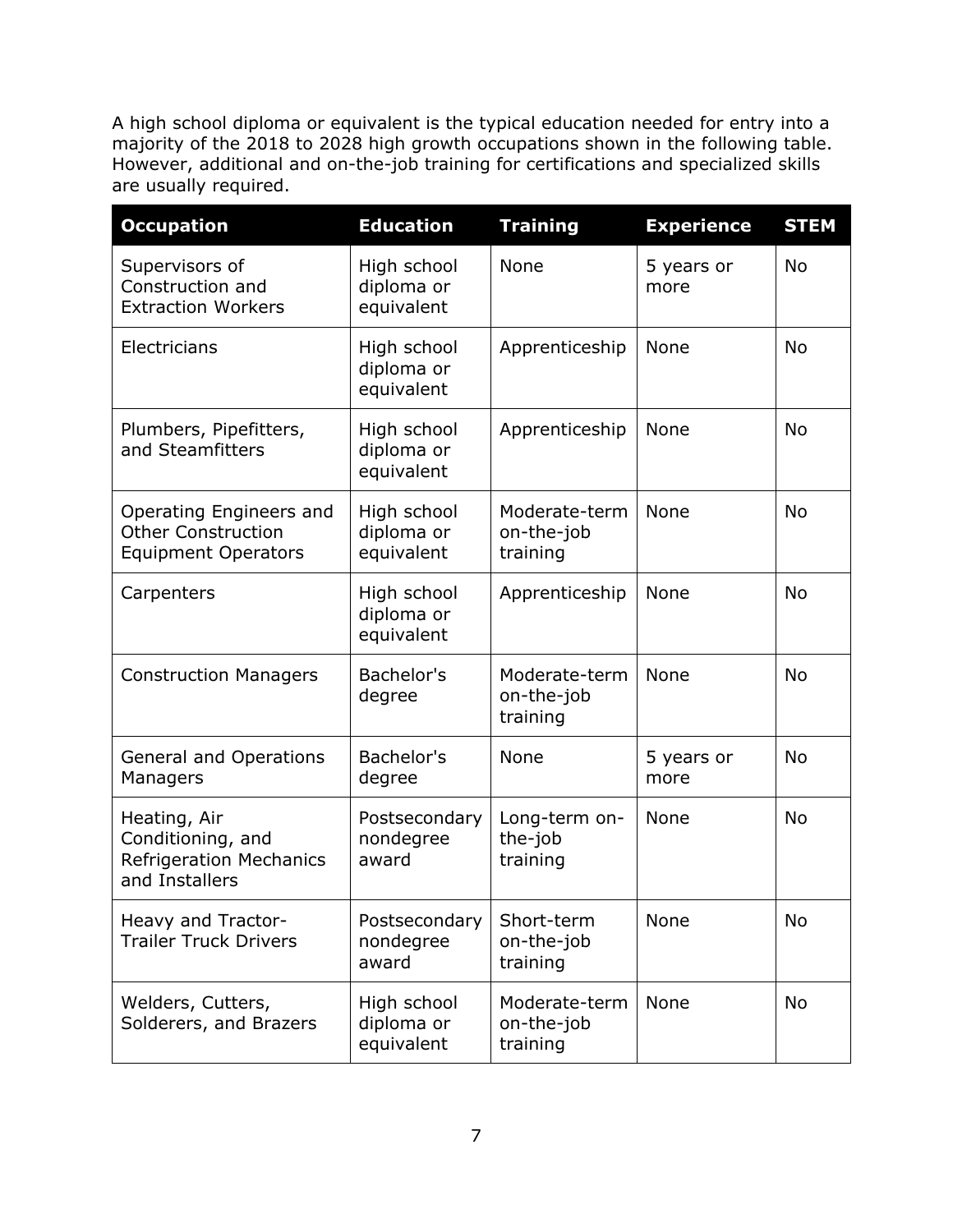| <b>Occupation</b>                                                    | <b>Education</b>                        | <b>Training</b>                         | <b>Experience</b>    | <b>STEM</b> |
|----------------------------------------------------------------------|-----------------------------------------|-----------------------------------------|----------------------|-------------|
| Office Clerks, General                                               | High school<br>diploma or<br>equivalent | Short-term<br>on-the-job<br>training    | None                 | <b>No</b>   |
| <b>Cost Estimators</b>                                               | Bachelor's<br>degree                    | Moderate-term<br>on-the-job<br>training | None                 | No          |
| <b>Structural Iron and Steel</b><br>Workers                          | High school<br>diploma or<br>equivalent | Apprenticeship                          | None                 | <b>No</b>   |
| <b>Telecommunications Line</b><br><b>Installers and Repairers</b>    | High school<br>diploma or<br>equivalent | Long-term on-<br>the-job<br>training    | None                 | <b>No</b>   |
| <b>Electrical Power-Line</b><br><b>Installers and Repairers</b>      | High school<br>diploma or<br>equivalent | Long-term on-<br>the-job<br>training    | None                 | <b>No</b>   |
| <b>Business Operations</b><br>Specialists, All Other                 | Bachelor's<br>degree                    | None                                    | None                 | <b>No</b>   |
| <b>Sheet Metal Workers</b>                                           | High school<br>diploma or<br>equivalent | Apprenticeship                          | None                 | <b>No</b>   |
| <b>Excavating and Loading</b><br>Machine and Dragline<br>Operators   | High school<br>diploma or<br>equivalent | Moderate-term<br>on-the-job<br>training | Less than 5<br>years | <b>No</b>   |
| First-Line Supervisors of<br>Mechanics, Installers,<br>and Repairers | High school<br>diploma or<br>equivalent | None                                    | Less than 5<br>years | No          |
| <b>Brickmasons and</b><br><b>Blockmasons</b>                         | High school<br>diploma or<br>equivalent | Apprenticeship                          | None                 | No          |

**SOURCE**: Occupational Employment and Wage Statistics 2020, [Texas Labor](https://texaslaboranalysis.com/)  [Analysis](https://texaslaboranalysis.com/)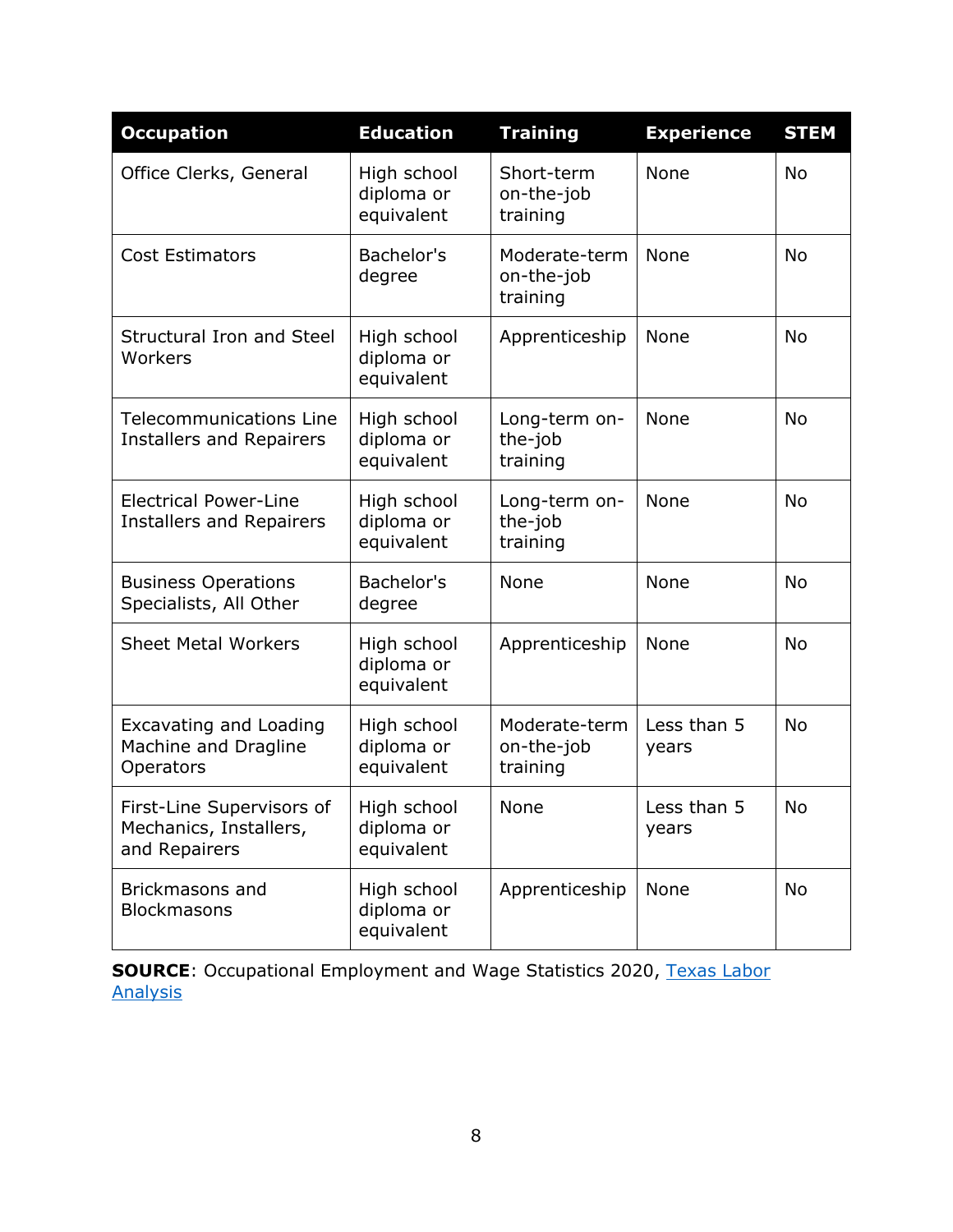The following table shows the specialized skills and certifications associated with the high growth occupations within this industry.

| <b>Occupation</b>                                                                        | <b>Top Requested Skills</b>                               | <b>Top Requested</b><br><b>Certifications</b>                                                                         |
|------------------------------------------------------------------------------------------|-----------------------------------------------------------|-----------------------------------------------------------------------------------------------------------------------|
| Supervisors of<br>Construction and<br><b>Extraction Workers</b>                          | Scheduling, Construction<br>Management, Budgeting         | Driver's License, CDL Class A,<br><b>Electrician Certification</b>                                                    |
| Electricians                                                                             | Electrical Work, Repair,<br><b>Electrical Systems</b>     | Driver's License, Electrician<br>Certification, Master Electrician<br>License                                         |
| Plumbers, Pipefitters,<br>and Steamfitters                                               | Plumbing, Repair,<br><b>Plumbing Systems</b>              | Driver's License, Plumbing<br>Certification, Plumbing License                                                         |
| <b>Operating Engineers</b><br>and Other<br>Construction<br><b>Equipment Operators</b>    | Equipment Operation,<br>Heavy Equipment,<br>Repair        | Driver's License, CDL Class A,<br><b>EPA CFC/HCFC Certification</b>                                                   |
| Carpenters                                                                               | Carpentry, Framing,<br><b>Hand Tools</b>                  | Driver's License, Epa Lead<br>Certification, Occupational<br>Safety and Health<br><b>Administration Certification</b> |
| <b>Construction Managers</b>                                                             | Project Management,<br>Scheduling, Budgeting              | Driver's License, Project<br>Management Certification,<br><b>Project Management</b><br>Professional (PMP)             |
| General and<br><b>Operations Managers</b>                                                | <b>Budgeting, Operations</b><br>Management,<br>Scheduling | Driver's License, Project<br>Management Certification,<br><b>Project Management</b><br>Professional (PMP)             |
| Heating, Air<br>Conditioning, and<br>Refrigeration<br>Mechanics and<br><b>Installers</b> | HVAC, Repair, Plumbing                                    | Driver's License,<br><b>Environmental Protection</b><br>Agency Certification, EPA<br><b>CFC/HCFC Certification</b>    |
| Heavy and Tractor-<br><b>Trailer Truck Drivers</b>                                       | Commercial Driving,<br>HAZMAT, Truck Driving              | CDL Class A, Driver's License,<br><b>Cdl Class B</b>                                                                  |
| Welders, Cutters,<br>Solderers, and Brazers                                              | Welding, Repair, Mig and<br>Tig Welding                   | Driver's License, Welding<br>Certification, AWS D1.1                                                                  |
| Office Clerks, General                                                                   | Customer Service,<br>Scheduling, Data Entry               | Driver's License, Real Estate<br>Certification, Security<br>Clearance                                                 |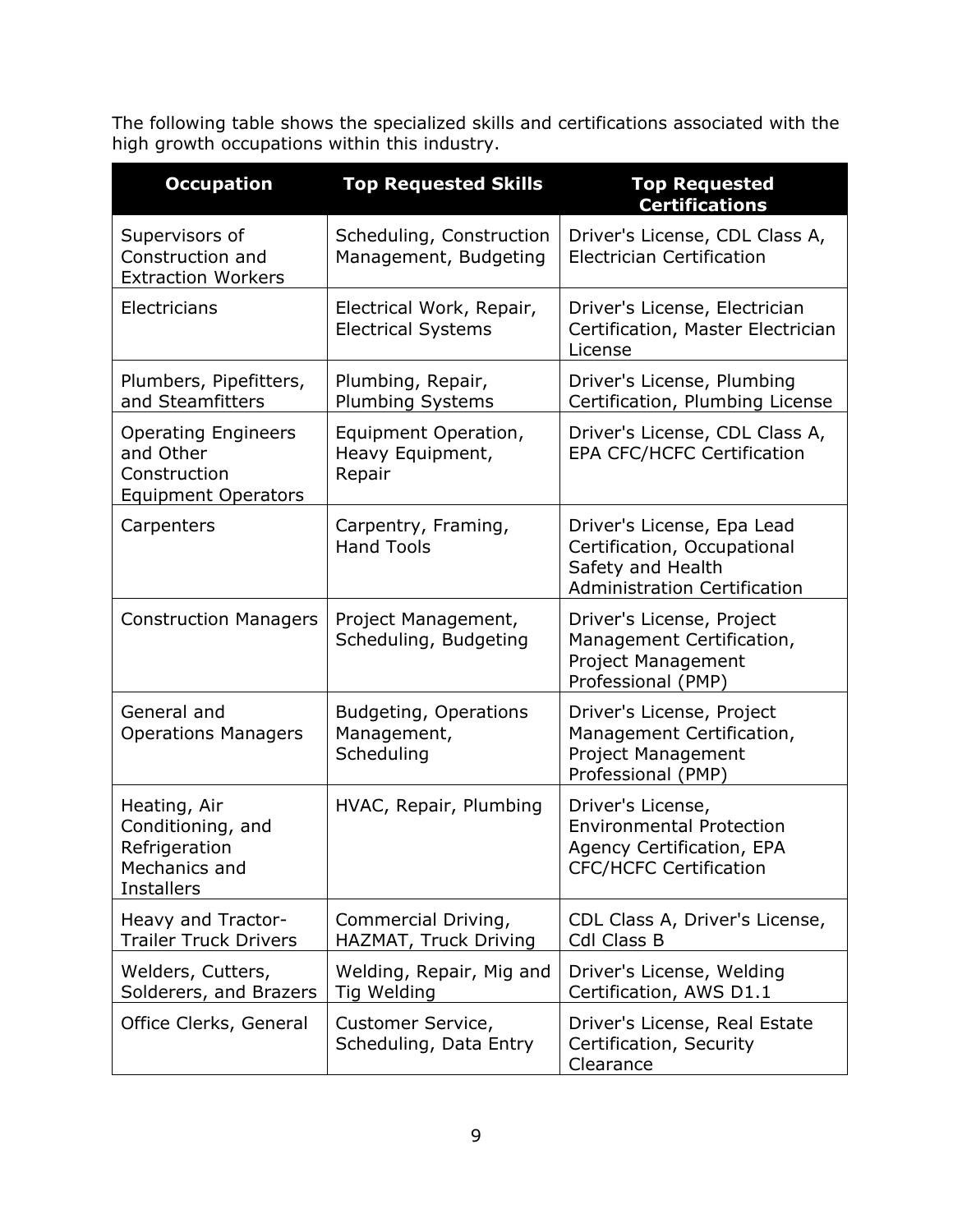| <b>Occupation</b>                                                              | <b>Top Requested Skills</b>                                       | <b>Top Requested</b><br><b>Certifications</b>                                                                                          |
|--------------------------------------------------------------------------------|-------------------------------------------------------------------|----------------------------------------------------------------------------------------------------------------------------------------|
| <b>Cost Estimators</b>                                                         | Estimating, Customer<br>Service, Scheduling                       | Driver's License, Plumbing<br>License, Plumbing Certification                                                                          |
| Structural Iron and<br><b>Steel Workers</b>                                    | Welding, Hand Tools,<br><b>Hoisting Equipment</b>                 | Driver's License, Occupational<br>Safety and Health<br>Administration Certification,<br>First Aid Cpr Aed                              |
| Telecommunications<br>Line Installers and<br>Repairers                         | Telecommunications,<br>Repair, Customer<br>Service                | Driver's License, CDL Class A,<br>Pole Climbing Certification                                                                          |
| <b>Electrical Power-Line</b><br>Installers and<br>Repairers                    | Telecommunications,<br>Repair, Transformers                       | Driver's License, CDL Class A,<br>First Aid Cpr Aed                                                                                    |
| <b>Business Operations</b><br>Specialists, All Other                           | E-Commerce, Customer<br>Service, Project<br>Management            | Driver's License, Certified<br><b>Information Systems Security</b><br>Professional (CISSP), Project<br><b>Management Certification</b> |
| <b>Sheet Metal Workers</b>                                                     | Repair, Welding, Hand<br>Tools                                    | Driver's License, Occupational<br>Safety and Health<br>Administration Certification,<br><b>OSHA Forklift Certification</b>             |
| Excavating and<br>Loading Machine and<br>Dragline Operators                    | Equipment Operation,<br>Repair, Machinery                         | Driver's License, CDL Class A,<br>First Aid Cpr Aed                                                                                    |
| <b>First-Line Supervisors</b><br>of Mechanics,<br>Installers, and<br>Repairers | Repair, Scheduling,<br><b>Budgeting</b>                           | Driver's License,<br><b>Environmental Protection</b><br>Agency Certification, Certified<br>Pool/Spa Operator                           |
| Brickmasons and<br><b>Blockmasons</b>                                          | Masonry, Repair,<br><b>Personal Protective</b><br>Equipment (PPE) | <b>Driver's License</b>                                                                                                                |

**SOURCE**: Burning Glass Labor Insights, 2021.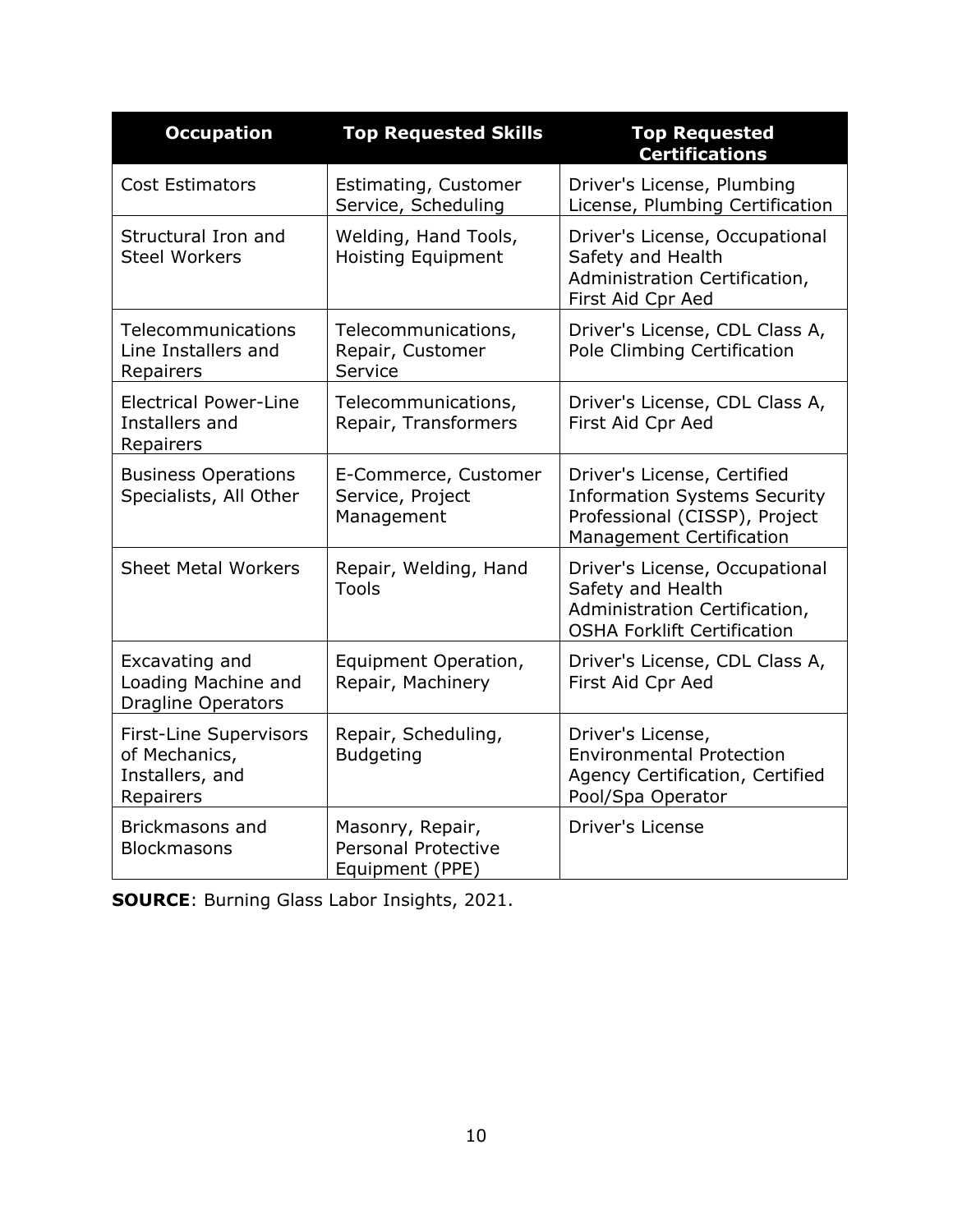#### <span id="page-11-0"></span>**B. Manufacturing**

The Manufacturing industry's average employment in first quarter 2021 was 863,666, representing a five-year increase of 6,896 jobs (0.8 percent). But growth in Manufacturing slowed more recently. The second, third, and fourth quarters of 2020 all saw employment declines in Manufacturing. This was likely in part due to COVID-19 and measures taken to slow its spread, though it bears noting that fiveyear declines are in line with past decreases. From third quarter 2001 to first quarter 2014, the industry saw five-year employment growth during only five quarters.

On a year-over-year basis, employment in Manufacturing declined by 46,069 in 2021 compared to the first quarter 2020's increase of 7,404.

This data is for NAICS codes 31-33.

In general, staffing issues are often evolving in the Manufacturing industry, with more automation and computerization occurring. New educated and specialized staff are needed during a time of expanding demand for manufactured products. This has meant that production plants are faced with hiring line workers who either need to have years of experience or expanded education and training to be effective at their jobs.

| <b>Occupation</b><br><b>Title</b>                                      | <b>Annual</b><br>Average<br><b>Employment</b><br>2018 | <b>Annual</b><br>Average<br><b>Employment</b><br>2028 | <b>Number</b><br><b>Change</b><br>$2018 -$<br>2028 | <b>Percent</b><br>Growth<br>2018-<br>2028 | <b>Annual</b><br><b>Median</b><br><b>Wage</b><br>2020 |
|------------------------------------------------------------------------|-------------------------------------------------------|-------------------------------------------------------|----------------------------------------------------|-------------------------------------------|-------------------------------------------------------|
| Welders, Cutters,<br>Solderers, and<br><b>Brazers</b>                  | 26,530                                                | 29,471                                                | 2,941                                              | 11.1                                      | \$43,226                                              |
| Machinists                                                             | 18,778                                                | 20,557                                                | 1,779                                              | 9.5                                       | \$45,992                                              |
| Industrial<br>Engineers                                                | 11,277                                                | 12,495                                                | 1,218                                              | 10.8                                      | \$94,768                                              |
| Industrial<br>Machinery<br><b>Mechanics</b>                            | 12,299                                                | 13,490                                                | 1,191                                              | 9.7                                       | \$55,707                                              |
| First-Line<br>Supervisors of<br>Production and<br>Operating<br>Workers | 32,965                                                | 34,138                                                | 1,173                                              | 3.6                                       | \$64,668                                              |

The occupations within Manufacturing companies that are projected to add the most jobs and grow at the fastest rates from 2018 to 2028 are listed below.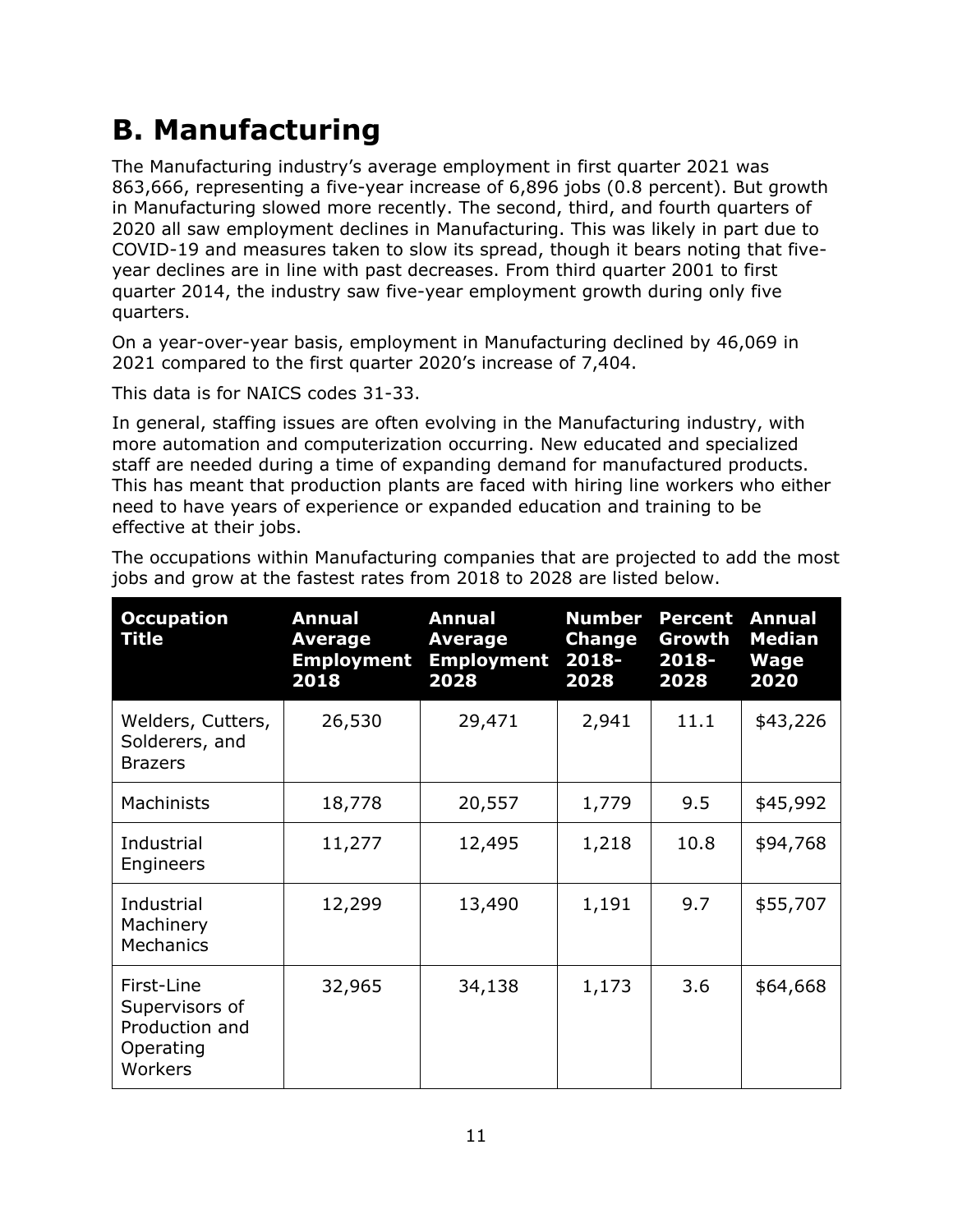| <b>Occupation</b><br><b>Title</b>                                                                                            | <b>Annual</b><br><b>Average</b><br><b>Employment</b><br>2018 | <b>Annual</b><br><b>Average</b><br><b>Employment</b><br>2028 | <b>Number</b><br><b>Change</b><br>2018-<br>2028 | <b>Percent</b><br>Growth<br>2018-<br>2028 | <b>Annual</b><br><b>Median</b><br><b>Wage</b><br>2020 |
|------------------------------------------------------------------------------------------------------------------------------|--------------------------------------------------------------|--------------------------------------------------------------|-------------------------------------------------|-------------------------------------------|-------------------------------------------------------|
| <b>Sales</b><br>Representatives,<br>Wholesale and<br>Manufacturing,<br><b>Except Technical</b><br>and Scientific<br>Products | 17,904                                                       | 18,866                                                       | 962                                             | 5.4                                       | \$65,160                                              |
| Maintenance<br>Workers,<br>Machinery                                                                                         | 5,368                                                        | 6,043                                                        | 675                                             | 12.6                                      | \$47,628                                              |
| General and<br>Operations<br>Managers                                                                                        | 16,831                                                       | 17,491                                                       | 660                                             | 3.9                                       | \$111,711                                             |
| Software<br>Developers,<br>Applications                                                                                      | 7,077                                                        | 7,535                                                        | 458                                             | 6.5                                       | \$117,201                                             |
| Electronics<br>Engineers, Except<br>Computer                                                                                 | 5,332                                                        | 5,790                                                        | 458                                             | 8.6                                       | \$127,118                                             |
| Mechanical<br>Engineers                                                                                                      | 10,497                                                       | 10,923                                                       | 426                                             | 4.1                                       | \$95,678                                              |
| Computer<br>Numerically<br>Controlled<br><b>Machine Tool</b><br>Programmers,<br><b>Metal and Plastic</b>                     | 1,443                                                        | 1,864                                                        | 421                                             | 29.2                                      | \$58,397                                              |

**SOURCE**: Occupational Projections 2018-2028, Occupational Employment and Wage Statistics 2020

The occupation projected to grow the fastest from 2018 to 2028 is Welders, Cutters, Solderers and Brazers, at 11.1 percent. Electronics Engineers, Except Computer is the growth occupation with the highest annual salary, of \$127,118.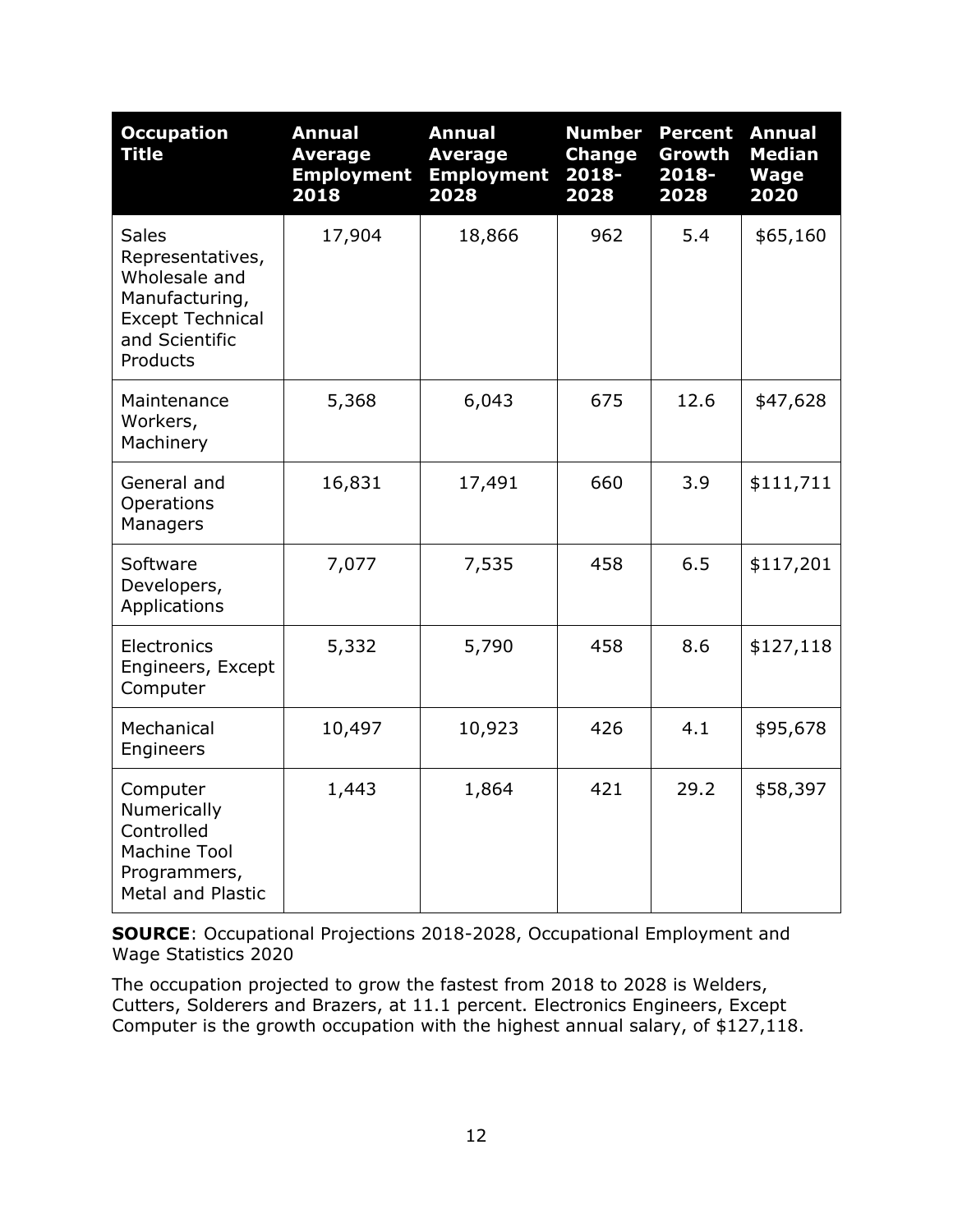Below are the educational and training requirements for these high-growth manufacturing occupations.

| <b>Occupation</b>                                                                                               | <b>Education</b>                        | <b>Training</b>                           | <b>Experience</b>    | <b>STEM</b> |
|-----------------------------------------------------------------------------------------------------------------|-----------------------------------------|-------------------------------------------|----------------------|-------------|
| Welders, Cutters,<br>Solderers, and Brazers                                                                     | High school<br>diploma or<br>equivalent | Moderate-<br>term on-the-<br>job training | None                 | <b>No</b>   |
| Machinists                                                                                                      | High school<br>diploma or<br>equivalent | Long-term<br>on-the-job<br>training       | None                 | <b>No</b>   |
| <b>Industrial Engineers</b>                                                                                     | Bachelor's<br>degree                    | None                                      | None                 | Yes         |
| <b>Industrial Machinery</b><br><b>Mechanics</b>                                                                 | High school<br>diploma or<br>equivalent | Long-term<br>on-the-job<br>training       | None                 | <b>No</b>   |
| First-Line Supervisors of<br>Production and Operating<br>Workers                                                | High school<br>diploma or<br>equivalent | None                                      | Less than 5<br>years | <b>No</b>   |
| Sales Representatives,<br>Wholesale and<br>Manufacturing, Except<br><b>Technical and Scientific</b><br>Products | High school<br>diploma or<br>equivalent | Moderate-<br>term on-the-<br>job training | None                 | <b>No</b>   |
| Maintenance Workers,<br>Machinery                                                                               | High school<br>diploma or<br>equivalent | Long-term<br>on-the-job<br>training       | None                 | <b>No</b>   |
| <b>General and Operations</b><br>Managers                                                                       | Bachelor's<br>degree                    | None                                      | 5 years or<br>more   | <b>No</b>   |
| Software Developers,<br>Applications                                                                            | Bachelor's<br>degree                    | None                                      | None                 | Yes         |
| Electronics Engineers,<br><b>Except Computer</b>                                                                | Bachelor's<br>degree                    | None                                      | None                 | Yes         |
| <b>Mechanical Engineers</b>                                                                                     | Bachelor's<br>degree                    | None                                      | None                 | Yes         |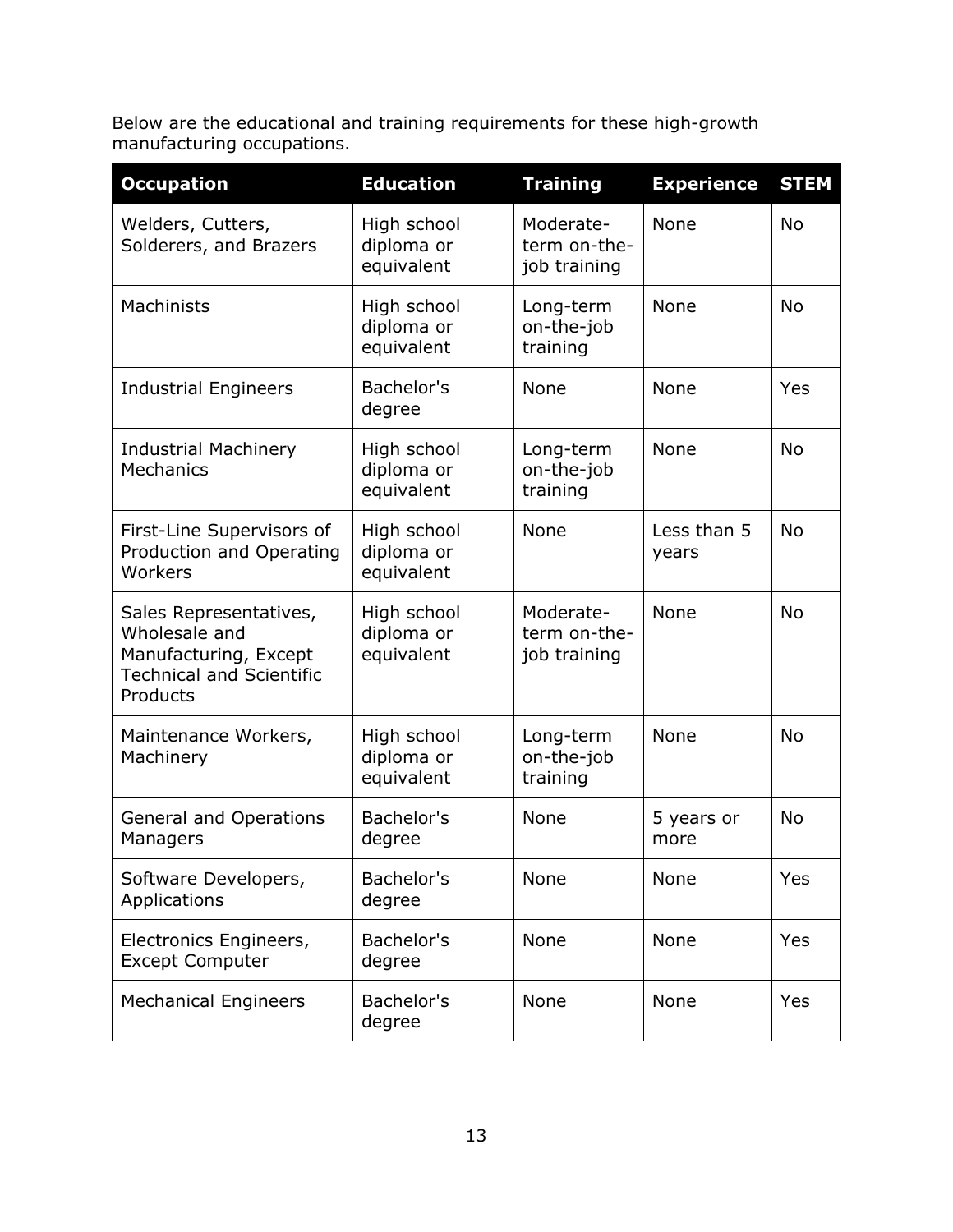| <b>Occupation</b>                                                                    | Education                           | <b>Training</b>                           | <b>Experience STEM</b> |     |
|--------------------------------------------------------------------------------------|-------------------------------------|-------------------------------------------|------------------------|-----|
| Computer Numerically<br>Controlled Machine Tool<br>Programmers, Metal and<br>Plastic | Postsecondary<br>nondegree<br>award | Moderate-<br>term on-the-<br>job training | None                   | Yes |

**SOURCE:** Occupational Employment and Wage Statistics 2020, Texas Labor **[Analysis](https://texaslaboranalysis.com/)** 

Here are the top requested skills and certifications for these high growth occupations. Please note in the following table, Driver's License is abbreviated "DL."

| <b>Occupation</b>                                                                                               | <b>Top Requested Skills</b>                                                                                  | <b>Top Requested</b><br><b>Certifications</b>                                      |
|-----------------------------------------------------------------------------------------------------------------|--------------------------------------------------------------------------------------------------------------|------------------------------------------------------------------------------------|
| Welders, Cutters,<br>Solderers, and Brazers                                                                     | Welding, Repair, Mig<br>and Tig Welding                                                                      | DL, Welding Certification,<br>American Welding<br>Society (AWS) D1.1               |
| <b>Machinists</b>                                                                                               | Machining, Computer<br>Numeric Control (CNC),<br>Lathes                                                      | DL, CNC Machine<br>Operator, Security<br>Clearance                                 |
| <b>Industrial Engineers</b>                                                                                     | <b>Industrial Engineering</b><br>Industry Expertise,<br>Industrial Engineering,<br><b>Project Management</b> | Security Clearance, DL,<br>Six Sigma                                               |
| <b>Industrial Machinery</b><br>Mechanics                                                                        | Repair, Machinery,<br>Predictive / Preventative<br>Maintenance                                               | DL, CDL Class A,<br><b>Automotive Service</b><br>Excellence (ASE)<br>Certification |
| First-Line Supervisors of<br>Production and Operating<br>Workers                                                | Scheduling, Supervisory<br>Skills, Budgeting                                                                 | DL, OSHA Forklift, Six<br>Sigma                                                    |
| Sales Representatives,<br>Wholesale and<br>Manufacturing, Except<br><b>Technical and Scientific</b><br>Products | Sales, Customer<br>Service, Outside Sales                                                                    | DL, Insurance License,<br><b>Insurance Agent</b><br>Certification                  |
| Maintenance Workers,<br>Machinery                                                                               | Repair, Hand Tools,<br><b>Power Tools</b>                                                                    | DL, CDL Class A, Air<br><b>Conditioning Certification</b>                          |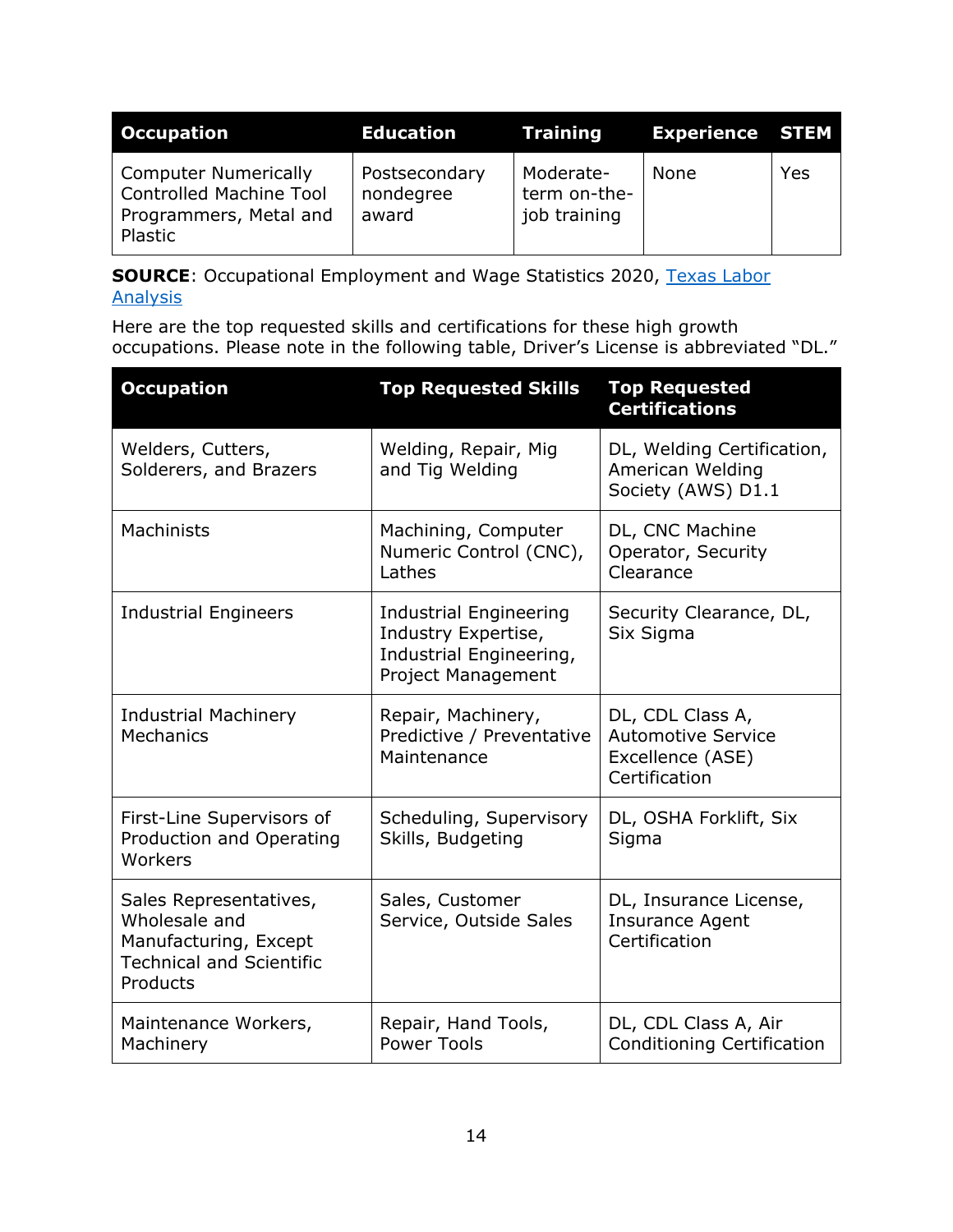| <b>Occupation</b>                                                                                  | <b>Top Requested Skills</b>                                                | <b>Top Requested</b><br><b>Certifications</b>                                                      |
|----------------------------------------------------------------------------------------------------|----------------------------------------------------------------------------|----------------------------------------------------------------------------------------------------|
| <b>General and Operations</b><br>Managers                                                          | <b>Budgeting, Operations</b><br>Management,<br>Scheduling                  | DL, Project Management<br>Certification, Registered<br><b>Nurse</b>                                |
| Software Developers,<br>Applications                                                               | Java, Software<br>Development, Software<br>Engineering                     | Security Clearance, IT<br>Infrastructure Library<br>(ITIL) Certification, DL                       |
| Electronics Engineers,<br><b>Except Computer</b>                                                   | Simulation, Radio<br>Frequency (RF)<br>Engineering, Systems<br>Engineering | Security Clearance, DL,<br>American Board of<br>Engineering and<br>Technology (ABET)<br>Accredited |
| <b>Mechanical Engineers</b>                                                                        | Mechanical Engineering,<br>Project Management,<br>Scheduling               | Security Clearance, DL,<br><b>ABET Accredited</b>                                                  |
| <b>Computer Numerically</b><br><b>Controlled Machine Tool</b><br>Programmers, Metal and<br>Plastic | <b>Computer Numeric</b><br>Control (CNC),<br>Machining, Lathes             | DL, CNC Machine<br>Operator, Programming<br>Certification                                          |

**SOURCE**: Burning Glass Labor Insights, 2021.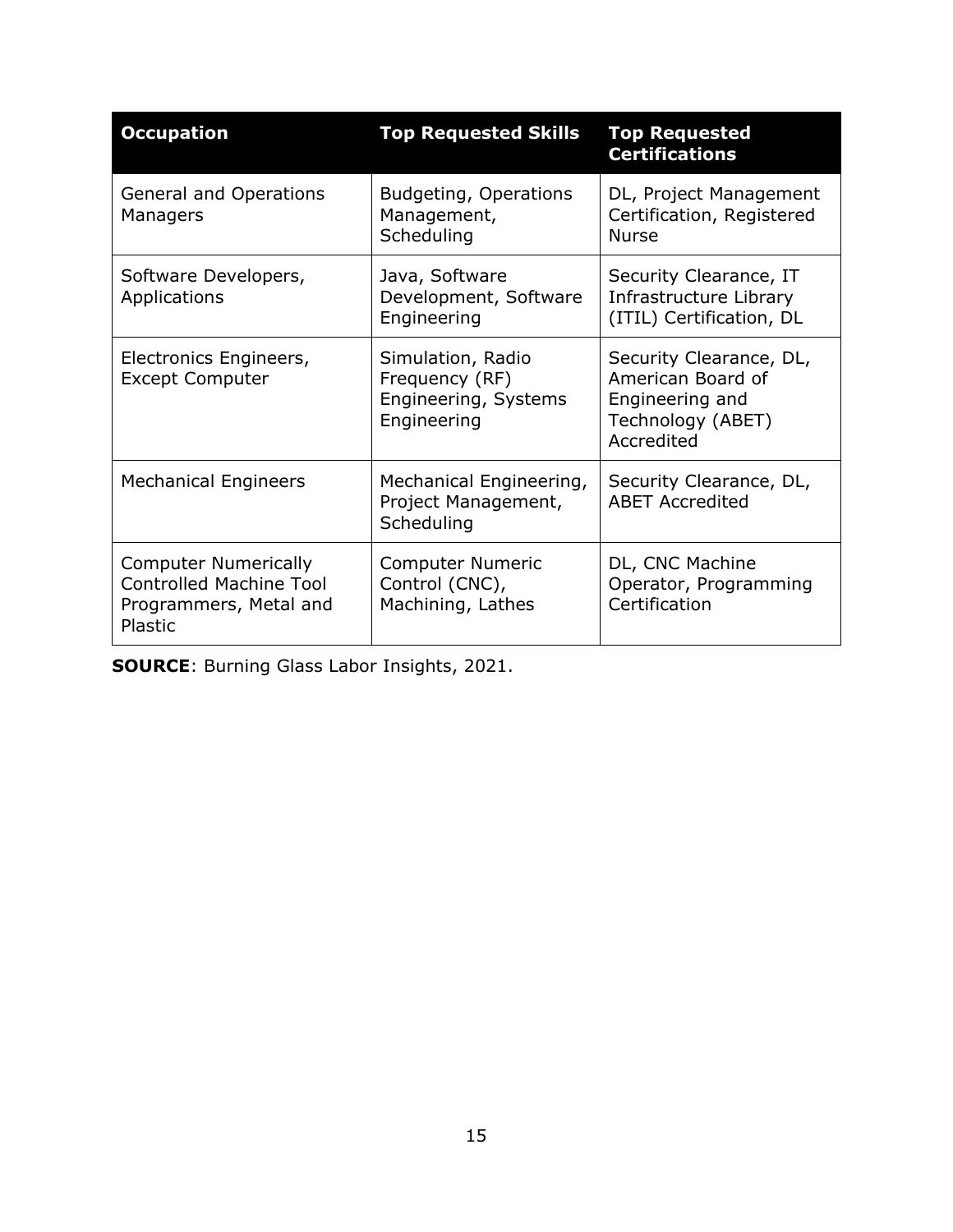#### <span id="page-16-0"></span>**C. Agriculture and Forestry**

In the last five years, demand for Agriculture and Forestry workers remained relatively stagnant, according to the Quarterly Census of Employment and Wages data. This data is for NAICS code 11.

In the first quarter of 2021, the number of workers with Agriculture and Forestry employers in Texas was 57,124, down 1.6 percent from the same quarter in 2016. The Agriculture and Forestry industry in Texas had been using fewer workers in recent decades as farming methods have become more efficient.

Traditional labor market information may not completely capture the agriculture sector, since many Bureau of Labor Statistics programs are non-agricultural and a significant amount of agricultural labor is not covered by the unemployment tax system.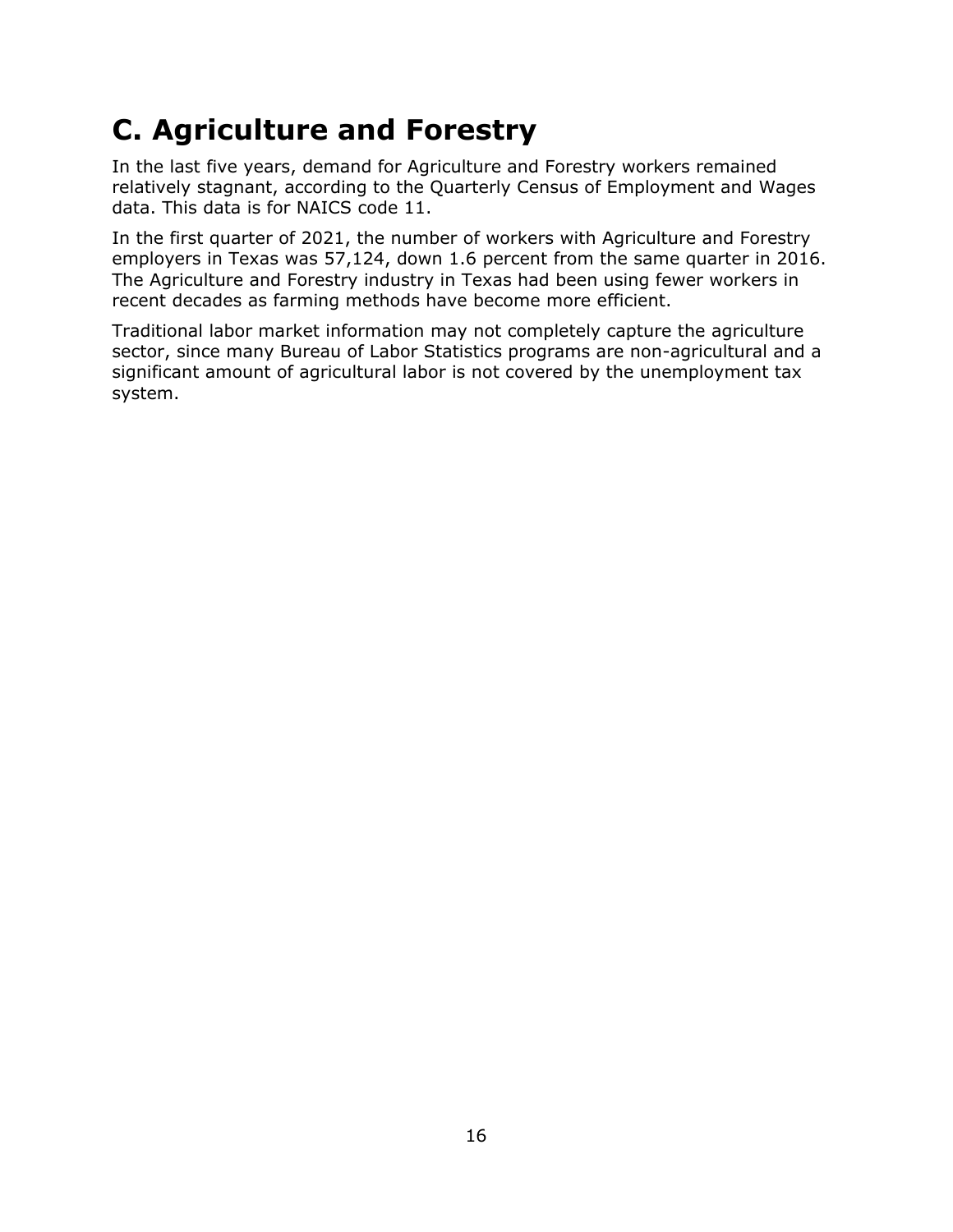With that caveat, there are occupations within Agriculture and Forestry that had median wages for 2020 above the statewide median of \$39,637. They are listed below along with the projected growth 2018-28.

| <b>Occupation</b><br><b>Title</b>                                                  | <b>Annual</b><br><b>Average</b><br><b>Employment</b><br>2018 | <b>Annual</b><br><b>Average</b><br><b>Employment</b><br>2028 | <b>Number</b><br><b>Change</b><br>2018-<br>2028 | <b>Percent</b><br>Growth<br>2018-<br>2028 | <b>Annual</b><br><b>Median</b><br><b>Wage</b><br>2020 |
|------------------------------------------------------------------------------------|--------------------------------------------------------------|--------------------------------------------------------------|-------------------------------------------------|-------------------------------------------|-------------------------------------------------------|
| <b>Animal Trainers</b>                                                             | 261                                                          | 288                                                          | 27                                              | 10.3                                      | \$61,542                                              |
| First-Line<br>Supervisors of<br>Production and<br>Operating<br>Workers             | 70                                                           | 60                                                           | $-10$                                           | $-14.3$                                   | \$61,013                                              |
| <b>Bus and Truck</b><br>Mechanics and<br>Diesel Engine<br><b>Specialists</b>       | 115                                                          | 101                                                          | $-14$                                           | $-12.2$                                   | \$61,471                                              |
| First-Line<br>Supervisors of<br>Office and<br>Administrative<br>Support<br>Workers | 209                                                          | 178                                                          | $-31$                                           | $-14.8$                                   | \$60,444                                              |
| Logging<br>Equipment<br>Operators                                                  | 655                                                          | 580                                                          | $-75$                                           | $-11.5$                                   | \$45,803                                              |

**SOURCE**: Occupational Projections 2018-2028, Occupational Employment and Wage Statistics 2020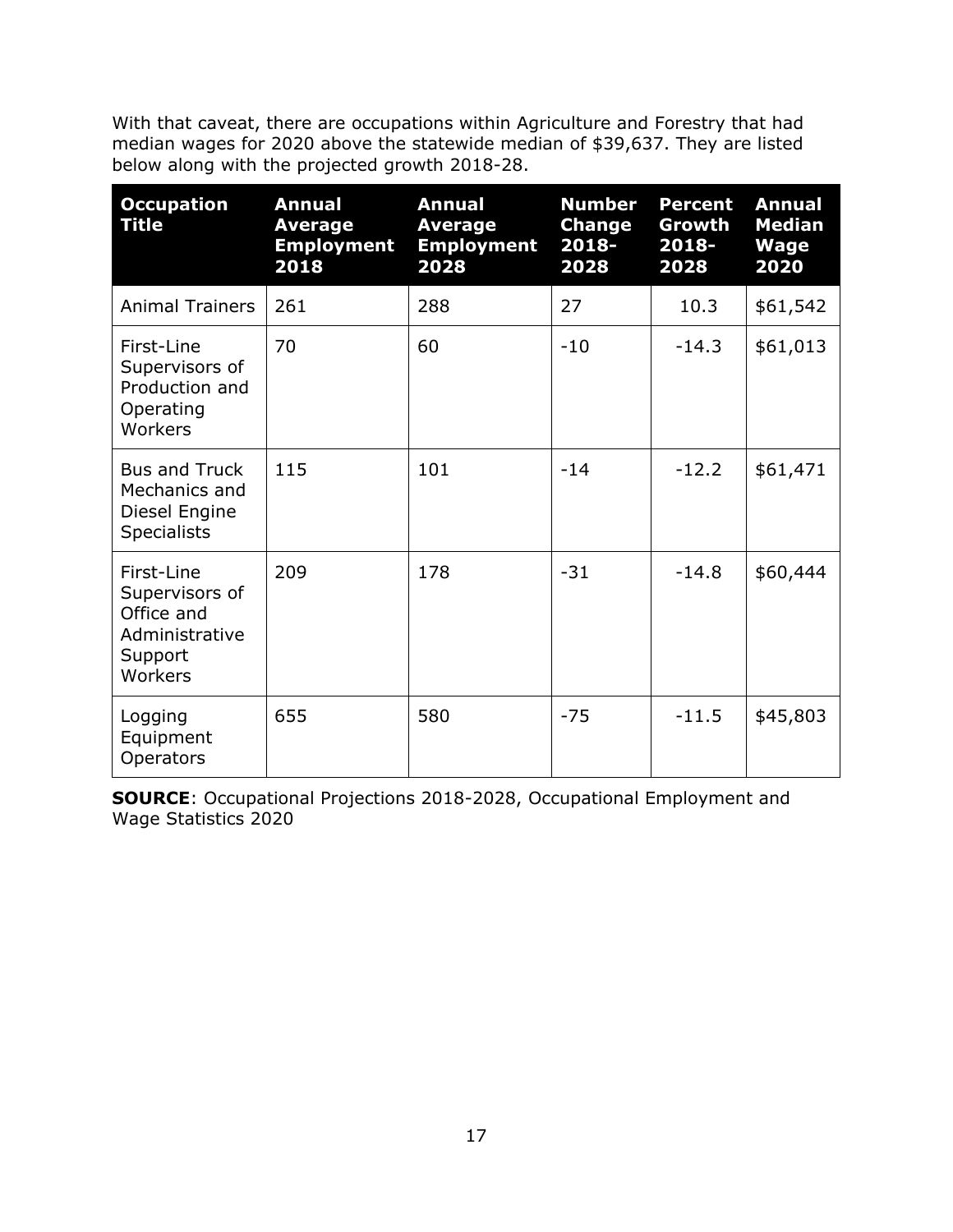This table shows the Education, Training, and Experience assignments for each occupation, as determined by the Bureau of Labor Statistics.

| <b>Occupation</b>                                                                | <b>Education</b>                        | <b>Training</b>                         | <b>Experience</b>    | <b>STEM</b> |
|----------------------------------------------------------------------------------|-----------------------------------------|-----------------------------------------|----------------------|-------------|
| <b>Animal Trainers</b>                                                           | High School<br>Diploma or<br>Equivalent | Moderate-term<br>on-the-job<br>training | None                 | <b>No</b>   |
| First-Line Supervisors of<br>Production and<br><b>Operating Workers</b>          | High School<br>Diploma or<br>Equivalent | None                                    | Less than 5<br>years | <b>No</b>   |
| <b>Bus and Truck</b><br><b>Mechanics and Diesel</b><br><b>Engine Specialists</b> | High School<br>Diploma or<br>Equivalent | Long-term on-<br>the-job<br>training    | None                 | <b>No</b>   |
| First-Line Supervisors of<br>Office and<br>Administrative Support<br>Workers     | High School<br>Diploma or<br>Equivalent | None                                    | Less than 5<br>years | <b>No</b>   |
| Logging Equipment<br><b>Operators</b>                                            | High School<br>Diploma or<br>Equivalent | Moderate-term<br>on-the-job<br>training | <b>None</b>          | <b>No</b>   |

**SOURCE:** Occupational Employment and Wage Statistics 2020, Texas Labor **[Analysis](https://texaslaboranalysis.com/)** 

Not unlike the construction industry, a high school diploma or equivalent is the typical education needed for entry into most of the high wage occupations. Driver's license is the most commonly requested certification. The table below shows skills and certifications commonly required for the occupations listed in the previous table.

| <b>Occupation</b>                                                       | <b>Top Requested Skills Top Requested</b>              | <b>Certifications</b>                                                                |
|-------------------------------------------------------------------------|--------------------------------------------------------|--------------------------------------------------------------------------------------|
| <b>Animal Trainers</b>                                                  | Training Programs,<br>Onboarding, Budgeting            | Driver's License, Certified<br>Dog Trainer, Certified<br>Treasury Professional (CTP) |
| First-Line Supervisors of<br>Production and<br><b>Operating Workers</b> | Scheduling,<br>Supervisory Skills,<br><b>Budgeting</b> | Driver's License, OSHA<br>Forklift Certification, Six<br>Sigma Certification         |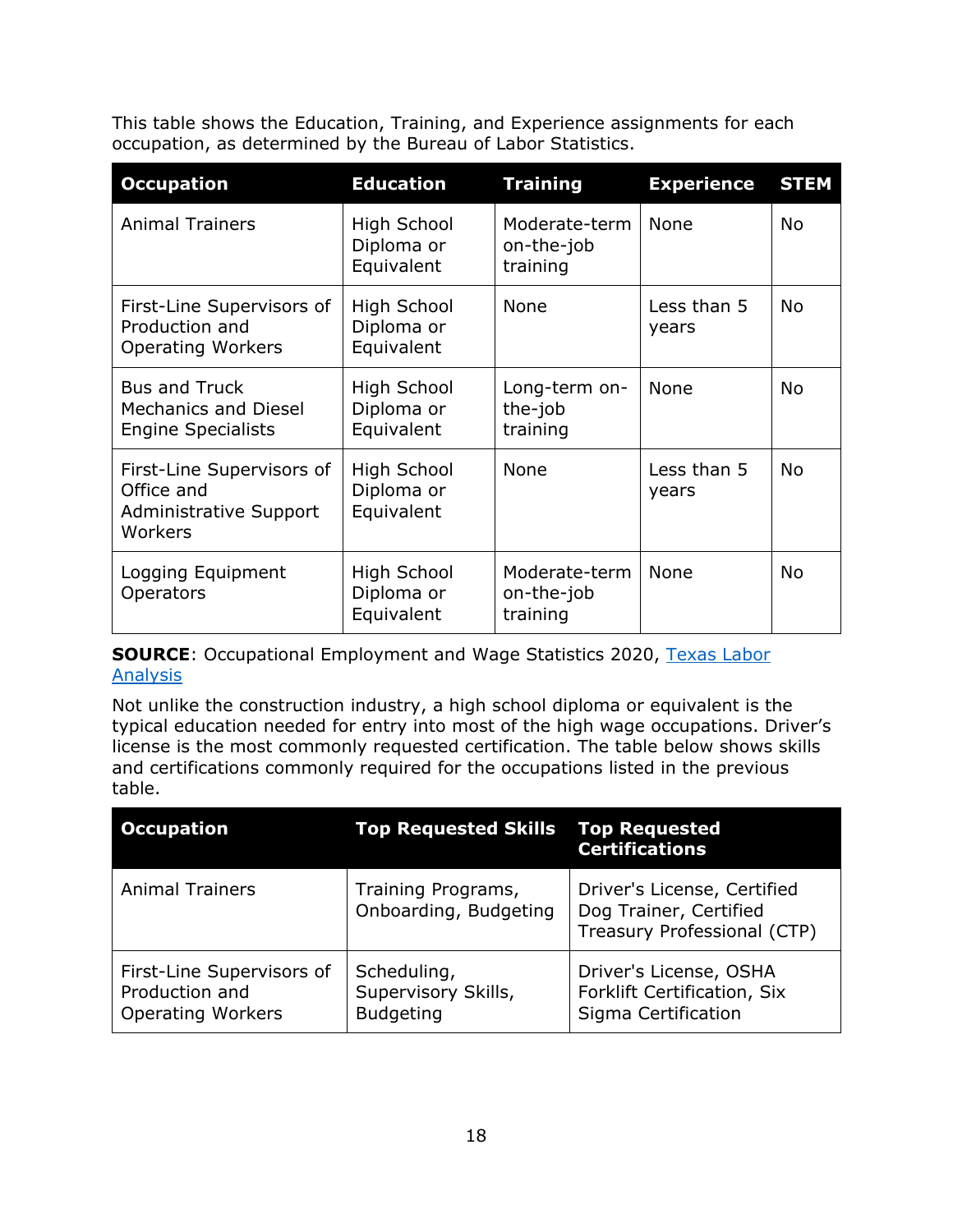| <b>Occupation</b>                                                                | <b>Top Requested Skills</b>                                                       | <b>Top Requested</b><br><b>Certifications</b>                                                            |
|----------------------------------------------------------------------------------|-----------------------------------------------------------------------------------|----------------------------------------------------------------------------------------------------------|
| <b>Bus and Truck Mechanics</b><br>and Diesel Engine<br><b>Specialists</b>        | Repair, Predictive /<br>Preventative<br>Maintenance, Electrical<br><b>Systems</b> | Driver's License, Automotive<br>Service Excellence (ASE)<br>Certification, CDL Class A                   |
| First-Line Supervisors of<br>Office and Administrative<br><b>Support Workers</b> | Customer Service,<br>Scheduling, Office<br>Management                             | Driver's License, Project<br>Management Certification,<br><b>Certified Payroll Professional</b><br>(CPP) |
| Logging Equipment<br>Operators                                                   | Wireline, Well Control,<br>Well Logging                                           | Driver's License, CDL Class<br>B, CDL Class A                                                            |

**SOURCE**: Labor Insight (Burning Glass Technologies)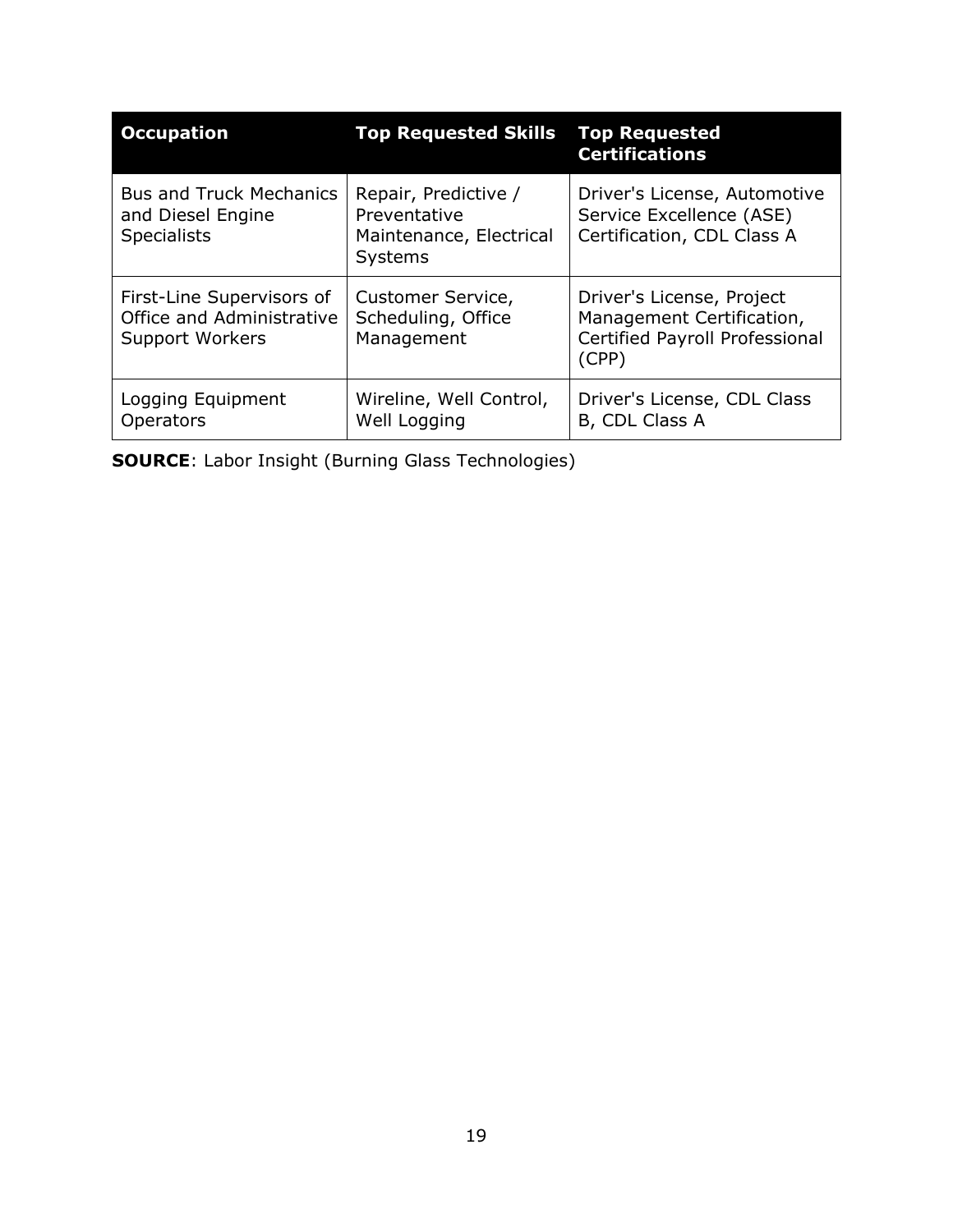#### <span id="page-20-0"></span>**D. Health Care and Social Assistance**

In the last five years, demand for Health Care and Social Assistance workers in Texas expanded robustly, according to the Quarterly Census of Employment and Wages. This data is for NAICS code 62.

In the first quarter of 2021, the number of workers with Health Care and Social Assistance employers in Texas was 1.674 million, up 6.3 percent from the same quarter in 2016.

The 5-year growth number has been hindered by the COVID-19 pandemic. According to CES data industry employment remains about 35,000 below its prepandemic peak. Certain occupations in the healthcare industry are still struggling to meet demand. Registered Nurses for example still have shortages of available employees to meet current demand in the workforce. Healthcare and Social Assistance is expected to continue to be one of the most important industries in Texas going forward.

The Health Care and Social Assistance industry has become the dominant industry for employment in Texas – and the United States – in the last decade. Demand for health care workers in Texas is expected to continue to increase as the state has growing populations of both old and young people, who are the primary customers of the Health Care and Social Assistance industry.

This sector is faced with training challenges as employers are demanding higher educated workers due to market demands and industry expectations.

The occupations within Health Care and Social Assistance that are projected to add the most jobs and grow at the fastest rates from 2018 to 2028 are listed below.

| <b>Occupation</b><br>Title                                           | Annual<br>Average<br><b>Employment</b><br>2018 | <b>Annual</b><br><b>Average</b><br><b>Employment</b><br>2028 | <b>Number</b><br><b>Change</b><br>$2018 -$<br>2028 | <b>Percent</b><br>Growth<br>2018-<br>2028 | <b>Annual</b><br><b>Median</b><br><b>Wage</b><br>2020 |
|----------------------------------------------------------------------|------------------------------------------------|--------------------------------------------------------------|----------------------------------------------------|-------------------------------------------|-------------------------------------------------------|
| Registered<br><b>Nurses</b>                                          | 185,291                                        | 217,668                                                      | 32,377                                             | 17.5                                      | \$75,002                                              |
| Licensed<br>Practical and<br>Licensed<br>Vocational<br><b>Nurses</b> | 62,952                                         | 69,583                                                       | 6,631                                              | 10.5                                      | \$47,669                                              |
| Medical and<br><b>Health Services</b><br>Managers                    | 25,466                                         | 31,047                                                       | 5,581                                              | 21.9                                      | \$97,388                                              |
| Dental<br><b>Hygienists</b>                                          | 12,670                                         | 17,459                                                       | 4,789                                              | 37.8                                      | \$78,375                                              |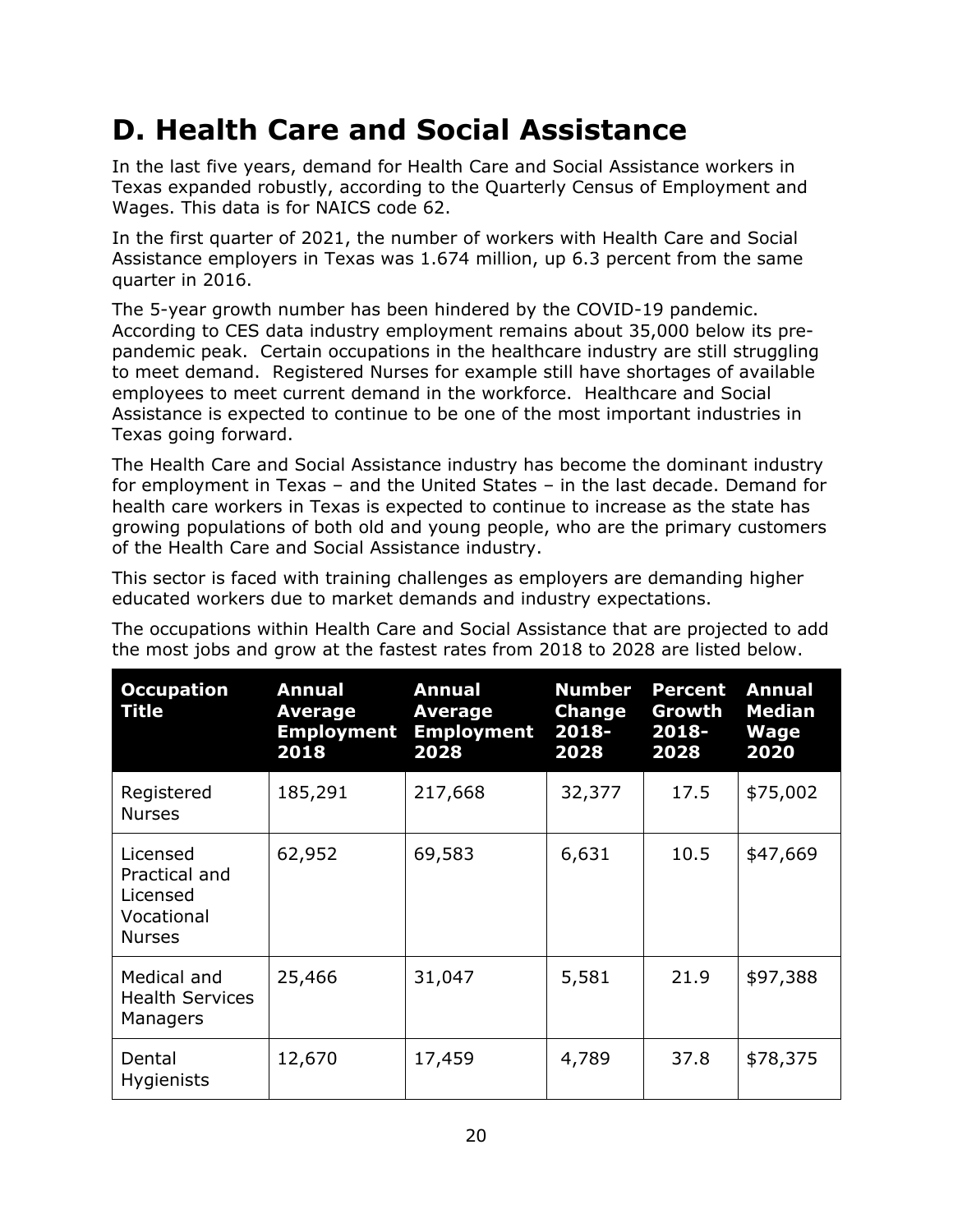| <b>Occupation</b><br><b>Title</b>                                                 | <b>Annual</b><br><b>Average</b><br><b>Employment</b><br>2018 | <b>Annual</b><br><b>Average</b><br><b>Employment</b><br>2028 | <b>Number</b><br><b>Change</b><br>$2018 -$<br>2028 | <b>Percent</b><br>Growth<br>2018-<br>2028 | <b>Annual</b><br><b>Median</b><br><b>Wage</b><br>2020 |
|-----------------------------------------------------------------------------------|--------------------------------------------------------------|--------------------------------------------------------------|----------------------------------------------------|-------------------------------------------|-------------------------------------------------------|
| Physicians and<br>Surgeons, All<br>Other                                          | 19,197                                                       | 22,935                                                       | 3,738                                              | 19.5                                      | na                                                    |
| <b>Nurse</b><br>Practitioners                                                     | 10,567                                                       | 14,290                                                       | 3,723                                              | 35.2                                      | \$114,270                                             |
| Speech-<br>Language<br>Pathologists                                               | 8,884                                                        | 12,299                                                       | 3,415                                              | 38.4                                      | \$79,010                                              |
| Respiratory<br>Therapists                                                         | 10,951                                                       | 14,164                                                       | 3,213                                              | 29.3                                      | \$60,559                                              |
| Dentists,<br>General                                                              | 7,817                                                        | 10,739                                                       | 2,922                                              | 37.4                                      | \$159,777                                             |
| Physician<br><b>Assistants</b>                                                    | 7,132                                                        | 10,024                                                       | 2,892                                              | 40.5                                      | \$114,040                                             |
| Physical<br>Therapists                                                            | 14,654                                                       | 17,453                                                       | 2,799                                              | 19.1                                      | \$91,886                                              |
| Radiologic<br>Technologists                                                       | 15,290                                                       | 17,686                                                       | 2,396                                              | 15.7                                      | \$59,480                                              |
| Physical<br>Therapist<br>Assistants                                               | 7,402                                                        | 9,556                                                        | 2,154                                              | 29.1                                      | \$67,336                                              |
| Substance<br>abuse,<br>behavioral<br>disorder, and<br>mental health<br>counselors | 6,214                                                        | 8,324                                                        | 2,110                                              | 34.0                                      | \$46,791                                              |
| General and<br>Operations<br>Managers                                             | 10,069                                                       | 12,140                                                       | 2,071                                              | 20.6                                      | \$95,406                                              |
| <b>Nurse</b><br>Anesthetists                                                      | 5,935                                                        | 7,478                                                        | 1,543                                              | 26.0                                      | \$181,636                                             |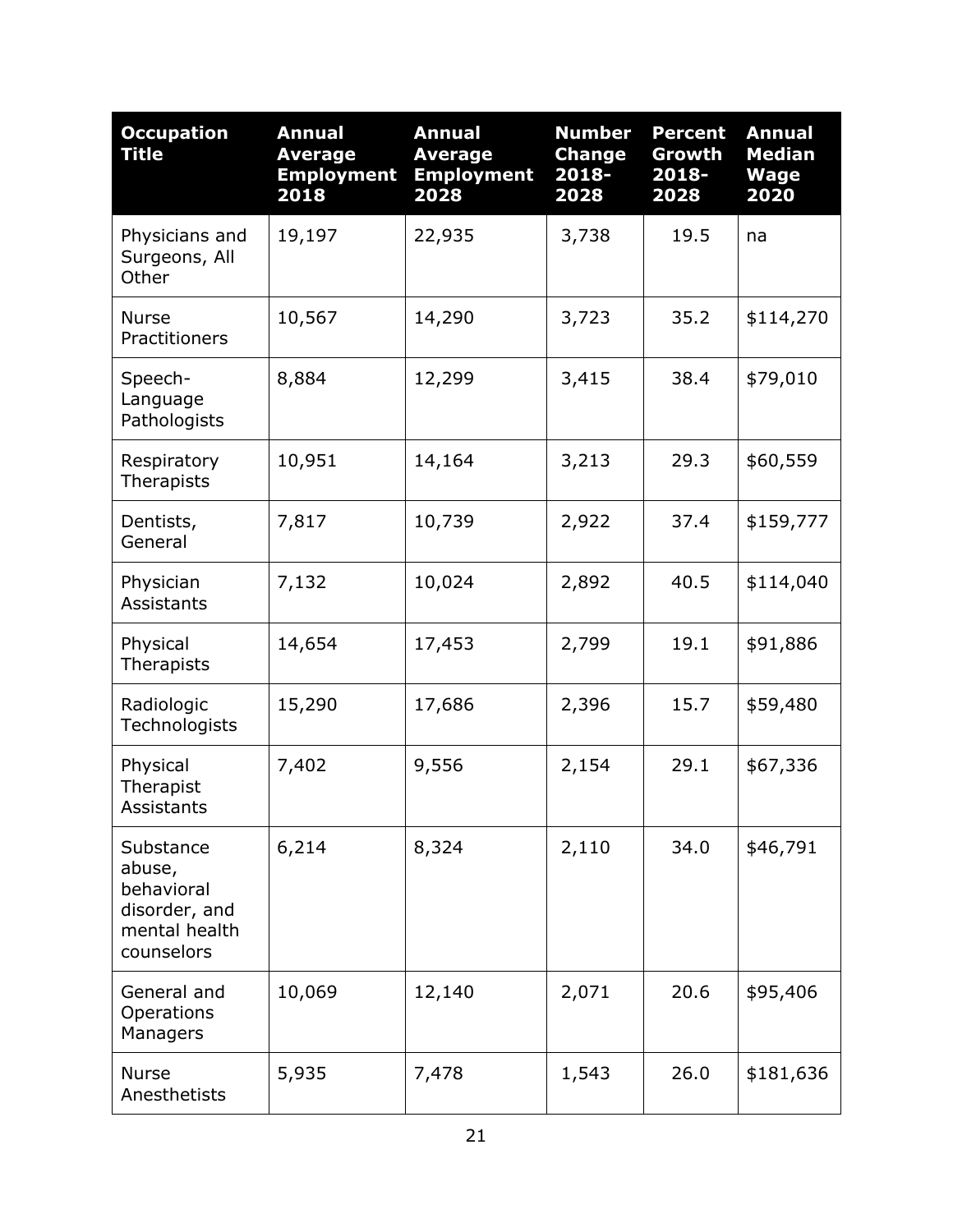| <b>Occupation</b><br>Title                                                         | <b>Annual</b><br><b>Average</b><br><b>Employment</b><br>2018 | <b>Annual</b><br>Average<br><b>Employment</b><br>2028 | <b>Number</b><br><b>Change</b><br>$2018 -$<br>2028 | <b>Percent</b><br>Growth<br>2018-<br>2028 | <b>Annual</b><br><b>Median</b><br><b>Wage</b><br>2020 |
|------------------------------------------------------------------------------------|--------------------------------------------------------------|-------------------------------------------------------|----------------------------------------------------|-------------------------------------------|-------------------------------------------------------|
| First-Line<br>Supervisors of<br>Office and<br>Administrative<br>Support<br>Workers | 12,547                                                       | 14,071                                                | 1,524                                              | 12.1                                      | \$53,793                                              |
| Occupational<br>Therapists                                                         | 7,812                                                        | 9,335                                                 | 1,523                                              | 19.5                                      | \$89,716                                              |
| Healthcare<br>Social Workers                                                       | 8,232                                                        | 9,739                                                 | 1,507                                              | 18.3                                      | \$59,044                                              |
| Child, Family,<br>and School<br>Social Workers                                     | 4,571                                                        | 6,011                                                 | 1,440                                              | 31.5                                      | \$40,611                                              |

**SOURCE**: Occupational Projections 2018-2028, Occupational Employment and Wage Statistics 2020

The following table shows education and training requirements for high-growth occupations in the Health Care and Social Assistance industry, including STEM classifications.

| <b>Occupation</b>                                                     | <b>Education</b>                    | <b>Training</b> | <b>Experience</b>    | <b>STEM</b> |
|-----------------------------------------------------------------------|-------------------------------------|-----------------|----------------------|-------------|
| <b>Registered Nurses</b>                                              | Bachelor's<br>degree                | None            | None                 | Yes         |
| <b>Licensed Practical</b><br>and Licensed<br><b>Vocational Nurses</b> | Postsecondary<br>nondegree<br>award | None            | None                 | Yes         |
| Medical and<br><b>Health Services</b><br>Managers                     | Bachelor's<br>degree                | None            | Less than 5<br>years | Yes         |
| Dental Hygienists                                                     | Associate's<br>degree               | None            | None                 | Yes         |
| <b>Nurse</b><br>Practitioners                                         | Master's degree                     | None            | None                 | Yes         |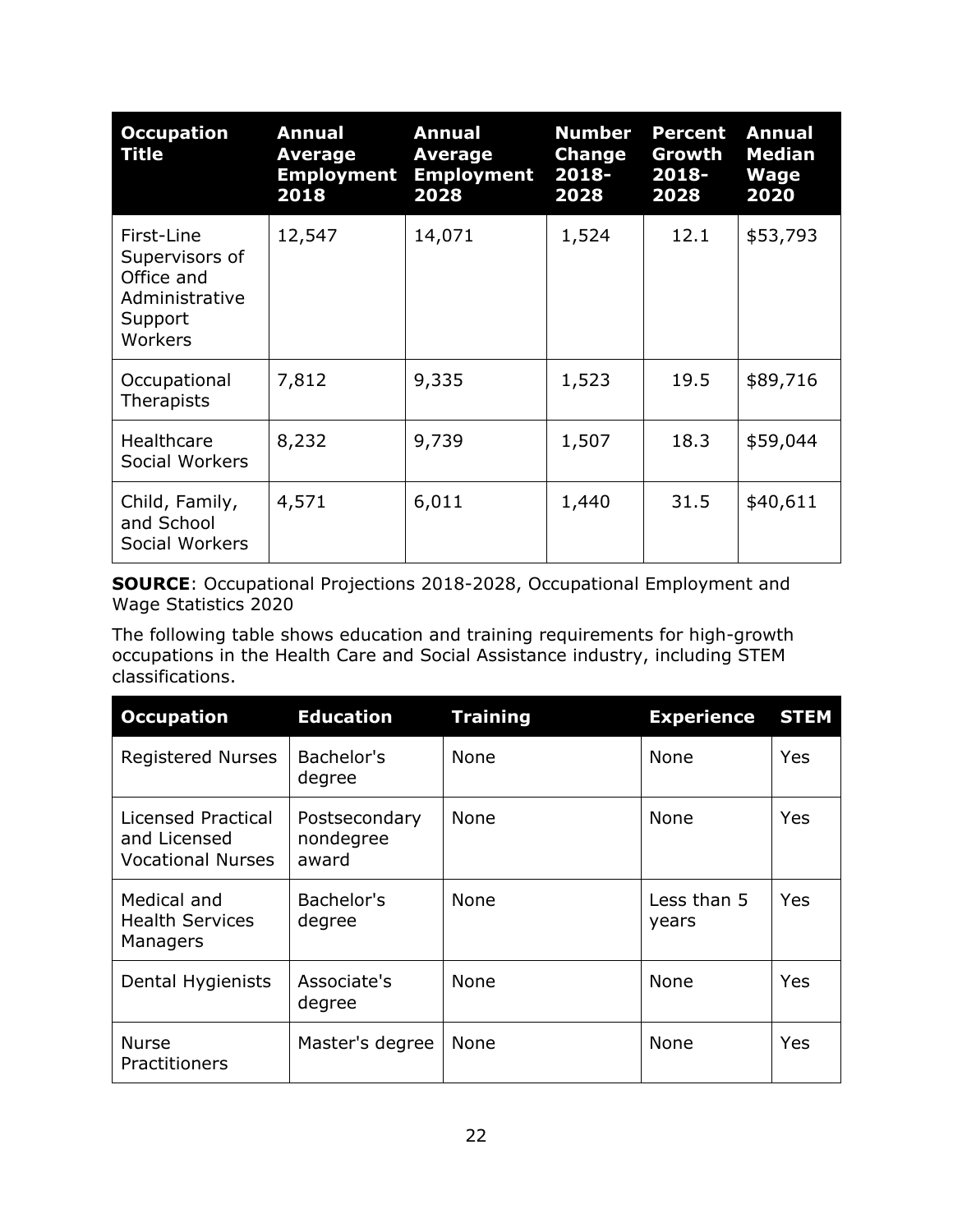| <b>Occupation</b>                                                                      | <b>Education</b>                        | <b>Training</b>              | <b>Experience</b>            | <b>STEM</b> |
|----------------------------------------------------------------------------------------|-----------------------------------------|------------------------------|------------------------------|-------------|
| Speech-Language<br>Pathologists                                                        | Master's degree                         | Internship/residency         | None                         | Yes         |
| Respiratory<br>Therapists                                                              | Associate's<br>degree                   | None                         | None                         | Yes         |
| Dentists, General                                                                      | Doctoral or<br>professional<br>degree   | None                         | None                         | Yes         |
| Physician<br>Assistants                                                                | Master's degree                         | None                         | None                         | Yes         |
| Physical<br>Therapists                                                                 | Doctoral or<br>professional<br>degree   | None                         | None                         | Yes         |
| Radiologic<br>Technologists                                                            | Associate's<br>degree                   | None                         | None                         | Yes         |
| <b>Physical Therapist</b><br>Assistants                                                | Associate's<br>degree                   | None                         | None                         | <b>No</b>   |
| Substance abuse,<br>behavioral<br>disorder, and<br>mental health<br>counselors         | Information not<br>available            | Information not<br>available | Information<br>not available | <b>No</b>   |
| General and<br>Operations<br>Managers                                                  | Bachelor's<br>degree                    | None                         | 5 years or<br>more           | <b>No</b>   |
| <b>Nurse</b><br>Anesthetists                                                           | Master's degree                         | None                         | None                         | Yes         |
| First-Line<br>Supervisors of<br>Office and<br>Administrative<br><b>Support Workers</b> | High school<br>diploma or<br>equivalent | None                         | Less than 5<br>years         | <b>No</b>   |
| Occupational<br>Therapists                                                             | Master's degree                         | None                         | None                         | Yes         |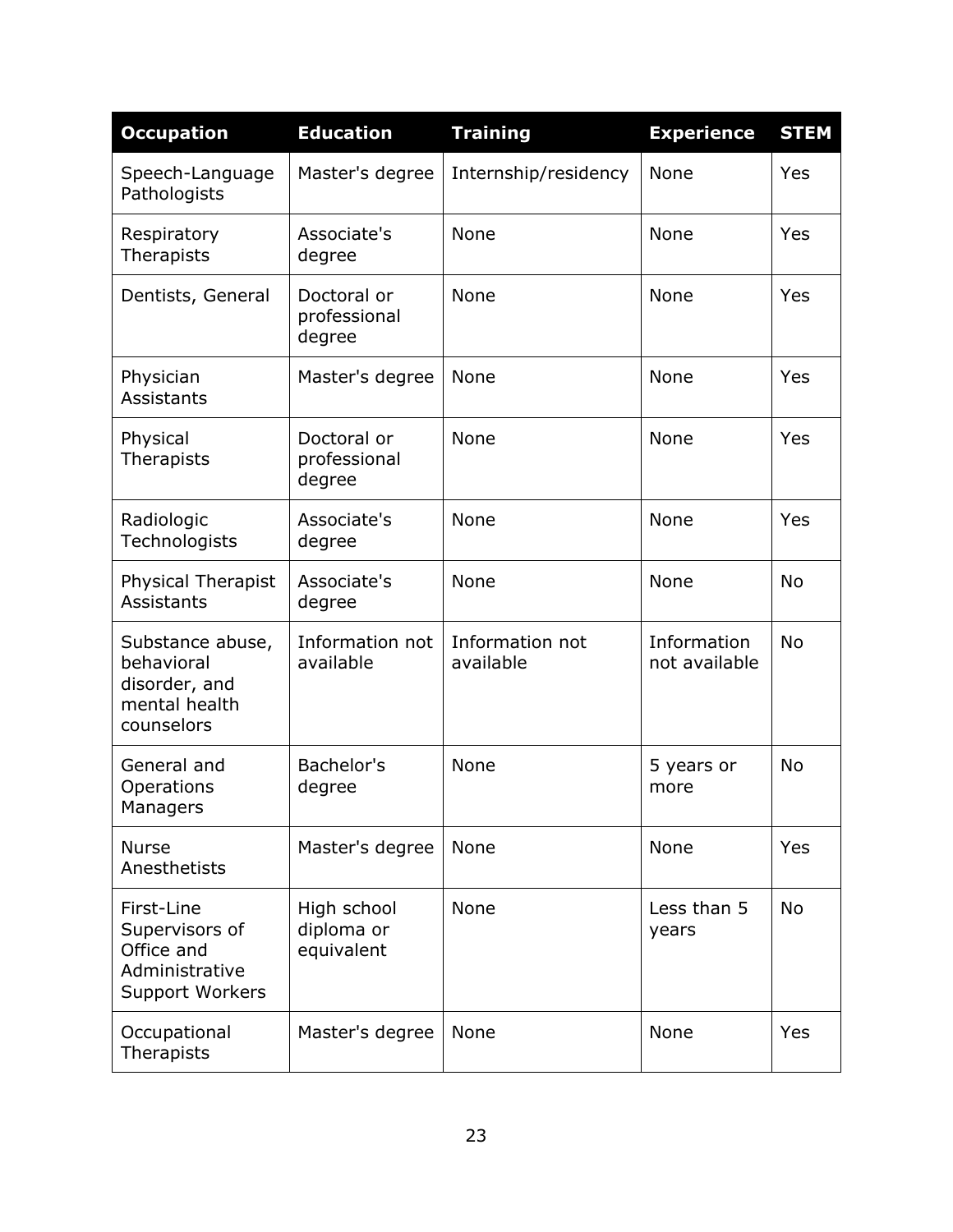| <b>Occupation</b>                                     | <b>Education</b>                      | <b>Training</b>      | <b>Experience</b> | <b>STEM</b> |
|-------------------------------------------------------|---------------------------------------|----------------------|-------------------|-------------|
| <b>Healthcare Social</b><br>Workers                   | Master's degree                       | Internship/residency | None              | <b>No</b>   |
| Child, Family, and<br><b>School Social</b><br>Workers | Bachelor's<br>degree                  | None                 | None              | <b>No</b>   |
| Physicians and<br>Surgeons, All<br>Other              | Doctoral or<br>professional<br>degree | Internship/residency | None              | Yes         |

**SOURCE:** Occupational Employment and Wage Statistics 2020, Texas Labor **[Analysis](https://texaslaboranalysis.com/)** 

Of the listed high growth occupations within the Health Care and Social Assistance industry, 70 percent are classified as STEM occupations. Thirteen out of twenty of these occupations have typical education for entry as a bachelor's degree or above.

The following table shows specialized skills and certifications associated with the high growth occupations within this industry:

| <b>Occupation</b>                                              | <b>Top Requested Skills</b>                                                     | <b>Top Requested</b><br><b>Certifications</b>                                                                    |
|----------------------------------------------------------------|---------------------------------------------------------------------------------|------------------------------------------------------------------------------------------------------------------|
| <b>Registered Nurses</b>                                       | Patient Care, Treatment<br>Planning, Advanced<br>Cardiac Life Support<br>(ACLS) | Registered Nurse,<br><b>Advanced Cardiac Life</b><br>Support (ACLS)<br>Certification, Basic Life<br>Saving (BLS) |
| <b>Medical and Health</b><br>Services Managers                 | Patient Care, Budgeting,<br>Scheduling                                          | Registered Nurse,<br>Driver's License, First Aid<br><b>CPR Aed</b>                                               |
| <b>General and Operations</b><br>Managers                      | <b>Budgeting, Operations</b><br>Management, Scheduling                          | Driver's License, Project<br>Management<br>Certification, Registered<br><b>Nurse</b>                             |
| Licensed Practical and<br>Licensed Vocational<br><b>Nurses</b> | Cardiopulmonary<br>Resuscitation (CPR),<br>Patient Care, Treatment<br>Planning  | Licensed Vocational<br>Nurse, Licensed Practical<br>Nurse, First Aid CPR Aed                                     |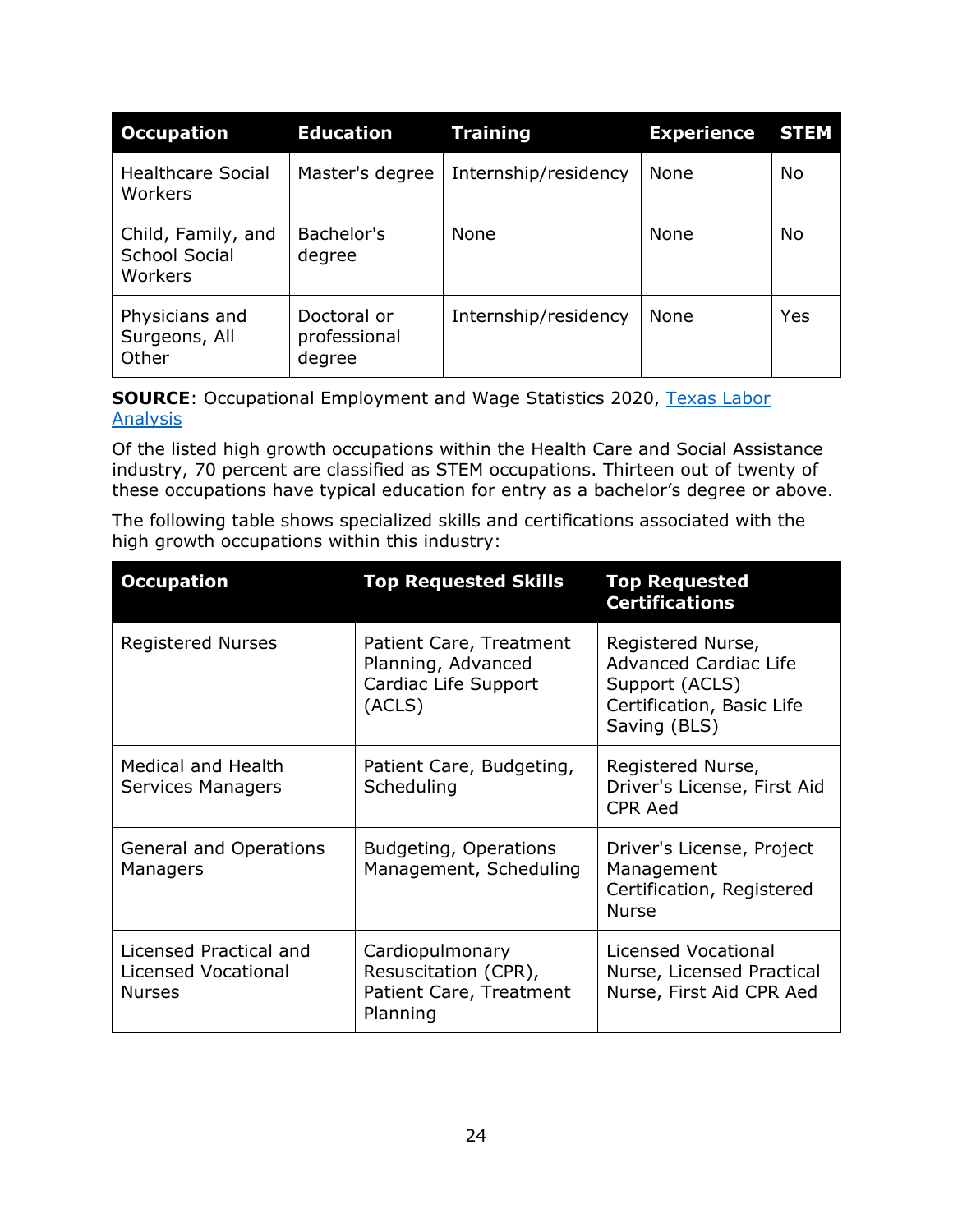| <b>Occupation</b>                                                                | <b>Top Requested Skills</b>                                                             | <b>Top Requested</b><br><b>Certifications</b>                                                                                                               |
|----------------------------------------------------------------------------------|-----------------------------------------------------------------------------------------|-------------------------------------------------------------------------------------------------------------------------------------------------------------|
| First-Line Supervisors of<br>Office and Administrative<br><b>Support Workers</b> | Customer Service,<br>Scheduling, Office<br>Management                                   | Driver's License, Project<br>Management<br>Certification, Certified<br>Payroll Professional (CPP)                                                           |
| Speech-Language<br>Pathologists                                                  | Speech-Language<br>Pathology, Pathology,<br><b>Treatment Planning</b>                   | American Speech -<br>Language Hearing<br>Association (ASHA)<br>Certification, Driver's<br>License, First Aid CPR Aed                                        |
| <b>Physical Therapists</b>                                                       | Physical Therapy,<br>Treatment Planning,<br><b>Patient Care</b>                         | First Aid CPR Aed,<br>American Physical<br>Therapy Association<br>(APTA) Certification,<br>Driver's License                                                 |
| <b>Nurse Practitioners</b>                                                       | Patient Care, Treatment<br>Planning, Primary Care                                       | Certified Registered<br>Nurse Practitioner,<br>Advanced Practice Nurse,<br><b>Advanced Cardiac Life</b><br><b>Support Certification</b>                     |
| <b>Occupational Therapists</b>                                                   | Occupational Therapy,<br>Treatment Planning,<br>Rehabilitation                          | First Aid CPR Aed,<br>Driver's License,<br>American Occupational<br>Therapy Association<br>(AOTA)                                                           |
| <b>Respiratory Therapists</b>                                                    | Respiratory Therapy,<br><b>Advanced Cardiac Life</b><br>Support (ACLS), Patient<br>Care | <b>Registered Respiratory</b><br>Therapist, Respiratory<br>Care Practitioner (RCP),<br><b>Advanced Cardiac Life</b><br>Support (ACLS)<br>Certification      |
| Radiologic Technologists                                                         | Radiology, Radiologic<br>Technology, X - Rays                                           | American Registry of<br>Radiologic Technologists<br>(ARRT) Certification,<br>Basic Life Saving (BLS),<br><b>Basic Cardiac Life Support</b><br>Certification |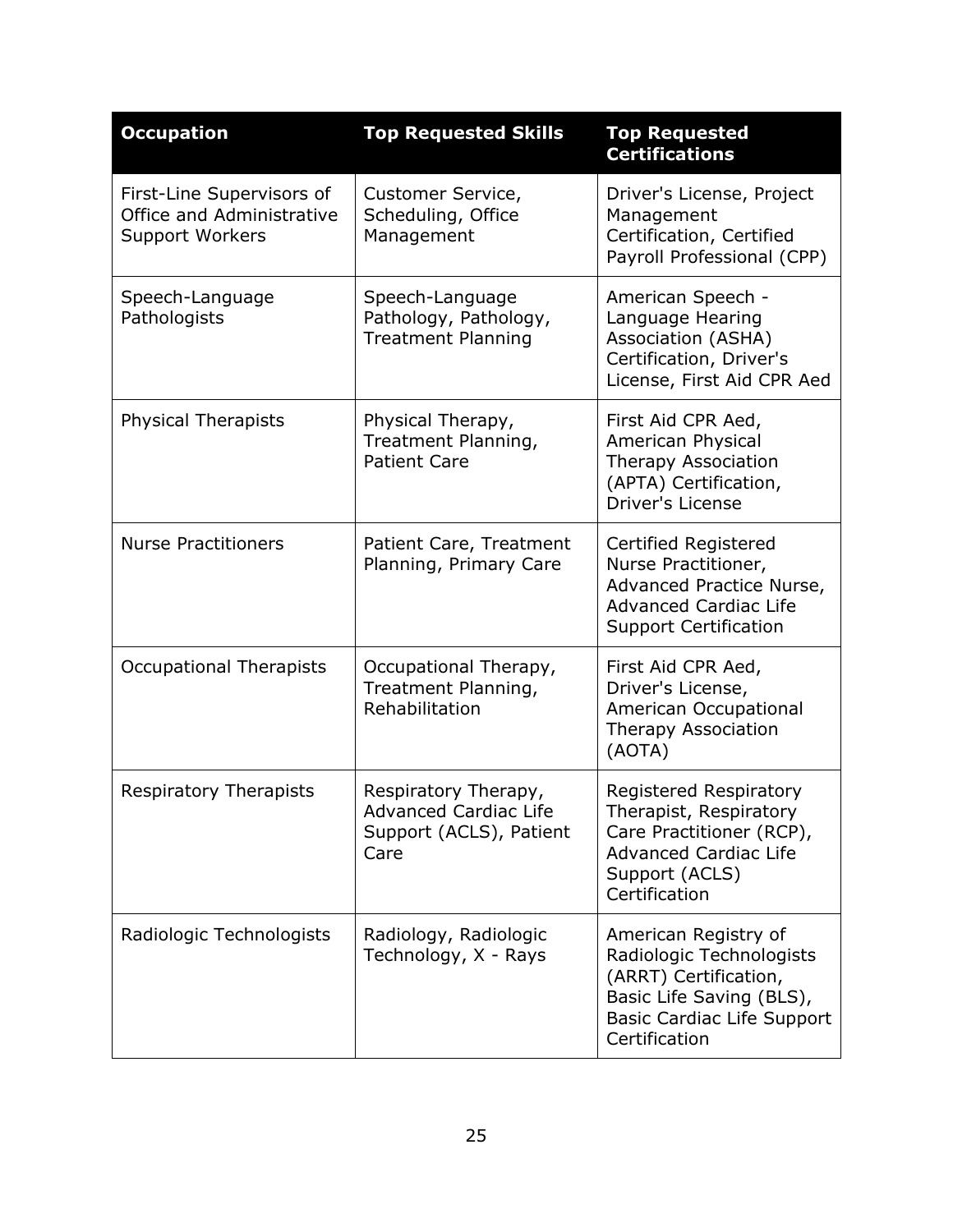| <b>Occupation</b>                                               | <b>Top Requested Skills</b>                                         | <b>Top Requested</b><br><b>Certifications</b>                                                                                                       |
|-----------------------------------------------------------------|---------------------------------------------------------------------|-----------------------------------------------------------------------------------------------------------------------------------------------------|
| Physicians and Surgeons,<br>All Other                           | Patient Care, Internal<br>Medicine, Emergency<br>Medicine           | Board Certified, Basic Life<br>Saving (BLS), Advanced<br>Cardiac Life Support<br>(ACLS) Certification                                               |
| Physician Assistants                                            | Patient Care, Life<br>support, Treatment<br>Planning                | Basic Life Saving (BLS),<br><b>Certified Registered</b><br>Nurse Practitioner,<br><b>Advanced Cardiac Life</b><br>Support (ACLS)<br>Certification   |
| <b>Physical Therapist</b><br>Assistants                         | Physical Therapy,<br>Treatment Planning,<br><b>Patient Care</b>     | First Aid CPR Aed,<br>American Physical<br>Therapy Association<br>(APTA) Certification,<br>Driver's License                                         |
| Dentists, General                                               | Dentistry, Dental Care,<br><b>Patient Care</b>                      | First Aid CPR Aed, DEA<br>Certificate, Driver's<br>License                                                                                          |
| Dental Hygienists                                               | Dental Hygiene,<br>Dentistry, X - Rays                              | Dental Hygienist<br>Certification, First Aid<br>CPR Aed, Basic Life<br>Saving                                                                       |
| Child, Family, and School<br><b>Social Workers</b>              | Case Management, Social<br>Services, Mental health                  | Driver's License, Licensed<br><b>Master Social Worker</b><br>(LMSW), First Aid CPR<br>Aed                                                           |
| Substance Abuse and<br><b>Behavioral Disorder</b><br>Counselors | Treatment Planning,<br>Rehabilitation, Criminal<br><b>Justice</b>   | Licensed Professional<br>Counselor, Licensed<br><b>Master Social Worker</b><br>(LMSW), Criminal Justice<br><b>Addictions Professional</b><br>(CCJP) |
| <b>Nurse Anesthetists</b>                                       | Anesthesiology, Advanced<br>Cardiac Life Support<br>(ACLS), Surgery | Nurse Anesthetist,<br><b>Advanced Cardiac Life</b><br>Support (ACLS)<br>Certification, Advanced<br><b>Practice Nurse</b>                            |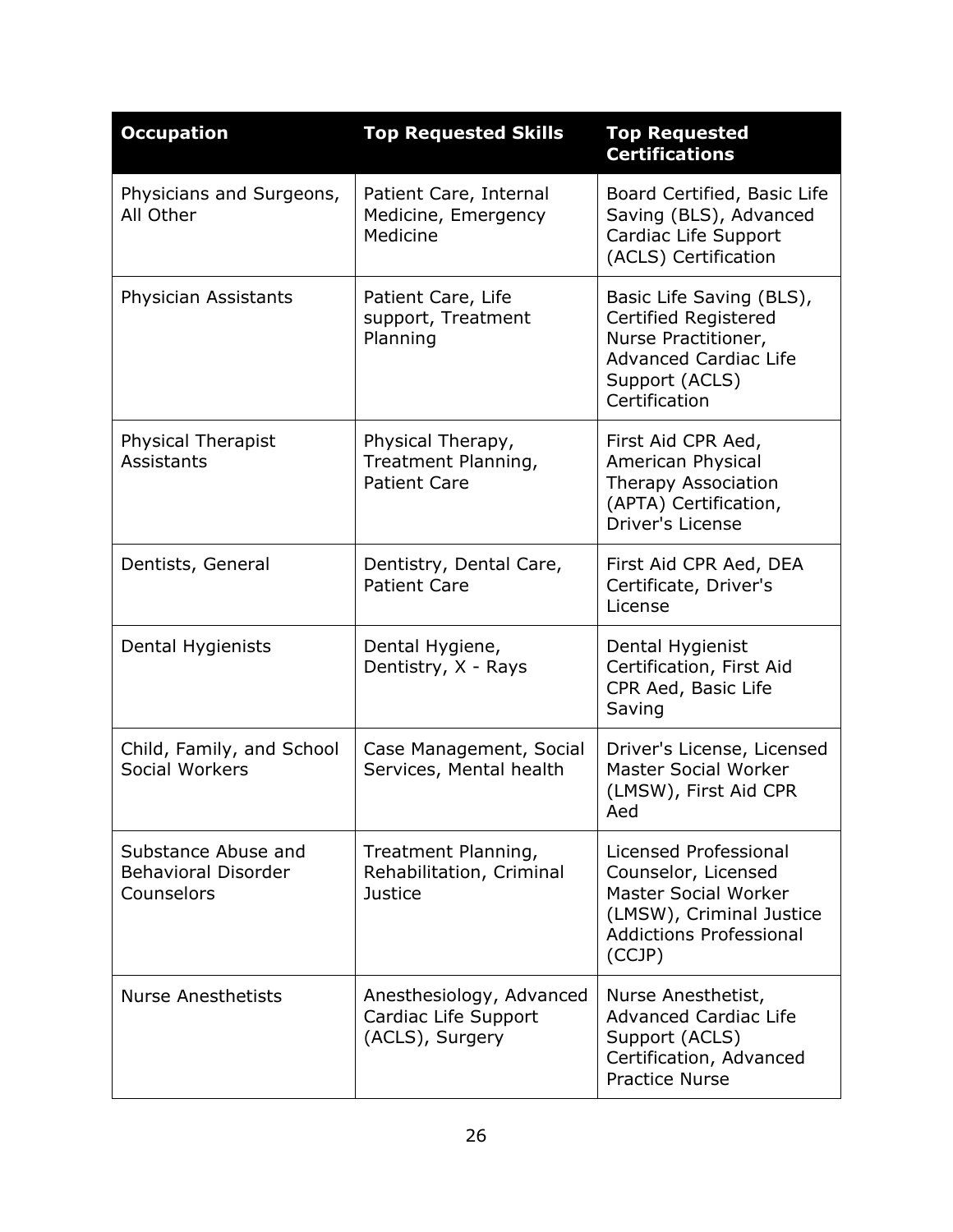| <b>Occupation</b>                   | <b>Top Requested Skills</b>                          | <b>Top Requested</b><br><b>Certifications</b>                                                 |
|-------------------------------------|------------------------------------------------------|-----------------------------------------------------------------------------------------------|
| <b>Healthcare Social</b><br>Workers | Social Work, Mental<br>Health, Treatment<br>Planning | Social Work License,<br><b>Licensed Clinical Social</b><br>Worker (LCSW), Driver's<br>License |

**SOURCE**: Burning Glass Labor Insights, 2021.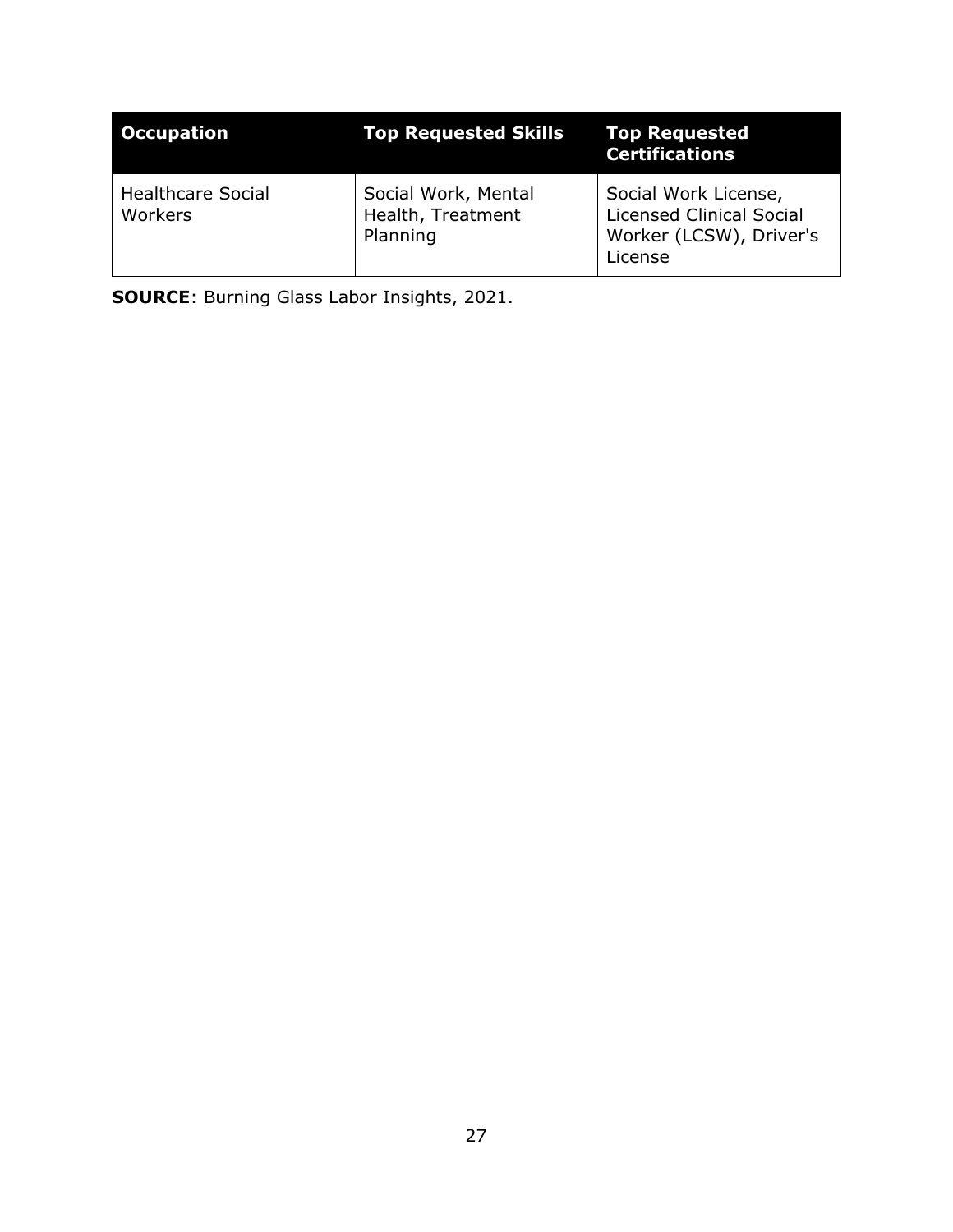#### <span id="page-28-0"></span>**E. Educational Services**

In the last five years, demand for Educational Services workers in Texas grew at a steady pace, according to the Quarterly Census of Employment and Wages. This data is for NAICS code 61.

In the first quarter of 2021, the number of workers in Educational Services in Texas was 1.2 million, up 1.3 percent from the same quarter in 2016. According to Current Employment Statistics data, which pertains only to private employers in this category, the industry showed a 16.4 percent increase in demand for educational workers over the five years ending August 2021. Employment in Educational Services peaked in February 2020 prior to COVID-19 and measures taken to slow its spread, followed by a combined two-month loss of 26,800. As of August 2021, Educational Services has reached 102.9 percent of its February 2020 employment. Over the last two years Educational Services gained 10,600 positions, representing 104.9 percent of August 2019 employment.

The Educational Services industry in Texas faces growing demand from a marketplace that increasingly needs better educated workers for a more "knowledge-based economy" as well as an expanding population bringing more students into schools.

The occupations within the Educational Services industry that are projected to add the most jobs from 2018 to 2028 are listed below. All 20 occupations listed are above the 2020 Texas median wage of \$39,637. The highest paying occupations in Educational Services include General and Operations Managers, Engineering Teachers, Postsecondary, Health Specialties Teachers, Postsecondary and Education Administrators, Postsecondary, each making significantly more than the Texas median wage.

| <b>Occupation</b><br>Title                                                                     | <b>Annual</b><br>Average<br><b>Employment</b><br>2018 | <b>Annual</b><br>Average<br><b>Employment 2018-</b><br>2028 | <b>Number</b><br><b>Change</b><br>2028 | <b>Percent</b><br>Growth<br>2018-<br>2028 | <b>Annual</b><br><b>Median</b><br><b>Wage</b><br>2020 |
|------------------------------------------------------------------------------------------------|-------------------------------------------------------|-------------------------------------------------------------|----------------------------------------|-------------------------------------------|-------------------------------------------------------|
| Secondary<br>School Teachers,<br><b>Except Special</b><br>and<br>Career/Technical<br>Education | 107,782                                               | 119,583                                                     | 11,801                                 | 10.9                                      | \$58,401                                              |
| Coaches and<br><b>Scouts</b>                                                                   | 10,912                                                | 14,669                                                      | 3,757                                  | 34.4                                      | \$44,384                                              |
| <b>Health</b><br><b>Specialties</b><br>Teachers,<br>Postsecondary                              | 13,185                                                | 16,465                                                      | 3,280                                  | 24.9                                      | \$99,119                                              |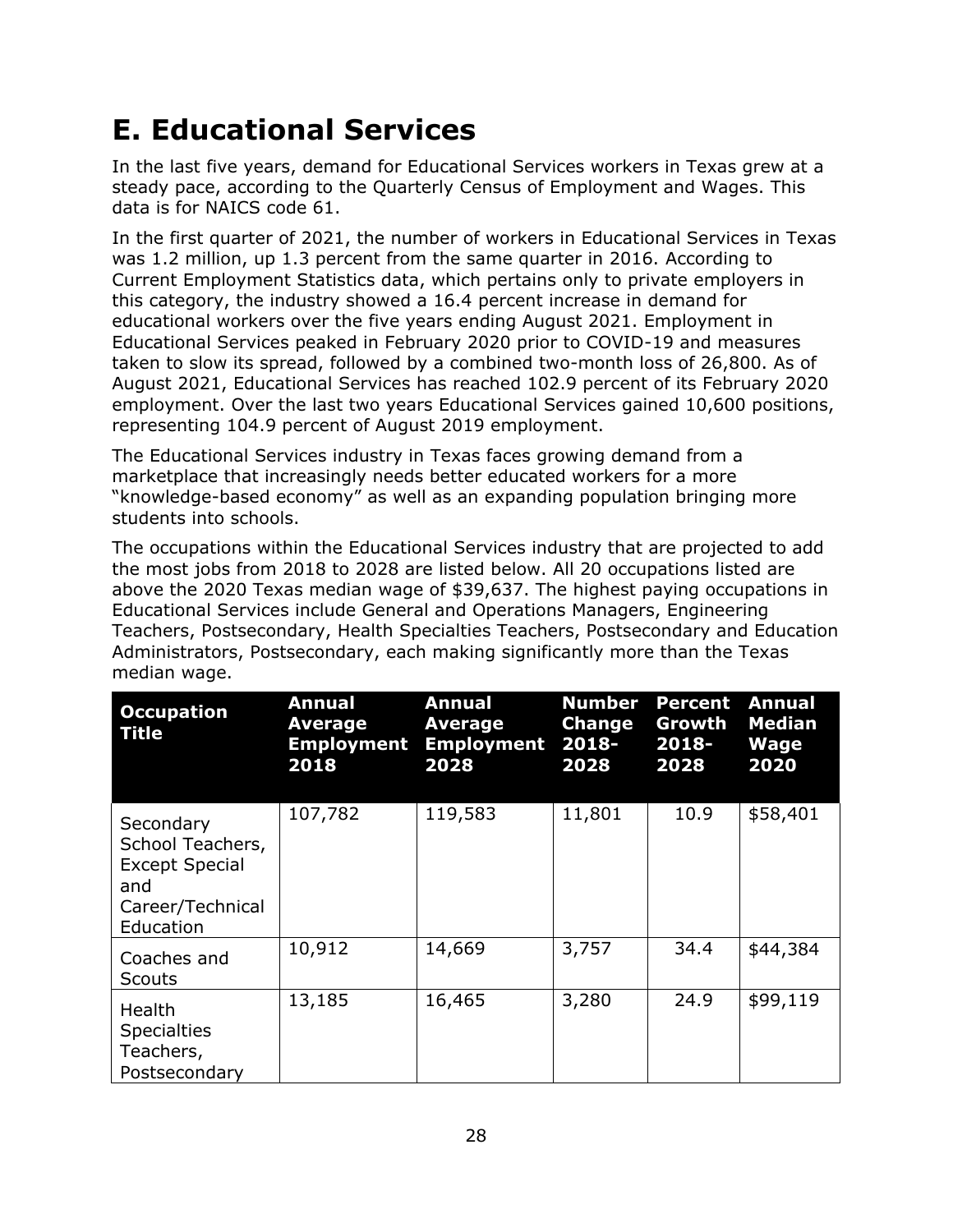| <b>Occupation</b><br><b>Title</b>                                     | <b>Annual</b><br><b>Average</b><br><b>Employment</b><br>2018 | <b>Annual</b><br><b>Average</b><br><b>Employment</b><br>2028 | <b>Number</b><br><b>Change</b><br>2018-<br>2028 | <b>Percent</b><br>Growth<br>2018-<br>2028 | <b>Annual</b><br><b>Median</b><br><b>Wage</b><br>2020 |
|-----------------------------------------------------------------------|--------------------------------------------------------------|--------------------------------------------------------------|-------------------------------------------------|-------------------------------------------|-------------------------------------------------------|
| Education<br>Administrators,<br>Elementary and<br>Secondary<br>School | 27,574                                                       | 30,739                                                       | 3,165                                           | 11.5                                      | \$84,815                                              |
| Educational,<br>Guidance,<br>School, and<br>Vocational<br>Counselors  | 22,523                                                       | 25,371                                                       | 2,848                                           | 12.6                                      | \$60,766                                              |
| Instructional<br>Coordinators                                         | 12,785                                                       | 14,332                                                       | 1,547                                           | 12.1                                      | \$65,732                                              |
| Preschool<br>Teachers, Except<br>Special<br>Education                 | 9,132                                                        | 10,492                                                       | 1,360                                           | 14.9                                      | \$55,563                                              |
| <b>Business</b><br>Operations<br>Specialists, All<br>Other            | 12,041                                                       | 13,130                                                       | 1,089                                           | 9.0                                       | \$64,767                                              |
| Vocational<br>Education<br>Teachers,<br>Postsecondary                 | 9,458                                                        | 10,543                                                       | 1,085                                           | 11.5                                      | \$56,482                                              |
| Speech-<br>Language<br>Pathologists                                   | 4,818                                                        | 5,869                                                        | 1,051                                           | 21.8                                      | \$62,832                                              |
| <b>Business</b><br>Teachers,<br>Postsecondary                         | 5,871                                                        | 6,916                                                        | 1,045                                           | 17.8                                      | \$84,840                                              |
| Education<br>Administrators,<br>Postsecondary                         | 9,623                                                        | 10,568                                                       | 945                                             | 9.8                                       | \$95,566                                              |
| Registered<br><b>Nurses</b>                                           | 8,990                                                        | 9,868                                                        | 878                                             | 9.8                                       | \$68,760                                              |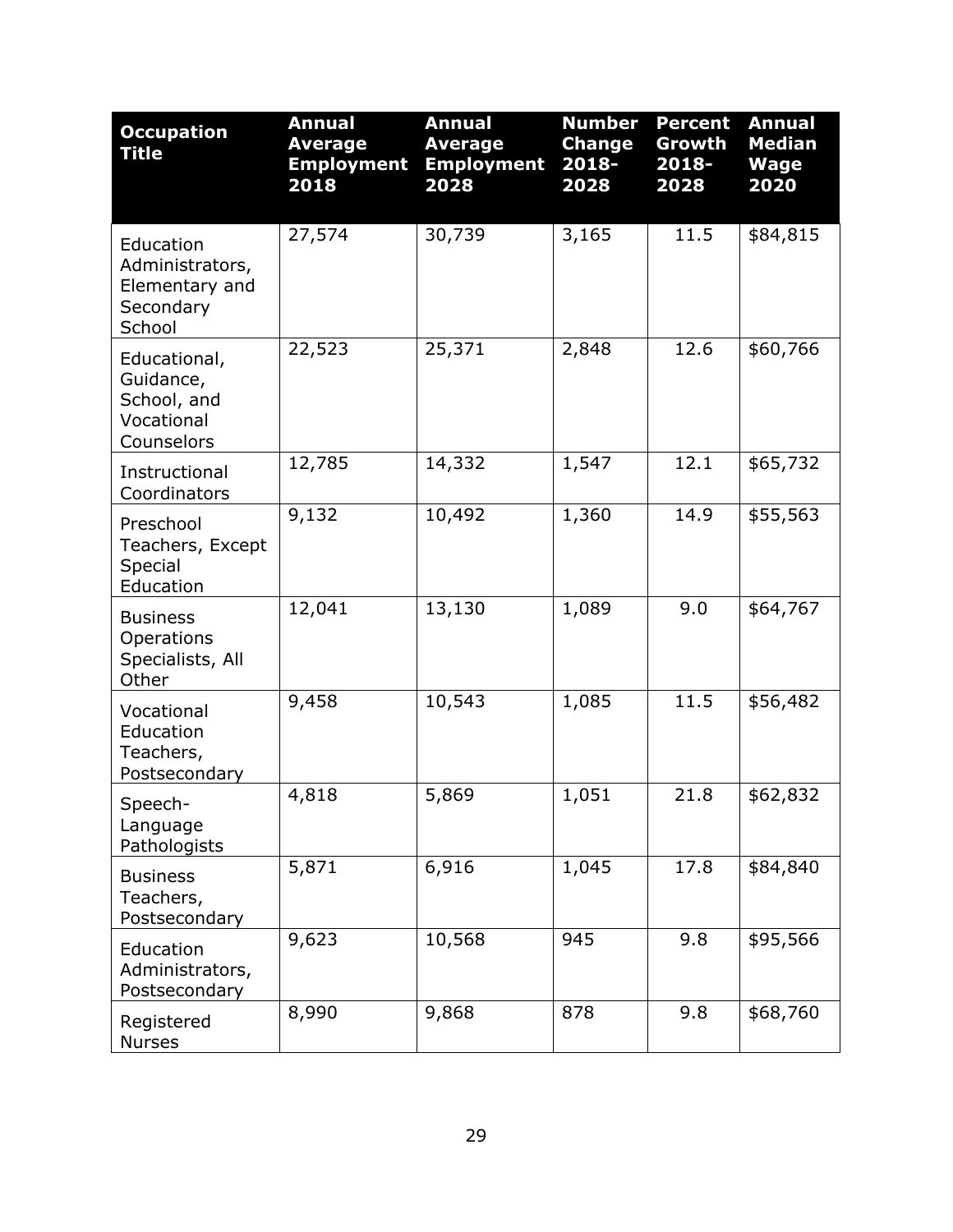| <b>Occupation</b><br><b>Title</b>                                | <b>Annual</b><br><b>Average</b><br><b>Employment</b><br>2018 | <b>Annual</b><br><b>Average</b><br><b>Employment</b><br>2028 | <b>Number</b><br><b>Change</b><br>2018-<br>2028 | <b>Percent</b><br>Growth<br>2018-<br>2028 | <b>Annual</b><br><b>Median</b><br><b>Wage</b><br>2020 |
|------------------------------------------------------------------|--------------------------------------------------------------|--------------------------------------------------------------|-------------------------------------------------|-------------------------------------------|-------------------------------------------------------|
| Computer User<br>Support<br><b>Specialists</b>                   | 7,884                                                        | 8,714                                                        | 830                                             | 10.5                                      | \$43,113                                              |
| General and<br>Operations<br>Managers                            | 4,141                                                        | 4,967                                                        | 826                                             | 19.9                                      | \$109,462                                             |
| Special<br>Education<br>Teachers, Middle<br>School               | 7,456                                                        | 8,200                                                        | 744                                             | 10.0                                      | \$57,850                                              |
| Librarians                                                       | 6,582                                                        | 7,248                                                        | 666                                             | 10.1                                      | \$62,186                                              |
| Accountants and<br>Auditors                                      | 4,490                                                        | 5,025                                                        | 535                                             | 11.9                                      | \$63,310                                              |
| English Language<br>and Literature<br>Teachers,<br>Postsecondary | 5,134                                                        | 5,630                                                        | 496                                             | 9.7                                       | \$60,568                                              |
| Engineering<br>Teachers,<br>Postsecondary                        | 3,788                                                        | 4,277                                                        | 489                                             | 12.9                                      | \$105,552                                             |

**SOURCE**: Occupational Projections 2018-2028, Occupational Employment and Wage Statistics 2020

The Secondary School Teachers, Except Special and Career/Technical occupation has the highest projected job gain from 2018 to 2028. The remaining occupations have significantly lower projected job change. Overall, Coaches and Scouts has the highest percentage job growth projected at 34.4 percent followed by Health Specialties Teachers, Postsecondary at 24.9 percent, and Speech-Language Pathologists at 21.8 percent.

Here are the educational and training requirements for these high-growth Educational Services occupations.

| <b>Occupation</b>                                                                     |                      |      | <b>Education Training Experience STEM</b> |           |
|---------------------------------------------------------------------------------------|----------------------|------|-------------------------------------------|-----------|
| Secondary School Teachers,<br><b>Except Special and</b><br>Career/Technical Education | Bachelor's<br>degree | None | None                                      | <b>No</b> |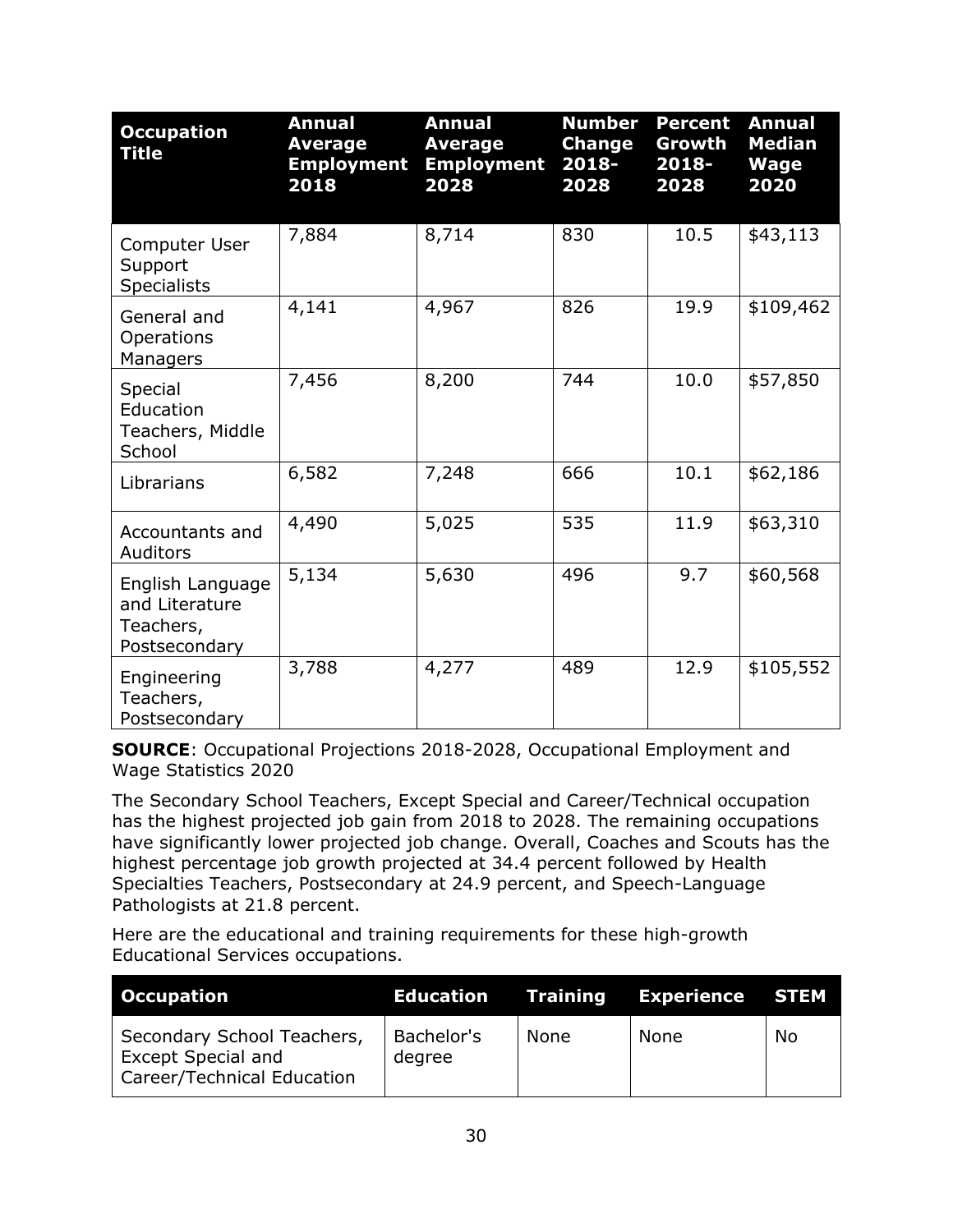| <b>Occupation</b>                                                      | <b>Education</b>                      | <b>Training</b>          | <b>Experience</b>    | <b>STEM</b> |
|------------------------------------------------------------------------|---------------------------------------|--------------------------|----------------------|-------------|
| <b>Coaches and Scouts</b>                                              | Bachelor's<br>degree                  | <b>None</b>              | <b>None</b>          | <b>No</b>   |
| Health Specialties Teachers,<br>Postsecondary                          | Doctoral or<br>professional<br>degree | None                     | Less than 5<br>years | Yes         |
| Education Administrators,<br><b>Elementary and Secondary</b><br>School | Master's<br>degree                    | None                     | 5 years or<br>more   | <b>No</b>   |
| Educational, Guidance,<br>School, and Vocational<br>Counselors         | Master's<br>degree                    | None                     | None                 | <b>No</b>   |
| <b>Instructional Coordinators</b>                                      | Master's<br>degree                    | None                     | 5 years or<br>more   | <b>No</b>   |
| Preschool Teachers, Except<br><b>Special Education</b>                 | Associate's<br>degree                 | None                     | None                 | <b>No</b>   |
| <b>Business Operations</b><br>Specialists, All Other                   | Bachelor's<br>degree                  | None                     | None                 | <b>No</b>   |
| <b>Vocational Education</b><br>Teachers, Postsecondary                 | Bachelor's<br>degree                  | None                     | Less than 5<br>years | Yes         |
| Speech-Language<br>Pathologists                                        | Master's<br>degree                    | Internship<br>/residency | None                 | Yes         |
| Business Teachers,<br>Postsecondary                                    | Doctoral or<br>professional<br>degree | None                     | None                 | <b>No</b>   |
| Education Administrators,<br>Postsecondary                             | Master's<br>degree                    | None                     | Less than 5<br>years | <b>No</b>   |
| <b>Registered Nurses</b>                                               | Bachelor's<br>degree                  | None                     | None                 | Yes         |
| Computer User Support<br><b>Specialists</b>                            | Some<br>college, no<br>degree         | None                     | None                 | No          |
| <b>General and Operations</b><br>Managers                              | Bachelor's<br>degree                  | None                     | 5 years or<br>more   | No          |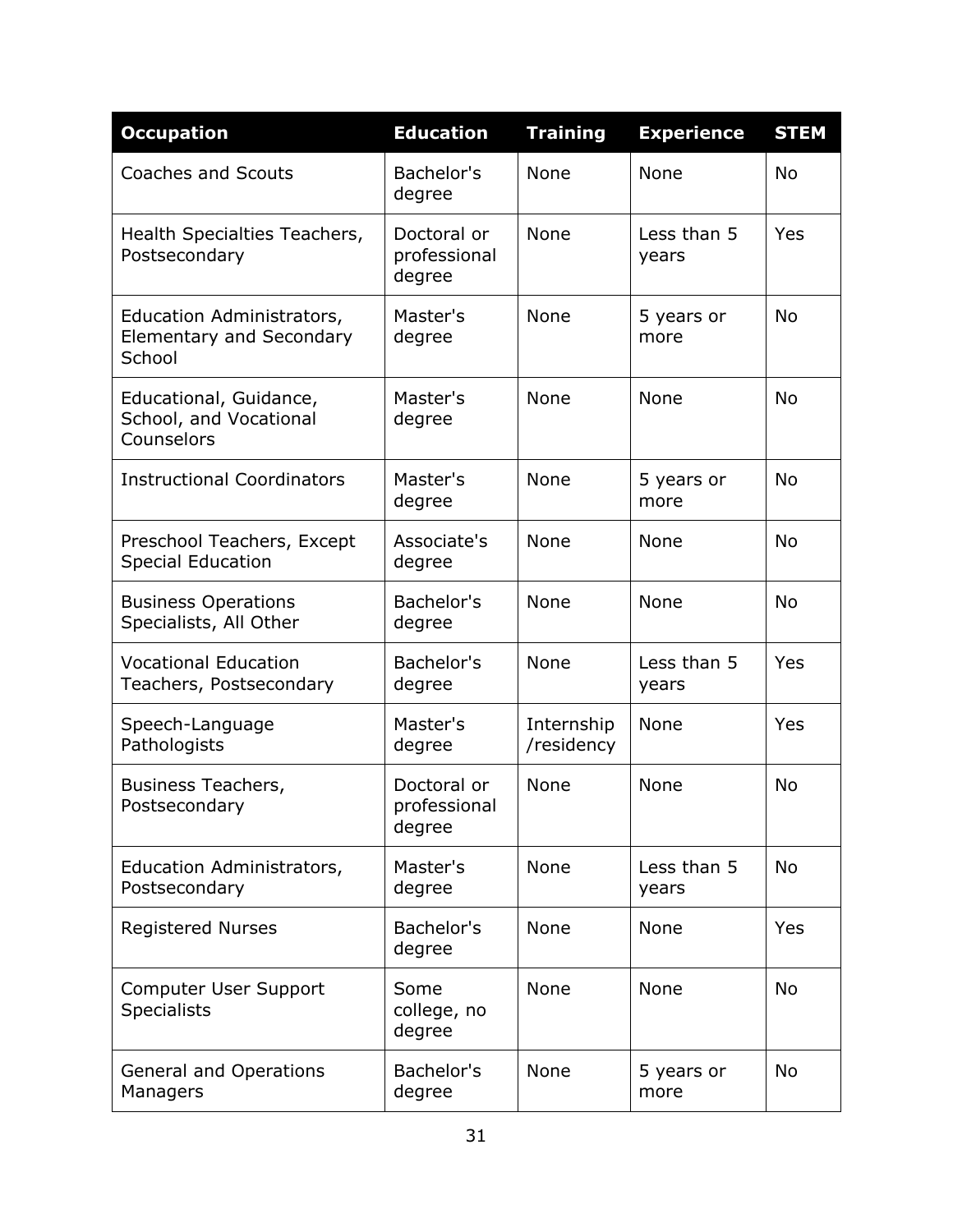| <b>Occupation</b>                                             | <b>Education</b>                      | <b>Training</b> | <b>Experience</b> | <b>STEM</b> |
|---------------------------------------------------------------|---------------------------------------|-----------------|-------------------|-------------|
| Special Education Teachers,<br>Middle School                  | Bachelor's<br>degree                  | None            | None              | No.         |
| Librarians                                                    | Master's<br>degree                    | None            | None              | No.         |
| <b>Accountants and Auditors</b>                               | Bachelor's<br>degree                  | None            | None              | Yes         |
| English Language and<br>Literature Teachers,<br>Postsecondary | Doctoral or<br>professional<br>degree | <b>None</b>     | None              | No.         |
| Engineering Teachers,<br>Postsecondary                        | Doctoral or<br>professional<br>degree | <b>None</b>     | <b>None</b>       | Yes         |

**SOURCE:** Occupational Employment and Wage Statistics 2020, Texas Labor **[Analysis](https://texaslaboranalysis.com/)** 

The following table shows the specialized skills and certifications associated with the high-growth Educational Services occupations.

| <b>Occupation</b>                                                                    | <b>Top Requested Skills</b>                                        | <b>Top Requested</b><br><b>Certifications</b>                                                            |
|--------------------------------------------------------------------------------------|--------------------------------------------------------------------|----------------------------------------------------------------------------------------------------------|
| Secondary School<br>Teachers, Except<br>Special and<br>Career/Technical<br>Education | Teaching, Lesson<br>Planning, Special<br>Education                 | Certified Teacher, Teachers of<br>English To Speakers of Other<br>Languages (TESOL), Driver's<br>License |
| Coaches and Scouts                                                                   | Teaching,<br>Cardiopulmonary<br>Resuscitation (CPR),<br>Scheduling | First Aid Cpr Aed, Driver's<br>License, Certified Teacher                                                |
| <b>Health Specialties</b><br>Teachers,<br>Postsecondary                              | Teaching, Lesson<br>Planning, Patient Care                         | Registered Nurse, Driver's<br>License, Certified Teacher                                                 |
| Education<br>Administrators,<br>Elementary and<br>Secondary School                   | Teaching, Budgeting,<br>Scheduling                                 | Certified Teacher, Driver's<br>License, First Aid Cpr Aed                                                |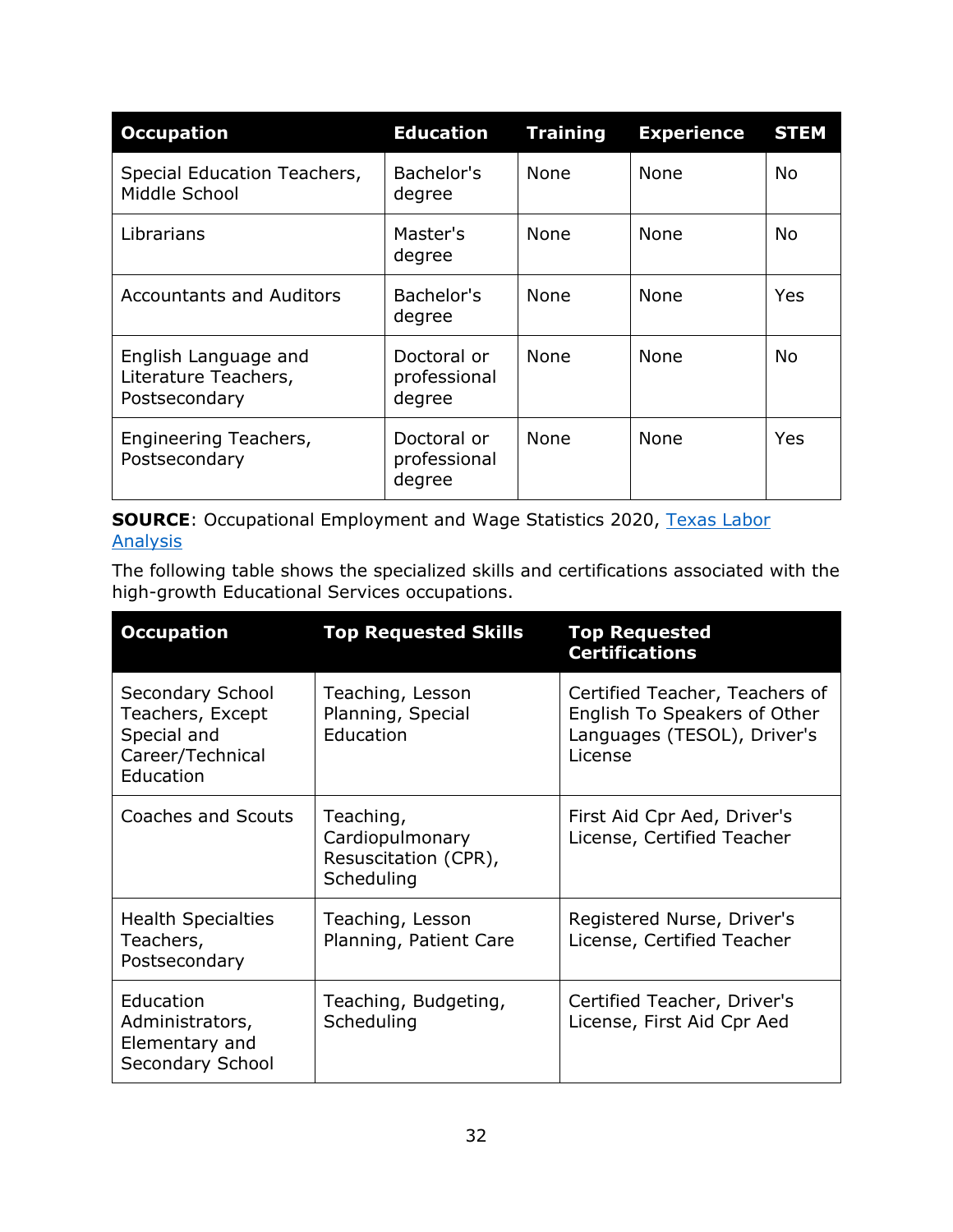| <b>Occupation</b>                                                 | <b>Top Requested Skills</b>                                                                          | <b>Top Requested</b><br><b>Certifications</b>                                                                   |
|-------------------------------------------------------------------|------------------------------------------------------------------------------------------------------|-----------------------------------------------------------------------------------------------------------------|
| Educational,<br>Guidance, School,<br>and Vocational<br>Counselors | Customer Service,<br>Scheduling, Teaching                                                            | Driver's License, School<br>Counselor, Counseling<br>Certification                                              |
| Instructional<br>Coordinators                                     | Teaching, Scheduling,<br>Curriculum Development                                                      | Certified Teacher, Driver's<br>License, Teachers of English<br>To Speakers of Other<br>Languages (TESOL)        |
| Preschool Teachers,<br><b>Except Special</b><br>Education         | Teaching, Child Care,<br>Cardiopulmonary<br>Resuscitation (CPR), Early<br><b>Childhood Education</b> | Child Development Associate<br>(CDA), First Aid Cpr Aed,<br><b>Certified Teacher</b>                            |
| <b>Business Operations</b><br>Specialists, All Other              | E-Commerce, Customer<br>Service, Change<br>Management                                                | Driver's License, Certified<br><b>Information Systems Security</b><br>Professional (CISSP)                      |
| <b>Vocational Education</b><br>Teachers,<br>Postsecondary         | Teaching, Lesson<br>Planning, Scheduling                                                             | Driver's License, First Aid Cpr<br>Aed, Certified Teacher                                                       |
| Speech-Language<br>Pathologists                                   | Speech Language<br>Pathology, Pathology,<br>Treatment Planning,<br>Speech Therapy                    | American Speech Language<br>Hearing Association (ASHA)<br>Certification, Driver's License,<br>First Aid Cpr Aed |
| Business Teachers,<br>Postsecondary                               | Teaching, Business<br>Administration, Business<br>Management                                         | Certified Teacher, Project<br>Management Certification,<br>Project Management<br>Professional (PMP)             |
| Education<br>Administrators,<br>Postsecondary                     | Budgeting, Teaching,<br>Scheduling                                                                   | Driver's License, Certified<br>Teacher, First Aid Cpr Aed                                                       |
| <b>Registered Nurses</b>                                          | Patient Care, Treatment<br>Planning, Advanced<br>Cardiac life Support<br>(ACLS)                      | Registered Nurse, Advanced<br>Cardiac Life Suppoert (ACLS)<br>Certification, Basic Life Saving<br>(BLS)         |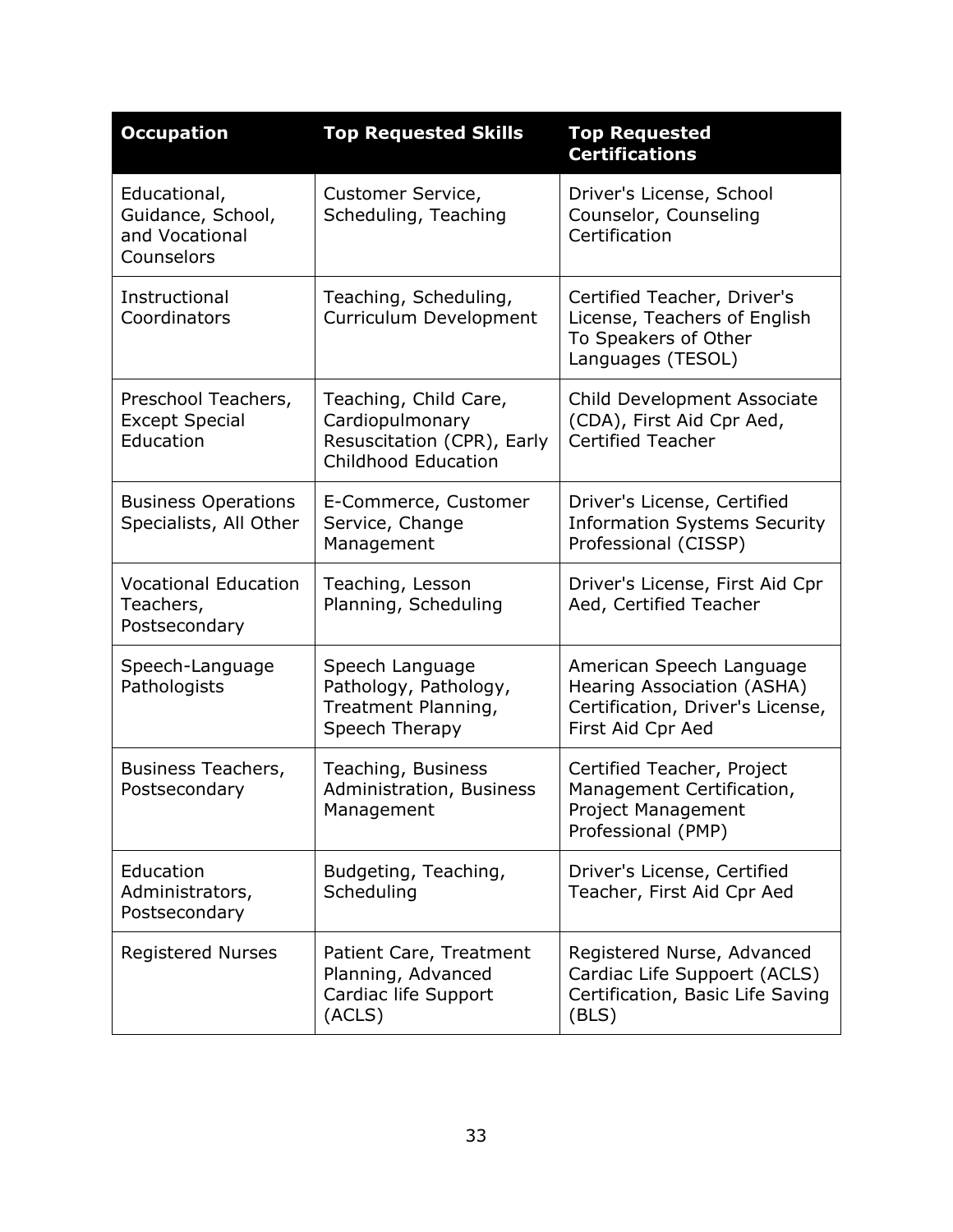| <b>Occupation</b>                                                | <b>Top Requested Skills</b>                                          | <b>Top Requested</b><br><b>Certifications</b>                                                                                        |  |
|------------------------------------------------------------------|----------------------------------------------------------------------|--------------------------------------------------------------------------------------------------------------------------------------|--|
| Computer User<br><b>Support Specialists</b>                      | Technical Support,<br>Customer Service, Repair,<br>Help Desk Support | Driver's License, Certified A+<br>Technician, IT Infrastructure<br>Library (ITIL) Certification                                      |  |
| General and<br><b>Operations Managers</b>                        | <b>Budgeting, Operations</b><br>Management, Scheduling               | Drivers License, Project<br>Management Certification,<br><b>Registered Nurse</b>                                                     |  |
| <b>Special Education</b><br>Teachers, Middle<br>School           | Teaching, Special<br>Education, Lesson<br>Planning                   | Certified Teacher, Teachers of<br>English To Speakers of Other<br>Languages (TESOL), Drivers<br>License                              |  |
| Librarians                                                       | Teaching, Budgeting,<br><b>Customer Service</b>                      | Driver's License, Librarian<br>Certification, Certified Teacher                                                                      |  |
| Accountants and<br><b>Auditors</b>                               | Accounting, Account<br>Reconciliation, General<br>Ledge              | Certified Public Accountant<br>(CPA), Certified Information<br>Systems Auditor (CISA),<br>Driver's License                           |  |
| English Language<br>and Literature<br>Teachers,<br>Postsecondary | Teaching, Tutoring,<br>Scheduling                                    | Driver's License, Certified<br>Teacher, Teachers of English<br>To Speakers of Other<br>Languages (TESOL)                             |  |
| Engineering<br>Teachers,<br>Postsecondary                        | Teaching, Civil<br>Engineering, Academic<br>Advisement               | American Board for<br><b>Engineering and Technology</b><br>(ABET) Accredited, Licensed<br>Professional Engineer, Driver's<br>License |  |

**SOURCE**: Burning Glass Labor Insights, 2021.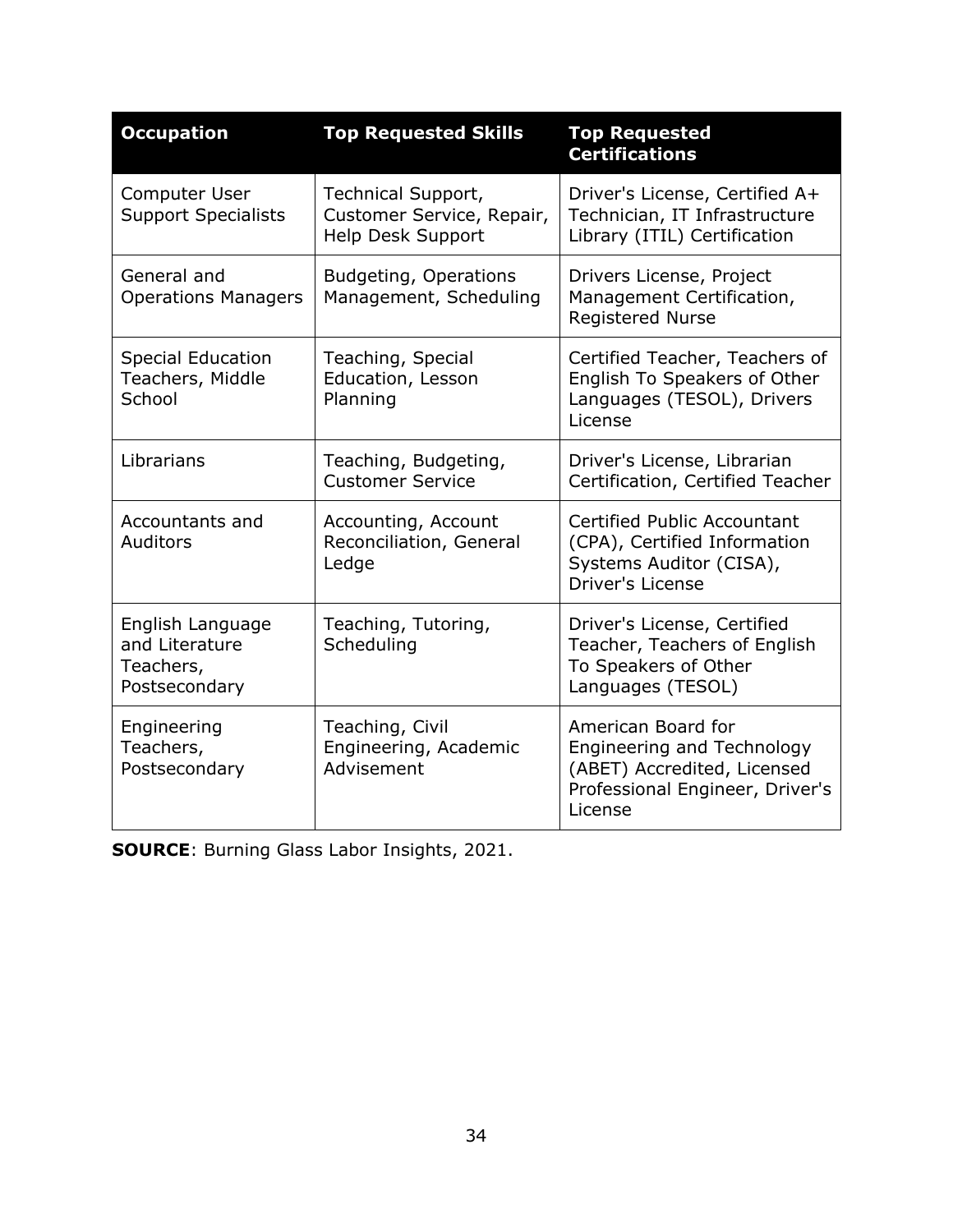#### <span id="page-35-0"></span>**F. Transportation and Warehousing**

In the last five years, demand for Transportation and Warehousing workers in Texas increased, according to the Quarterly Census of Employment and Wages. This data is for NAICS codes 48-49.

In the first quarter of 2021 employment in the Transportation and Warehousing industry in Texas was 603,074, up 19.5 percent from the same quarter in 2016.

The Transportation and Warehousing industry in Texas has seen increasing employment in the last five years. The occupation with the highest employment in this industry is Heavy and Tractor-Trailer Truck Drivers. Which has over 100,000 jobs currently and is expected to add over 18,000 jobs by 2028.

As the economy grows, both businesses and consumers typically buy more goods; those goods must be moved, stored, and distributed on their way to consumers' homes.

This warehousing of goods has driven up demand for workers in this sector and is expected to continue as Texas continues to bolster its transportation infrastructures. Employment in warehousing increased to new highs over the course of the pandemic. This industry has thrived in the current environment due to increased demand in online deliveries. According to the United States Census Bureau e-commerce as a percent of retail sales was 11.4 percent in Q1 2020 and peaked in Q2 2020 at 15.7 percent in the United States.

The occupations within Transportation and Warehousing that are projected to add the most jobs and grow at the fastest rates from 2018 to 2028 are listed below. Airline Pilots, Copilots and Flight Engineers specifically make considerably more than the median salary at \$178,345.

| <b>Occupation</b><br>Title                                   | Annual<br><b>Average</b><br>2018 | <b>Annual</b><br>Average<br><b>Employment Employment 2018-</b><br>2028 | <b>Change</b><br>2028 | <b>Number Percent Annual</b><br>Growth<br>2018-<br>2028 | <b>Median</b><br>Wage<br>2020 |
|--------------------------------------------------------------|----------------------------------|------------------------------------------------------------------------|-----------------------|---------------------------------------------------------|-------------------------------|
| Heavy and<br>Tractor-Trailer<br><b>Truck Drivers</b>         | 102,488                          | 120,894                                                                | 18,406                | 18.0                                                    | \$46,875                      |
| Light Truck or<br><b>Delivery Services</b><br><b>Drivers</b> | 23,336                           | 27,169                                                                 | 3,833                 | 16.4                                                    | \$50,318                      |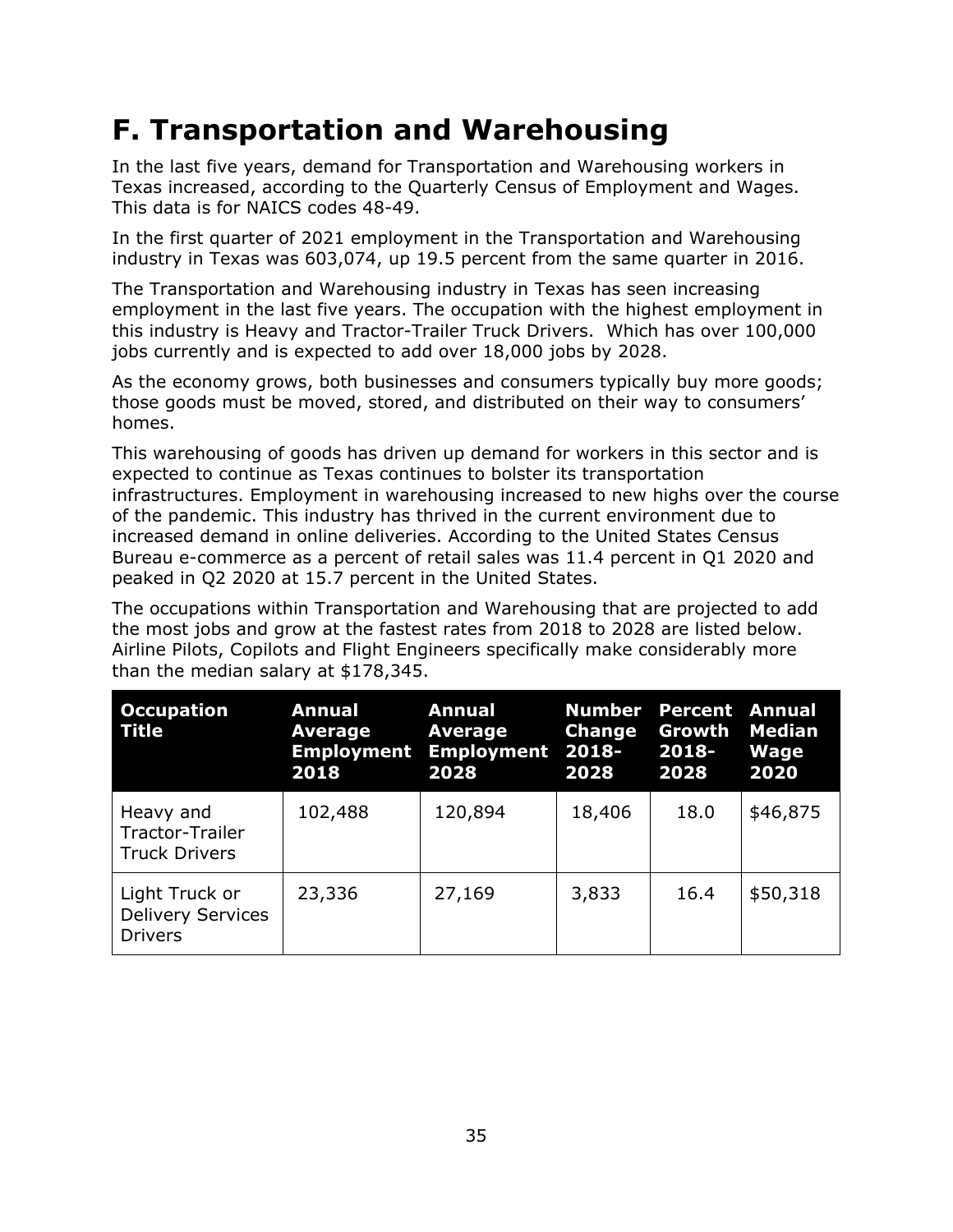| <b>Occupation</b><br><b>Title</b>                                                                                                     | <b>Annual</b><br><b>Average</b><br><b>Employment</b><br>2018 | <b>Annual</b><br><b>Average</b><br><b>Employment</b><br>2028 | <b>Number</b><br><b>Change</b><br>2018-<br>2028 | <b>Percent</b><br>Growth<br>2018-<br>2028 | <b>Annual</b><br><b>Median</b><br><b>Wage</b><br>2020 |
|---------------------------------------------------------------------------------------------------------------------------------------|--------------------------------------------------------------|--------------------------------------------------------------|-------------------------------------------------|-------------------------------------------|-------------------------------------------------------|
| First-line<br>supervisors of<br>transportation<br>and material<br>moving workers,<br>except aircraft<br>cargo handling<br>supervisors | 13,614                                                       | 15,638                                                       | 2,024                                           | 14.9                                      | \$57,510                                              |
| <b>Flight Attendants</b>                                                                                                              | 15,468                                                       | 17,230                                                       | 1,762                                           | 11.4                                      | \$62,907                                              |
| <b>Bus and Truck</b><br>Mechanics and<br>Diesel Engine<br><b>Specialists</b>                                                          | 7,982                                                        | 9,258                                                        | 1,276                                           | 16.0                                      | \$48,858                                              |
| General and<br>Operations<br>Managers                                                                                                 | 6,536                                                        | 7,676                                                        | 1,140                                           | 17.4                                      | \$99,162                                              |
| Aircraft<br>Mechanics and<br>Service<br>Technicians                                                                                   | 10,654                                                       | 11,612                                                       | 958                                             | 9.0                                       | \$77,359                                              |
| <b>Sales</b><br>Representatives,<br>Services, All<br>Other                                                                            | 5,523                                                        | 6,416                                                        | 893                                             | 16.2                                      | \$58,743                                              |
| Reservation and<br>Transportation<br>Ticket Agents and<br><b>Travel Clerks</b>                                                        | 12,605                                                       | 13,452                                                       | 847                                             | 6.7                                       | \$58,032                                              |
| Petroleum Pump<br>System<br>Operators,<br>Refinery<br>Operators, and<br>Gaugers                                                       | 2,562                                                        | 3,358                                                        | 796                                             | 31.1                                      | \$82,163                                              |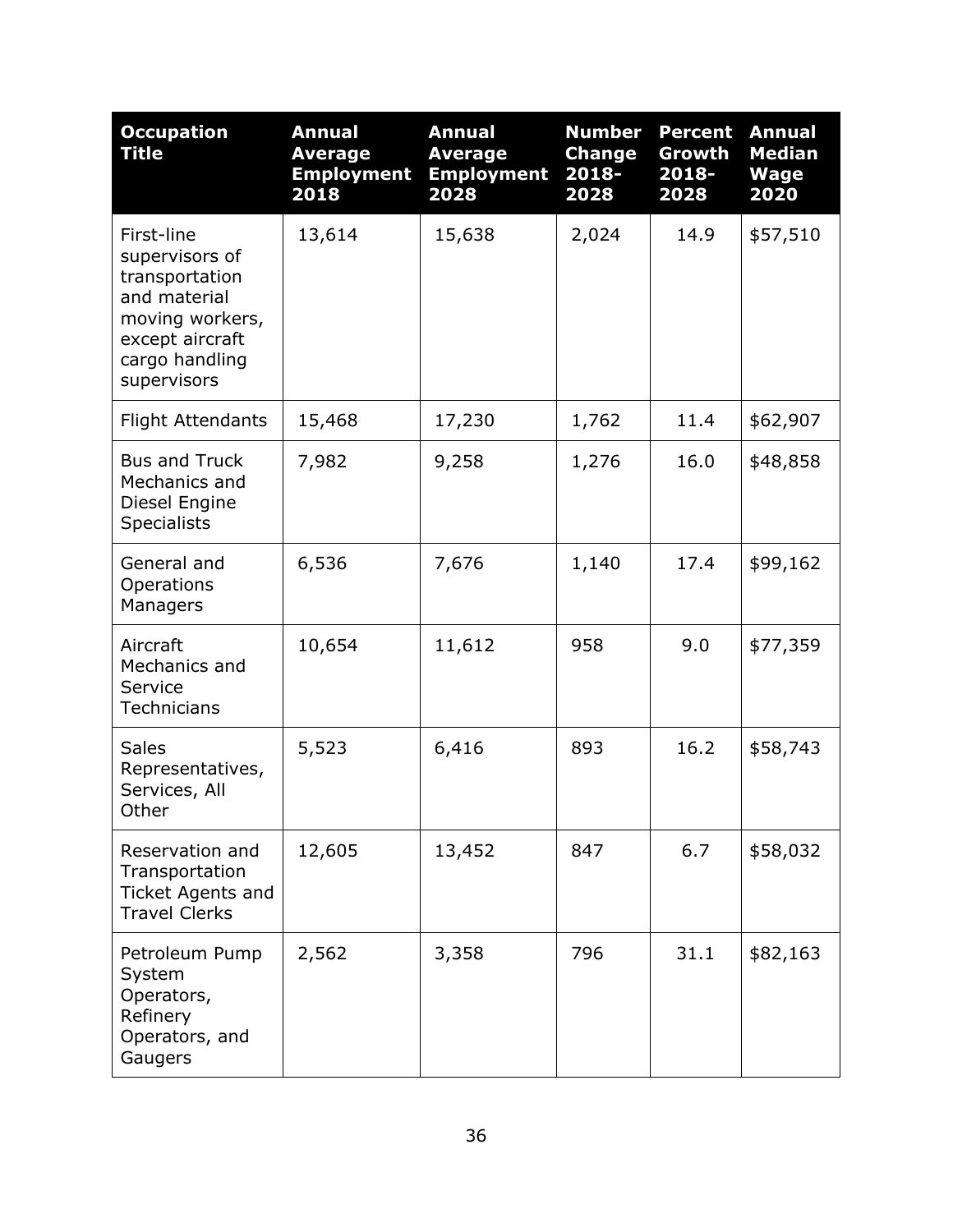| <b>Occupation</b><br><b>Title</b>                                                                                                     | <b>Annual</b><br><b>Average</b><br><b>Employment</b><br>2018 | <b>Annual</b><br><b>Average</b><br><b>Employment</b><br>2028 | <b>Number</b><br><b>Change</b><br>$2018 -$<br>2028 | <b>Percent</b><br>Growth<br>2018-<br>2028 | <b>Annual</b><br><b>Median</b><br><b>Wage</b><br>2020 |
|---------------------------------------------------------------------------------------------------------------------------------------|--------------------------------------------------------------|--------------------------------------------------------------|----------------------------------------------------|-------------------------------------------|-------------------------------------------------------|
| Maintenance and<br>Repair Workers,<br>General                                                                                         | 4,578                                                        | 5,294                                                        | 716                                                | 15.6                                      | \$51,453                                              |
| Production,<br>Planning, and<br><b>Expediting Clerks</b>                                                                              | 3,514                                                        | 4,054                                                        | 540                                                | 15.4                                      | \$49,148                                              |
| Airline Pilots,<br>Copilots, and<br><b>Flight Engineers</b>                                                                           | 9,200                                                        | 9,737                                                        | 537                                                | 5.8                                       | \$178,345                                             |
| Transportation,<br>Storage, and<br>Distribution<br>Managers                                                                           | 3,220                                                        | 3,740                                                        | 520                                                | 16.1                                      | \$93,388                                              |
| First-Line<br>Supervisors of<br>Mechanics,<br>Installers, and<br>Repairers                                                            | 2,810                                                        | 3,233                                                        | 423                                                | 15.1                                      | \$76,389                                              |
| Accountants and<br><b>Auditors</b>                                                                                                    | 2,466                                                        | 2,886                                                        | 420                                                | 17.0                                      | \$69,962                                              |
| Heavy and<br>Tractor-Trailer<br><b>Truck Drivers</b>                                                                                  | 102,488                                                      | 120,894                                                      | 18,406                                             | 18.0                                      | \$46,875                                              |
| Light Truck or<br><b>Delivery Services</b><br><b>Drivers</b>                                                                          | 23,336                                                       | 27,169                                                       | 3,833                                              | 16.4                                      | \$50,318                                              |
| First-line<br>supervisors of<br>transportation<br>and material<br>moving workers,<br>except aircraft<br>cargo handling<br>supervisors | 13,614                                                       | 15,638                                                       | 2,024                                              | 14.9                                      | \$57,510                                              |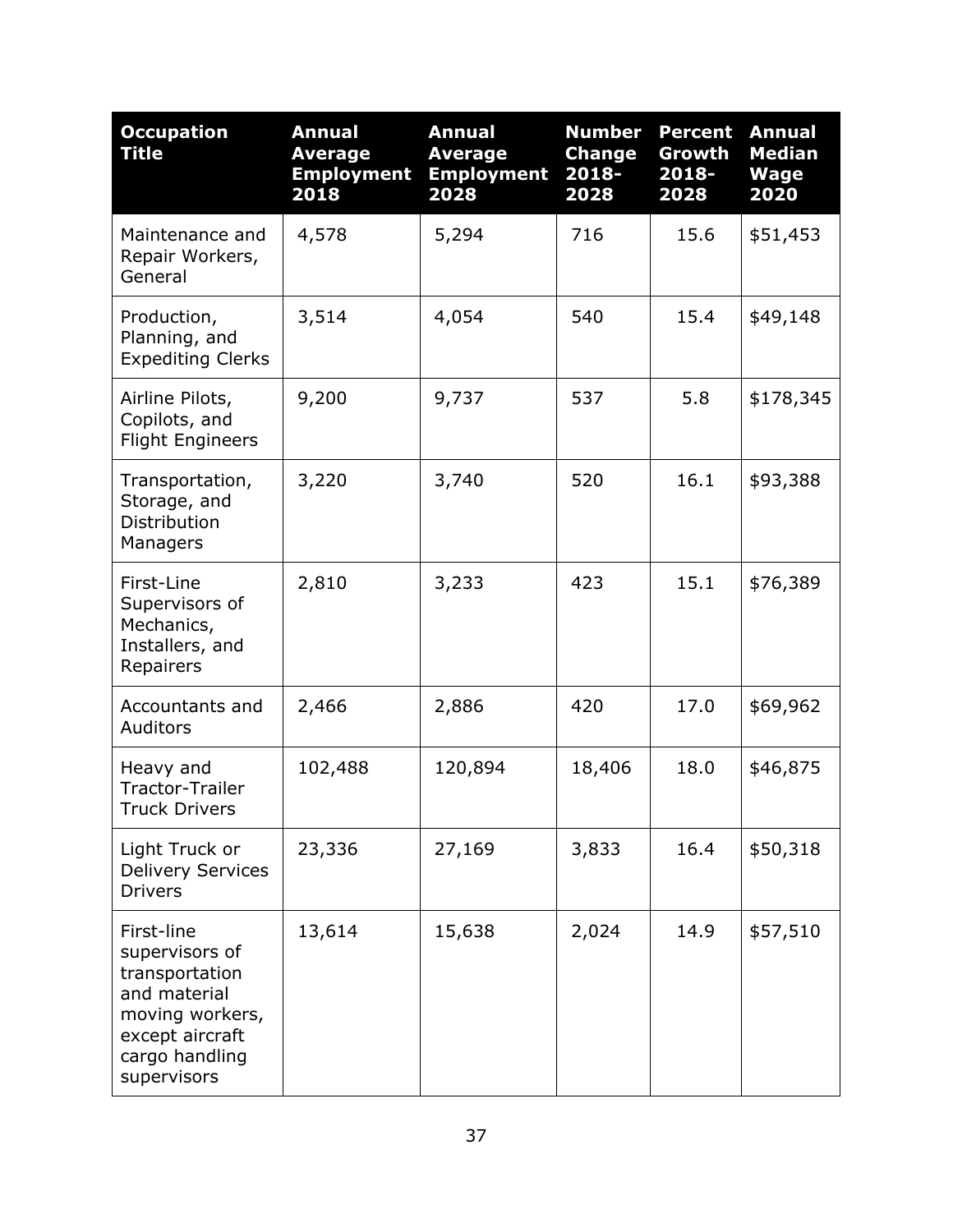Out of the 16 occupations listed above all but six require at least a High School Diploma or equivalent, with additional on the job training required to meet the varying needs of employers.

| <b>Occupation</b>                                                                                                            | <b>Education</b>                        | <b>Training</b>                           | <b>Experience</b>            | <b>STEM</b> |
|------------------------------------------------------------------------------------------------------------------------------|-----------------------------------------|-------------------------------------------|------------------------------|-------------|
| Heavy and Tractor-Trailer<br><b>Truck Drivers</b>                                                                            | Postsecondary<br>nondegree<br>award     | Short-term<br>on-the-job<br>training      | None                         | <b>No</b>   |
| Light Truck or Delivery<br><b>Services Drivers</b>                                                                           | High school<br>diploma or<br>equivalent | Short-term<br>on-the-job<br>training      | None                         | <b>No</b>   |
| First-line supervisors of<br>transportation and<br>material moving workers,<br>except aircraft cargo<br>handling supervisors | Information<br>not available            | Information<br>not available              | Information<br>not available | <b>No</b>   |
| <b>Flight Attendants</b>                                                                                                     | High school<br>diploma or<br>equivalent | Moderate-<br>term on-the-<br>job training | Less than 5<br>years         | No          |
| <b>Bus and Truck Mechanics</b><br>and Diesel Engine<br><b>Specialists</b>                                                    | High school<br>diploma or<br>equivalent | Long-term<br>on-the-job<br>training       | None                         | <b>No</b>   |
| <b>General and Operations</b><br>Managers                                                                                    | Bachelor's<br>degree                    | None                                      | 5 years or<br>more           | <b>No</b>   |
| Aircraft Mechanics and<br><b>Service Technicians</b>                                                                         | Postsecondary<br>nondegree<br>award     | None                                      | None                         | <b>No</b>   |
| Sales Representatives,<br>Services, All Other                                                                                | High school<br>diploma or<br>equivalent | Moderate-<br>term on-the-<br>job training | None                         | <b>No</b>   |
| Reservation and<br><b>Transportation Ticket</b><br><b>Agents and Travel Clerks</b>                                           | High school<br>diploma or<br>equivalent | Short-term<br>on-the-job<br>training      | None                         | No          |
| Petroleum Pump System<br>Operators, Refinery<br>Operators, and Gaugers                                                       | High school<br>diploma or<br>equivalent | Moderate-<br>term on-the-<br>job training | None                         | No          |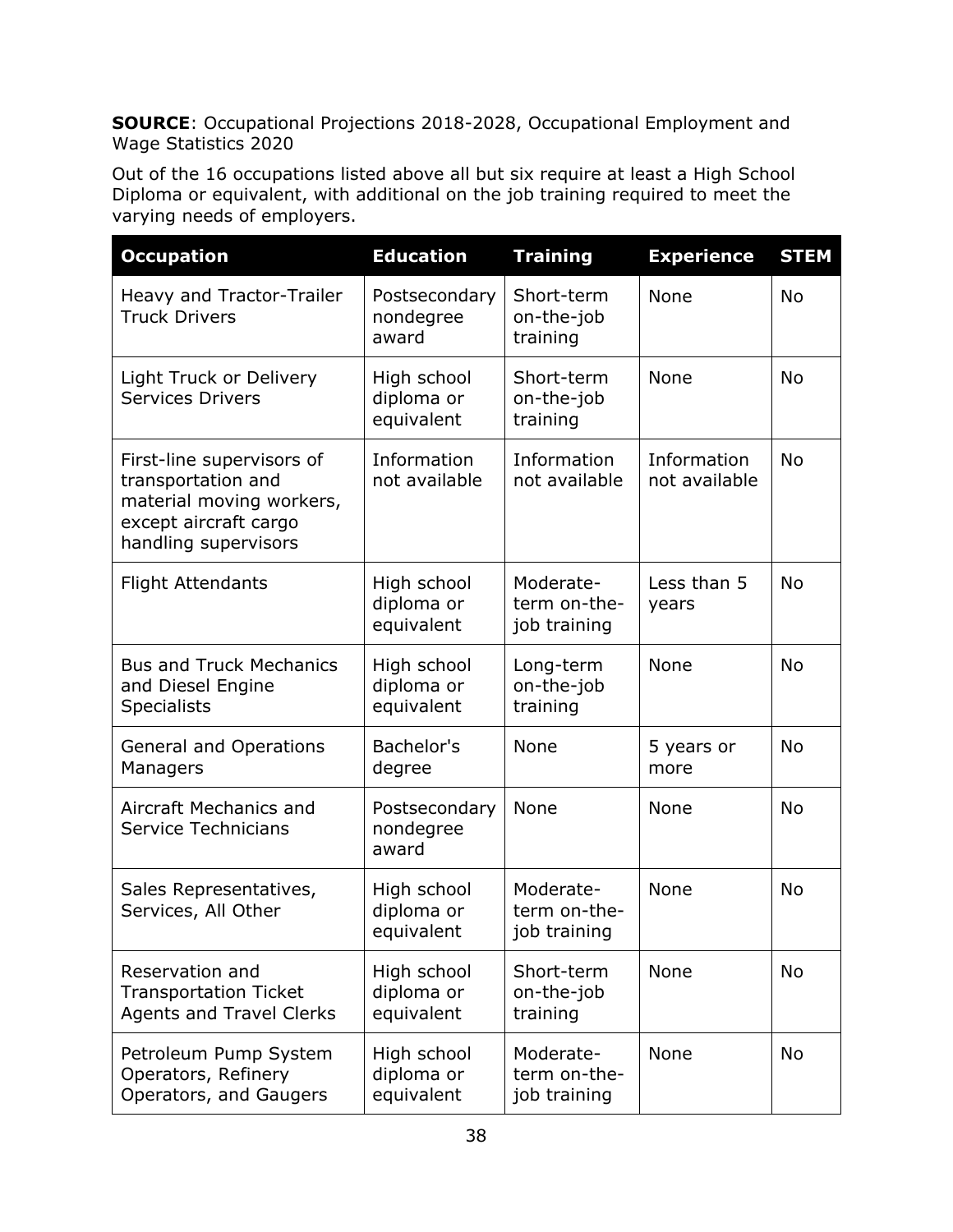| <b>Occupation</b>                                                    | <b>Education</b>                        | <b>Training</b>                           | <b>Experience</b>    | <b>STEM</b> |
|----------------------------------------------------------------------|-----------------------------------------|-------------------------------------------|----------------------|-------------|
| Maintenance and Repair<br>Workers, General                           | High school<br>diploma or<br>equivalent | Moderate-<br>term on-the-<br>job training | None                 | <b>No</b>   |
| Production, Planning, and<br><b>Expediting Clerks</b>                | High school<br>diploma or<br>equivalent | Moderate-<br>term on-the-<br>job training | None                 | <b>No</b>   |
| Airline Pilots, Copilots, and<br><b>Flight Engineers</b>             | Bachelor's<br>degree                    | Moderate-<br>term on-the-<br>job training | Less than 5<br>years | Yes         |
| Transportation, Storage,<br>and Distribution Managers                | High school<br>diploma or<br>equivalent | None                                      | 5 years or<br>more   | <b>No</b>   |
| First-Line Supervisors of<br>Mechanics, Installers, and<br>Repairers | High school<br>diploma or<br>equivalent | None                                      | Less than 5<br>years | <b>No</b>   |
| <b>Accountants and Auditors</b>                                      | Bachelor's<br>degree                    | None                                      | None                 | Yes         |

**SOURCE:** Occupational Employment and Wage Statistics 2020, Texas Labor **[Analysis](https://texaslaboranalysis.com/)** 

The following table shows specialized skills and certifications associated with the high growth occupations within this industry:

| <b>Occupation</b>                                 | <b>Top Requested Skills</b>                        | <b>Top Requested</b><br><b>Certifications</b>                                                                   |
|---------------------------------------------------|----------------------------------------------------|-----------------------------------------------------------------------------------------------------------------|
| Heavy and Tractor-Trailer<br><b>Truck Drivers</b> | Commercial Driving,<br>HAZMAT, Truck Driving       | CDL Class A, Driver's<br>License, CDL Class B                                                                   |
| Maintenance and Repair<br>Workers, General        | Repair, Plumbing,<br><b>HVAC</b>                   | Driver's License,<br><b>Environmental Protection</b><br>Agency Certification,<br>Certified Pool/Spa<br>Operator |
| <b>General and Operations</b><br>Managers         | Budgeting, Operations<br>Management,<br>Scheduling | Driver's License, Project<br>Management Certification,<br><b>Registered Nurse</b>                               |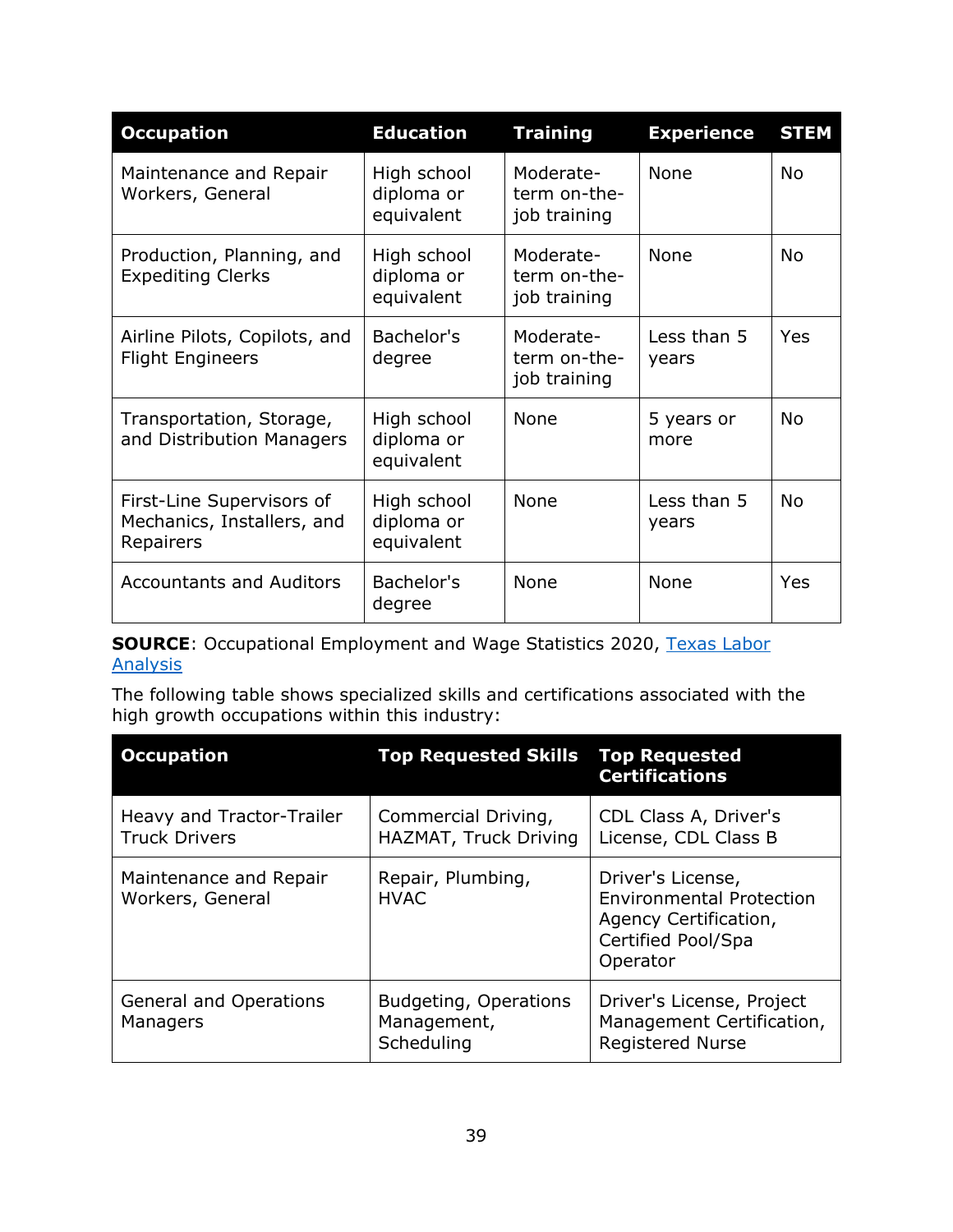| <b>Occupation</b>                                                                                   | <b>Top Requested Skills</b>                                                | <b>Top Requested</b><br><b>Certifications</b>                                                                               |
|-----------------------------------------------------------------------------------------------------|----------------------------------------------------------------------------|-----------------------------------------------------------------------------------------------------------------------------|
| Light Truck or Delivery<br><b>Services Drivers</b>                                                  | Customer Service,<br>Commercial Driving,<br>Repair                         | Driver's License, CDL<br>Class A, CDL Class B                                                                               |
| <b>Accountants and Auditors</b>                                                                     | Accounting, Accounting<br>Reconciliation, Internal<br>Auditing             | <b>Certified Public Accountant</b><br>(CPA), Certified<br><b>Information Systems</b><br>Auditor (CISA), Driver's<br>License |
| First-Line Supervisors of<br>Mechanics, Installers, and<br>Repairers                                | Repair, Scheduling,<br><b>Budgeting</b>                                    | Driver's License,<br><b>Environmental Protection</b><br>Agency Certification,<br>Certified Pool/Spa<br>Operator             |
| Sales Representatives,<br>Services, All Other                                                       | Sales, Customer<br>Service, Prospective<br>Clients                         | Driver's License, Insurance<br>Agent Certification,<br>Property and Casualty<br>License                                     |
| Production, Planning, and<br><b>Expediting Clerks</b>                                               | Scheduling, Logistics,<br><b>Customer Service</b>                          | Driver's License, Security<br>Clearance, OSHA Forklift<br>Certification                                                     |
| <b>Bus and Truck Mechanics</b><br>and Diesel Engine<br><b>Specialists</b>                           | Repair, Predictive /<br>Preventative<br>Maintenance, Electrical<br>Systems | Driver's License,<br><b>Automotive Service</b><br>Excellence (ASE)<br>Certification                                         |
| Storage and Distribution<br>Managers                                                                | Warehouse<br>Management, Logistics,<br>Scheduling                          | Driver's License, OSHA<br>Forklift Certification,<br><b>Security Clearance</b>                                              |
| First-Line Supervisors of<br>Transportation and<br>Material-Moving Machine<br>and Vehicle Operators | Scheduling, Budgeting,<br>Repair                                           | Driver's License, OSHA<br>Forklift Certification, CDL<br>Class A                                                            |
| Aircraft Mechanics and<br>Service Technicians                                                       | Repair, Aircraft<br>Maintenance, Hand<br>Tools                             | Driver's License, Security<br>Clearance, Airframe and<br>Powerplant (A and P)<br>Certification                              |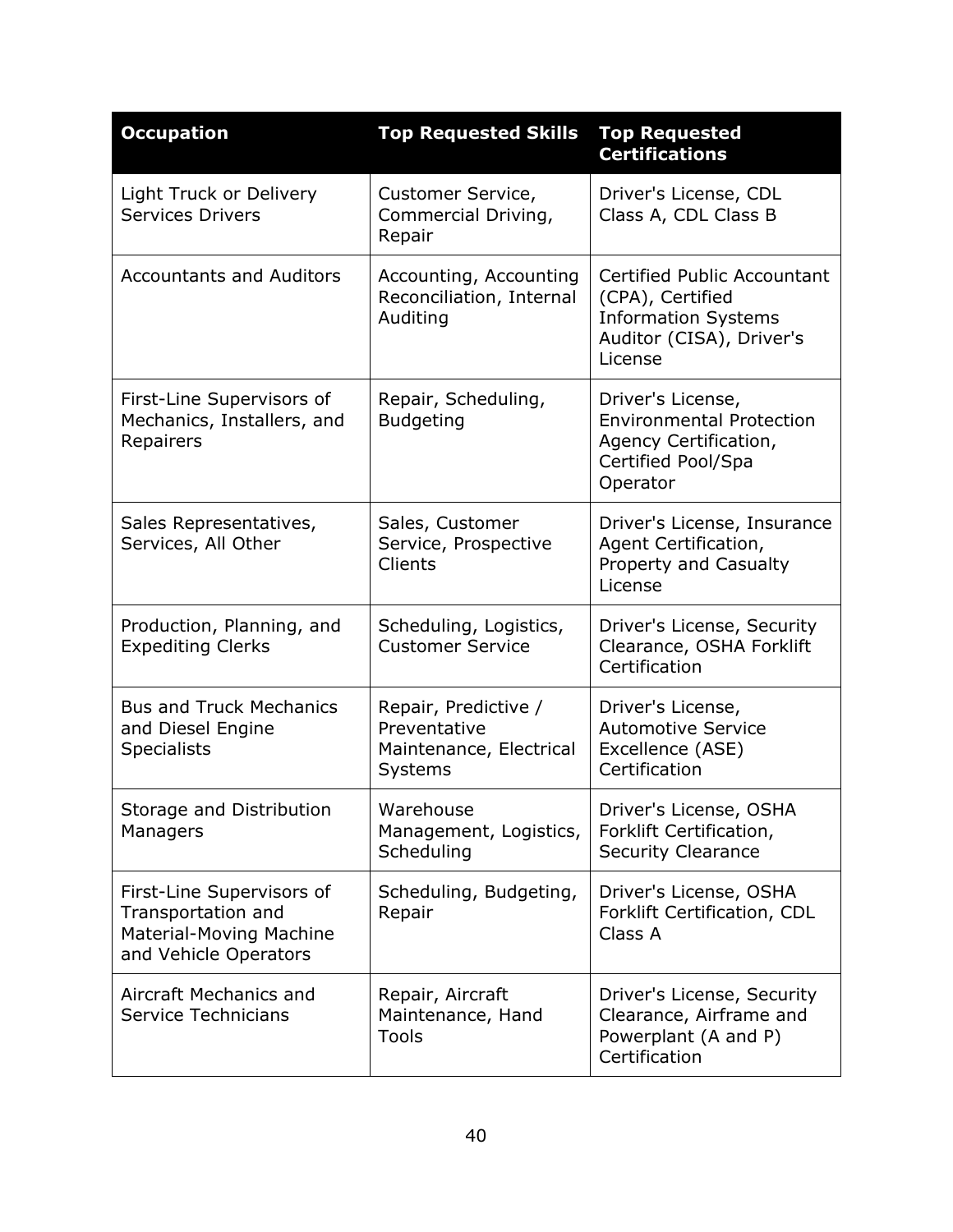| <b>Occupation</b>                                                                  | <b>Top Requested Skills</b>                                                                 | <b>Top Requested</b><br><b>Certifications</b>                                                        |
|------------------------------------------------------------------------------------|---------------------------------------------------------------------------------------------|------------------------------------------------------------------------------------------------------|
| Reservation and<br><b>Transportation Ticket</b><br><b>Agents and Travel Clerks</b> | Customer Service,<br>Sales, Cleaning                                                        | Driver's License, Security<br>Clearance, Licensed<br>Professional Engineer                           |
| Airline Pilots, Copilots, and<br><b>Flight Engineers</b>                           | <b>Federal Aviation</b><br>Regulations,<br>Scheduling, Customer<br>Service                  | Driver's License, Airline<br>Transport Pilot License,<br><b>Security Clearance</b>                   |
| Petroleum Pump System<br>Operators, Refinery<br>Operators, and Gaugers             | <b>Personal Protective</b><br>Equipment (PPE), Post<br>Trip Inspections, Crane<br>Operation | Driver's License, CDL<br>Class B, CDL Class A                                                        |
| Flight Attendants                                                                  | Customer Service,<br>Scheduling, Customer<br>Contact                                        | Certified Outpatient<br>Coding (COC), Driver's<br>License, Airline Transport<br><b>Pilot License</b> |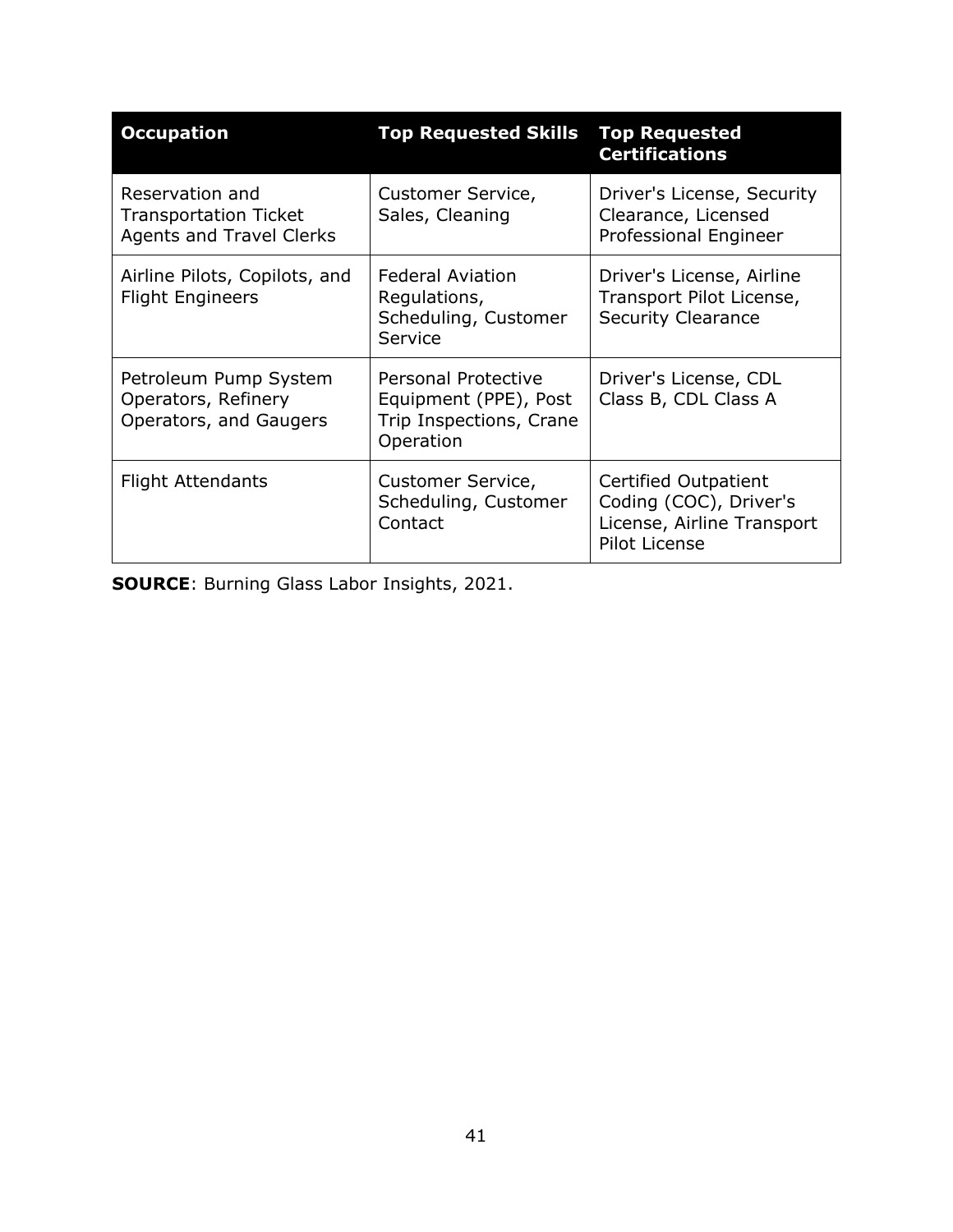#### **G. Mining, Quarrying, and Oil and Gas Extraction**

In the last five years, demand for Mining, Quarrying, and Oil and Gas Extraction industry workers in Texas has varied, based on Quarterly Census of Employment and Wages. This data is for NAICS code 21.

The annual average number of jobs in the industry steadily increased in the years leading up to 2020. Not seasonally adjusted Current Employment Statistics data show that the number of jobs increased from 212,000 in 2016 to 248,000 in 2019, a 17 percent increase.

The price of West Texas Intermediate crude decreasing amid international oil price wars going into 2020, followed by economic shutdowns due to COVID-19, led to sharp declines in Texas' seasonally adjusted Mining and Logging employment. The job count reached its lowest point in September 2020 at 169,500, but has since increased to 194,000 as of August 2021. Despite the recent downturn, the number of jobs in the industry is projected to increase through the next decade with the projected employment in 2028 at 276,000.

The occupations within the Mining, Quarrying, and Oil and Gas Extraction industry that are projected to add the most jobs are listed below, all of which are above the 2020 Texas median wage of \$39,637. Petroleum Engineers make considerably more than the median salary at \$133,124 annually.

| <b>Occupation Title</b>                              | <b>Annual</b><br>Average<br><b>Employment</b><br>2018 | <b>Annual</b><br>Average<br><b>Employment</b><br>2028 | <b>Number</b><br><b>Change</b><br>2018-<br>2028 | <b>Percent</b><br>Growth<br>2018-<br>2028 | <b>Annual</b><br><b>Median</b><br>Wage<br>2020 |
|------------------------------------------------------|-------------------------------------------------------|-------------------------------------------------------|-------------------------------------------------|-------------------------------------------|------------------------------------------------|
| Service Unit<br>Operators, Oil,<br>Gas, and Mining   | 21,924                                                | 26,273                                                | 4,349                                           | 19.8                                      | \$43,926                                       |
| Heavy and<br>Tractor-Trailer<br><b>Truck Drivers</b> | 13,593                                                | 16,055                                                | 2,462                                           | 18.1                                      | \$46,593                                       |
| Rotary Drill<br>Operators, Oil and<br>Gas            | 6,839                                                 | 8,224                                                 | 1,385                                           | 20.3                                      | \$57,395                                       |
| Derrick Operators,<br>Oil and Gas                    | 5,847                                                 | 7,052                                                 | 1,205                                           | 20.6                                      | \$46,744                                       |
| Petroleum<br>Engineers                               | 8,855                                                 | 9,520                                                 | 665                                             | 7.5                                       | \$133,124                                      |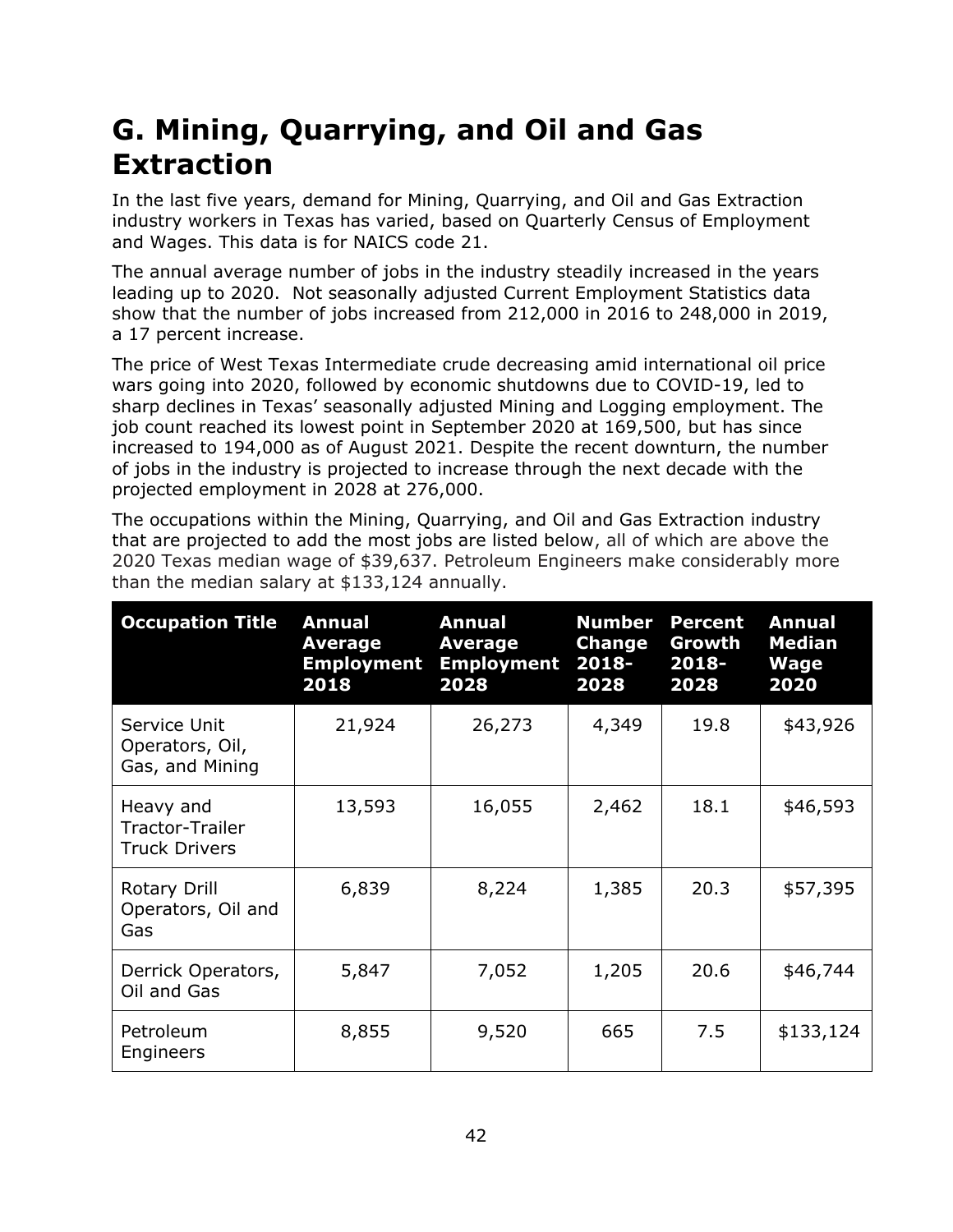| <b>Occupation Title</b>                                                                   | <b>Annual</b><br><b>Average</b><br><b>Employment</b><br>2018 | <b>Annual</b><br><b>Average</b><br><b>Employment</b><br>2028 | <b>Number</b><br>Change<br>$2018 -$<br>2028 | <b>Percent</b><br>Growth<br>$2018 -$<br>2028 | <b>Annual</b><br><b>Median</b><br><b>Wage</b><br>2020 |
|-------------------------------------------------------------------------------------------|--------------------------------------------------------------|--------------------------------------------------------------|---------------------------------------------|----------------------------------------------|-------------------------------------------------------|
| Geological and<br>Petroleum<br><b>Technicians</b>                                         | 3,803                                                        | 4,220                                                        | 417                                         | 11.0                                         | \$39,899                                              |
| <b>Wellhead Pumpers</b>                                                                   | 6,608                                                        | 6,900                                                        | 292                                         | 4.4                                          | \$62,427                                              |
| <b>Bus and Truck</b><br>Mechanics and<br>Diesel Engine<br><b>Specialists</b>              | 1,166                                                        | 1,421                                                        | 255                                         | 21.9                                         | \$48,276                                              |
| <b>Control and Valve</b><br>Installers and<br>Repairers, Except<br><b>Mechanical Door</b> | 1,330                                                        | 1,575                                                        | 245                                         | 18.4                                         | \$46,420                                              |
| Pump Operators,<br><b>Except Wellhead</b><br>Pumpers                                      | 1,151                                                        | 1,378                                                        | 227                                         | 19.7                                         | \$50,797                                              |

There is a mix of educational requirements associated with the listed occupations. Three out of the ten occupations require no formal education, while one requires a bachelor's degree. The following table contains the educational and training requirements for these high-growth occupations.

| <b>Occupation</b>                                 | <b>Education</b>                       | <b>Training</b>                           | <b>Experience STEM</b> |           |
|---------------------------------------------------|----------------------------------------|-------------------------------------------|------------------------|-----------|
| Service Unit Operators, Oil,<br>Gas, and Mining   | No formal<br>educational<br>credential | Moderate-<br>term on-the-<br>job training | None                   | No.       |
| Heavy and Tractor-Trailer<br><b>Truck Drivers</b> | Postsecondary<br>nondegree<br>award    | Short-term<br>on-the-job<br>training      | None                   | <b>No</b> |
| Rotary Drill Operators, Oil<br>and Gas            | No formal<br>educational<br>credential | Moderate-<br>term on-the-<br>job training | None                   | No.       |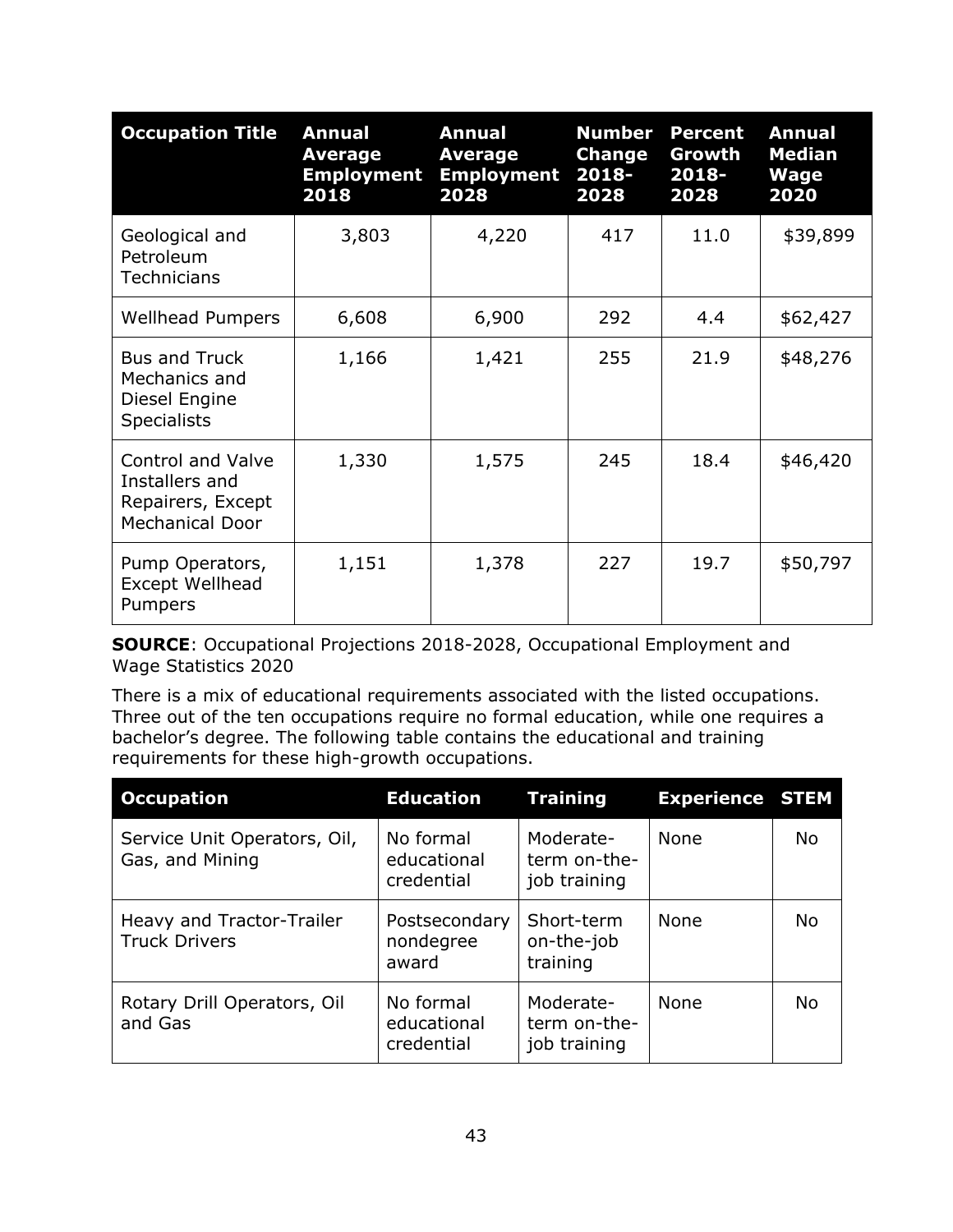| <b>Occupation</b>                                                                      | <b>Education</b>                        | <b>Training</b>                           | <b>Experience</b>    | <b>STEM</b> |
|----------------------------------------------------------------------------------------|-----------------------------------------|-------------------------------------------|----------------------|-------------|
| Derrick Operators, Oil and<br>Gas                                                      | No formal<br>educational<br>credential  | Short-term<br>on-the-job<br>training      | None                 | <b>No</b>   |
| Petroleum Engineers                                                                    | Bachelor's<br>degree                    | <b>None</b>                               | None                 | Yes         |
| Geological and Petroleum<br><b>Technicians</b>                                         | Associate's<br>degree                   | Moderate-<br>term on-the-<br>job training | None                 | Yes         |
| <b>Wellhead Pumpers</b>                                                                | High school<br>diploma or<br>equivalent | Moderate-<br>term on-the-<br>job training | Less than 5<br>years | No.         |
| <b>Bus and Truck Mechanics</b><br>and Diesel Engine<br><b>Specialists</b>              | High school<br>diploma or<br>equivalent | Long-term<br>on-the-job<br>training       | None                 | <b>No</b>   |
| <b>Control and Valve Installers</b><br>and Repairers, Except<br><b>Mechanical Door</b> | High school<br>diploma or<br>equivalent | Moderate-<br>term on-the-<br>job training | None                 | <b>No</b>   |
| Pump Operators, Except<br><b>Wellhead Pumpers</b>                                      | High school<br>diploma or<br>equivalent | Moderate-<br>term on-the-<br>job training | None                 | <b>No</b>   |

**SOURCE:** Occupational Employment and Wage Statistics 2020, Texas Labor **[Analysis](https://texaslaboranalysis.com/)** 

The following table shows the hard skills and certifications associated with the high growth occupations within this industry. The most requested skill for these occupations was repair while the most requested certification was a driver's license.

| <b>Occupation</b>                                            | <b>Top Requested</b><br><b>Skills</b>                  | <b>Top Requested Certifications</b>           |
|--------------------------------------------------------------|--------------------------------------------------------|-----------------------------------------------|
| Service Unit<br>Operators, Oil,<br>Gas, and Mining           | Repair, Energy<br>Services,<br>Calculation             | Driver's License, CDL Class A, CDL<br>Class B |
| Heavy and Tractor-<br><b>Trailer Truck</b><br><b>Drivers</b> | Commercial<br>Driving, HAZMAT,<br><b>Truck Driving</b> | CDL Class A, Driver's License, CDL<br>Class B |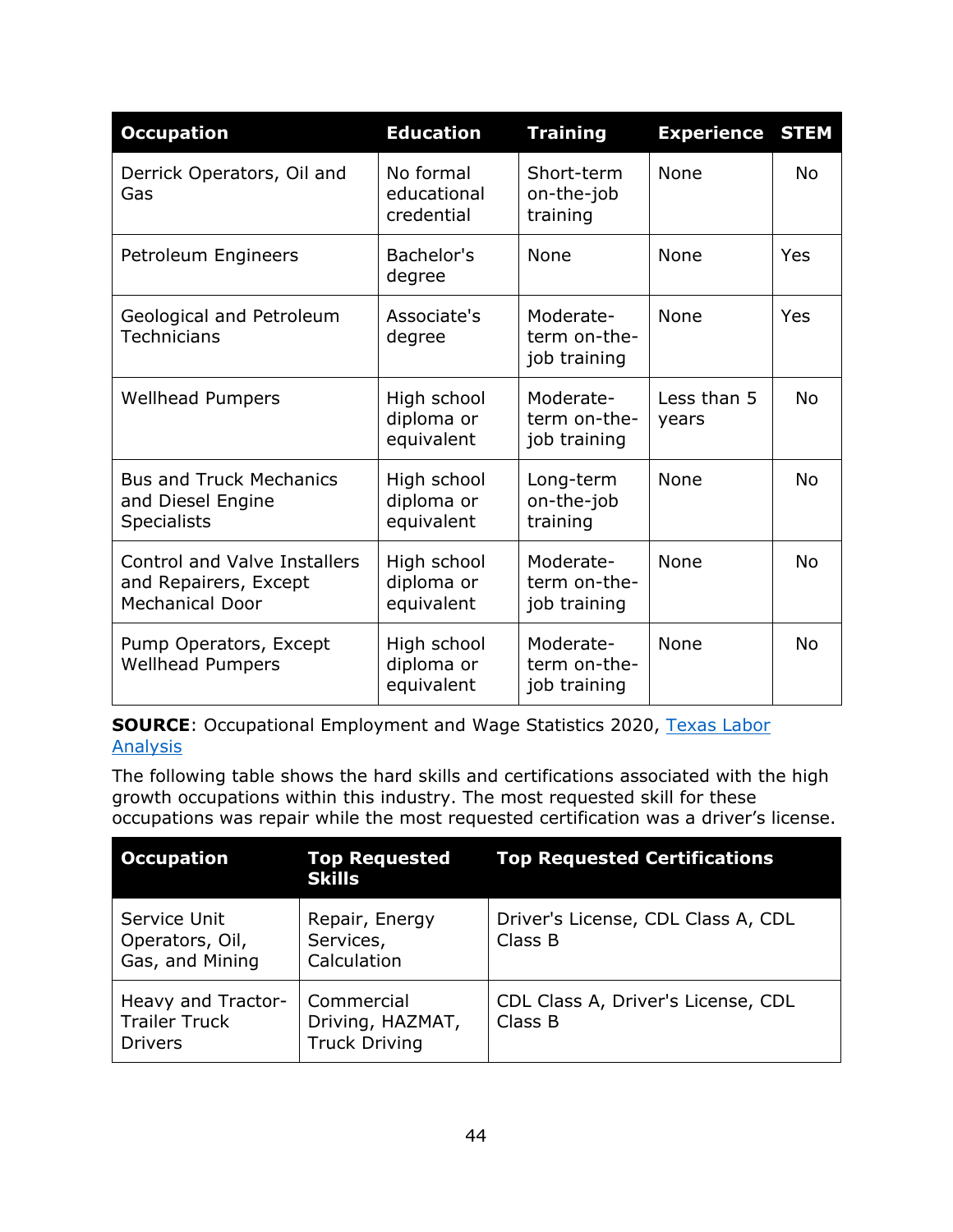| <b>Occupation</b>                                                                         | <b>Top Requested</b><br><b>Skills</b>                                             | <b>Top Requested Certifications</b>                                                                                        |
|-------------------------------------------------------------------------------------------|-----------------------------------------------------------------------------------|----------------------------------------------------------------------------------------------------------------------------|
| Rotary Drill<br>Operators, Oil and<br>Gas                                                 | Repair, Energy<br>Services, Hydraulic<br><b>Jacks</b>                             | Driver's License, CDL Class B, CDL<br>Class A                                                                              |
| Derrick Operators,<br>Oil and Gas                                                         | Workover, Fall<br>Protection, Forklift<br>Operation                               | Driver's License, CDL Class A                                                                                              |
| Petroleum<br>Engineers                                                                    | Budgeting, Repair,<br>Scheduling                                                  | Driver's License, Licensed Professional<br>Engineer, American Board for<br>Engineering and Technology (ABET)<br>Accredited |
| Geological and<br>Petroleum<br>Technicians                                                | Repair, Materials<br>Testing, Customer<br>Service                                 | Driver's License, Real Estate<br>Certification, American Concrete<br>Institute (ACI)                                       |
| <b>Wellhead Pumpers</b>                                                                   | Repair, Gas Lift,<br>Cost Control                                                 | Driver's License, CDL Class A, Cdl<br>Class B                                                                              |
| <b>Bus and Truck</b><br>Mechanics and<br>Diesel Engine<br><b>Specialists</b>              | Repair, Predictive /<br>Preventative<br>Maintenance,<br><b>Electrical Systems</b> | Driver's License, Automotive Service<br>Excellence (ASE) Certification, CDL<br>Class A                                     |
| <b>Control and Valve</b><br>Installers and<br>Repairers, Except<br><b>Mechanical Door</b> | Repair, Calibration,<br>Predictive /<br>Preventative<br>Maintenance               | Driver's License, Electrician<br>Certification, CDL Class A                                                                |
| Pump Operators,<br>Except Wellhead<br>Pumpers                                             | Repair, Personal<br>Protective<br>Equipment (PPE),<br><b>Commercial Driving</b>   | Driver's License, CDL Class A, Cdl<br>Class B                                                                              |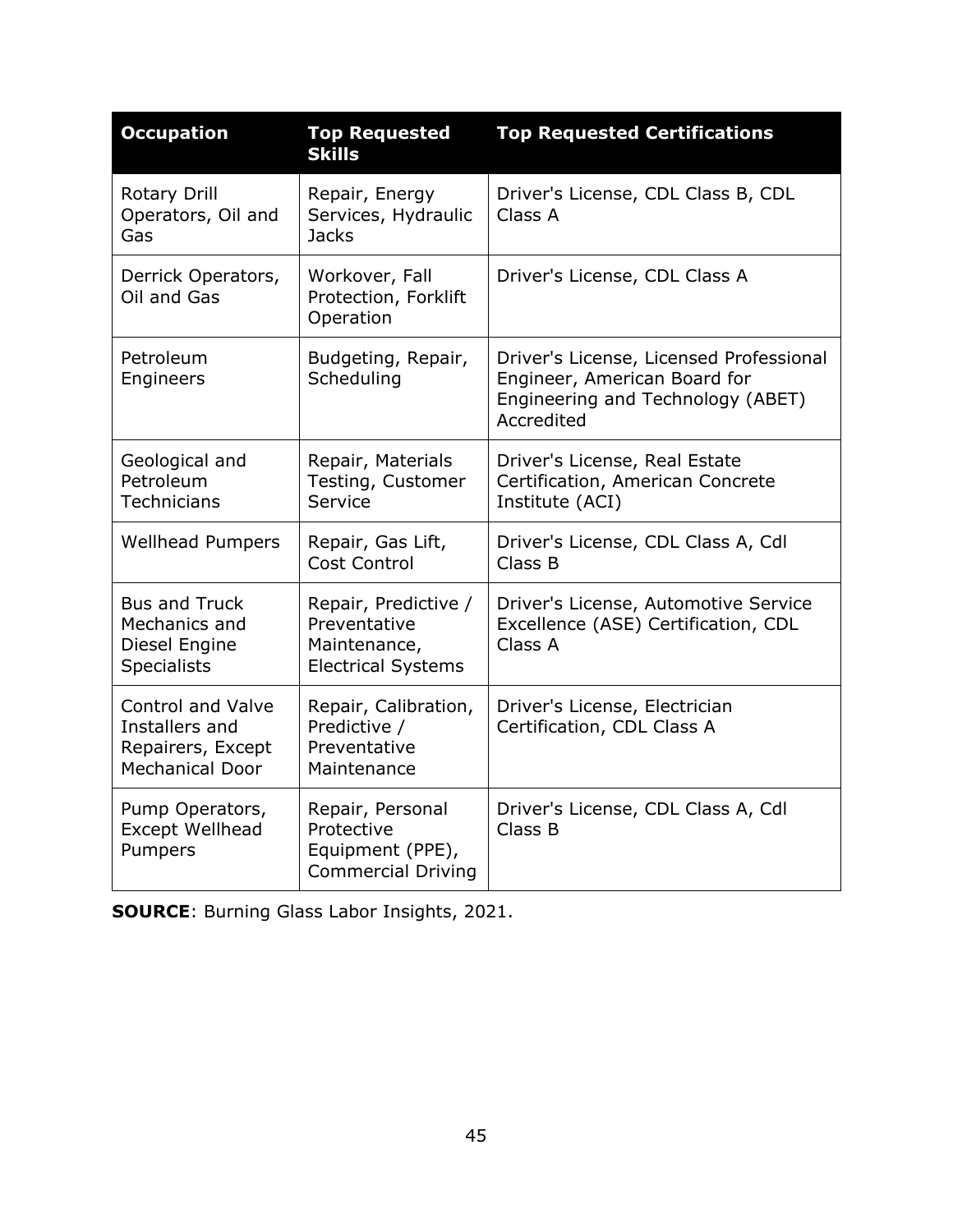## **H. Utilities**

In the last five years, demand for utilities workers in Texas was largely unchanged, according to the Quarterly Census of Employment and Wages data. This data is for NAICS code 22.

In the first quarter of 2021, the number of workers with Utilities employers in Texas was 84,312, up 4.4 percent from the same quarter in 2016. When looking at not seasonally adjusted Current Employment Statistics data the industry shows a 0.4 percent increase in demand for utilities workers in the last two years.

Continuing technological advances have changed the Utilities industry's need for a more skilled worker. Meanwhile, the Utilities industry has been dominated by "Baby Boomer" workers, who are now starting to retire as part of "the Great Shift Change." Those retirements come as economic growth and population increases in Texas are creating more demand for energy delivery. The result is increased demand for new and replacement workers for utility jobs, which mostly require years of training.

The occupations within Utilities employers that are projected to grow at the fastest rates from 2018 to 2028 are listed below. It should be noted that due to limited staffing in this industry, many of these occupations do not have numeric changes of at least 400 jobs.

| <b>Occupation</b><br>Title                                   | <b>Annual</b><br>Average<br><b>Employment</b><br>2018 | <b>Annual</b><br>Average<br><b>Employment</b><br>2028 | <b>Number</b><br>Change<br>$2018 -$<br>2028 | <b>Percent</b><br>Growth<br>$2018 -$<br>2028 | <b>Annual</b><br><b>Median</b><br><b>Wage</b><br>2020 |
|--------------------------------------------------------------|-------------------------------------------------------|-------------------------------------------------------|---------------------------------------------|----------------------------------------------|-------------------------------------------------------|
| <b>Electrical Power-</b><br>Line Installers<br>and Repairers | 4,791                                                 | 5,293                                                 | 502                                         | 10.5                                         | \$63,973                                              |
| Industrial<br>Machinery<br>Mechanics                         | 2,345                                                 | 2,570                                                 | 225                                         | 9.6                                          | \$68,589                                              |
| Wind Turbine<br>Service<br><b>Technicians</b>                | 569                                                   | 754                                                   | 185                                         | 32.5                                         | \$56,177                                              |
| General and<br><b>Operations</b><br>Managers                 | 1,173                                                 | 1,338                                                 | 165                                         | 14.1                                         | \$119,770                                             |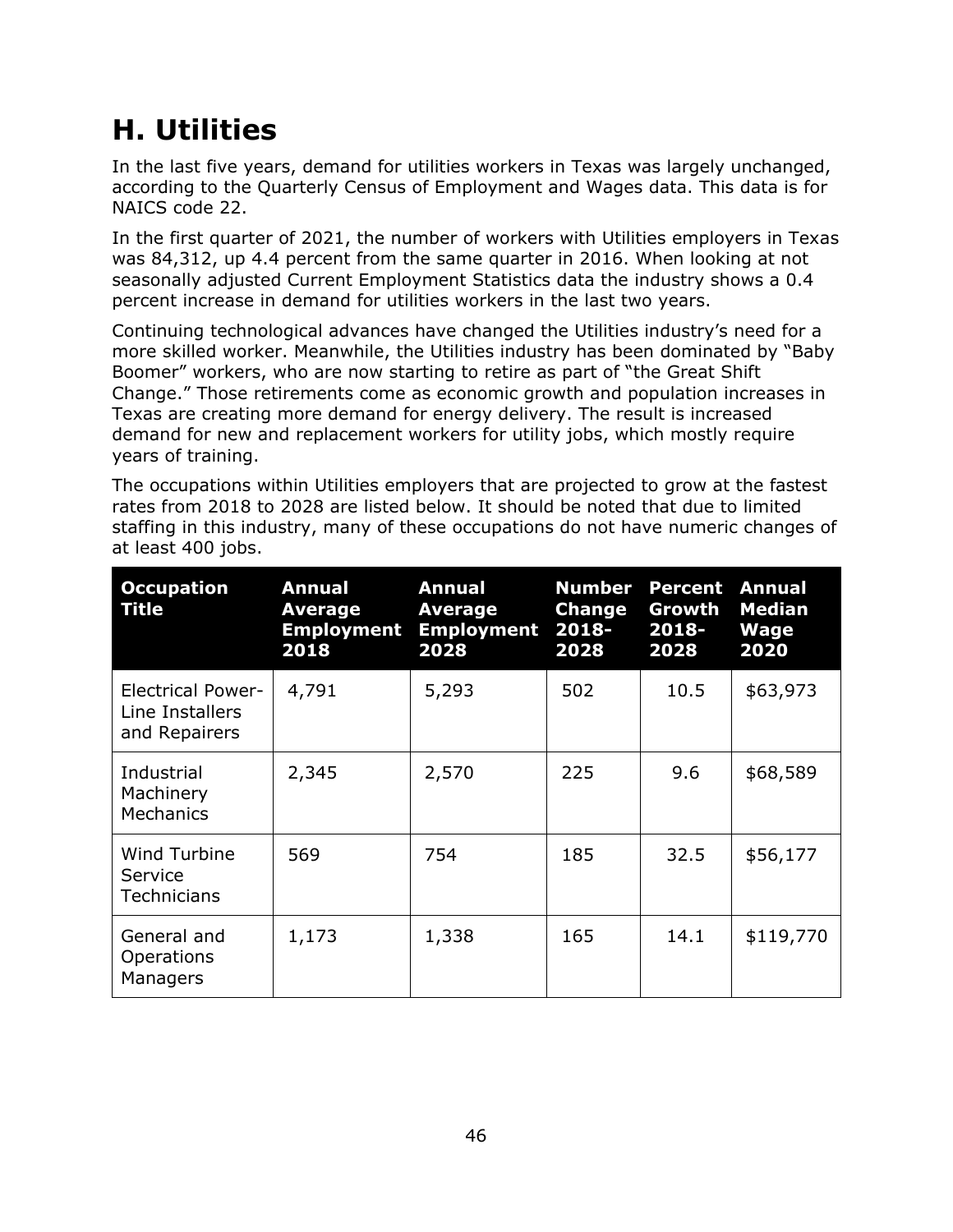| <b>Occupation</b><br><b>Title</b>                                                            | <b>Annual</b><br><b>Average</b><br><b>Employment</b><br>2018 | <b>Annual</b><br><b>Average</b><br><b>Employment</b><br>2028 | <b>Number</b><br><b>Change</b><br>2018-<br>2028 | <b>Percent</b><br>Growth<br>2018-<br>2028 | <b>Annual</b><br><b>Median</b><br><b>Wage</b><br>2020 |
|----------------------------------------------------------------------------------------------|--------------------------------------------------------------|--------------------------------------------------------------|-------------------------------------------------|-------------------------------------------|-------------------------------------------------------|
| First-Line<br>Supervisors of<br>Mechanics,<br>Installers, and<br>Repairers                   | 1,377                                                        | 1,523                                                        | 146                                             | 10.6                                      | \$77,389                                              |
| Control and<br><b>Valve Installers</b><br>and Repairers,<br>Except<br><b>Mechanical Door</b> | 1,061                                                        | 1,206                                                        | 145                                             | 13.7                                      | \$53,810                                              |
| Electrical<br>Engineers                                                                      | 1,217                                                        | 1,351                                                        | 134                                             | 11.0                                      | \$107,472                                             |
| Electricians                                                                                 | 1,257                                                        | 1,379                                                        | 122                                             | 9.7                                       | \$65,081                                              |
| Water and<br>Wastewater<br><b>Treatment Plant</b><br>and System<br>Operators                 | 1,811                                                        | 1,906                                                        | 95                                              | 5.2                                       | \$41,716                                              |
| Market Research<br>Analysts and<br>Marketing<br><b>Specialists</b>                           | 406                                                          | 498                                                          | 92                                              | 22.7                                      | \$76,080                                              |
| Service Unit<br>Operators, Oil,<br>Gas, and Mining                                           | 557                                                          | 642                                                          | 85                                              | 15.3                                      | \$59,171                                              |
| First-Line<br>Supervisors of<br>Production and<br>Operating<br>Workers                       | 811                                                          | 894                                                          | 83                                              | 10.2                                      | \$72,955                                              |
| Electrical and<br>Electronic<br>Engineering<br>Technicians                                   | 767                                                          | 847                                                          | 80                                              | 10.4                                      | \$78,097                                              |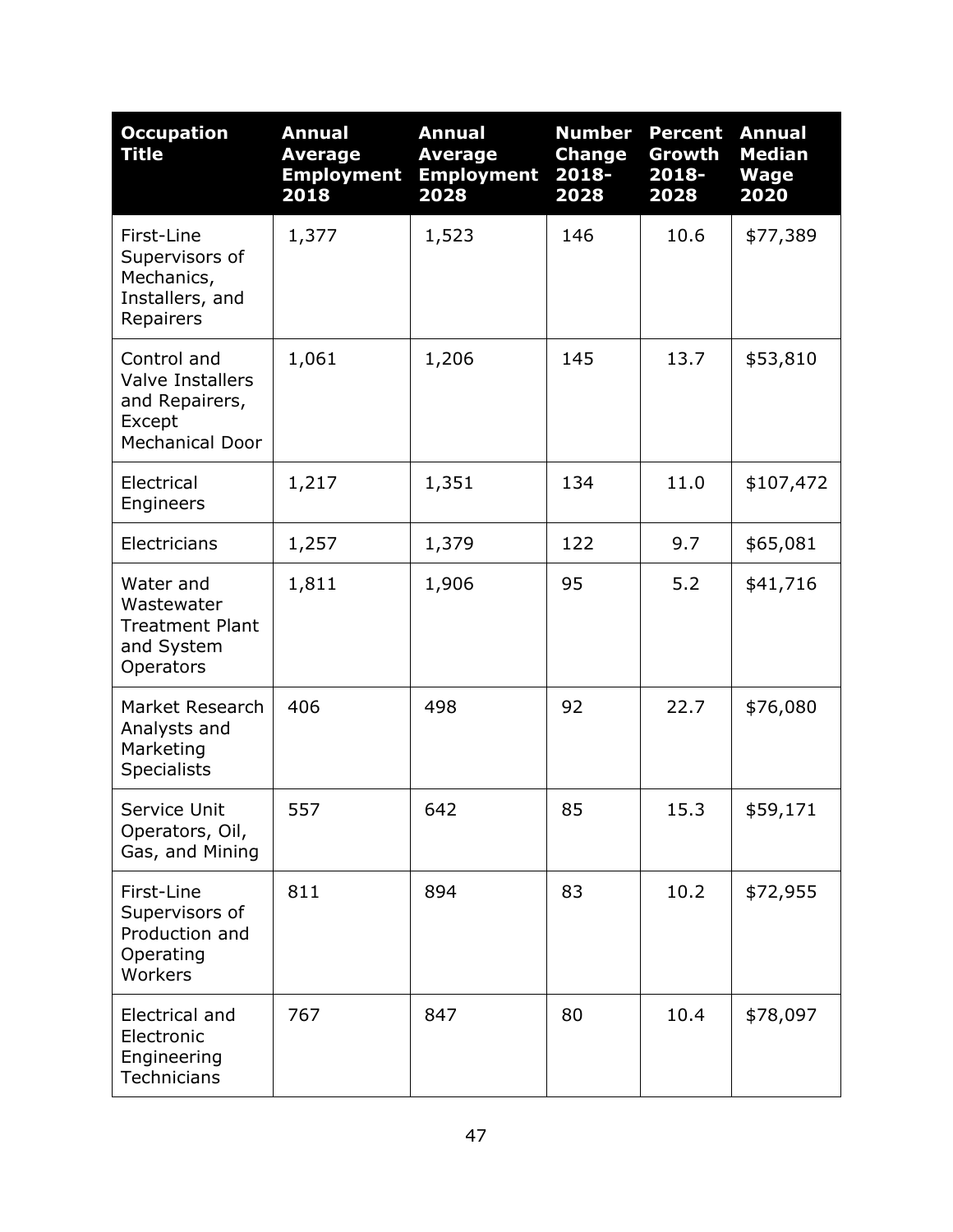| <b>Occupation</b><br><b>Title</b>                                                      | <b>Annual</b><br><b>Average</b><br><b>Employment</b><br>2018 | <b>Annual</b><br><b>Average</b><br><b>Employment</b><br>2028 | <b>Number</b><br><b>Change</b><br>2018-<br>2028 | <b>Percent</b><br>Growth<br>2018-<br>2028 | <b>Annual</b><br><b>Median</b><br><b>Wage</b><br>2020 |
|----------------------------------------------------------------------------------------|--------------------------------------------------------------|--------------------------------------------------------------|-------------------------------------------------|-------------------------------------------|-------------------------------------------------------|
| Accountants and<br>Auditors                                                            | 649                                                          | 725                                                          | 76                                              | 11.7                                      | \$77,328                                              |
| Supervisors of<br>Construction<br>and Extraction<br>Workers                            | 517                                                          | 592                                                          | 75                                              | 14.5                                      | \$68,199                                              |
| Operating<br>Engineers and<br>Other<br>Construction<br>Equipment<br>Operators          | 585                                                          | 660                                                          | 75                                              | 12.8                                      | \$41,914                                              |
| Financial<br>Managers                                                                  | 309                                                          | 381                                                          | 72                                              | 23.3                                      | \$145,676                                             |
| Electrical and<br>Electronics<br>Repairers,<br>Powerhouse,<br>Substation, and<br>Relay | 745                                                          | 808                                                          | 63                                              | 8.5                                       | \$71,060                                              |
| Plumbers,<br>Pipefitters, and<br><b>Steamfitters</b>                                   | 327                                                          | 383                                                          | 56                                              | 17.1                                      | \$50,186                                              |
| Management<br>Analysts                                                                 | 491                                                          | 541                                                          | 50                                              | 10.2                                      | \$93,140                                              |

Eleven out of 20 occupations listed below have an educational requirement of only a High School Diploma or equivalent or less, seven of which offer wages of \$55,000 and higher. Six of the twenty occupations site a bachelor's degree for entry into the position. All the occupations listed above in the Utilities Industry pay above Texas's 2020 Median Wage of \$39,637.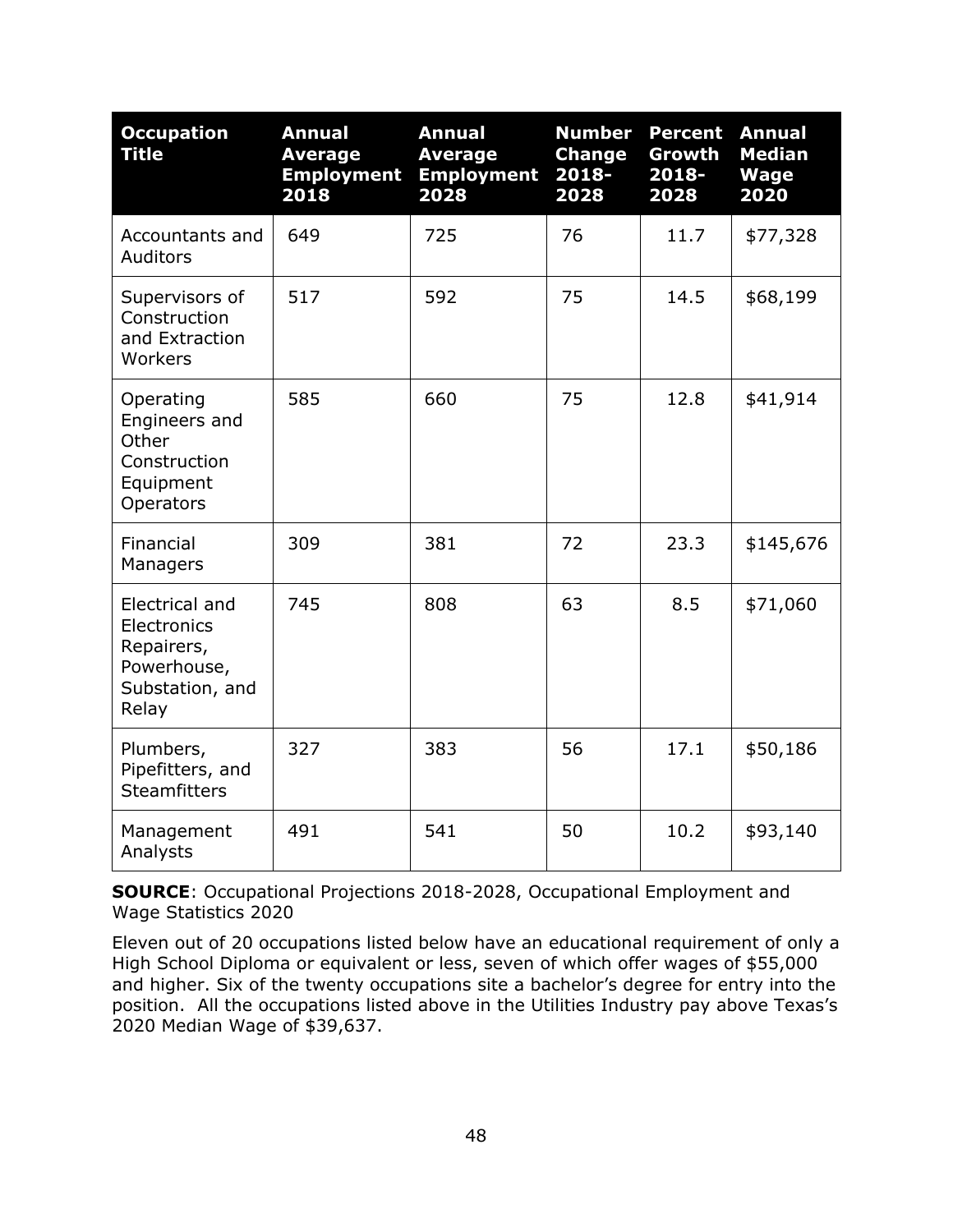In this industry, Electrical Engineers are among the high growth STEM occupations, projecting double-digit growth rates from 2018-2028. These occupations typically require a bachelor's degree with an Average Annual Wage of \$107,472. The following table shows education and training requirements for high-growth Utilities occupations.

| <b>Occupation</b>                                                                         | <b>Education</b>                        | <b>Training</b>                           | <b>Experience</b>    | <b>STEM</b> |
|-------------------------------------------------------------------------------------------|-----------------------------------------|-------------------------------------------|----------------------|-------------|
| <b>Electrical Power-</b><br>Line Installers<br>and Repairers                              | High school<br>diploma or<br>equivalent | None<br>Long-term on-<br>the-job training |                      | <b>No</b>   |
| Industrial<br>Machinery<br>Mechanics                                                      | High school<br>diploma or<br>equivalent | Long-term on-<br>the-job training         | None                 | <b>No</b>   |
| Wind Turbine<br>Service<br><b>Technicians</b>                                             | Postsecondary<br>nondegree<br>award     | Long-term on-<br>the-job training         | None                 | <b>No</b>   |
| General and<br>Operations<br>Managers                                                     | Bachelor's<br>degree                    | None                                      | 5 years or<br>more   | <b>No</b>   |
| First-Line<br>Supervisors of<br>Mechanics,<br>Installers, and<br>Repairers                | High school<br>diploma or<br>equivalent | None                                      | Less than 5<br>years | <b>No</b>   |
| <b>Control and Valve</b><br>Installers and<br>Repairers, Except<br><b>Mechanical Door</b> | High school<br>diploma or<br>equivalent | Moderate-term<br>on-the-job<br>training   | None                 | <b>No</b>   |
| Electrical<br>Engineers                                                                   | Bachelor's<br>degree                    | None                                      | None                 | Yes         |
| Electricians                                                                              | High school<br>diploma or<br>equivalent | Apprenticeship                            | None                 | <b>No</b>   |
| Water and<br>Wastewater<br><b>Treatment Plant</b><br>and System<br>Operators              | High school<br>diploma or<br>equivalent | Long-term on-<br>the-job training         | None                 | <b>No</b>   |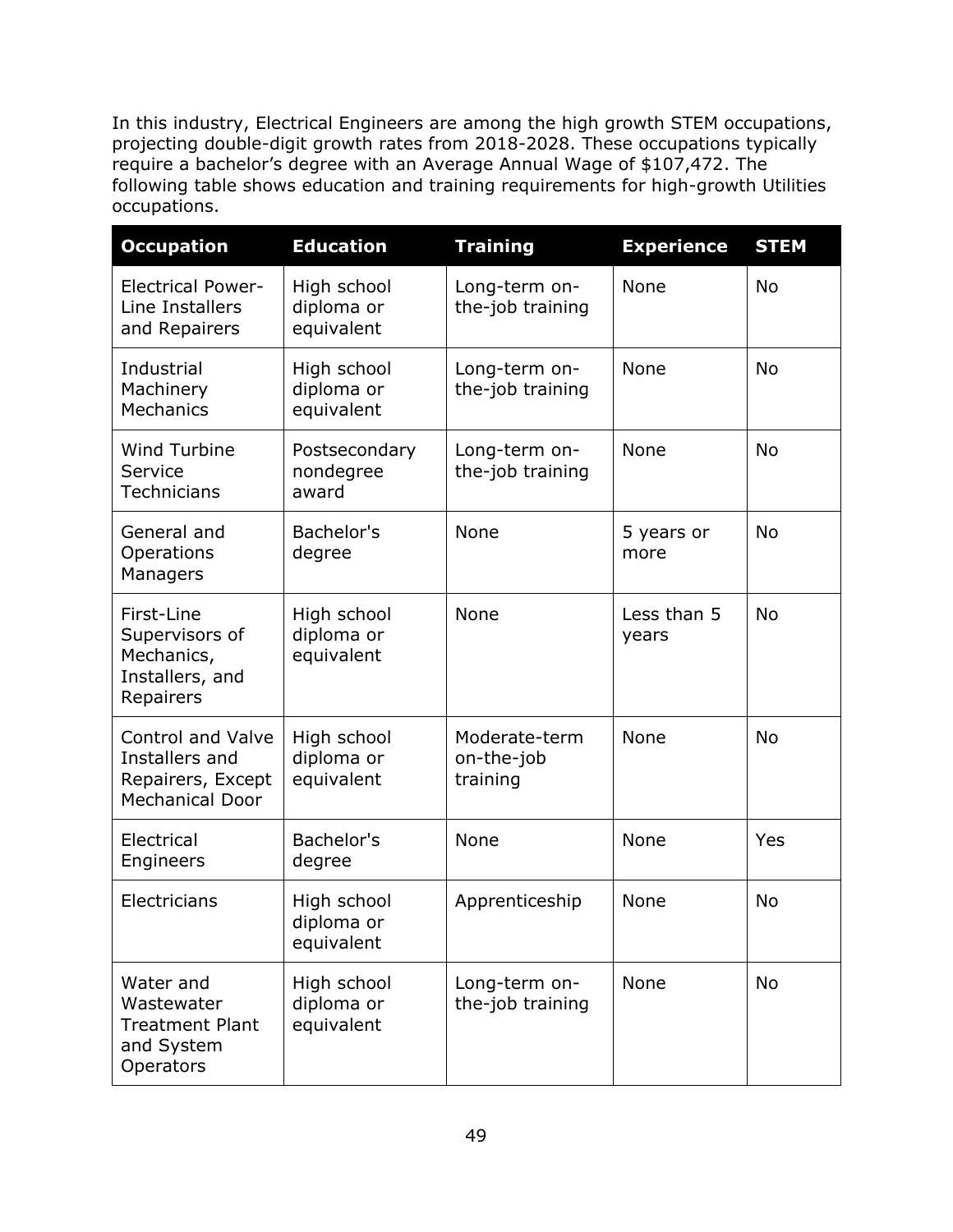| <b>Occupation</b>                                                                      | <b>Education</b>                        | <b>Training</b>                         | <b>Experience</b>    | <b>STEM</b> |
|----------------------------------------------------------------------------------------|-----------------------------------------|-----------------------------------------|----------------------|-------------|
| Market Research<br>Analysts and<br>Marketing<br><b>Specialists</b>                     | Bachelor's<br>degree                    | None                                    | None                 | Yes         |
| Service Unit<br>Operators, Oil,<br>Gas, and Mining                                     | No formal<br>educational<br>credential  | Moderate-term<br>on-the-job<br>training | None                 | <b>No</b>   |
| First-Line<br>Supervisors of<br>Production and<br>Operating<br>Workers                 | High school<br>diploma or<br>equivalent | None                                    | Less than 5<br>years | <b>No</b>   |
| Electrical and<br>Electronic<br>Engineering<br><b>Technicians</b>                      | Associate's<br>degree                   | None                                    | None                 | Yes         |
| Accountants and<br>Auditors                                                            | Bachelor's<br>degree                    | None                                    | None                 | Yes         |
| Supervisors of<br>Construction and<br>Extraction<br>Workers                            | High school<br>diploma or<br>equivalent | None                                    | 5 years or<br>more   | <b>No</b>   |
| Operating<br>Engineers and<br>Other<br>Construction<br>Equipment<br>Operators          | High school<br>diploma or<br>equivalent | Moderate-term<br>on-the-job<br>training | None                 | <b>No</b>   |
| Financial<br>Managers                                                                  | Bachelor's<br>degree                    | None                                    | 5 years or<br>more   | Yes         |
| Electrical and<br>Electronics<br>Repairers,<br>Powerhouse,<br>Substation, and<br>Relay | Postsecondary<br>nondegree<br>award     | Moderate-term<br>on-the-job<br>training | Less than 5<br>years | <b>No</b>   |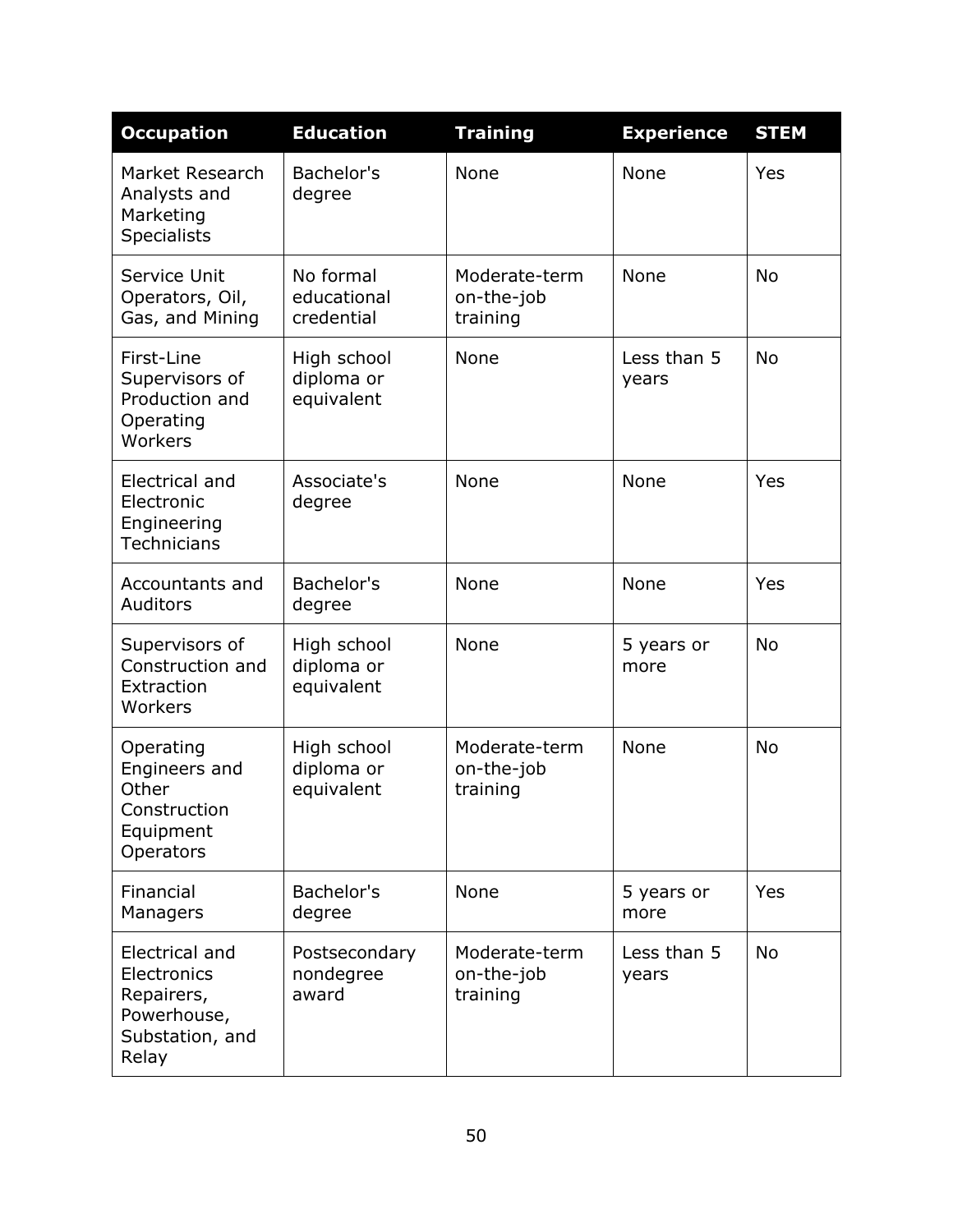| <b>Occupation</b>                                    | <b>Education</b>                        | <b>Training</b> | <b>Experience STEM</b> |           |
|------------------------------------------------------|-----------------------------------------|-----------------|------------------------|-----------|
| Plumbers,<br>Pipefitters, and<br><b>Steamfitters</b> | High school<br>diploma or<br>equivalent | Apprenticeship  | <b>None</b>            | <b>No</b> |
| Management<br>Analysts                               | Bachelor's<br>degree                    | None            | Less than 5<br>years   | No        |

**SOURCE:** Occupational Employment and Wage Statistics 2020, Texas Labor [Analysis](https://texaslaboranalysis.com/)

The following table shows the hard skills and certifications associated with the high growth occupations within this industry:

| <b>Occupation</b>                                                                      | <b>Top Requested Skills</b>                                    | <b>Top Requested</b><br><b>Certifications</b>                                                                   |
|----------------------------------------------------------------------------------------|----------------------------------------------------------------|-----------------------------------------------------------------------------------------------------------------|
| <b>Electrical Power-Line</b><br><b>Installers and Repairers</b>                        | Telecommunications,<br>Repair, Transformers                    | Driver's License, CDL Class<br>A, First Aid Cpr Aed                                                             |
| <b>Industrial Machinery</b><br>Mechanics                                               | Repair, Machinery,<br>Predictive/Preventative<br>Maintenance   | Driver's License, CDL Class<br>A, Automotive Service<br>Excellence (ASE)<br>Certification                       |
| <b>Wind Turbine Service</b><br>Technicians                                             | Wind Turbines, Repair,<br><b>Wind Power</b>                    | Driver's License, First Aid<br>Cpr Aed, Master Electrician<br>License                                           |
| <b>General and Operations</b><br>Managers                                              | Budgeting, Operations<br>Management,<br>Scheduling             | Driver's License, Project<br>Management Certification,<br><b>Registered Nurse</b>                               |
| First-Line Supervisors of<br>Mechanics, Installers, and<br>Repairers                   | Repair, Scheduling,<br><b>Budgeting</b>                        | Driver's License,<br><b>Environmental Protection</b><br>Agency Certification,<br>Certified Pool/Spa<br>Operator |
| <b>Control and Valve</b><br>Installers and Repairers,<br><b>Except Mechanical Door</b> | Repair, Calibration,<br>Predictive/Preventative<br>Maintenance | Driver's License,<br>Electrician Certification,<br><b>Environmental Protection</b><br>Agency                    |
| <b>Electrical Engineers</b>                                                            | Electrical Engineering,<br>Project Management,<br>Scheduling   | Security Clearance,<br>Driver's License, Licensed<br>Professional Engineer                                      |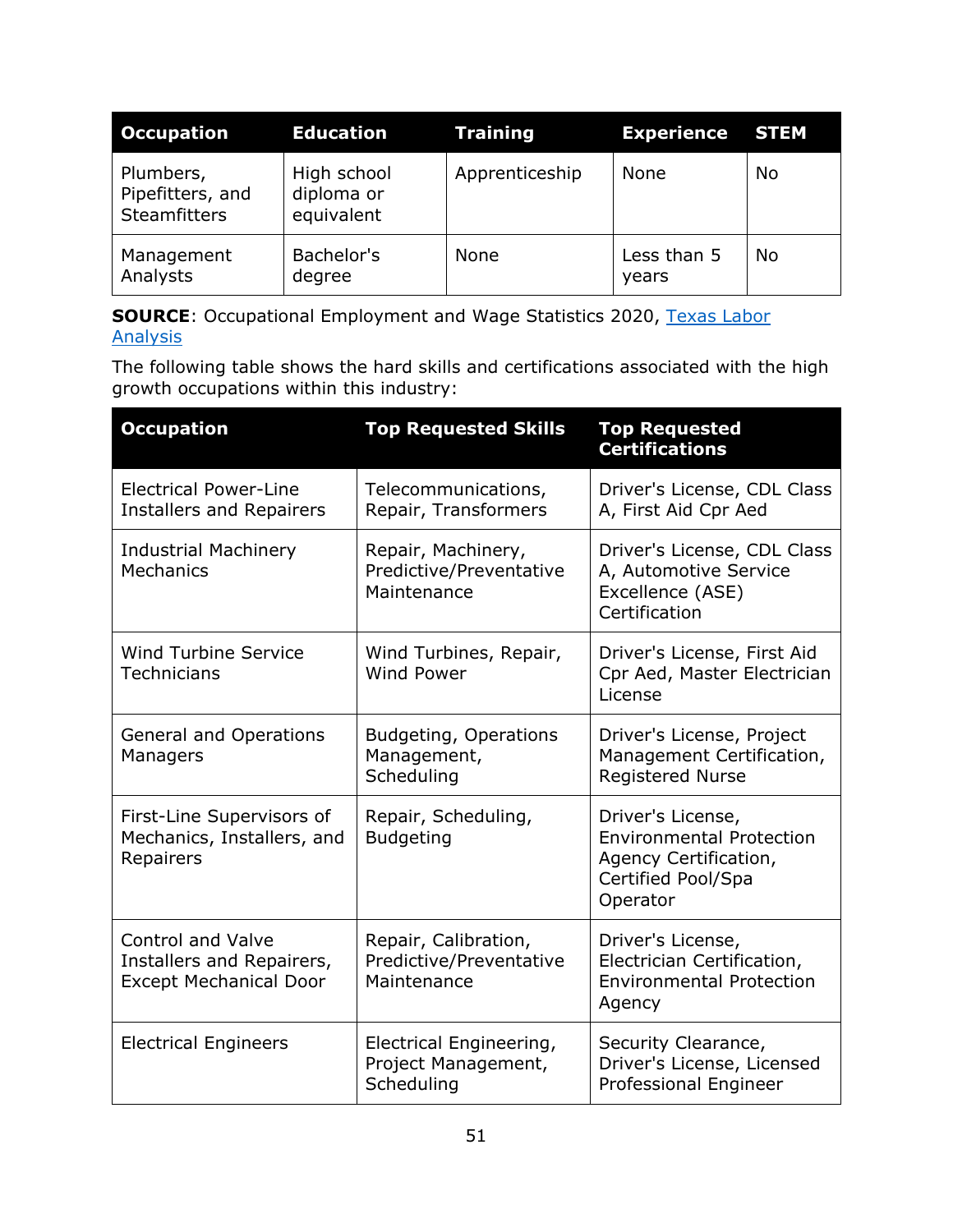| <b>Occupation</b>                                                                  | <b>Top Requested Skills</b>                                         | <b>Top Requested</b><br><b>Certifications</b>                                                                        |
|------------------------------------------------------------------------------------|---------------------------------------------------------------------|----------------------------------------------------------------------------------------------------------------------|
| Electricians                                                                       | Electrical Work, Repair,<br><b>Electrical Systems</b>               | Driver's License,<br>Electrician Certification,<br>Master Electrician License                                        |
| Water and Wastewater<br><b>Treatment Plant and</b><br><b>System Operators</b>      | Repair, Wastewater<br>Treatment, Water<br>Treatment                 | Driver's License,<br><b>Wastewater Treatment</b><br>Plant Operator, CDL Class<br>D                                   |
| Market Research Analysts<br>and Marketing Specialists                              | Marketing, Social Media,<br>Digital Marketing                       | Driver's License, Certified<br>Public Accountant (CPA),<br>Life and Health Insurance<br>License                      |
| Service Unit Operators,<br>Oil, Gas, and Mining                                    | Repair, Energy Services,<br>Calculation                             | Driver's License, CDL Class<br>A, Cdl Class B                                                                        |
| First-Line Supervisors of<br>Production and Operating<br>Workers                   | Scheduling, Supervisory<br>Skills, Budgeting                        | Driver's License, OSHA<br>Forklift Certification, Six<br>Sigma Certification                                         |
| <b>Electrical and Electronic</b><br><b>Engineering Technicians</b>                 | Repair, Electronics<br>Industry Knowledge,<br><b>Test Equipment</b> | Driver's License,<br>Electrician Certification,<br><b>Security Clearance</b>                                         |
| <b>Accountants and Auditors</b>                                                    | Accounting, Account<br>Reconciliation, General<br>Ledger            | Certified Public Accountant<br>(CPA), Certified<br><b>Information Systems</b><br>Auditor (CISA), Driver's<br>License |
| Supervisors of<br>Construction and<br><b>Extraction Workers</b>                    | Scheduling, Construction<br>Management, Budgeting                   | Driver's License, CDL Class<br>A, Electrician Certification                                                          |
| Operating Engineers and<br><b>Other Construction</b><br><b>Equipment Operators</b> | Equipment Operation,<br>Heavy Equipment,<br>Repair                  | Driver's License, CDL Class<br>A, EPA CFC/HCFC<br>Certification                                                      |
| <b>Financial Managers</b>                                                          | Accounting, Budgeting,<br>Finance                                   | Certified Public Accountant<br>(CPA), Driver's License,<br><b>Financial Accounting</b><br>Standards Board (FASB)     |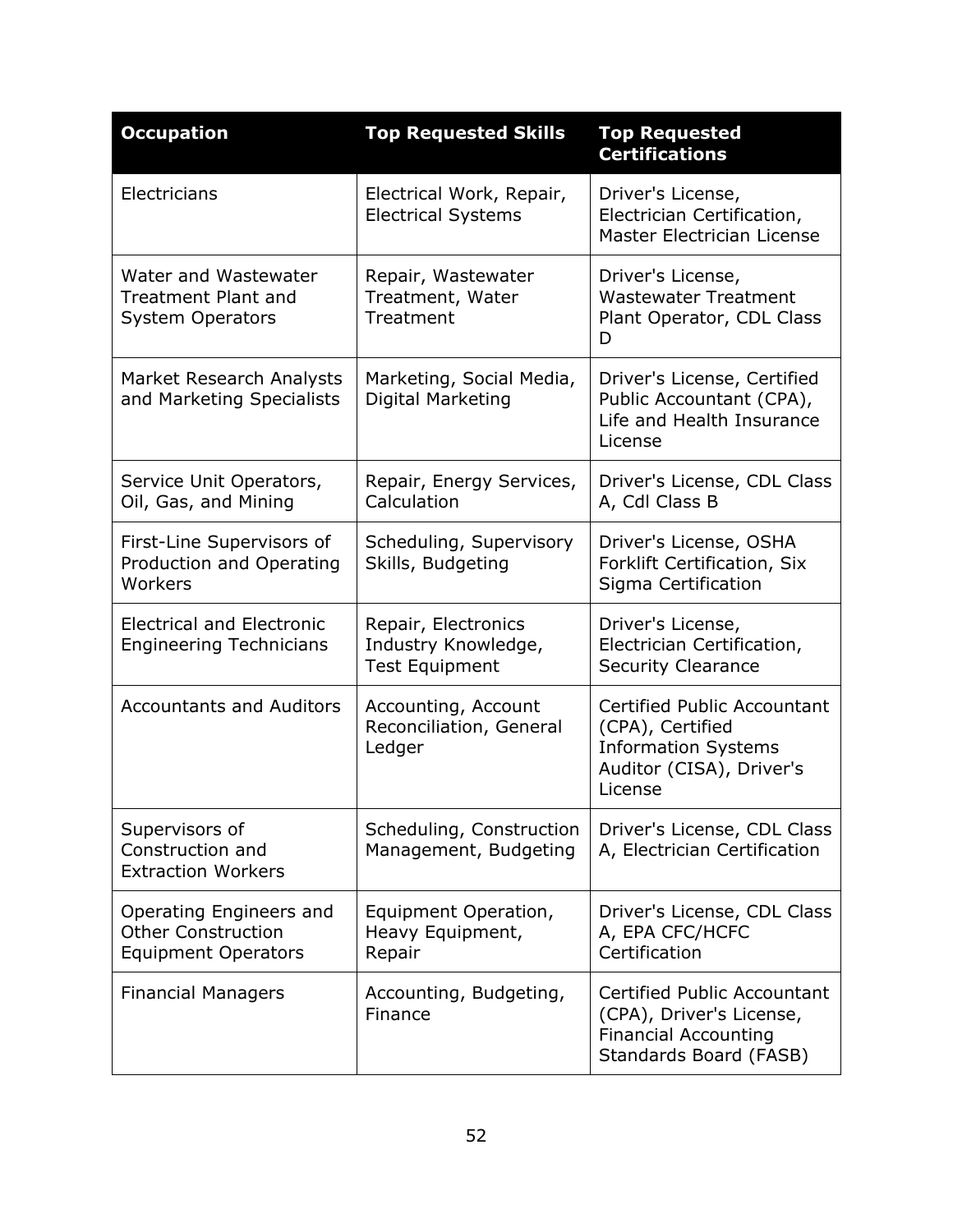| <b>Occupation</b>                                                             | <b>Top Requested Skills</b>                                          | <b>Top Requested</b><br><b>Certifications</b>                                                              |
|-------------------------------------------------------------------------------|----------------------------------------------------------------------|------------------------------------------------------------------------------------------------------------|
| Electrical and Electronics<br>Repairers, Powerhouse,<br>Substation, and Relay | Repair, Transformers,<br><b>Test Equipment</b>                       | Driver's License, CDL Class<br>A, Occupational Safety and<br><b>Health Administration</b><br>Certification |
| Plumbers, Pipefitters, and<br><b>Steamfitters</b>                             | Plumbing, Repair,<br><b>Plumbing Systems</b>                         | Driver's License, Plumbing<br>Certification, Plumbing<br>License                                           |
| Management Analysts                                                           | Business Analysis,<br>Project Management,<br><b>Business Process</b> | <b>Project Management</b><br>Certification, Driver's<br>License, Security<br>Clearance                     |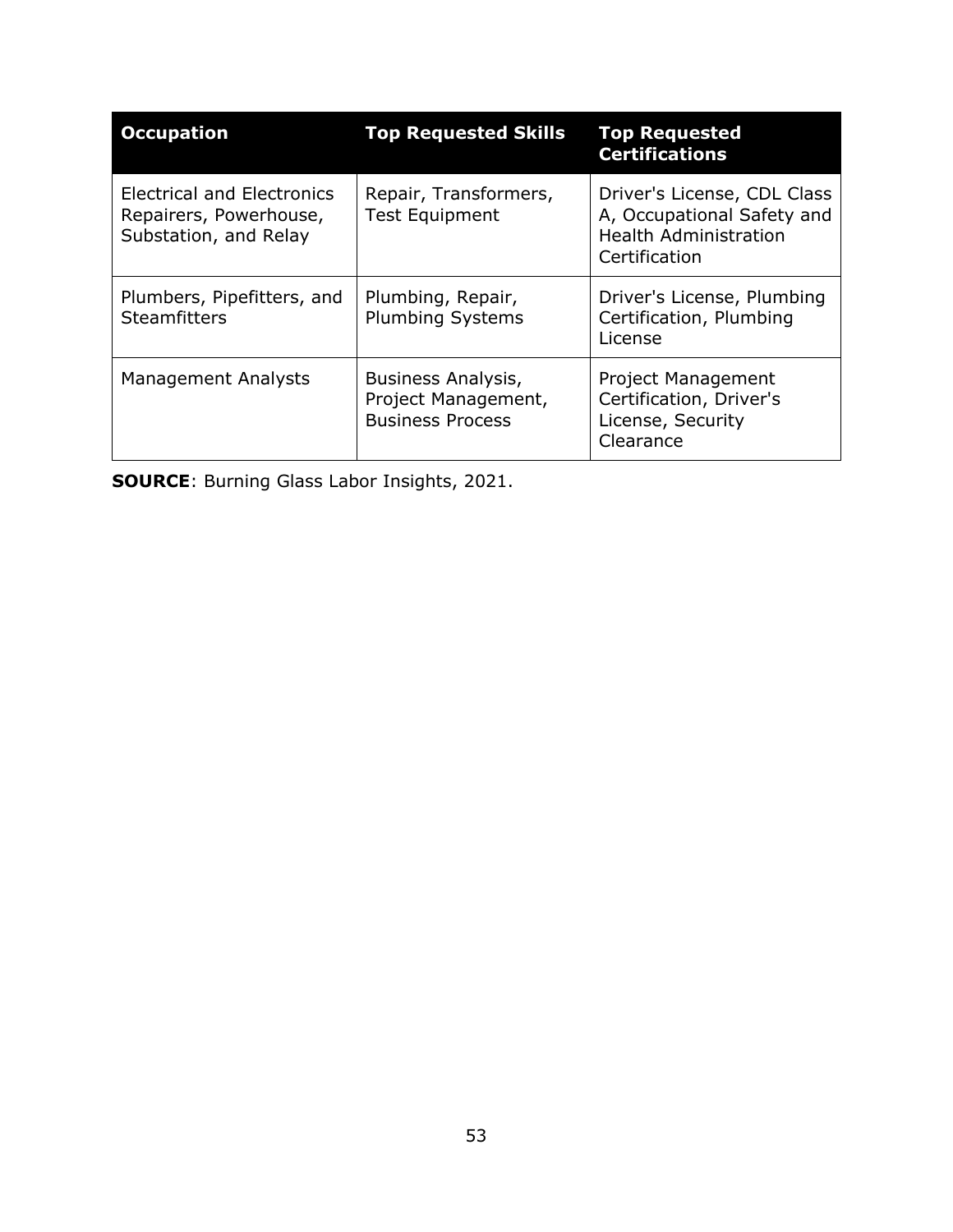### **I. Wholesale Trade**

In the last five years, demand for Wholesale Trade industry workers in Texas fell slightly, according to the Quarterly Census of Employment and Wages. This data is for NAICS code 42.

In the first quarter of 2021, the number of workers with Wholesale Trade employers in Texas was 573,610, down 0.9 percent from the same quarter in 2016.

The wholesale trade industry has experienced rising demand for workers due to a recovering economy in Texas and across North America. The companies in this sector have sought to take advantage of this population and economic expansion by putting more sales professionals into the field while also trying to fill management positions that have been staffed by Baby Boomer supervisors who are set to retire.

As of 2018, the 20 most in-demand occupations in the Wholesale Industry employed over 228,500 people and is expected to grow another 35,520 by 2028. All twenty of the occupations listed pay Median Annual Wages above the state Median of \$39,637 according to 2020 data.

| <b>Occupation</b><br>Title                                                                                                   | <b>Annual</b><br><b>Average</b><br><b>Employment</b><br>2018 | <b>Annual</b><br><b>Average</b><br><b>Employment</b><br>2028 | <b>Number</b><br>Change<br>2018-<br>2028 | <b>Percent</b><br>Growth<br>2018-<br>2028 | <b>Annual</b><br><b>Median</b><br><b>Wage</b><br>2020 |
|------------------------------------------------------------------------------------------------------------------------------|--------------------------------------------------------------|--------------------------------------------------------------|------------------------------------------|-------------------------------------------|-------------------------------------------------------|
| <b>Sales</b><br>Representatives,<br>Wholesale and<br>Manufacturing,<br><b>Except Technical</b><br>and Scientific<br>Products | 76,957                                                       | 88,792                                                       | 11,835                                   | 15.4                                      | \$61,744                                              |
| Heavy and<br>Tractor-Trailer<br><b>Truck Drivers</b>                                                                         | 27,784                                                       | 32,174                                                       | 4,390                                    | 15.8                                      | \$46,809                                              |
| General and<br><b>Operations</b><br>Managers                                                                                 | 19,573                                                       | 22,544                                                       | 2,971                                    | 15.2                                      | \$98,891                                              |

The occupations within the Wholesale Trade industry that are projected to add the most jobs from 2018 to 2028 are listed below.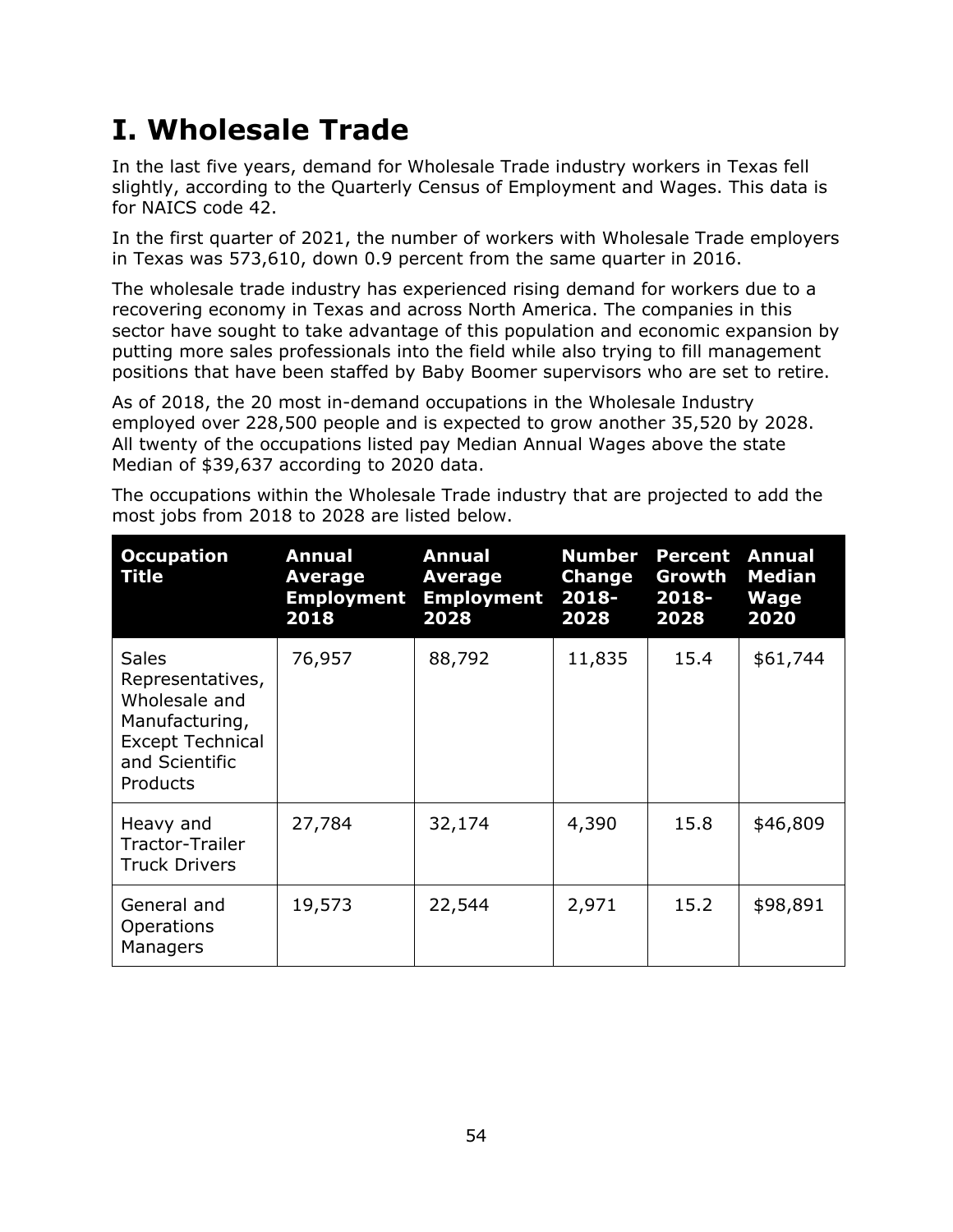| <b>Occupation</b><br><b>Title</b>                                                                                                     | <b>Annual</b><br><b>Average</b><br><b>Employment</b><br>2018 | <b>Annual</b><br><b>Average</b><br><b>Employment</b><br>2028 | <b>Number</b><br><b>Change</b><br>2018-<br>2028 | <b>Percent</b><br>Growth<br>2018-<br>2028 | <b>Annual</b><br><b>Median</b><br><b>Wage</b><br>2020 |
|---------------------------------------------------------------------------------------------------------------------------------------|--------------------------------------------------------------|--------------------------------------------------------------|-------------------------------------------------|-------------------------------------------|-------------------------------------------------------|
| <b>Sales</b><br>Representatives,<br>Wholesale and<br>Manufacturing,<br><b>Technical and</b><br>Scientific<br>Products                 | 19,032                                                       | 21,934                                                       | 2,902                                           | 15.2                                      | \$81,158                                              |
| Mobile Heavy<br>Equipment<br>Mechanics,<br><b>Except Engines</b>                                                                      | 7,265                                                        | 8,413                                                        | 1,148                                           | 15.8                                      | \$54,234                                              |
| Sales Managers                                                                                                                        | 7,508                                                        | 8,642                                                        | 1,134                                           | 15.1                                      | \$133,692                                             |
| First-line<br>supervisors of<br>transportation<br>and material<br>moving workers,<br>except aircraft<br>cargo handling<br>supervisors | 7,595                                                        | 8,713                                                        | 1,118                                           | 14.7                                      | \$55,661                                              |
| Software<br>Developers,<br>Applications                                                                                               | 4,297                                                        | 5,401                                                        | 1,104                                           | 25.7                                      | \$111,924                                             |
| First-Line<br>Supervisors of<br><b>Non-Retail Sales</b><br>Workers                                                                    | 7,231                                                        | 8,320                                                        | 1,089                                           | 15.1                                      | \$74,842                                              |
| <b>Bus and Truck</b><br>Mechanics and<br>Diesel Engine<br><b>Specialists</b>                                                          | 5,305                                                        | 6,247                                                        | 942                                             | 17.8                                      | \$53,598                                              |
| Computer User<br>Support<br><b>Specialists</b>                                                                                        | 6,051                                                        | 6,926                                                        | 875                                             | 14.5                                      | \$47,449                                              |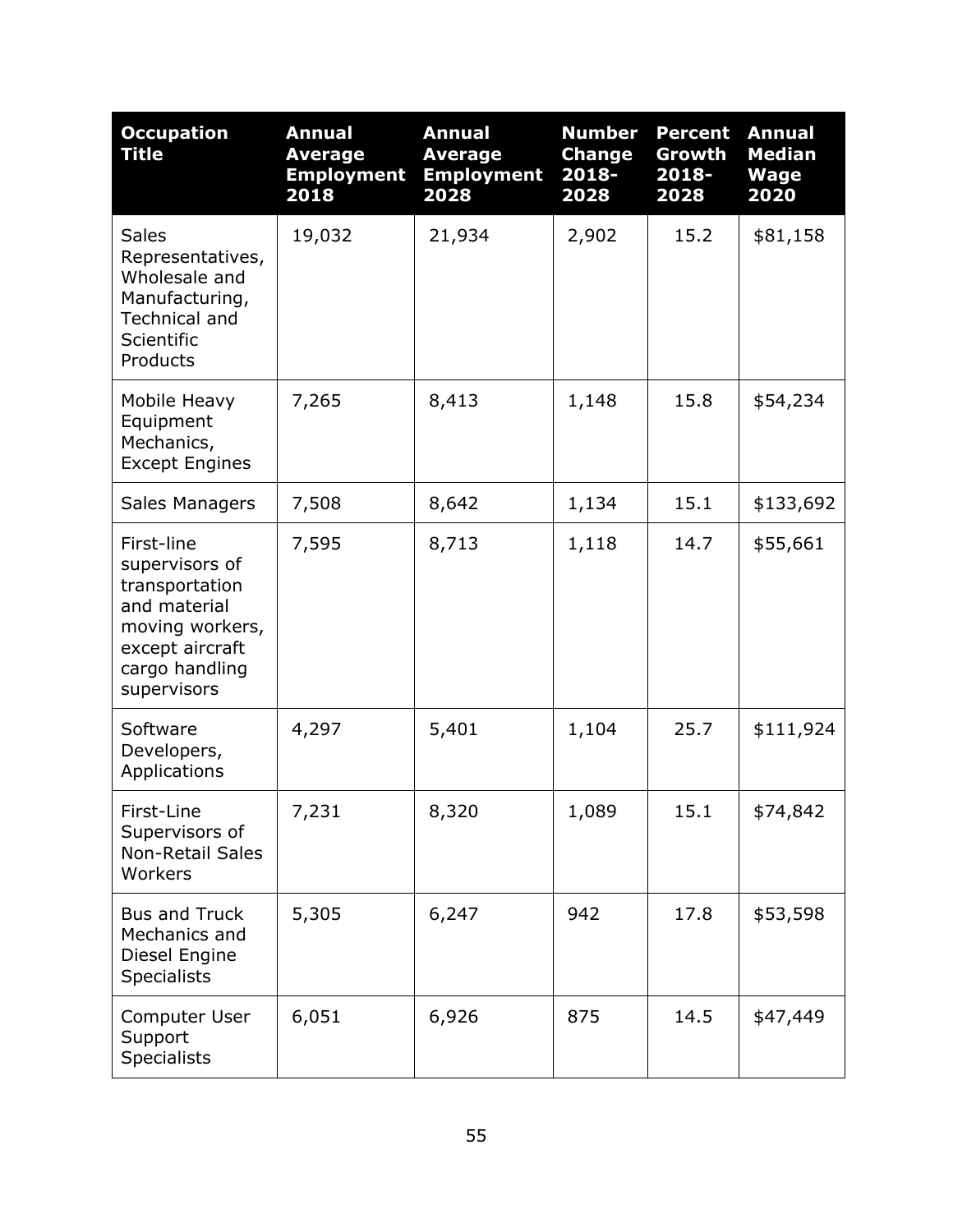| <b>Occupation</b><br><b>Title</b>                                                      | <b>Annual</b><br><b>Average</b><br><b>Employment</b><br>2018 | <b>Annual</b><br><b>Average</b><br><b>Employment</b><br>2028 | <b>Number</b><br><b>Change</b><br>2018-<br>2028 | <b>Percent</b><br>Growth<br>2018-<br>2028 | <b>Annual</b><br><b>Median</b><br><b>Wage</b><br>2020 |
|----------------------------------------------------------------------------------------|--------------------------------------------------------------|--------------------------------------------------------------|-------------------------------------------------|-------------------------------------------|-------------------------------------------------------|
| Market Research<br>Analysts and<br>Marketing<br><b>Specialists</b>                     | 3,293                                                        | 4,147                                                        | 854                                             | 25.9                                      | \$65,582                                              |
| Accountants                                                                            | 4,951                                                        | 5,705                                                        | 754                                             | 15.2                                      | \$72,812                                              |
| Sales Engineers                                                                        | 4,762                                                        | 5,499                                                        | 737                                             | 15.5                                      | \$116,788                                             |
| Production,<br>Planning, and<br>Expediting<br><b>Clerks</b>                            | 4,776                                                        | 5,503                                                        | 727                                             | 15.2                                      | \$47,184                                              |
| Industrial<br>Machinery<br><b>Mechanics</b>                                            | 4,250                                                        | 4,944                                                        | 694                                             | 16.3                                      | \$56,752                                              |
| Financial<br>Managers,<br>Branch or<br>Department                                      | 2,295                                                        | 2,910                                                        | 615                                             | 26.8                                      | \$141,483                                             |
| Maintenance and<br>Repair Workers,<br>General                                          | 4,041                                                        | 4,652                                                        | 611                                             | 15.1                                      | \$41,796                                              |
| Computer,<br>Automated<br>Teller, and Office<br>Machine<br>Repairers                   | 3,803                                                        | 4,333                                                        | 530                                             | 13.9                                      | \$40,081                                              |
| First-Line<br>Supervisors of<br>Office and<br>Administrative<br><b>Support Workers</b> | 7,757                                                        | 8,253                                                        | 496                                             | 6.4                                       | \$59,076                                              |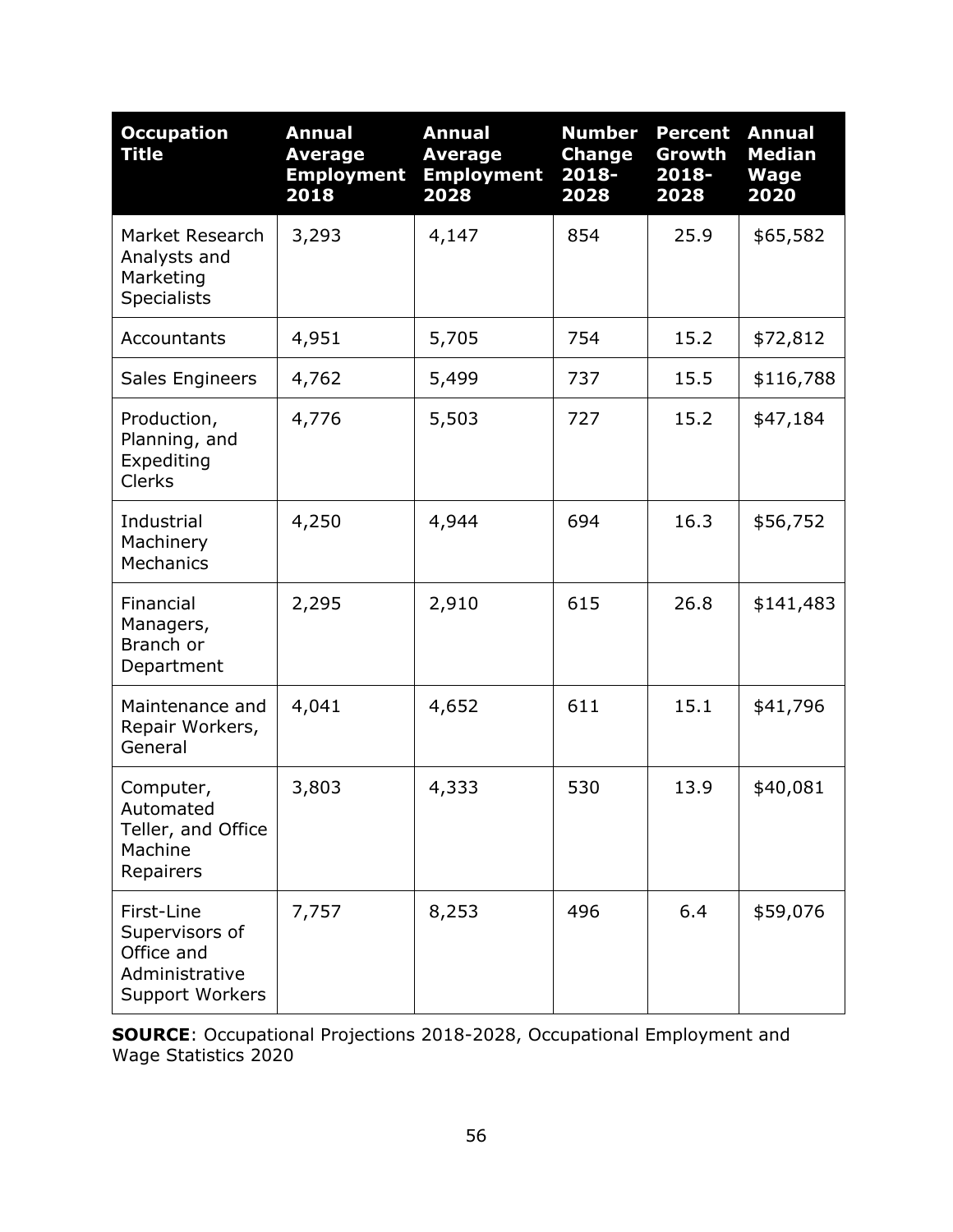Two of the 20 occupations listed, Software Developers, Applications and Accountants, are STEM occupations with high demand employing over 4,200 workers as of 2018. These occupations typically require a bachelor's degree, pay well over the 2020 Median Annual Wage in Texas and are expected to grow about 23 percent each by 2028. The following table shows education and training requirements for high-growth Wholesale Trade occupations.

| <b>Occupation</b>                                                                                                               | <b>Education</b>                        | <b>Training</b>                           | <b>Experience</b>            | <b>STEM</b> |
|---------------------------------------------------------------------------------------------------------------------------------|-----------------------------------------|-------------------------------------------|------------------------------|-------------|
| Sales Representatives,<br>Wholesale and<br>Manufacturing, Except<br><b>Technical and Scientific</b><br>Products                 | High school<br>diploma or<br>equivalent | Moderate-<br>term on-the-<br>job training | <b>None</b>                  | <b>No</b>   |
| Heavy and Tractor-<br><b>Trailer Truck Drivers</b>                                                                              | Postsecondary<br>nondegree<br>award     | Short-term<br>on-the-job<br>training      | None                         | <b>No</b>   |
| General and Operations<br>Managers                                                                                              | Bachelor's<br>degree                    | <b>None</b>                               | 5 years or<br>more           | <b>No</b>   |
| Sales Representatives,<br>Wholesale and<br>Manufacturing, Technical<br>and Scientific Products                                  | Bachelor's<br>degree                    | Moderate-<br>term on-the-<br>job training | None                         | <b>No</b>   |
| Mobile Heavy Equipment<br>Mechanics, Except<br>Engines                                                                          | High school<br>diploma or<br>equivalent | Long-term<br>on-the-job<br>training       | None                         | <b>No</b>   |
| Sales Managers                                                                                                                  | Bachelor's<br>degree                    | None                                      | Less than 5<br>years         | <b>No</b>   |
| First-line supervisors of<br>transportation and<br>material moving<br>workers, except aircraft<br>cargo handling<br>supervisors | Information not<br>available            | Information<br>not available              | Information<br>not available | <b>No</b>   |
| Software Developers,<br>Applications                                                                                            | Bachelor's<br>degree                    | None                                      | None                         | Yes         |
| First-Line Supervisors of<br><b>Non-Retail Sales</b><br>Workers                                                                 | High school<br>diploma or<br>equivalent | None                                      | Less than 5<br>years         | No          |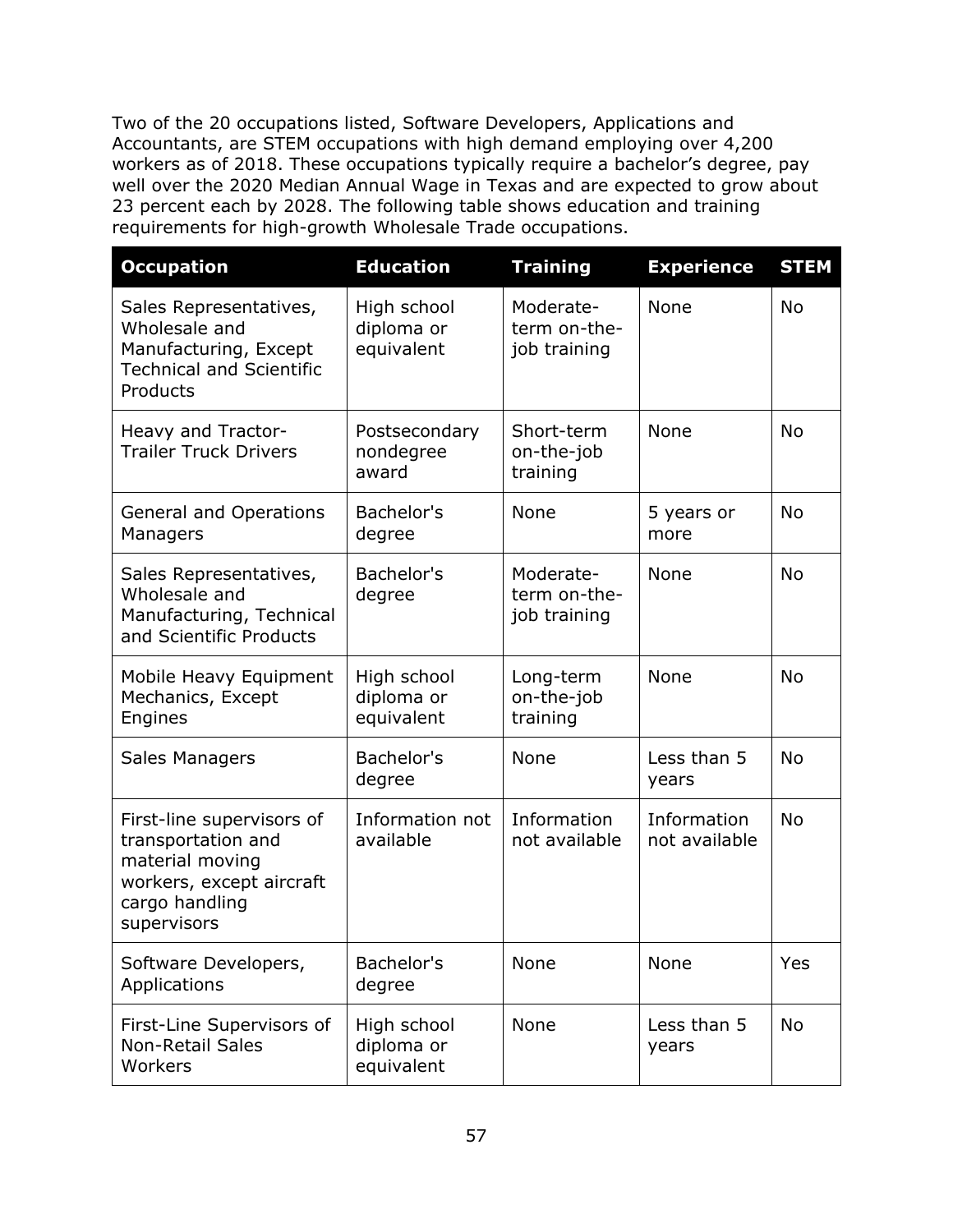| <b>Occupation</b>                                                                | <b>Education</b>                        | <b>Training</b>                           | <b>Experience</b>    | <b>STEM</b> |
|----------------------------------------------------------------------------------|-----------------------------------------|-------------------------------------------|----------------------|-------------|
| <b>Bus and Truck Mechanics</b><br>and Diesel Engine<br>Specialists               | High school<br>diploma or<br>equivalent | Long-term<br>on-the-job<br>training       | None                 | <b>No</b>   |
| Computer User Support<br><b>Specialists</b>                                      | Some college,<br>no degree              | None                                      | None                 | <b>No</b>   |
| Market Research<br>Analysts and Marketing<br><b>Specialists</b>                  | Bachelor's<br>degree                    | None                                      | None                 | Yes         |
| Accountants                                                                      | Bachelor's<br>degree                    | None                                      | None                 | Yes         |
| Sales Engineers                                                                  | Bachelor's<br>degree                    | Moderate-<br>term on-the-<br>job training | None                 | <b>No</b>   |
| Production, Planning,<br>and Expediting Clerks                                   | High school<br>diploma or<br>equivalent | Moderate-<br>term on-the-<br>job training | None                 | <b>No</b>   |
| <b>Industrial Machinery</b><br>Mechanics                                         | High school<br>diploma or<br>equivalent | Long-term<br>on-the-job<br>training       | None                 | <b>No</b>   |
| Financial Managers,<br><b>Branch or Department</b>                               | Bachelor's<br>degree                    | None                                      | 5 years or<br>more   | Yes         |
| Maintenance and Repair<br>Workers, General                                       | High school<br>diploma or<br>equivalent | Moderate-<br>term on-the-<br>job training | None                 | <b>No</b>   |
| Computer, Automated<br>Teller, and Office<br><b>Machine Repairers</b>            | Some college,<br>no degree              | Short-term<br>on-the-job<br>training      | None                 | No          |
| First-Line Supervisors of<br>Office and Administrative<br><b>Support Workers</b> | High school<br>diploma or<br>equivalent | None                                      | Less than 5<br>years | <b>No</b>   |

**SOURCE:** Occupational Employment and Wage Statistics 2020, Texas Labor **[Analysis](https://texaslaboranalysis.com/)** 

The following table shows the specialized skills and certifications associated with the high growth occupations within this industry.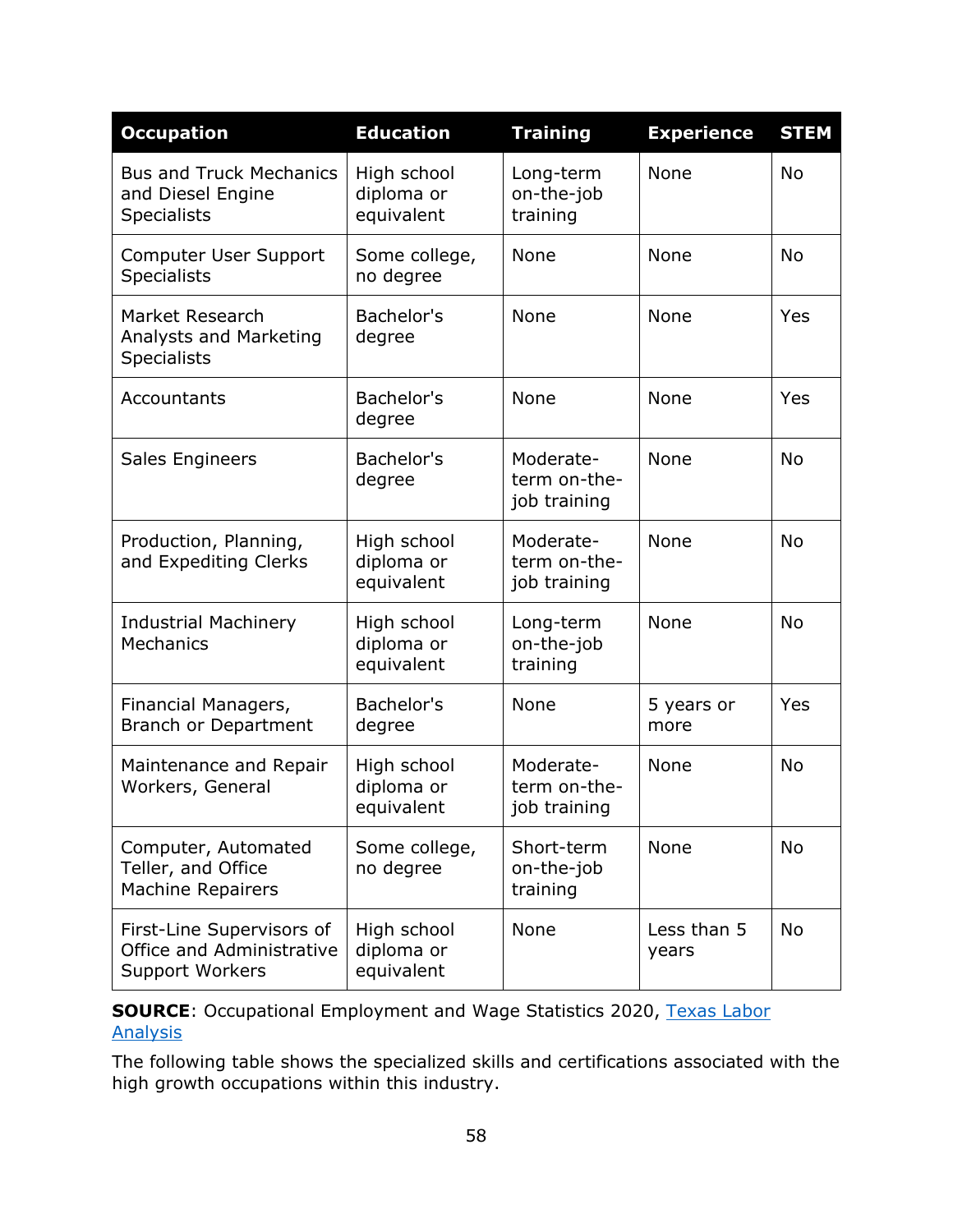| <b>Occupation</b>                                                                                                            | <b>Top Requested</b><br><b>Skills</b>                                                          | <b>Top Requested</b><br><b>Certifications</b>                                                          |
|------------------------------------------------------------------------------------------------------------------------------|------------------------------------------------------------------------------------------------|--------------------------------------------------------------------------------------------------------|
| Sales Representatives,<br>Wholesale and<br>Manufacturing, Except<br><b>Technical and Scientific</b><br>Products              | Sales, Customer<br>Service, Outside<br>Sales, Customer<br>Accounts                             | Driver's License, ServSafe,<br><b>Certified Pharmacy</b><br>Technician                                 |
| Heavy and Tractor-Trailer<br><b>Truck Drivers</b>                                                                            | Commercial Driving,<br>Post Trip Inspections,<br>Customer Service,<br><b>Product Sales</b>     | CDL Class A, Driver's<br>License, Cdl Class B                                                          |
| <b>General and Operations</b><br>Managers                                                                                    | Budgeting, Operations<br>Management,<br>Business Planning,<br>Scheduling                       | Driver's License, OSHA<br>Forklift Certification, IT<br>Infrastructure Library<br>(ITIL) Certification |
| Sales Representatives,<br>Wholesale and<br>Manufacturing, Technical<br>and Scientific Products                               | Sales, Customer<br>Service, Articulating<br>Value Propositions,<br><b>Competitive Analysis</b> | Driver's License, Conflict<br>Resolution                                                               |
| Mobile Heavy Equipment<br>Mechanics, Except Engines                                                                          | Repair, Equipment<br>Moving, Forklift<br>Operation, Schematics<br>Reading                      | Driver's License, CDL Class<br>A                                                                       |
| <b>Sales Managers</b>                                                                                                        | Sales, Sales<br>Management,<br>Customer Service,<br><b>Budgeting</b>                           | Driver's License, Six Sigma<br>Green Belt Certification,<br>Six Sigma Certification                    |
| First-line supervisors of<br>transportation and material<br>moving workers, except<br>aircraft cargo handling<br>supervisors | Scheduling,<br><b>Occupational Health</b><br>and Safety, Repair                                | Driver's License, CDL Class<br>A, OSHA Forklift<br>Certification                                       |
| Software Developers,<br>Applications                                                                                         | Software<br>Development, Java,<br>SQL                                                          | Software Development,<br>Java, JavaScript                                                              |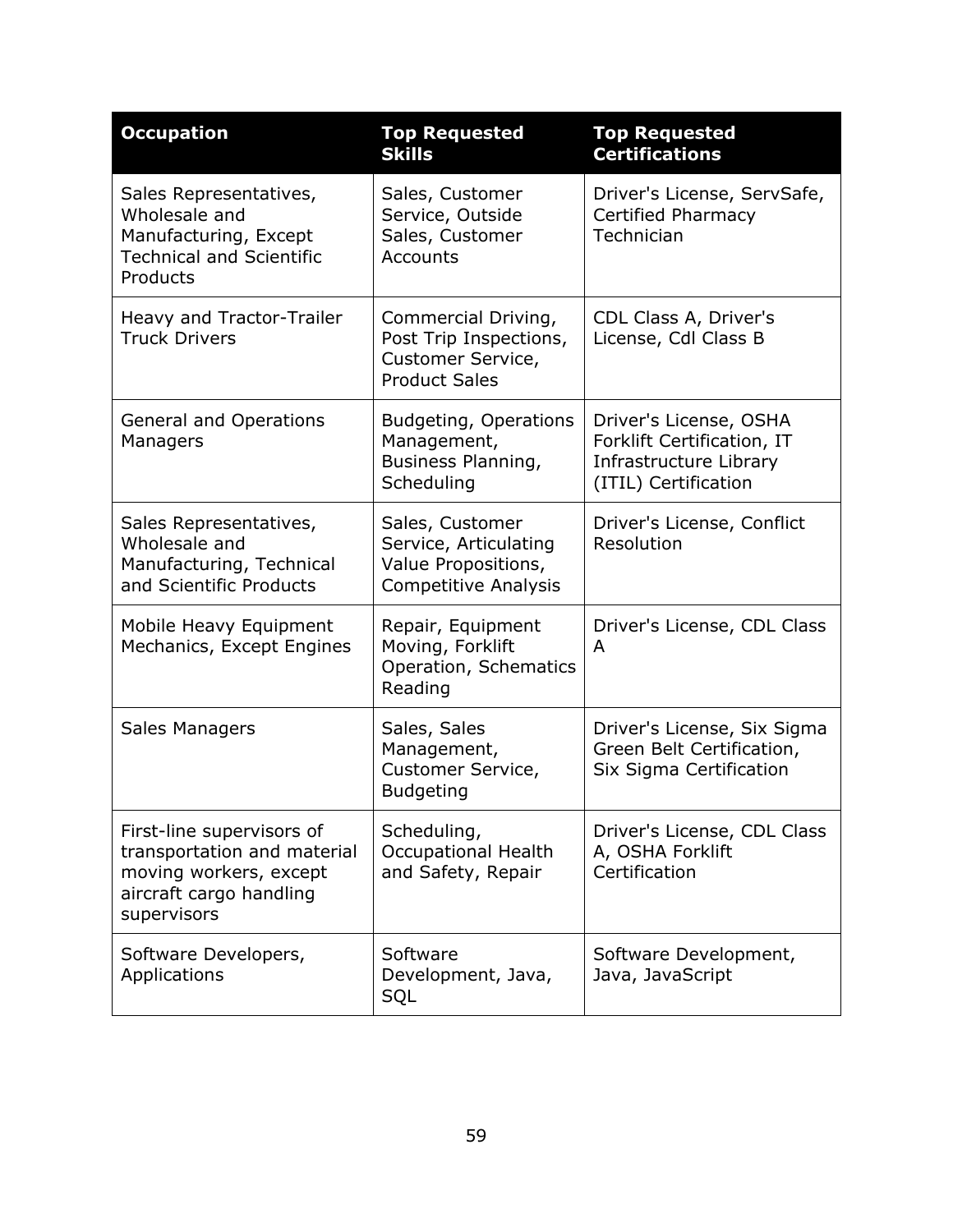| <b>Occupation</b>                                                         | <b>Top Requested</b><br><b>Skills</b>                                                           | <b>Top Requested</b><br><b>Certifications</b>                                                                                              |
|---------------------------------------------------------------------------|-------------------------------------------------------------------------------------------------|--------------------------------------------------------------------------------------------------------------------------------------------|
| First-Line Supervisors of<br><b>Non-Retail Sales Workers</b>              | Sales, Customer<br>Service, Key<br>Performance<br>Indicators (KPIs),<br>Sales Leadership        | Global Food Safety<br>Initiative (GFSI), Auditor<br>Certification, Driver's<br>License                                                     |
| <b>Bus and Truck Mechanics</b><br>and Diesel Engine<br><b>Specialists</b> | Repair, Hand Tools,<br><b>Occupational Health</b><br>and Safety, Welding                        | Driver's License,<br><b>Automotive Service</b><br>Excellence (ASE)<br>Certification, Brake<br><b>Inspector Certification</b>               |
| Computer User Support<br><b>Specialists</b>                               | Technical Support,<br>Help Desk Support,<br><b>Customer Service</b>                             | Driver's License, IT<br>Infrastructure Library<br>(ITIL) Certification, ITIL<br>Foundation                                                 |
| Market Research Analysts<br>and Marketing Specialists                     | Marketing, Project<br>Management, Sales,<br>Merchandising                                       | Driver's License, Certified<br>Pharmacy Technician,<br>Certified Information<br>Privacy Professional (CIPP)                                |
| Accountants                                                               | Accounting, Generally<br><b>Accepted Accounting</b><br>Principles (GAAP),<br>Balance Sheet, SAP | Certified Public Accountant<br>(CPA), Certified<br><b>Information Systems</b><br>Auditor (CISA), Institute of<br>Internal Auditors (IIA)   |
| Sales Engineers                                                           | Sales, Sales<br>Engineering, Technical<br>Sales                                                 | Driver's License, Certified<br><b>Information Systems</b><br>Security Professional<br>(CISSP), Cisco Certified<br>Network Associate (CCNA) |
| Production, Planning, and<br><b>Expediting Clerks</b>                     | Customer Service,<br>Scheduling, Inventory<br>Management,<br>Logistics                          | Driver's License, Project<br>Management Certification,<br><b>OSHA Forklift Certification</b>                                               |
| <b>Industrial Machinery</b><br>Mechanics                                  | Repair, Predictive /<br>Preventative<br>Maintenance,<br>Machinery, Welding                      | Driver's License, Electrical<br>Certification, Cdl Class B                                                                                 |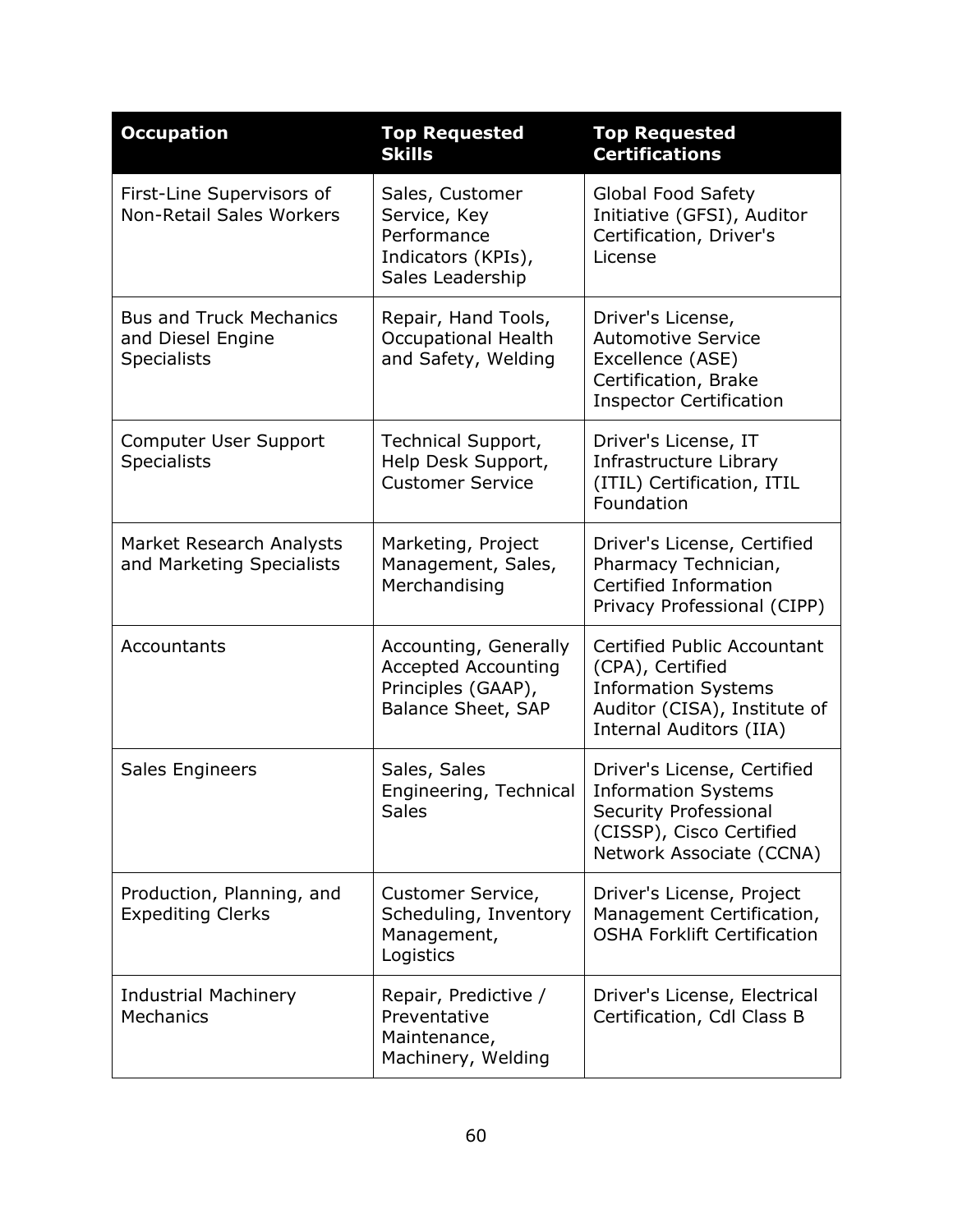| <b>Occupation</b>                                                                | <b>Top Requested</b><br><b>Skills</b>                                  | <b>Top Requested</b><br><b>Certifications</b>                                                                      |
|----------------------------------------------------------------------------------|------------------------------------------------------------------------|--------------------------------------------------------------------------------------------------------------------|
| Financial Managers, Branch<br>or Department                                      | Accounting, SAP,<br>Finance, Budgeting                                 | Certified Public Accountant<br>(CPA), Driver's License,<br>Project Management<br>Certification                     |
| Maintenance and Repair<br>Workers, General                                       | Repair, Cleaning,<br>Plumbing, Welding                                 | Driver's License, CDL Class<br>A, Windows Certification                                                            |
| Computer, Automated<br>Teller, and Office Machine<br>Repairers                   | Repair, Customer<br>Service, Cleaning                                  | Driver's License, Security<br>Clearance, Series 9                                                                  |
| First-Line Supervisors of<br>Office and Administrative<br><b>Support Workers</b> | Customer Service,<br>Process Improvement,<br>Accounting,<br>Scheduling | Certified Payroll<br>Professional (CPP), Driver's<br>License, Certified<br><b>Protection Professional</b><br>(CPP) |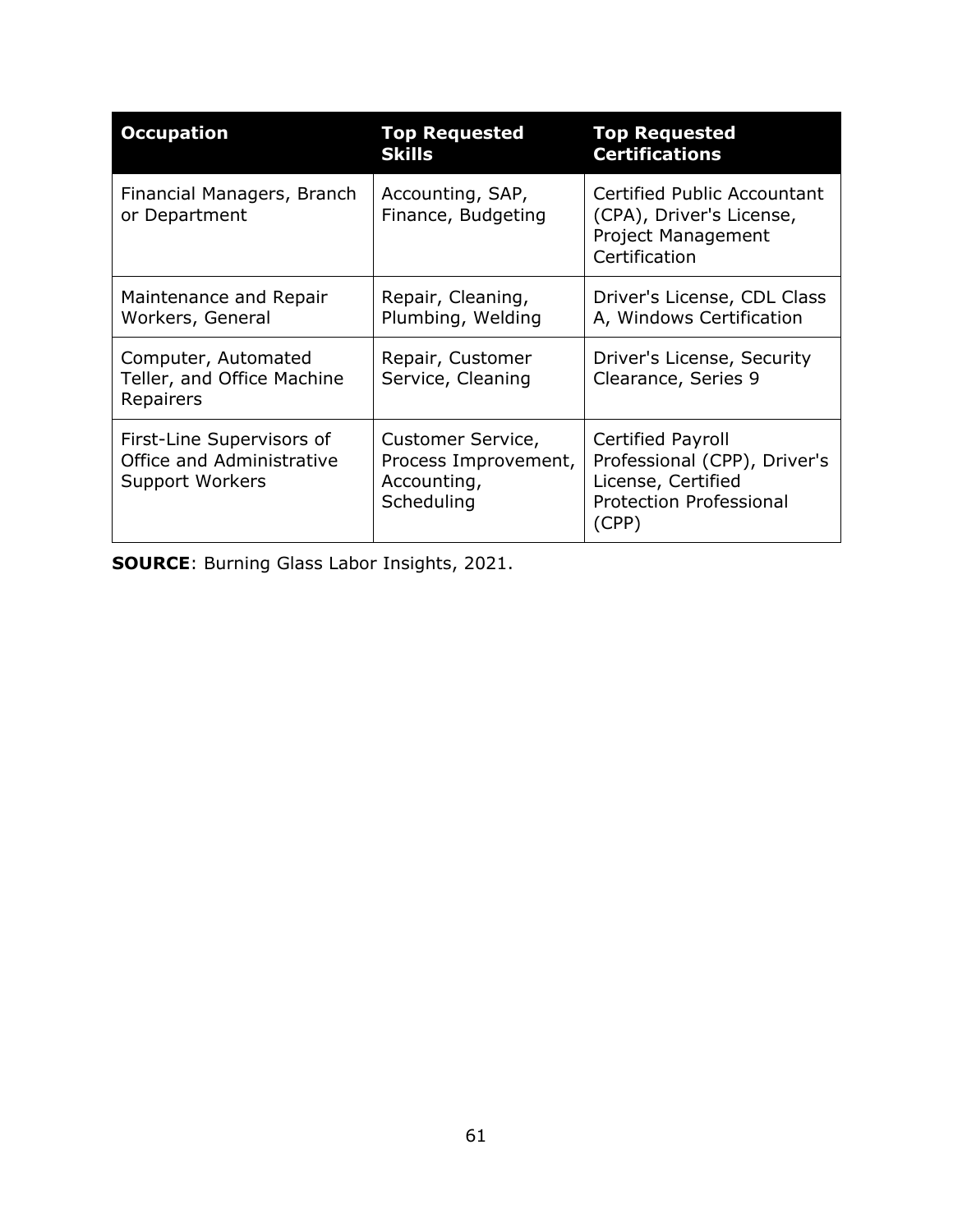# **J. Retail Trade**

Due to growing competition from online shopping, in the last five years, demand for Retail Trade workers in Texas has only marginally increased, according to the Quarterly Census of Employment and Wages program. This data is for NAICS codes 44-45.

In the first quarter of 2021, the number of workers in the Retail Trade industry in Texas was 1.3 million, up three-tenths of a percentage point from the same quarter in 2016. Population growth across most of Texas, coupled with a strong economy, has pushed up demand for retail goods. Retail Trade companies have been adding workers across the board from salespeople to stocking clerks to drivers to managers.

The occupations within retail trade employers that are projected to add the most jobs from 2018 to 2028 are listed below.

| <b>Occupation</b><br>Title                                                             | <b>Annual</b><br><b>Average</b><br><b>Employment</b><br>2018 | <b>Annual</b><br><b>Average</b><br><b>Employment</b><br>2028 | <b>Number</b><br><b>Change</b><br>$2018 -$<br>2028 | <b>Percent</b><br>Growth<br>2018-<br>2028 | <b>Annual</b><br><b>Median</b><br><b>Wage</b><br>2020 |
|----------------------------------------------------------------------------------------|--------------------------------------------------------------|--------------------------------------------------------------|----------------------------------------------------|-------------------------------------------|-------------------------------------------------------|
| First-Line<br>Supervisors of<br><b>Retail Sales</b><br>Workers                         | 87,571                                                       | 97,048                                                       | 9,477                                              | 10.8                                      | \$41,157                                              |
| General and<br>Operations<br>Managers                                                  | 22,356                                                       | 25,248                                                       | 2,892                                              | 12.9                                      | \$76,510                                              |
| Automotive<br>Service<br>Technicians and<br>Mechanics                                  | 25,217                                                       | 27,750                                                       | 2,533                                              | 10.0                                      | \$48,067                                              |
| First-Line<br>Supervisors of<br>Mechanics,<br>Installers, and<br>Repairers             | 5,456                                                        | 6,261                                                        | 805                                                | 14.8                                      | \$54,227                                              |
| First-Line<br>Supervisors of<br>Office and<br>Administrative<br><b>Support Workers</b> | 14,572                                                       | 15,307                                                       | 735                                                | 5.0                                       | \$41,116                                              |
| Pharmacists                                                                            | 11,678                                                       | 12,406                                                       | 728                                                | 6.2                                       | \$130,062                                             |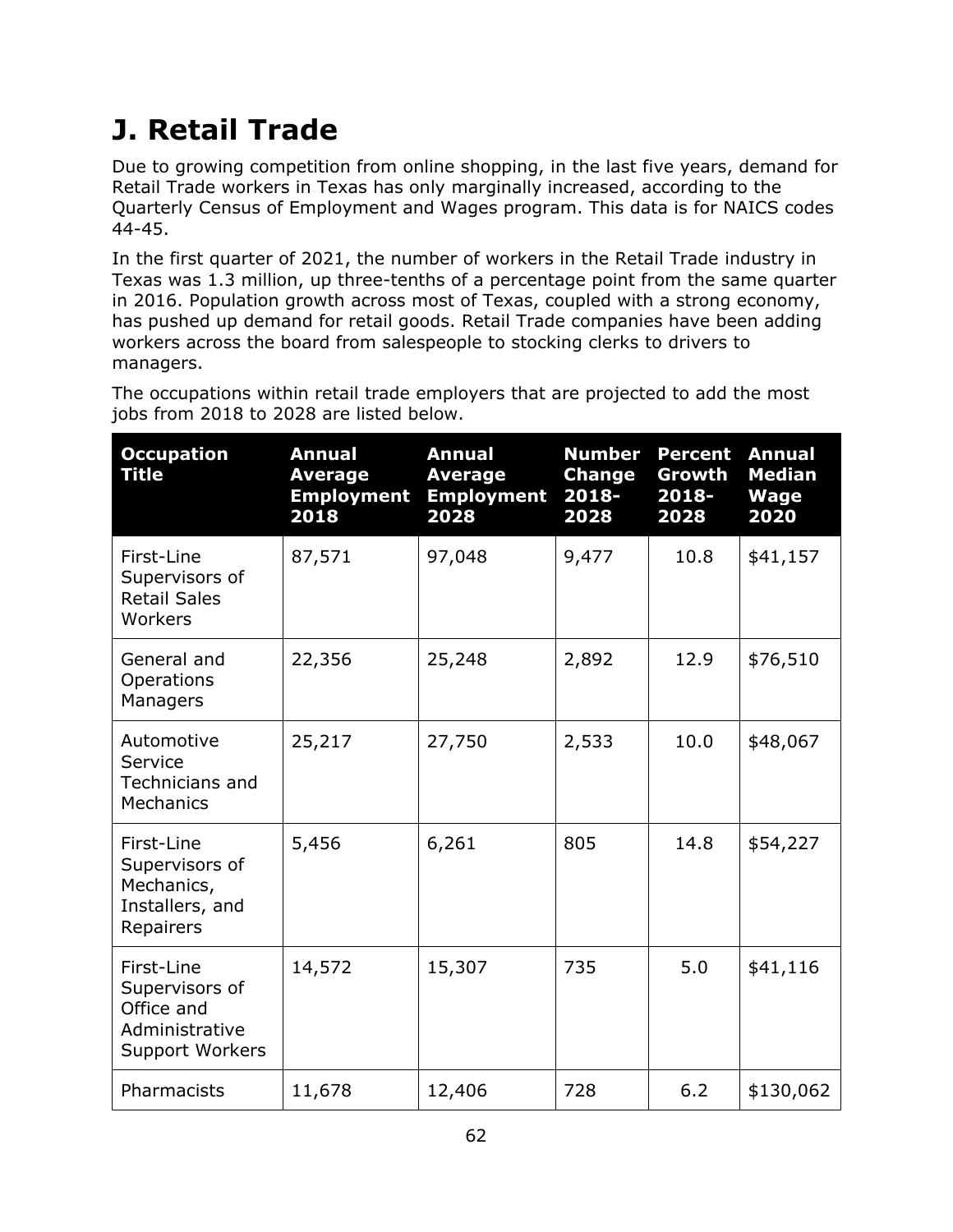| <b>Occupation</b><br><b>Title</b>                                               | <b>Annual</b><br><b>Average</b><br><b>Employment</b><br>2018 | <b>Annual</b><br><b>Average</b><br><b>Employment</b><br>2028 | <b>Number</b><br><b>Change</b><br>2018-<br>2028 | <b>Percent</b><br>Growth<br>2018-<br>2028 | <b>Annual</b><br><b>Median</b><br><b>Wage</b><br>2020 |
|---------------------------------------------------------------------------------|--------------------------------------------------------------|--------------------------------------------------------------|-------------------------------------------------|-------------------------------------------|-------------------------------------------------------|
| Sales Managers                                                                  | 3,865                                                        | 4,405                                                        | 540                                             | 14.0                                      | \$115,512                                             |
| Heavy and<br><b>Tractor-Trailer</b><br><b>Truck Drivers</b>                     | 3,651                                                        | 4,142                                                        | 491                                             | 13.4                                      | \$39,873                                              |
| Automotive Body<br>and Related<br>Repairers                                     | 3,137                                                        | 3,616                                                        | 479                                             | 15.3                                      | \$42,272                                              |
| Securities,<br>Commodities,<br>and Financial<br><b>Services Sales</b><br>Agents | 3,024                                                        | 3,498                                                        | 474                                             | 15.7                                      | \$76,975                                              |
| Accountants and<br>Auditors                                                     | 2,035                                                        | 2,339                                                        | 304                                             | 14.9                                      | \$69,775                                              |
| <b>Bus and Truck</b><br>Mechanics and<br>Diesel Engine<br><b>Specialists</b>    | 1,853                                                        | 2,101                                                        | 248                                             | 13.4                                      | \$47,140                                              |
| First-Line<br>Supervisors of<br>Production and<br>Operating<br>Workers          | 1,546                                                        | 1,778                                                        | 232                                             | 15.0                                      | \$47,631                                              |
| Financial<br>Managers                                                           | 804                                                          | 1,035                                                        | 231                                             | 28.7                                      | \$131,205                                             |
| Motorcycle<br>Mechanics                                                         | 1,076                                                        | 1,278                                                        | 202                                             | 18.8                                      | \$41,470                                              |
| Computer User<br>Support<br><b>Specialists</b>                                  | 1,093                                                        | 1,281                                                        | 188                                             | 17.2                                      | \$42,469                                              |
| <b>Public Relations</b><br><b>Specialists</b>                                   | 996                                                          | 1,183                                                        | 187                                             | 18.8                                      | \$53,136                                              |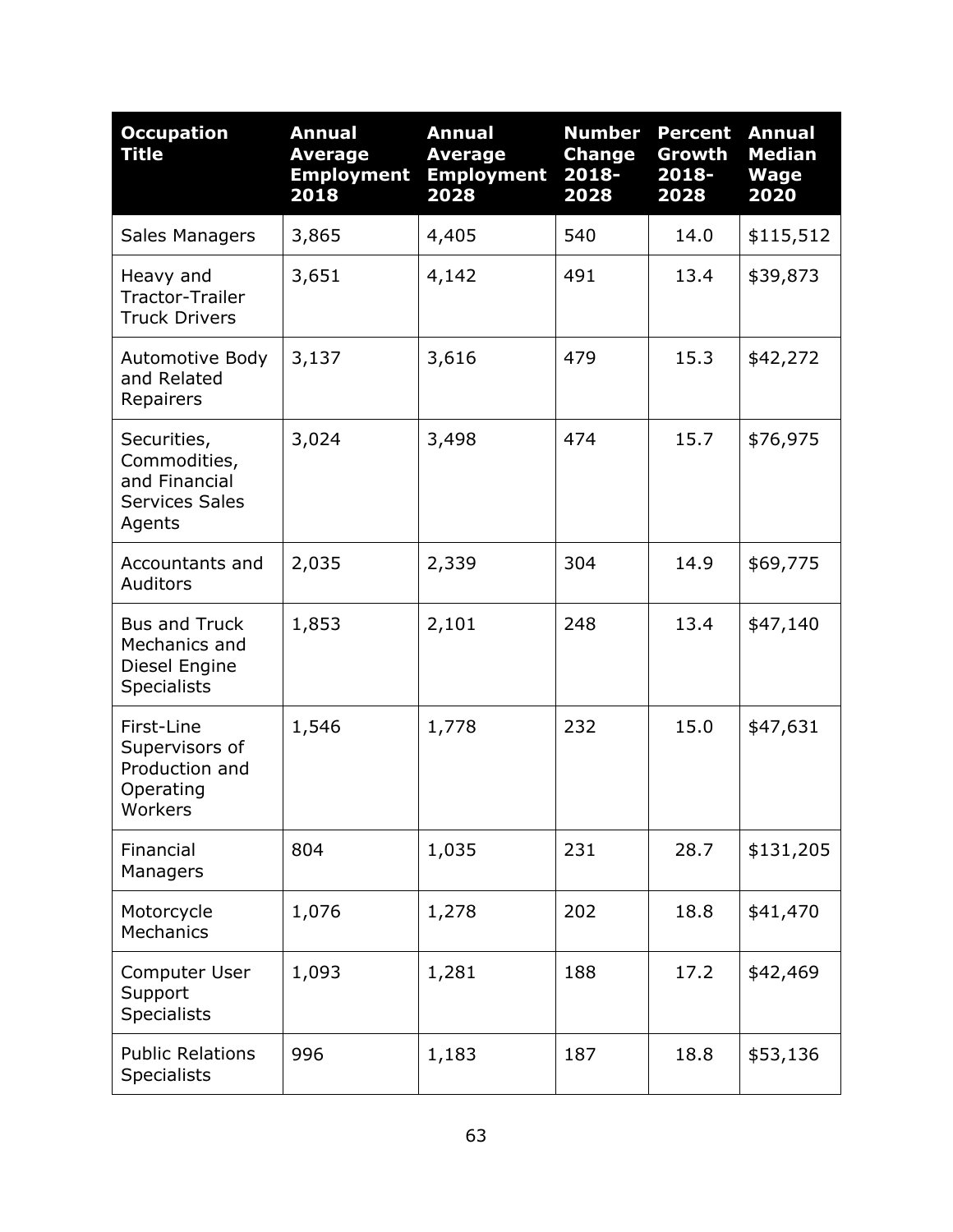| <b>Occupation</b><br>Title                                         | <b>Annual</b><br>Average<br><b>Employment</b><br>2018 | <b>Annual</b><br><b>Average</b><br><b>Employment</b><br>2028 | <b>Number</b><br><b>Change</b><br>$2018 -$<br>2028 | <b>Percent</b><br>Growth<br>2018-<br>2028 | <b>Annual</b><br><b>Median</b><br><b>Wage</b><br>2020 |
|--------------------------------------------------------------------|-------------------------------------------------------|--------------------------------------------------------------|----------------------------------------------------|-------------------------------------------|-------------------------------------------------------|
| Market Research<br>Analysts and<br>Marketing<br><b>Specialists</b> | 558                                                   | 733                                                          | 175                                                | 31.4                                      | \$65,427                                              |
| <b>Business</b><br><b>Operations</b><br>Specialists, All<br>Other  | 1,303                                                 | 1,467                                                        | 164                                                | 12.6                                      | \$59,902                                              |
| Graphic<br>Designers                                               | 1,133                                                 | 1,292                                                        | 159                                                | 14.0                                      | \$55,789                                              |

Of the top 20 high demand occupations, ten have projected growth above 400 and combined, are projected to grow by over 19,000 jobs by 2028.

Four of the top 20 high demand occupations are STEM occupations. These are Pharmacists, Accountants and Auditors, Financial Managers, and Market Research Analysts and Marketing. The Average Annual Wage in 2020 for Financial Managers was \$131,205, the highest of the top 20 occupations. A close second was Pharmacists whose Average Annual Wage in 2020 was \$130,062. Financial Managers are projected to grow an estimated 28.7 percent by 2028 with an increase of over 200 in employment for the same period. Financial Managers require a Bachelor's degree. The following table shows education and training requirements for high-growth Retail Trade occupations.

| <b>Occupation</b>                                              | <b>Education</b>                        | <b>Training</b> | <b>Experience</b>    | <b>STEM</b> |
|----------------------------------------------------------------|-----------------------------------------|-----------------|----------------------|-------------|
| First-Line<br>Supervisors of<br><b>Retail Sales</b><br>Workers | High school<br>diploma or<br>equivalent | None            | Less than 5<br>years | No          |
| General and<br>Operations<br>Managers                          | Bachelor's<br>degree                    | <b>None</b>     | 5 years or<br>more   | <b>No</b>   |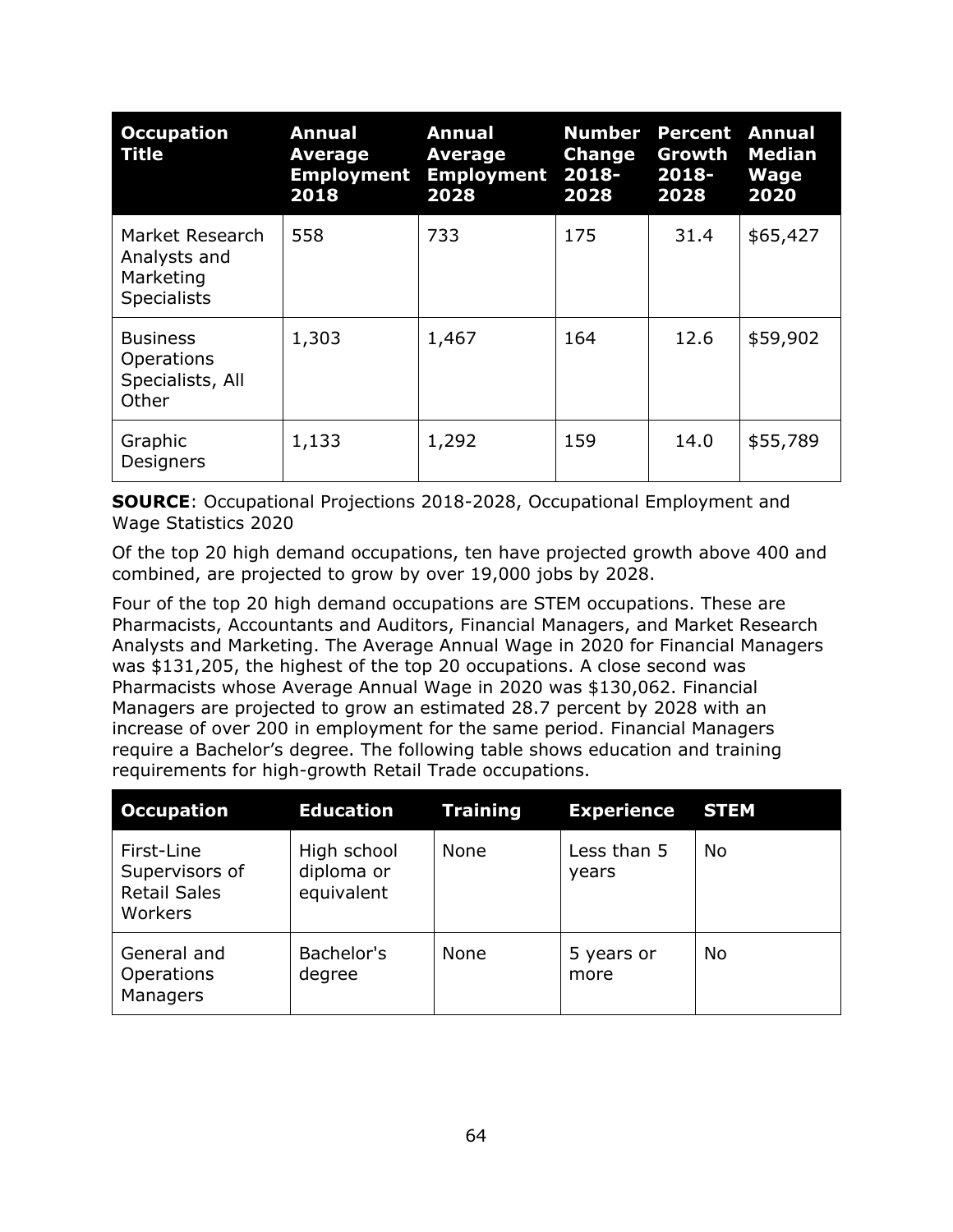| <b>Occupation</b>                                                                      | <b>Education</b>                        | <b>Training</b>                              | <b>Experience</b>    | <b>STEM</b> |
|----------------------------------------------------------------------------------------|-----------------------------------------|----------------------------------------------|----------------------|-------------|
| Automotive<br>Service<br><b>Technicians and</b><br>Mechanics                           | Postsecondary<br>nondegree<br>award     | Short-term<br>on-the-job<br>training         | None                 | <b>No</b>   |
| First-Line<br>Supervisors of<br>Mechanics,<br>Installers, and<br>Repairers             | High school<br>diploma or<br>equivalent | None                                         | Less than 5<br>years | <b>No</b>   |
| First-Line<br>Supervisors of<br>Office and<br>Administrative<br><b>Support Workers</b> | High school<br>diploma or<br>equivalent | None                                         | Less than 5<br>years | <b>No</b>   |
| Pharmacists                                                                            | Doctoral or<br>professional<br>degree   | None                                         | None                 | Yes         |
| Sales Managers                                                                         | Bachelor's<br>degree                    | None                                         | Less than 5<br>years | <b>No</b>   |
| Heavy and<br><b>Tractor-Trailer</b><br><b>Truck Drivers</b>                            | Postsecondary<br>nondegree<br>award     | Short-term<br>on-the-job<br>training         | None                 | <b>No</b>   |
| Automotive Body<br>and Related<br>Repairers                                            | High school<br>diploma or<br>equivalent | Long-term<br>on-the-job<br>training          | None                 | <b>No</b>   |
| Securities,<br>Commodities, and<br><b>Financial Services</b><br>Sales Agents           | Bachelor's<br>degree                    | Moderate-<br>term on-<br>the-job<br>training | None                 | <b>No</b>   |
| Accountants and<br>Auditors                                                            | Bachelor's<br>degree                    | None                                         | None                 | Yes         |
| <b>Bus and Truck</b><br>Mechanics and<br>Diesel Engine<br><b>Specialists</b>           | High school<br>diploma or<br>equivalent | Long-term<br>on-the-job<br>training          | None                 | <b>No</b>   |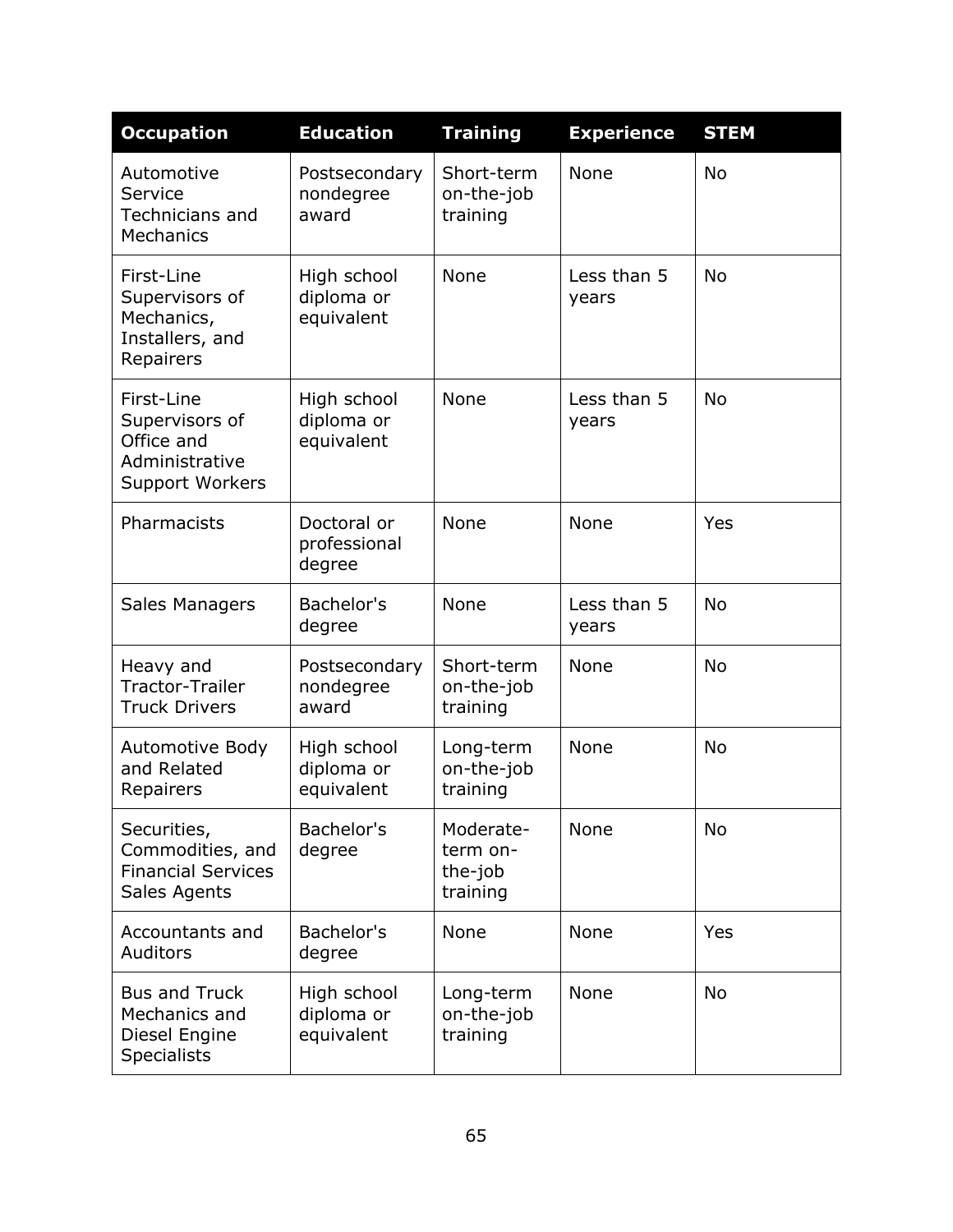| <b>Occupation</b>                                                      | <b>Education</b>                        | <b>Training</b>                      | <b>Experience</b>    | <b>STEM</b> |
|------------------------------------------------------------------------|-----------------------------------------|--------------------------------------|----------------------|-------------|
| First-Line<br>Supervisors of<br>Production and<br>Operating<br>Workers | High school<br>diploma or<br>equivalent | None                                 | Less than 5<br>years | <b>No</b>   |
| Financial<br>Managers                                                  | Bachelor's<br>degree                    | None                                 | 5 years or<br>more   | Yes         |
| Motorcycle<br><b>Mechanics</b>                                         | Postsecondary<br>nondegree<br>award     | Short-term<br>on-the-job<br>training | None                 | <b>No</b>   |
| Computer User<br>Support<br><b>Specialists</b>                         | Some college,<br>no degree              | None                                 | None                 | <b>No</b>   |
| <b>Public Relations</b><br><b>Specialists</b>                          | Bachelor's<br>degree                    | None                                 | None                 | <b>No</b>   |
| Market Research<br>Analysts and<br>Marketing<br><b>Specialists</b>     | Bachelor's<br>degree                    | None                                 | None                 | Yes         |
| <b>Business</b><br>Operations<br>Specialists, All<br>Other             | Bachelor's<br>degree                    | None                                 | None                 | <b>No</b>   |
| <b>Graphic Designers</b>                                               | Bachelor's<br>degree                    | None                                 | None                 | <b>No</b>   |

**SOURCE**: Occupational Employment and Wage Statistics 2020, [Texas Labor](https://texaslaboranalysis.com/)  [Analysis](https://texaslaboranalysis.com/)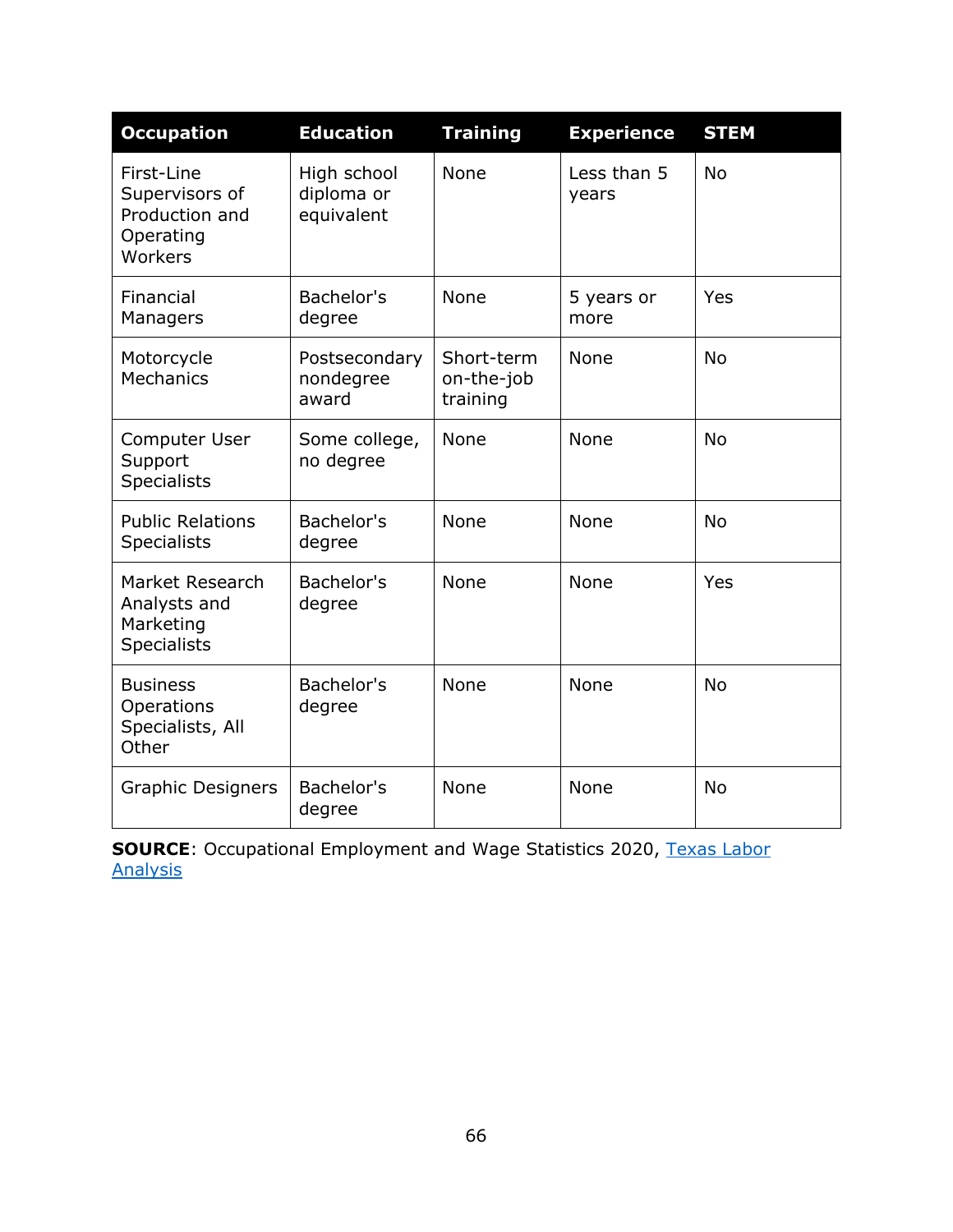The following table shows the specialized skills and certifications associated with the high growth occupations within this industry.

| <b>Occupation</b>                                                                | <b>Top Requested Skills</b>                                              | <b>Top Requested</b><br><b>Certifications</b>                                                                                |
|----------------------------------------------------------------------------------|--------------------------------------------------------------------------|------------------------------------------------------------------------------------------------------------------------------|
| First-Line Supervisors of<br><b>Retail Sales Workers</b>                         | Retail Industry<br>Knowledge, Store<br>Management, Customer<br>Service   | Driver's License,<br>Pharmacy Technician<br><b>Certification Board</b><br>(PTCB), Food Handler<br>Certification              |
| General and Operations<br>Managers                                               | <b>Budgeting, Operations</b><br>Management,<br>Scheduling                | Driver's License, Project<br>Management Certification,<br><b>Registered Nurse</b>                                            |
| <b>Automotive Service</b><br>Technicians and<br>Mechanics                        | Repair, Auto Repair,<br><b>Automotive Services</b><br>Industry Knowledge | Driver's License,<br><b>Automotive Service</b><br>Excellence (ASE), Epa 609                                                  |
| First-Line Supervisors of<br>Mechanics, Installers, and<br>Repairers             | Repair, Scheduling,<br><b>Budgeting</b>                                  | Driver's License,<br><b>Environmental Protection</b><br>Agency Certification,<br>Certified Pool/Spa<br>Operator              |
| First-Line Supervisors of<br>Office and Administrative<br><b>Support Workers</b> | Customer Service,<br>Scheduling, Office<br>Management                    | Driver's License, Project<br>Management Certification,<br><b>Certified Payroll</b><br>Professional (CPP_                     |
| Pharmacists                                                                      | Patient Safety,<br>Personnel Management,<br>Management of Patient        | Pharmacist License,<br>American Council of<br><b>Pharmaceutical Education</b><br>(ACPE), Project<br>Management Certification |
| Sales Managers                                                                   | Sales, Sales<br>Management, Business<br>Development                      | Driver's License,<br>Insurance License,<br><b>Insurance Agent</b><br>Certification                                           |
| Heavy and Tractor-Trailer<br><b>Truck Drivers</b>                                | Commercial Driving,<br>HAZMAT, Truck Driving                             | CDL Class A, Driver's<br>License, Cdl Class B                                                                                |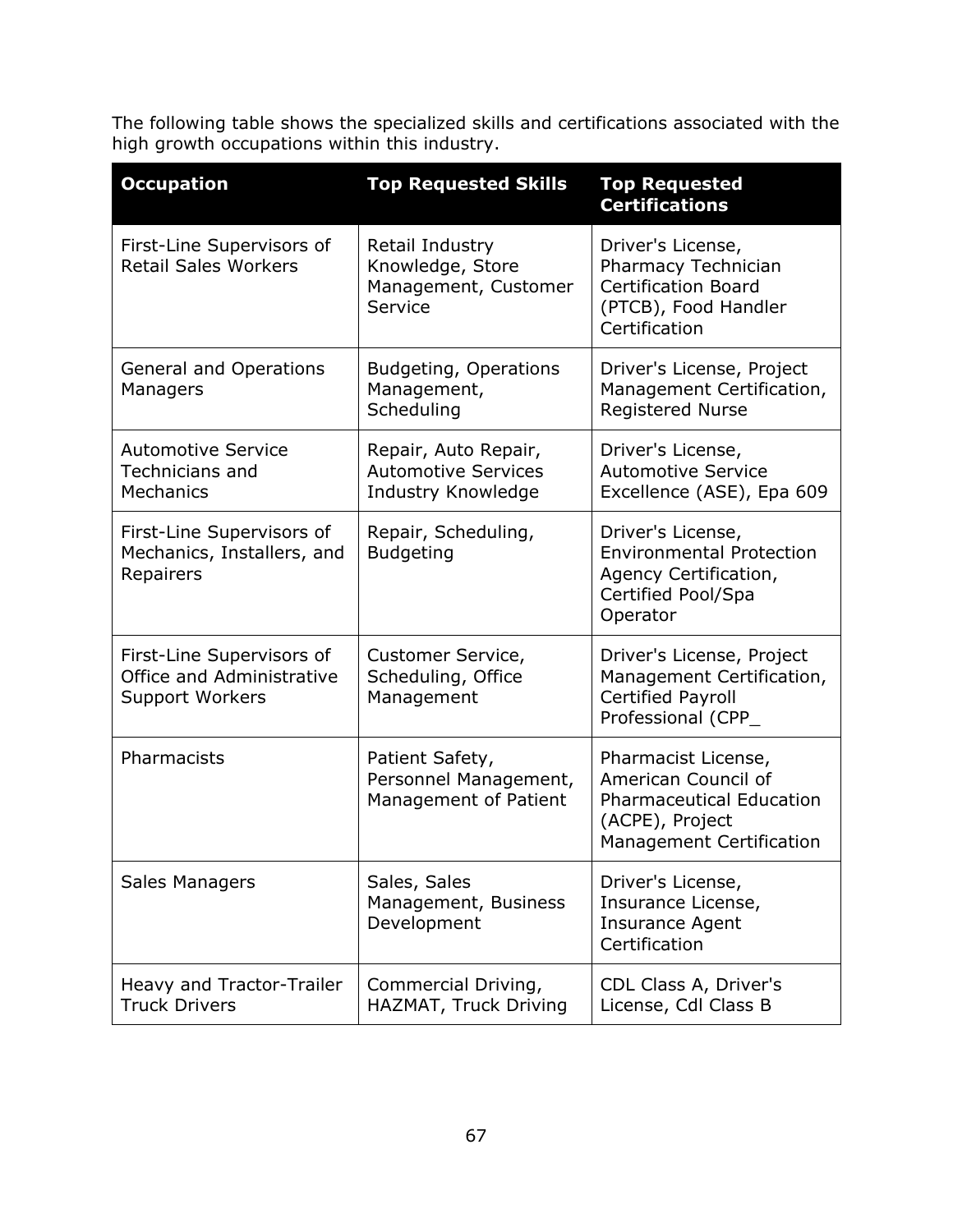| <b>Occupation</b>                                                         | <b>Top Requested Skills</b>                                              | <b>Top Requested</b><br><b>Certifications</b>                                                                               |
|---------------------------------------------------------------------------|--------------------------------------------------------------------------|-----------------------------------------------------------------------------------------------------------------------------|
| Automotive Body and<br><b>Related Repairers</b>                           | Repair, Auto Repair,<br>Welding                                          | Driver's License, I-Car,<br><b>Automotive Service</b><br>Excellence (ASE)<br>Certification                                  |
| Securities, Commodities,<br>and Financial Services<br>Sales Agents        | Customer Service,<br><b>Product Sales, Sales</b>                         | Series 6, Mortgage<br>License, Series 7                                                                                     |
| <b>Accountants and Auditors</b>                                           | Accounting, Account<br>Reconciliation, General<br>Ledger                 | <b>Certified Public Accountant</b><br>(CPA), Certified<br><b>Information Systems</b><br>Auditor (CISA), Driver's<br>License |
| <b>Bus and Truck Mechanics</b><br>and Diesel Engine<br><b>Specialists</b> | Repair,<br>Predictive/Preventative<br>Maintenance, Electrical<br>Systems | Driver's License,<br><b>Automotive Service</b><br>Excellence (ASE)<br>Certification, CDL Class A                            |
| First-Line Supervisors of<br>Production and Operating<br>Workers          | Scheduling, Supervisory<br>Skills, Budgeting                             | Driver's License, OSHA<br>Forklift Certification, Six<br>Sigma Certification                                                |
| <b>Financial Managers</b>                                                 | Accounting, Budgeting,<br>Finance                                        | Certified Public Accountant<br>(CPA), Driver's License,<br><b>Financial Accounting</b><br>Standards Boards (FASB)           |
| Motorcycle Mechanics                                                      | Repair, Cleaning,<br><b>Electrical Systems</b>                           | Driver's License, Security<br>Clearance                                                                                     |
| Computer User Support<br><b>Specialists</b>                               | Technical Support,<br>Customer Service,<br>Repair                        | Driver's License, Certified<br>A+ Technician, IT<br>Infrastructure Library<br>(ITIL) Certification                          |
| <b>Public Relations</b><br><b>Specialists</b>                             | Social Media,<br>Journalism, Project<br>Management                       | Driver's License, Security<br>Clearance, Adjuster<br>License                                                                |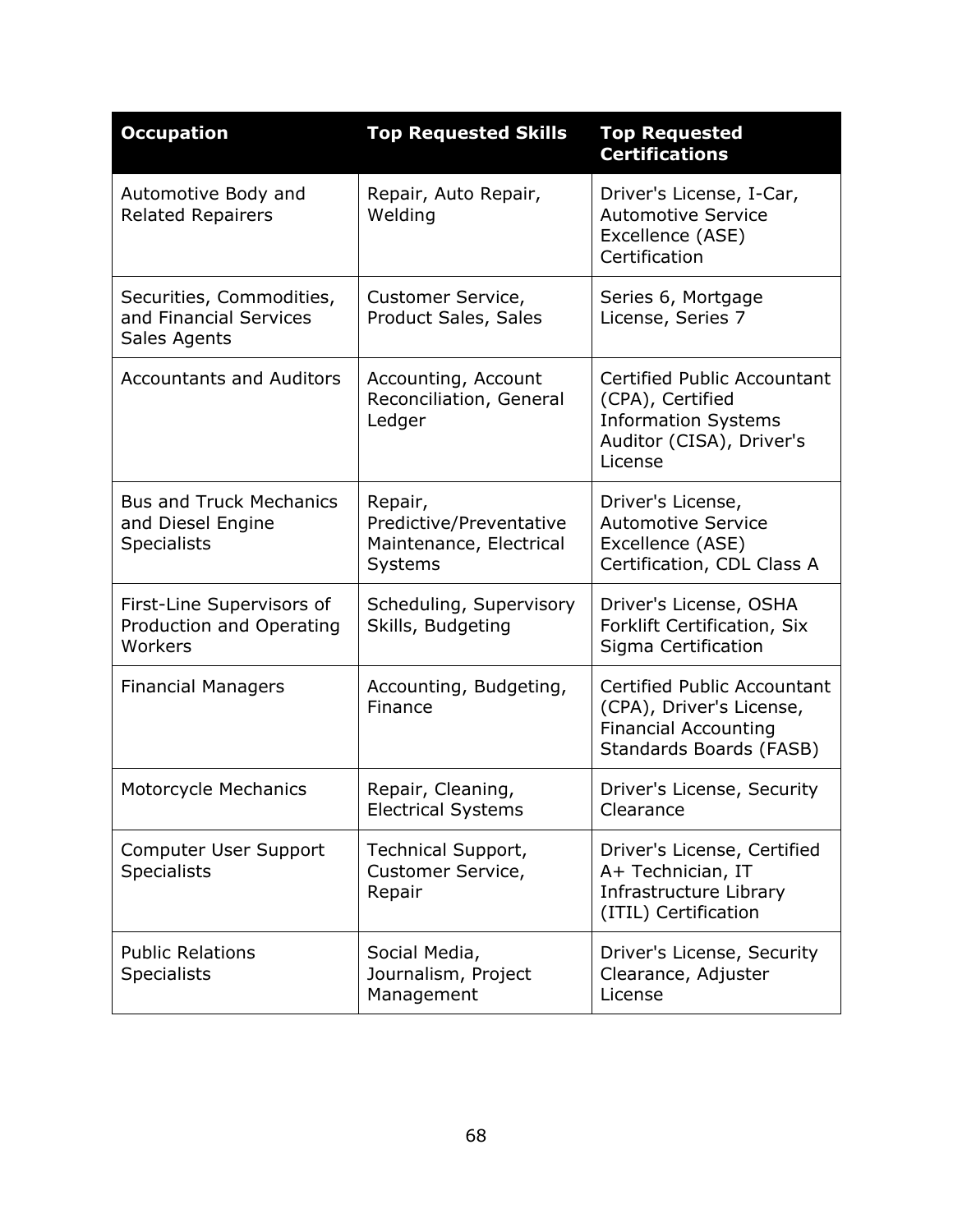| <b>Occupation</b>                                     | <b>Top Requested Skills</b>                                                                              | <b>Top Requested</b><br><b>Certifications</b>                                               |
|-------------------------------------------------------|----------------------------------------------------------------------------------------------------------|---------------------------------------------------------------------------------------------|
| Market Research Analysts<br>and Marketing Specialists | Marketing, Social Media,<br>Digital Marketing                                                            | Driver's License, Certified<br>Public Accountant (CPA),<br>Property and Casualty<br>License |
| <b>Business Operations</b><br>Specialists, All Other  | Security Management<br>Specialists, Energy<br>Auditors, Business<br>Operations Specialists,<br>All Other | Driver's License, IT<br>Infrastructure Library<br>(ITIL) Certification, Police<br>Officer   |
| <b>Graphic Designers</b>                              | Graphic Design, Adobe<br>Photoshop, Adobe<br>Indesign                                                    | Driver's License, Security<br>Clearance, Certified<br>Teacher                               |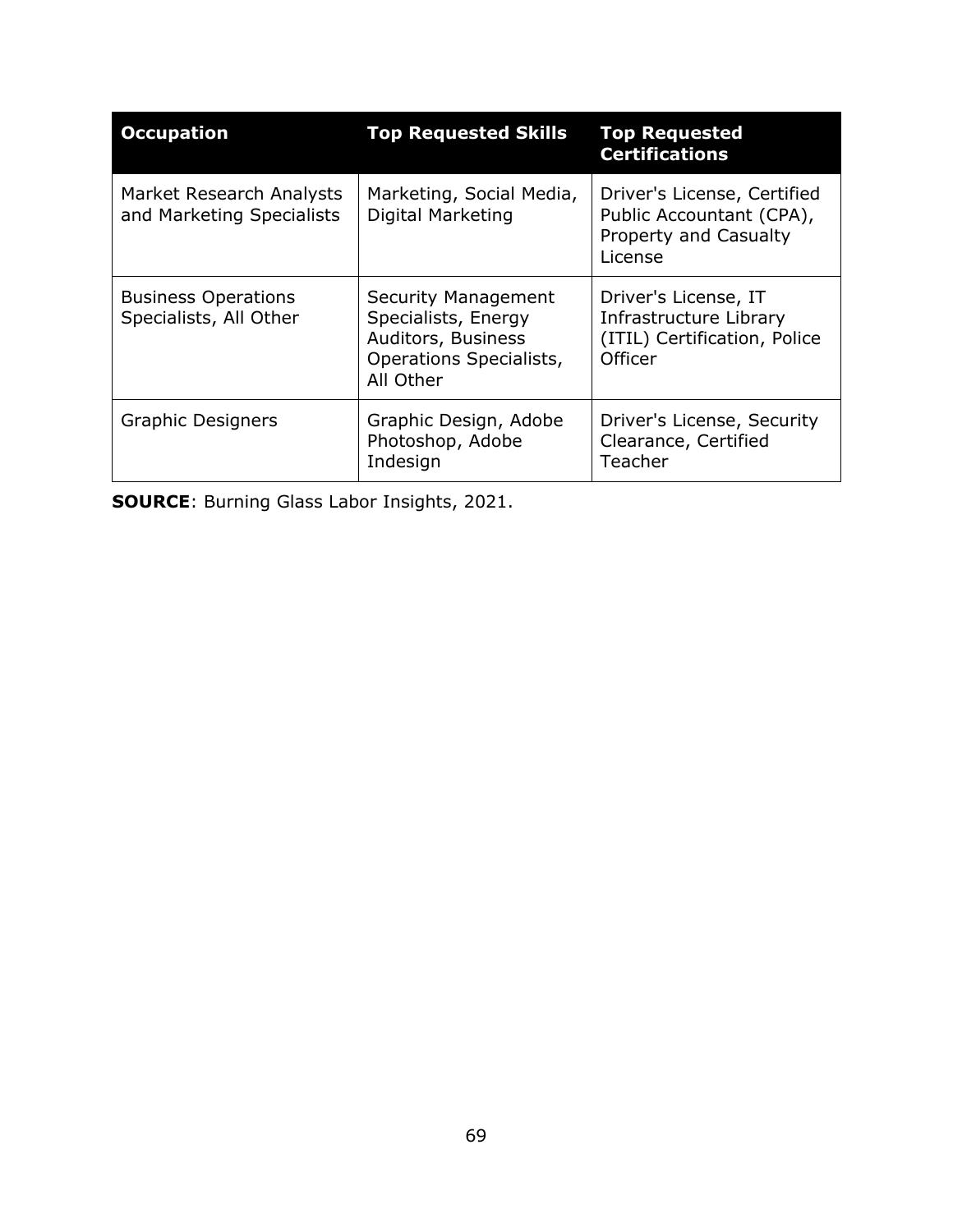## **K. Finance and Insurance**

In the last five years, demand for Finance and Insurance industry workers in Texas rose, according to the Quarterly Census of Employment and Wages.

This data is for NAICS code 52.

In the first quarter of 2021, the number of workers with Finance and Insurance industry employers in Texas was 571,313, up 12.1 percent from the same quarter in 2016. Following the economic downturn of 2008-2009, the Finance and Insurance sector has rebounded in Texas with rising demand for workers who interact with customers as well as back-office workers.

The occupations within the Finance and Insurance industry that are projected to add the most jobs and grow at the fastest rates from 2018 to 2028 are listed below. Seventeen of the 20 occupations shown made well above the Median 2018 annual Texas wage of \$39,637.

| <b>Occupation</b><br>Title                                                         | <b>Annual</b><br><b>Average</b><br><b>Employment</b><br>2018 | <b>Annual</b><br><b>Average</b><br><b>Employment</b><br>2028 | <b>Number</b><br><b>Change</b><br>2018-<br>2028 | <b>Percent</b><br>Growth<br>2018-<br>2028 | <b>Annual</b><br><b>Median</b><br><b>Wage</b><br>2020 |
|------------------------------------------------------------------------------------|--------------------------------------------------------------|--------------------------------------------------------------|-------------------------------------------------|-------------------------------------------|-------------------------------------------------------|
| Sales Agents,<br>Securities and<br>Commodities                                     | 39,491                                                       | 47,151                                                       | 7,660                                           | 19.4                                      | \$57,435                                              |
| Loan<br><b>Interviewers</b><br>and Clerks                                          | 21,077                                                       | 25,096                                                       | 4,019                                           | 19.1                                      | \$40,852                                              |
| Loan Officers                                                                      | 17,413                                                       | 20,776                                                       | 3,363                                           | 19.3                                      | \$69,113                                              |
| Financial<br>Managers,<br>Branch or<br>Department                                  | 8,965                                                        | 11,658                                                       | 2,693                                           | 30.0                                      | \$121,512                                             |
| First-Line<br>Supervisors of<br>Office and<br>Administrative<br>Support<br>Workers | 20,664                                                       | 23,117                                                       | 2,453                                           | 11.9                                      | \$56,920                                              |
| Software<br>Developers,<br>Applications                                            | 6,581                                                        | 8,513                                                        | 1,932                                           | 29.4                                      | \$112,702                                             |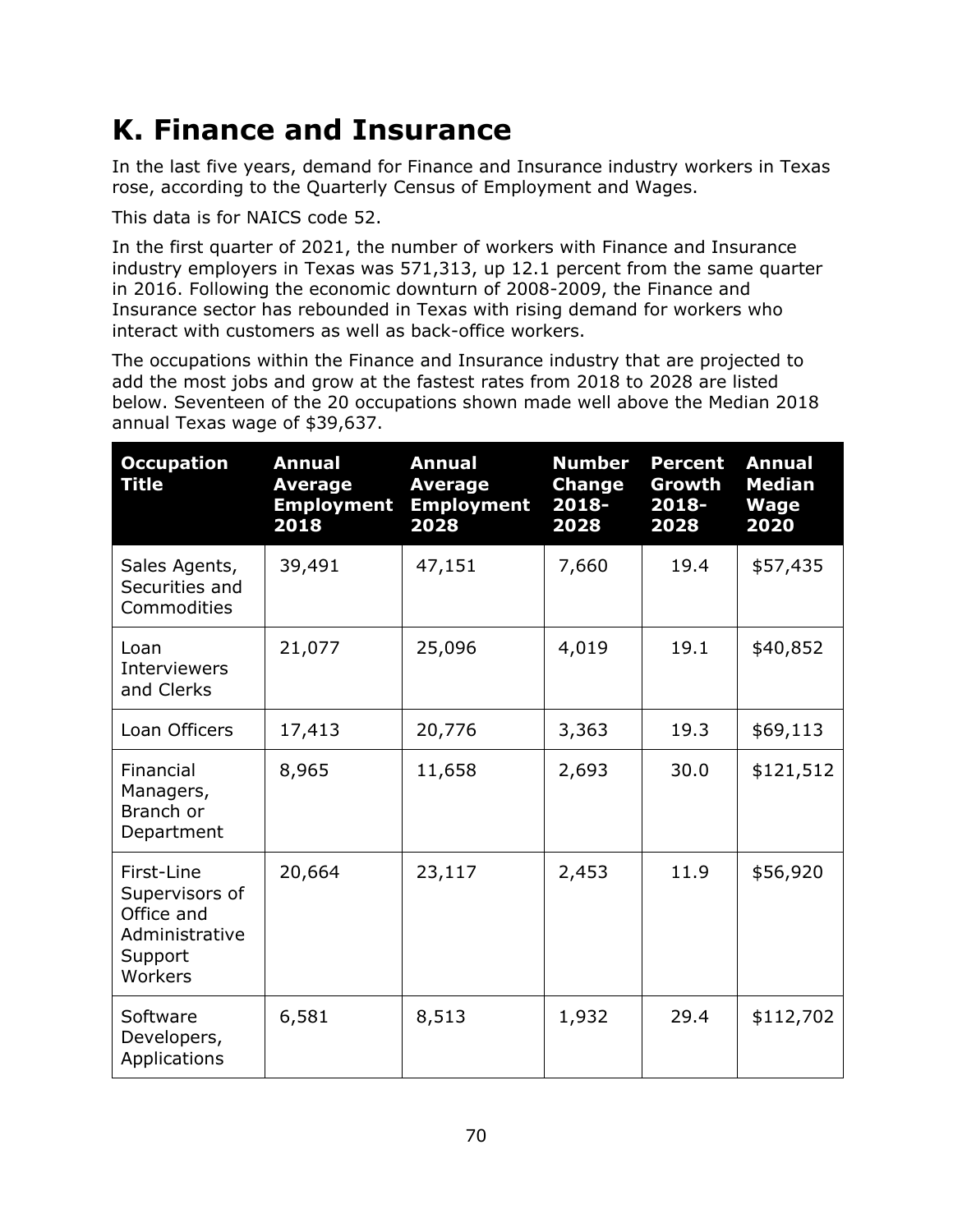| <b>Occupation</b><br><b>Title</b>                                     | <b>Annual</b><br><b>Average</b><br><b>Employment</b><br>2018 | <b>Annual</b><br><b>Average</b><br><b>Employment</b><br>2028 | <b>Number</b><br><b>Change</b><br>2018-<br>2028 | <b>Percent</b><br>Growth<br>2018-<br>2028 | <b>Annual</b><br><b>Median</b><br><b>Wage</b><br>2020 |
|-----------------------------------------------------------------------|--------------------------------------------------------------|--------------------------------------------------------------|-------------------------------------------------|-------------------------------------------|-------------------------------------------------------|
| Auditors                                                              | 10,213                                                       | 12,103                                                       | 1,890                                           | 18.5                                      | \$78,192                                              |
| General and<br>Operations<br>Managers                                 | 8,918                                                        | 10,619                                                       | 1,701                                           | 19.1                                      | \$121,159                                             |
| Financial<br>Analysts                                                 | 8,477                                                        | 10,104                                                       | 1,627                                           | 19.2                                      | \$77,468                                              |
| Operations<br>Research<br>Analysts                                    | 4,045                                                        | 5,493                                                        | 1,448                                           | 35.8                                      | \$82,912                                              |
| Office Clerks,<br>General                                             | 19,874                                                       | 21,251                                                       | 1,377                                           | 6.9                                       | \$40,896                                              |
| <b>Business</b><br>Operations<br>Specialists, All<br>Other            | 6,430                                                        | 7,619                                                        | 1,189                                           | 18.5                                      | \$81,032                                              |
| Market<br>Research<br>Analysts and<br>Marketing<br><b>Specialists</b> | 3,496                                                        | 4,534                                                        | 1,038                                           | 29.7                                      | \$73,189                                              |
| <b>Brokerage</b><br><b>Clerks</b>                                     | 4,718                                                        | 5,693                                                        | 975                                             | 20.7                                      | \$53,464                                              |
| Management<br>Analysts                                                | 5,352                                                        | 6,294                                                        | 942                                             | 17.6                                      | \$80,830                                              |
| Bookkeeping,<br>Accounting,<br>and Auditing<br><b>Clerks</b>          | 12,954                                                       | 13,768                                                       | 814                                             | 6.3                                       | \$42,063                                              |
| Regulatory<br><b>Affairs</b><br><b>Specialists</b>                    | 3,804                                                        | 4,515                                                        | 711                                             | 18.7                                      | \$66,475                                              |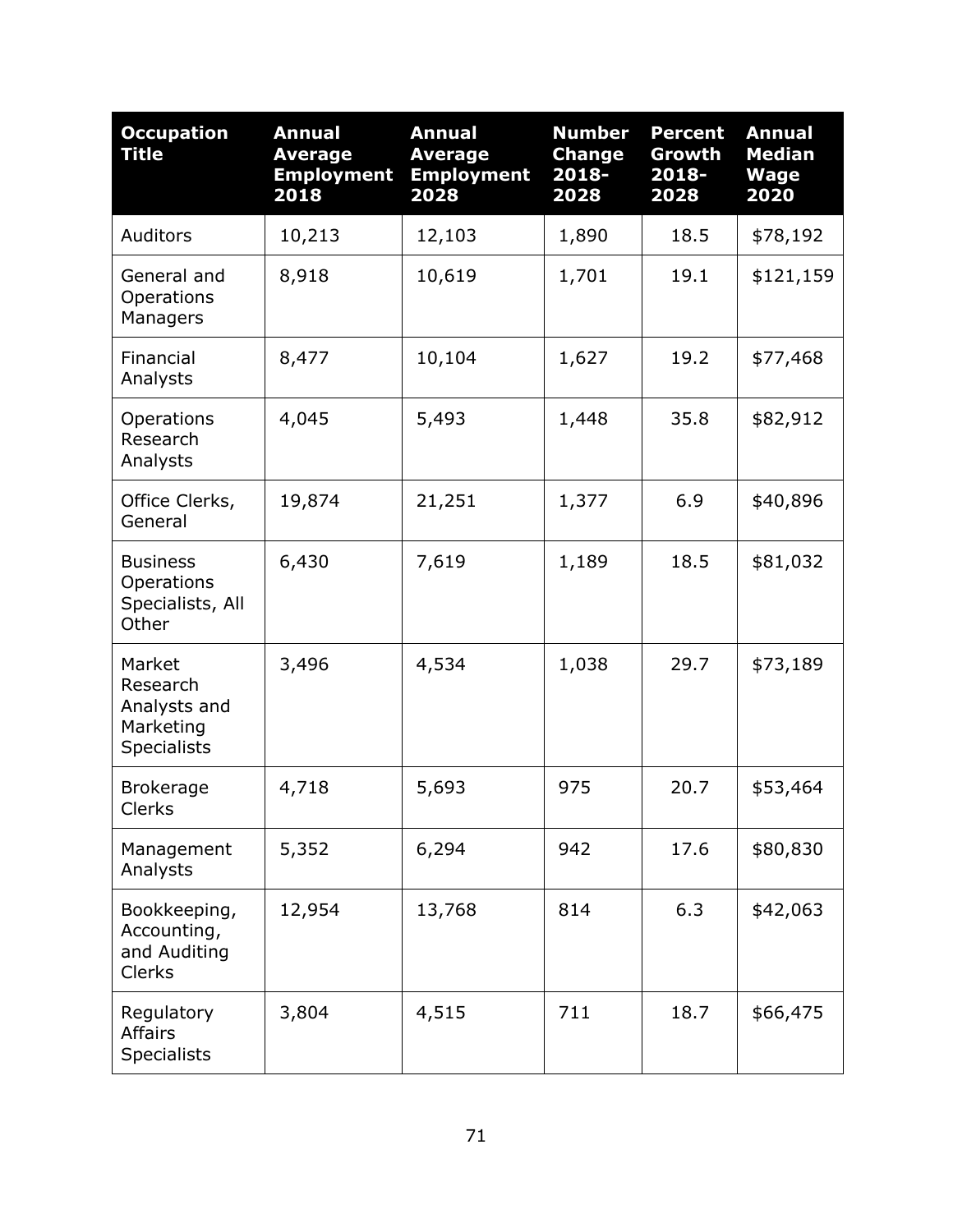| <b>Occupation</b><br><b>Title</b>                 | <b>Annual</b><br><b>Average</b><br><b>Employment</b><br>2018 | <b>Annual</b><br><b>Average</b><br><b>Employment</b><br>2028 | <b>Number</b><br><b>Change</b><br>$2018 -$<br>2028 | <b>Percent</b><br>Growth<br>$2018 -$<br>2028 | <b>Annual</b><br><b>Median</b><br>Wage<br>2020 |
|---------------------------------------------------|--------------------------------------------------------------|--------------------------------------------------------------|----------------------------------------------------|----------------------------------------------|------------------------------------------------|
| Computer User<br>Support<br><b>Specialists</b>    | 4,107                                                        | 4,817                                                        | 710                                                | 17.3                                         | \$50,499                                       |
| Computer<br><b>Systems</b><br>Analysts            | 5,092                                                        | 5,784                                                        | 692                                                | 13.6                                         | \$96,158                                       |
| Training and<br>Development<br><b>Specialists</b> | 3,568                                                        | 4,188                                                        | 620                                                | 17.4                                         | \$65,141                                       |

**SOURCE**: Occupational Projections 2018-2028, Occupational Employment and Wage Statistics 2020

Of the occupations listed, eight are identified as STEM occupations and all but one require at least a Bachelor's Degree. Financial Managers, Software Developers and Software Quality Assurance Analysts and Tester, Operations Research Analysts, and Market Research Analysts and Marketing Specialists are projected to grow more than 25 percent by 2028. The following table shows education and training requirements for high-growth Finance and Insurance occupations.

| <b>Occupation</b>                                                                   | <b>Education</b>                        | <b>Training</b>                         | <b>Experience</b>    | <b>STEM</b> |
|-------------------------------------------------------------------------------------|-----------------------------------------|-----------------------------------------|----------------------|-------------|
| Sales Agents, Securities<br>and Commodities                                         | Bachelor's<br>degree                    | Moderate-term<br>on-the-job<br>training | <b>None</b>          | <b>No</b>   |
| Loan Interviewers and<br><b>Clerks</b>                                              | High school<br>diploma or<br>equivalent | Short-term<br>on-the-job<br>training    | None                 | <b>No</b>   |
| Loan Officers                                                                       | Bachelor's<br>degree                    | Moderate-term<br>on-the-job<br>training | None                 | Yes         |
| Financial Managers,<br>Branch or Department                                         | Bachelor's<br>degree                    | None                                    | 5 years or<br>more   | Yes         |
| First-Line Supervisors of<br>Office and<br><b>Administrative Support</b><br>Workers | High school<br>diploma or<br>equivalent | None                                    | Less than 5<br>years | <b>No</b>   |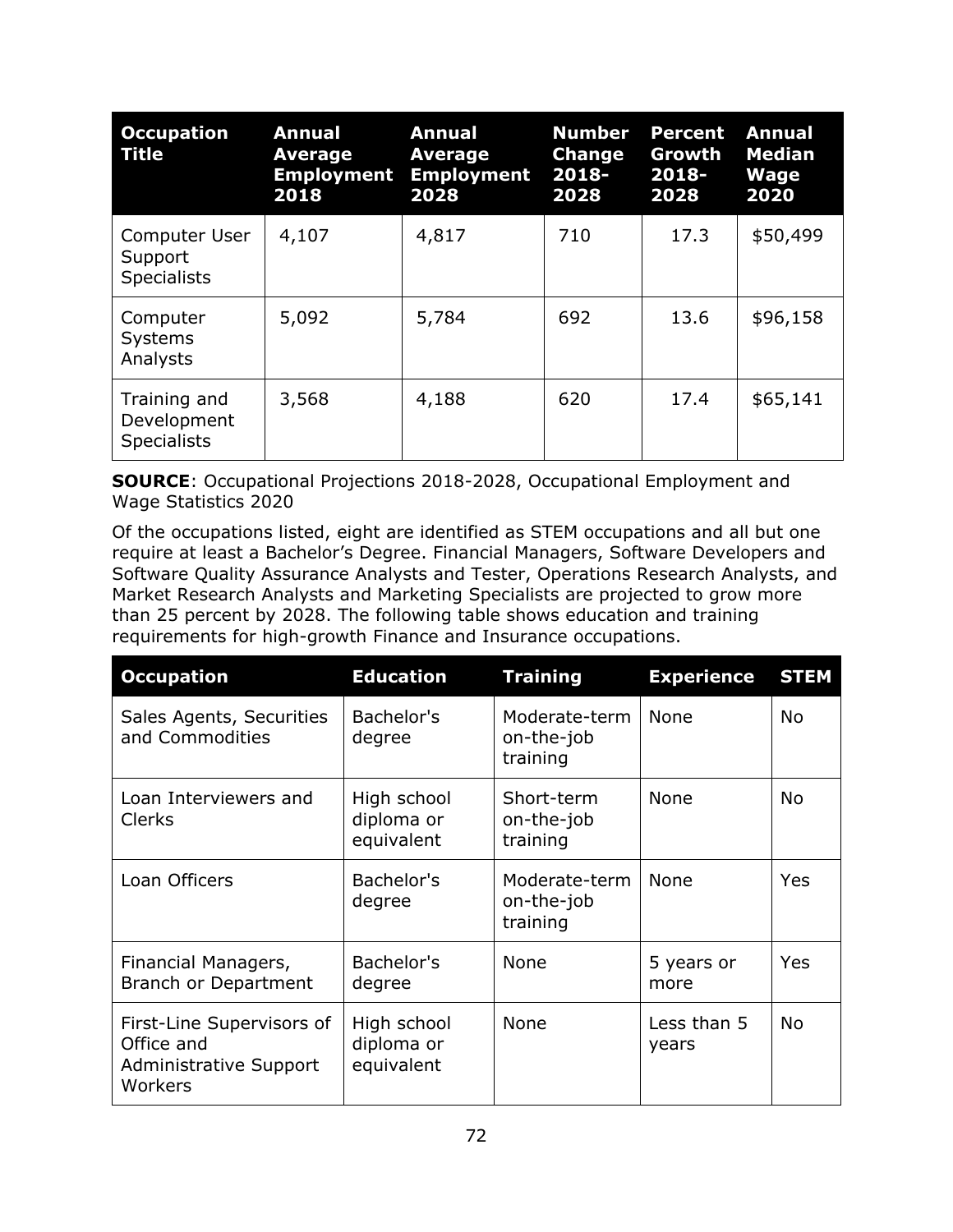| <b>Occupation</b>                                               | <b>Education</b>                        | <b>Training</b>                         | <b>Experience</b>    | <b>STEM</b> |
|-----------------------------------------------------------------|-----------------------------------------|-----------------------------------------|----------------------|-------------|
| Software Developers,<br>Applications                            | Bachelor's<br>degree                    | None                                    | None                 | Yes         |
| Auditors                                                        | Bachelor's<br>degree                    | None                                    | <b>None</b>          | Yes         |
| <b>General and Operations</b><br>Managers                       | Bachelor's<br>degree                    | None                                    | 5 years or<br>more   | <b>No</b>   |
| <b>Financial Analysts</b>                                       | Bachelor's<br>degree                    | None                                    | <b>None</b>          | <b>No</b>   |
| <b>Operations Research</b><br>Analysts                          | Bachelor's<br>degree                    | None                                    | None                 | Yes         |
| Office Clerks, General                                          | High school<br>diploma or<br>equivalent | Short-term<br>on-the-job<br>training    | <b>None</b>          | <b>No</b>   |
| <b>Business Operations</b><br>Specialists, All Other            | Bachelor's<br>degree                    | None                                    | None                 | <b>No</b>   |
| Market Research<br>Analysts and Marketing<br><b>Specialists</b> | Bachelor's<br>degree                    | None                                    | None                 | Yes         |
| <b>Brokerage Clerks</b>                                         | High school<br>diploma or<br>equivalent | Moderate-term<br>on-the-job<br>training | None                 | <b>No</b>   |
| <b>Management Analysts</b>                                      | Bachelor's<br>degree                    | None                                    | Less than 5<br>years | <b>No</b>   |
| Bookkeeping,<br>Accounting, and<br><b>Auditing Clerks</b>       | Some college,<br>no degree              | Moderate-term<br>on-the-job<br>training | None                 | Yes         |
| <b>Regulatory Affairs</b><br><b>Specialists</b>                 | Bachelor's<br>degree                    | Moderate-term<br>on-the-job<br>training | None                 | <b>No</b>   |
| Computer User Support<br><b>Specialists</b>                     | Some college,<br>no degree              | None                                    | None                 | <b>No</b>   |
| <b>Computer Systems</b><br>Analysts                             | Bachelor's<br>degree                    | None                                    | None                 | Yes         |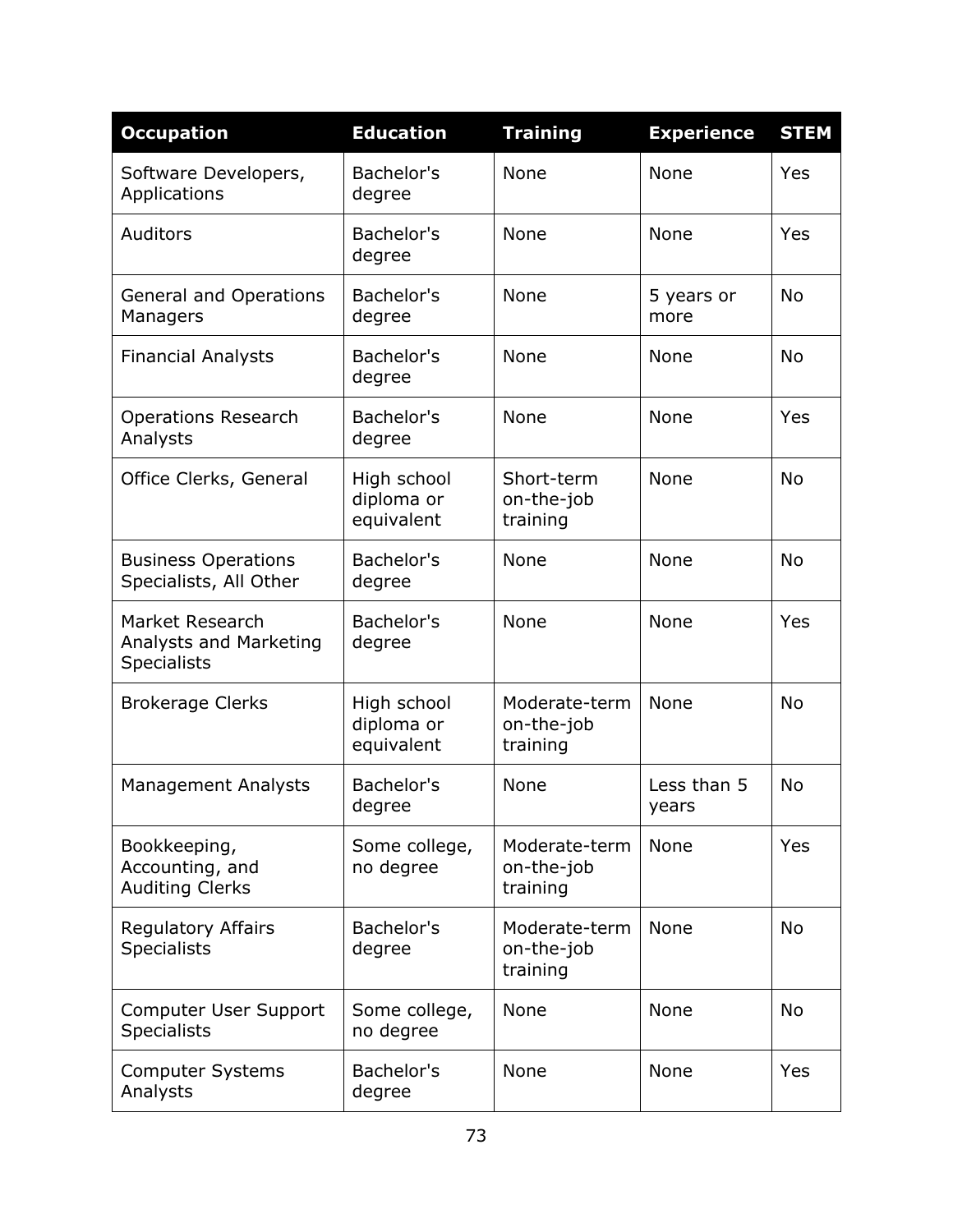| <b>Occupation</b>                       | <b>Education</b>     | <b>A</b> Training | <b>Experience STEM</b> |           |
|-----------------------------------------|----------------------|-------------------|------------------------|-----------|
| Training and<br>Development Specialists | Bachelor's<br>degree | None              | Less than 5<br>vears   | <b>No</b> |

**SOURCE:** Occupational Employment and Wage Statistics 2020, Texas Labor **[Analysis](https://texaslaboranalysis.com/)** 

The following table shows the specialized skills and certifications associated with the high growth occupations within this industry.

| <b>Occupation</b>                                                                   | <b>Top Requested Skills</b>                                                                      | <b>Top Requested Certifications</b>                                                                                                                           |
|-------------------------------------------------------------------------------------|--------------------------------------------------------------------------------------------------|---------------------------------------------------------------------------------------------------------------------------------------------------------------|
| Sales Agents,<br>Securities and<br>Commodities                                      | Insurance Underwriting,<br>Customer Service,<br><b>Securities</b>                                | Series 6, Mortgage License,<br>Series 7                                                                                                                       |
| Loan Interviewers<br>and Clerks                                                     | Loan Processing,<br>Mortgage Lending,<br>Mortgage Underwriting                                   | Mortgage License, Driver's<br>License, Certified Loan Officer                                                                                                 |
| Loan Officers                                                                       | Mortgage Lending,<br>Mortgage Underwriting,<br>Nationwide Mortgage<br>Licensing System<br>(NMLS) | Mortgage License, Certified<br>Loan Officer, Driver's License                                                                                                 |
| Financial Managers,<br>Branch or<br>Department                                      | Customer Service,<br>Budgeting, Accounting                                                       | <b>Certified Public Accountant</b><br>(CPA), Driver's License,<br>Mortgage License                                                                            |
| First-Line Supervisors<br>of Office and<br>Administrative<br><b>Support Workers</b> | Customer Service,<br><b>Customer Contact,</b><br><b>Office Management</b>                        | Driver's License, Series 7,<br><b>Insurance Agent Certification</b>                                                                                           |
| Software Developers,<br>Applications                                                | Software Engineering,<br>Java, Software<br>Development                                           | Certified Scrum Trainer (CST),<br>IT Infrastructure Library (ITIL)<br>Certification, Certified<br><b>Information Systems Security</b><br>Professional (CISSP) |
| Auditors                                                                            | Internal Auditing, Audit<br>Planning, Risk<br>Assessment                                         | Certified Public Accountant<br>(CPA), Institute of Internal<br>Auditors (IIA), Certified<br><b>Information Systems Auditor</b><br>(CISA)                      |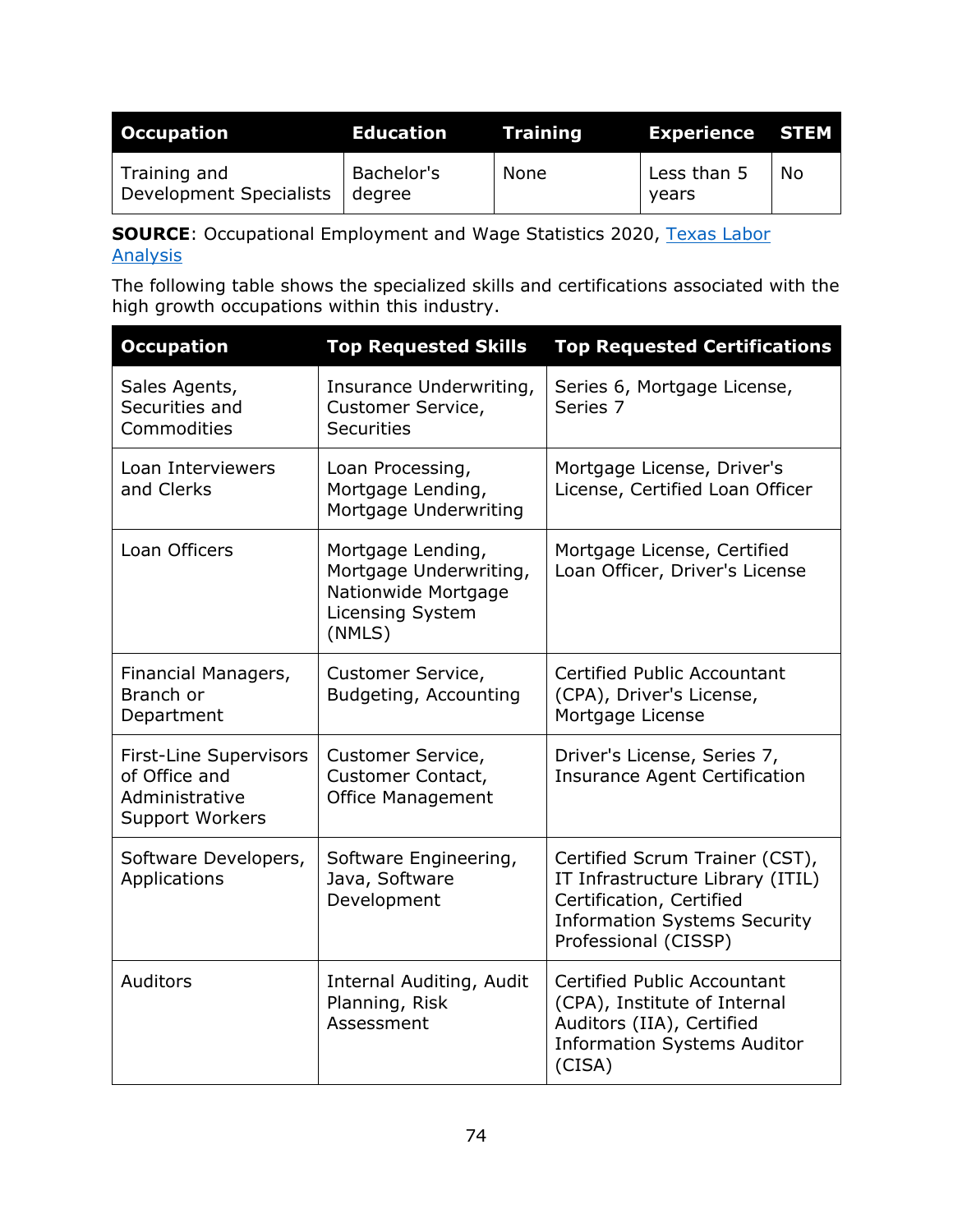| <b>Occupation</b>                                               | <b>Top Requested Skills</b>                                                                      | <b>Top Requested Certifications</b>                                                                                                       |
|-----------------------------------------------------------------|--------------------------------------------------------------------------------------------------|-------------------------------------------------------------------------------------------------------------------------------------------|
| General and<br><b>Operations Managers</b>                       | Budgeting, Project<br>Management, Customer<br>Service                                            | Driver's License, Project<br>Management Certification,<br>Series 7                                                                        |
| <b>Financial Analysts</b>                                       | Financial Analysis,<br>Accounting, Budgeting                                                     | Certified Public Accountant<br>(CPA), Series 7, Driver's<br>License                                                                       |
| <b>Operations Research</b><br>Analysts                          | Operations Analysis,<br>Project Management,<br>SQL                                               | Certified Scrum Trainer (CST),<br>Driver's License, Series 7                                                                              |
| Office Clerks, General                                          | Customer Service,<br>Customer Billing,<br>Scheduling                                             | Driver's License, Property and<br>Casualty License, Life and<br>Health Insurance License                                                  |
| <b>Business Operations</b><br>Specialists, All Other            | Risk Management,<br><b>Financial Services</b><br>Industry Experience,<br><b>Business Process</b> | Certified Building<br>Commissioning Professional,<br><b>Project Management</b><br>Certification, Project<br>Management Professional (PMP) |
| Market Research<br>Analysts and<br><b>Marketing Specialists</b> | Marketing, Social Media,<br><b>Sales</b>                                                         | Property and Casualty License,<br>Life and Health Insurance<br>License, Insurance License                                                 |
| <b>Brokerage Clerks</b>                                         | Customer Service,<br>Customer Contact,<br><b>Securities</b>                                      | Series 7, Insurance License,<br><b>Insurance Agent Certification</b>                                                                      |
| Management<br>Analysts                                          | Business Analysis,<br>Project Management,<br><b>Business Process</b>                             | Series 7, Project Management<br>Certification, Six Sigma<br>Certification                                                                 |
| Bookkeeping,<br>Accounting, and<br><b>Auditing Clerks</b>       | Accounting, Accounts<br>Payable / Accounts<br>Receivable, Customer<br>Service                    | Driver's License, Certified Public<br>Accountant (CPA), Security<br>Clearance                                                             |
| <b>Regulatory Affairs</b><br><b>Specialists</b>                 | Risk Management,<br>Business Process, Risk<br>Assessment                                         | Certified Regulatory Compliance<br>Manager (CRCM), Certified<br>Fraud Examiner (CFE), Certified<br>Anti Money Laundering                  |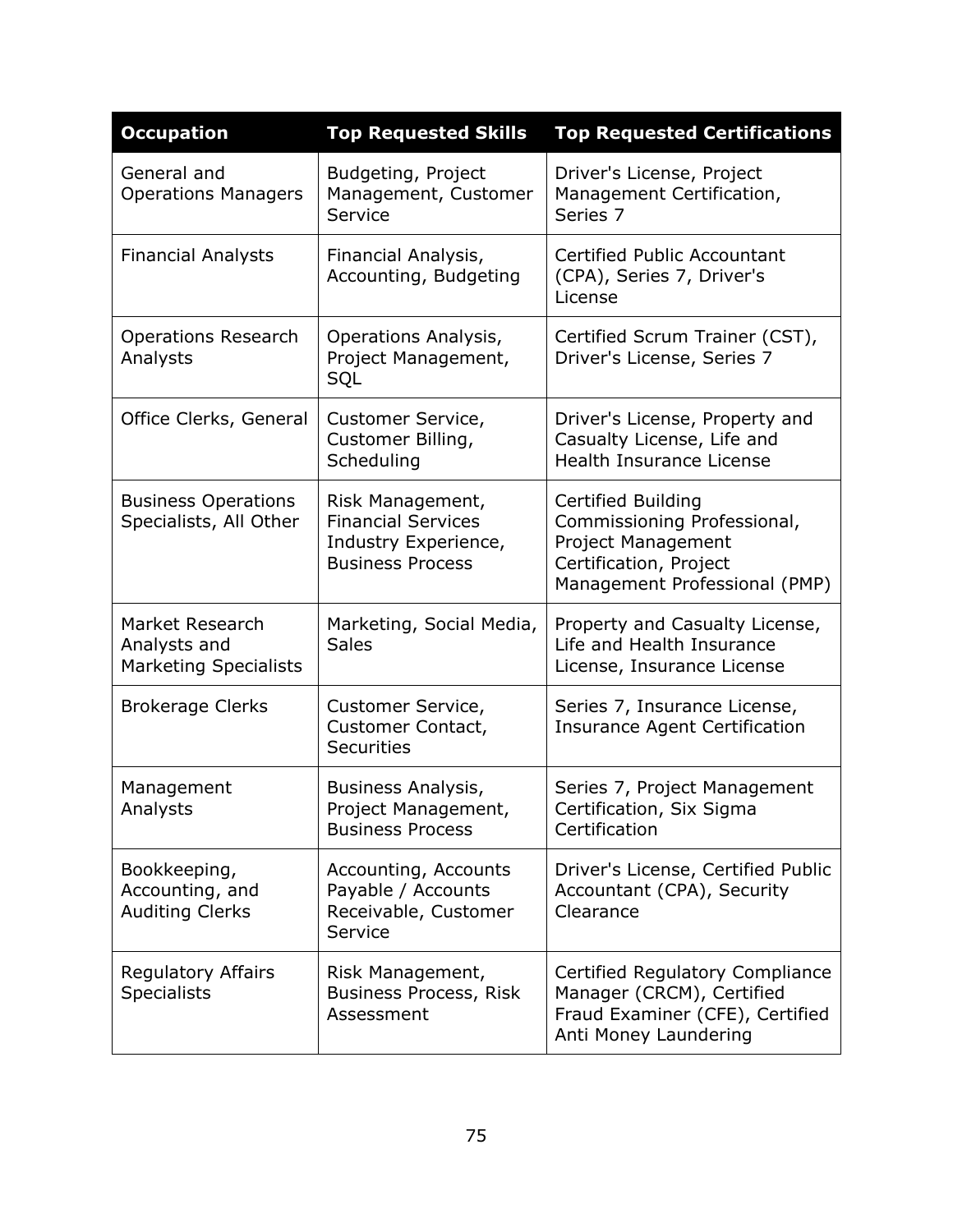| <b>Occupation</b>                                 | <b>Top Requested Skills</b>                                     | <b>Top Requested Certifications</b>                                                                                                            |
|---------------------------------------------------|-----------------------------------------------------------------|------------------------------------------------------------------------------------------------------------------------------------------------|
| Computer User<br><b>Support Specialists</b>       | Technical Support,<br>Customer Service, Help<br>Desk Support    | IT Infrastructure Library (ITIL)<br>Certification, Certified A+<br>Technician, Driver's License                                                |
| <b>Computer Systems</b><br>Analysts               | SQL, Project<br>Management, Business<br><b>Systems Analysis</b> | IT Infrastructure Library (ITIL)<br>Certification, Certified<br><b>Information Systems Auditor</b><br>(CISA), Certified Scrum Trainer<br>(CST) |
| Training and<br>Development<br><b>Specialists</b> | Training Programs,<br>Training Materials,<br><b>Sales</b>       | Driver's License, Call Center<br>Certificate, Associate Business<br><b>Continuity Professional</b>                                             |

**SOURCE**: Burning Glass Labor Insights, 2021.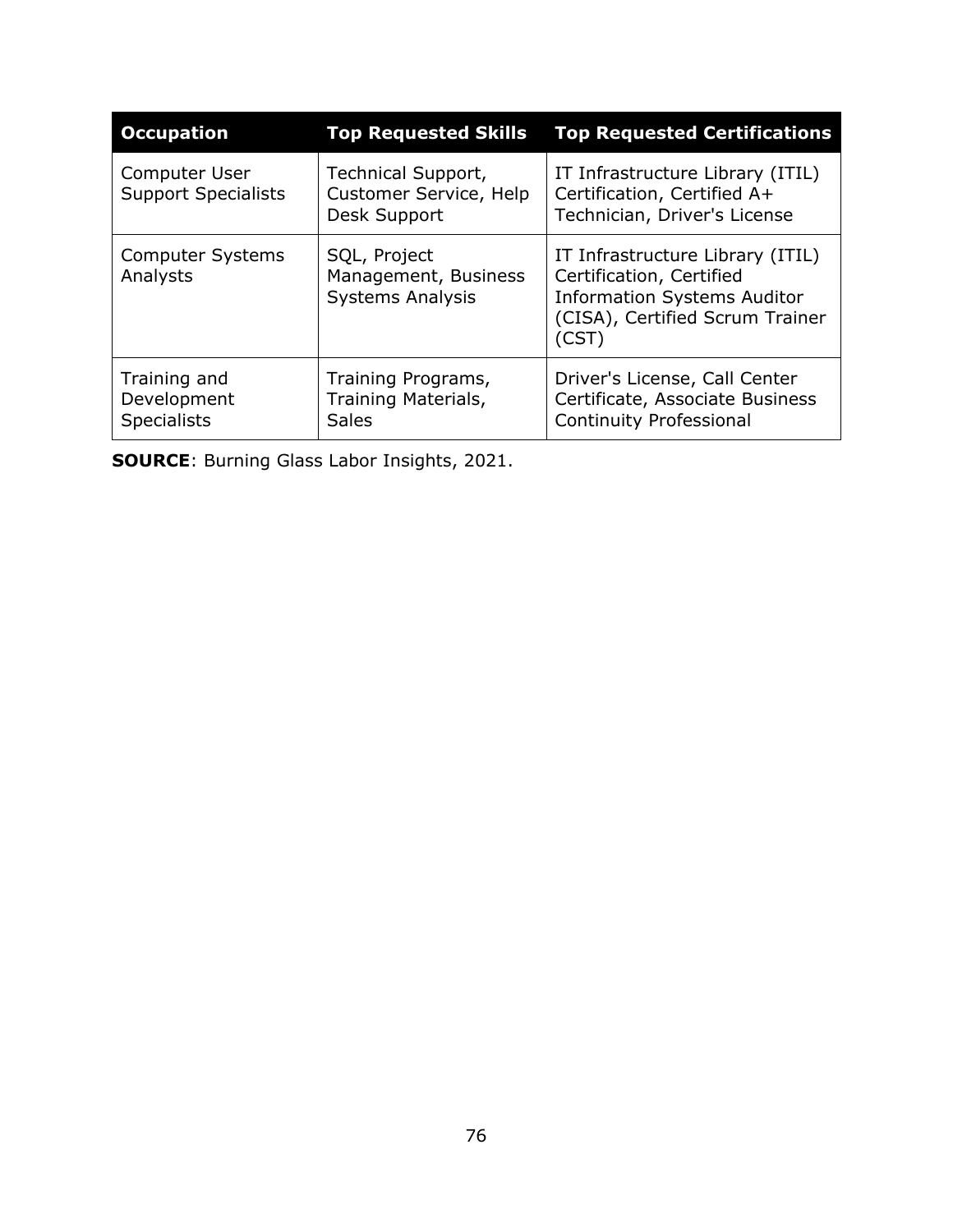## **L. Professional, Scientific, and Technical Services**

In the last five years, demand for Professional, Scientific, and Technical Services workers in Texas has increased, according to the Quarterly Census of Employment and Wages. This data is for NAICS code 54.

With the exception of the second quarter of 2020, the average quarterly employment has continued to experience positive growth since 2016. In the first quarter of 2021, the number of workers with Professional, Scientific, and Technical Services industry employers in Texas was 859,572, up 17.4 percent from the same quarter in 2016.

The ongoing shift to an American economy that focuses on services is seen in Texas with above-average employment growth in the Professional, Scientific, and Technical Services industry.

This professional services industry is also shifting to require workers with more education than in the past, which is creating training challenges.

The occupations within the Professional, Scientific, and Technical Services industry that are projected to add the most jobs and grow at the fastest rates from 2018 to 2028 are listed below. All 20 occupations earn more than the 2020 Texas median wage of \$39,637.

| <b>Occupation</b><br>Title                                 | Annual<br><b>Average</b><br><b>Employment</b><br>2018 | <b>Annual</b><br><b>Average</b><br><b>Employment</b><br>2028 | <b>Number</b><br>Change<br>$2018 -$<br>2028 | <b>Percent</b><br>Growth<br>2018-<br>2028 | <b>Annual</b><br><b>Median</b><br>Wage<br>2020 |
|------------------------------------------------------------|-------------------------------------------------------|--------------------------------------------------------------|---------------------------------------------|-------------------------------------------|------------------------------------------------|
| Software<br>Developers,<br>Applications                    | 30,459                                                | 42,808                                                       | 12,349                                      | 40.5                                      | \$104,909                                      |
| Accountants and<br>Auditors                                | 42,448                                                | 54,243                                                       | 11,795                                      | 27.8                                      | \$72,875                                       |
| General and<br>Operations<br>Managers                      | 22,539                                                | 29,725                                                       | 7,186                                       | 31.9                                      | \$124,537                                      |
| <b>Sales</b><br>Representatives,<br>Services, All<br>Other | 18,938                                                | 24,922                                                       | 5,984                                       | 31.6                                      | \$60,751                                       |
| Lawyers                                                    | 28,739                                                | 34,607                                                       | 5,868                                       | 20.4                                      | \$121,861                                      |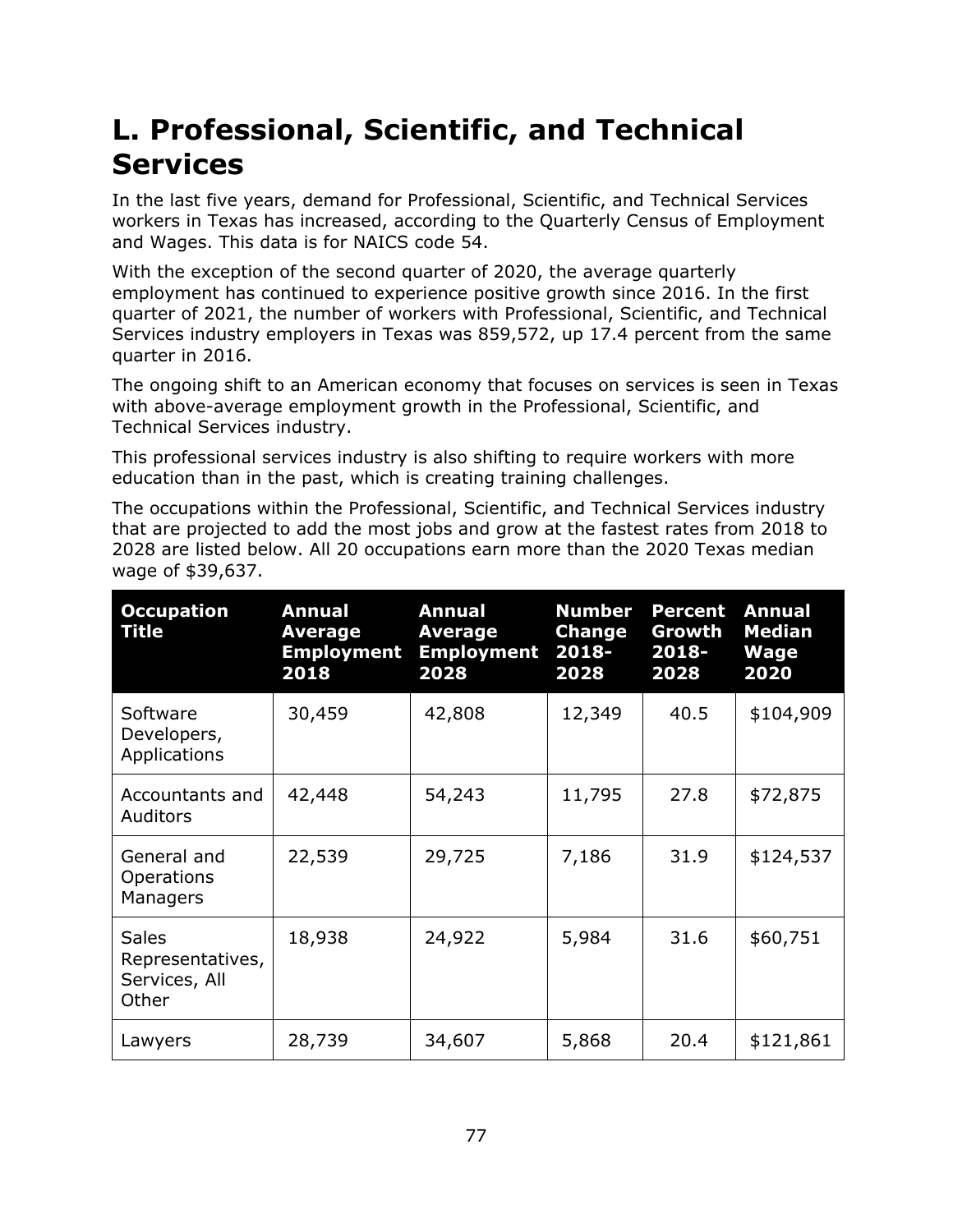| <b>Occupation</b><br><b>Title</b>                                  | <b>Annual</b><br><b>Average</b><br><b>Employment</b><br>2018 | <b>Annual</b><br><b>Average</b><br><b>Employment</b><br>2028 | <b>Number</b><br><b>Change</b><br>2018-<br>2028 | <b>Percent</b><br>Growth<br>2018-<br>2028 | <b>Annual</b><br><b>Median</b><br><b>Wage</b><br>2020 |
|--------------------------------------------------------------------|--------------------------------------------------------------|--------------------------------------------------------------|-------------------------------------------------|-------------------------------------------|-------------------------------------------------------|
| Computer<br><b>Systems</b><br>Analysts                             | 20,014                                                       | 25,802                                                       | 5,788                                           | 28.9                                      | \$97,224                                              |
| Management<br>Analysts                                             | 12,724                                                       | 18,381                                                       | 5,657                                           | 44.5                                      | \$96,037                                              |
| Paralegals and<br>Legal Assistants                                 | 19,429                                                       | 24,806                                                       | 5,377                                           | 27.7                                      | \$50,800                                              |
| Computer User<br>Support<br><b>Specialists</b>                     | 18,138                                                       | 23,410                                                       | 5,272                                           | 29.1                                      | \$47,152                                              |
| Market Research<br>Analysts and<br>Marketing<br><b>Specialists</b> | 7,993                                                        | 12,278                                                       | 4,285                                           | 53.6                                      | \$65,642                                              |
| <b>Business</b><br>Operations<br>Specialists, All<br>Other         | 13,170                                                       | 17,450                                                       | 4,280                                           | 32.5                                      | \$89,774                                              |
| Financial<br>Managers                                              | 7,316                                                        | 10,759                                                       | 3,443                                           | 47.1                                      | \$145,509                                             |
| Computer<br>Occupations, All<br>Other                              | 9,410                                                        | 12,339                                                       | 2,929                                           | 31.1                                      | \$86,108                                              |
| Computer and<br>Information<br>Systems<br>Managers                 | 8,548                                                        | 11,346                                                       | 2,798                                           | 32.7                                      | \$155,058                                             |
| Bookkeeping,<br>Accounting, and<br><b>Auditing Clerks</b>          | 20,545                                                       | 23,294                                                       | 2,749                                           | 13.4                                      | \$44,602                                              |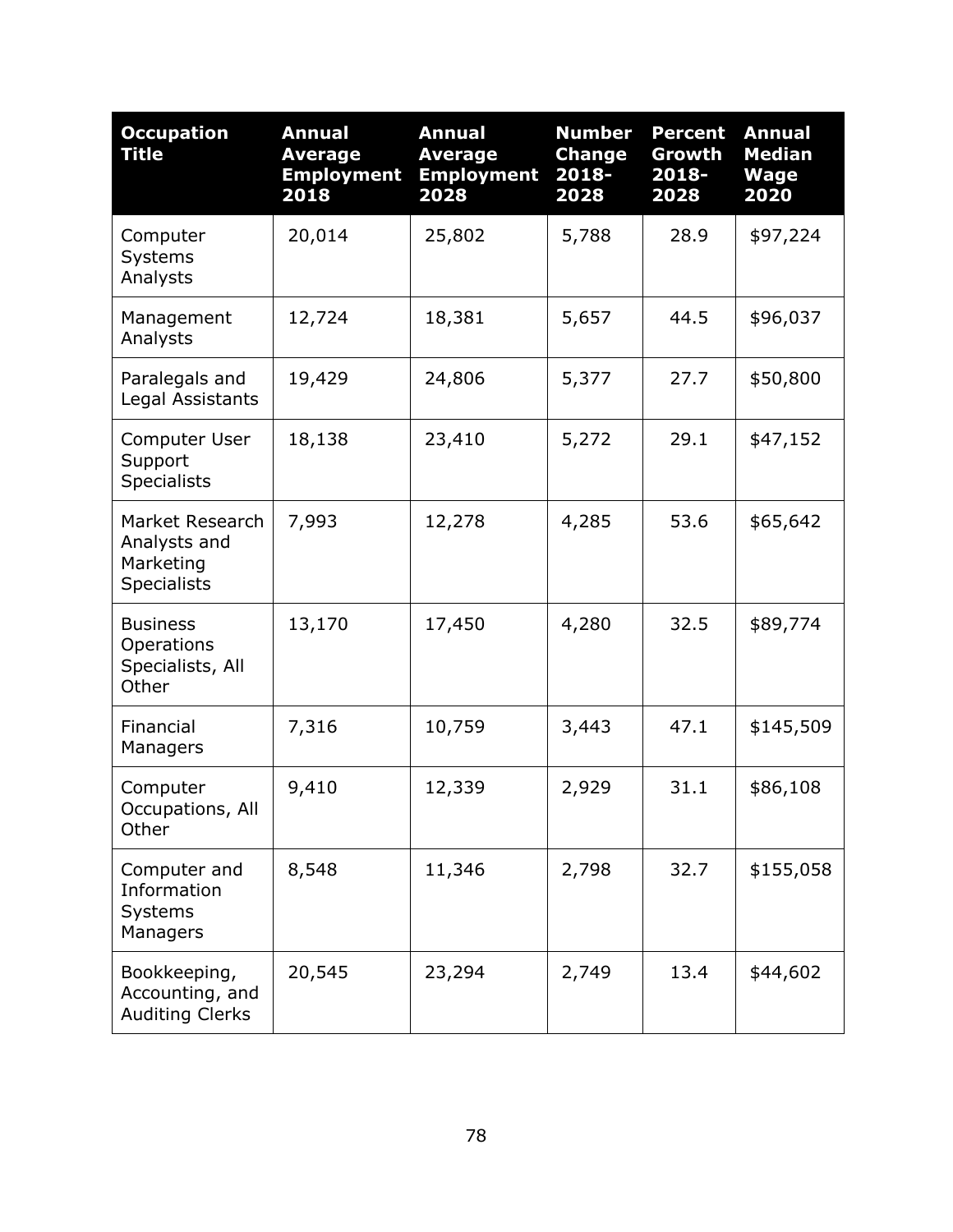| <b>Occupation</b><br>Title                                                                                                   | <b>Annual</b><br><b>Average</b><br><b>Employment</b><br>2018 | <b>Annual</b><br><b>Average</b><br><b>Employment</b><br>2028 | <b>Number</b><br><b>Change</b><br>$2018 -$<br>2028 | <b>Percent</b><br>Growth<br>$2018 -$<br>2028 | <b>Annual</b><br><b>Median</b><br><b>Wage</b><br>2020 |
|------------------------------------------------------------------------------------------------------------------------------|--------------------------------------------------------------|--------------------------------------------------------------|----------------------------------------------------|----------------------------------------------|-------------------------------------------------------|
| Network and<br>Computer<br><b>Systems</b><br>Administrators                                                                  | 9,931                                                        | 12,476                                                       | 2,545                                              | 25.6                                         | \$82,661                                              |
| Financial<br>Analysts                                                                                                        | 5,384                                                        | 7,366                                                        | 1,982                                              | 36.8                                         | \$80,812                                              |
| Human<br><b>Resources</b><br><b>Specialists</b>                                                                              | 6,113                                                        | 8,032                                                        | 1,919                                              | 31.4                                         | \$64,991                                              |
| <b>Sales</b><br>Representatives,<br>Wholesale and<br>Manufacturing,<br><b>Except Technical</b><br>and Scientific<br>Products | 3,833                                                        | 5,627                                                        | 1,794                                              | 46.8                                         | \$59,734                                              |
| Civil Engineers                                                                                                              | 13,685                                                       | 15,291                                                       | 1,606                                              | 11.7                                         | \$88,975                                              |

**SOURCE**: Occupational Projections 2018-2028, Occupational Employment and Wage Statistics 2020

Of the occupations listed above, Software Developers, General and Operations Managers, Lawyers, Financial Managers, and Computer and Information Systems Managers earn considerably more than the 2020 Texas median wage. Market Research Analysts and Marketing Specialists have an above average growth projected at 54 percent.

The majority of the listed occupations require at least a bachelor's degree. Paralegal and Legal Assistants along with Computer User Support Specialist are two examples of occupations in the industry that require an associate's degree or less. Here are the educational and training requirements for the high-growth manufacturing occupations.

| <b>Occupation</b>                    | <b>Education</b>     | <b>Training</b> | <b>Experience STEM</b> |     |
|--------------------------------------|----------------------|-----------------|------------------------|-----|
| Software Developers,<br>Applications | Bachelor's<br>degree | <b>None</b>     | None                   | Yes |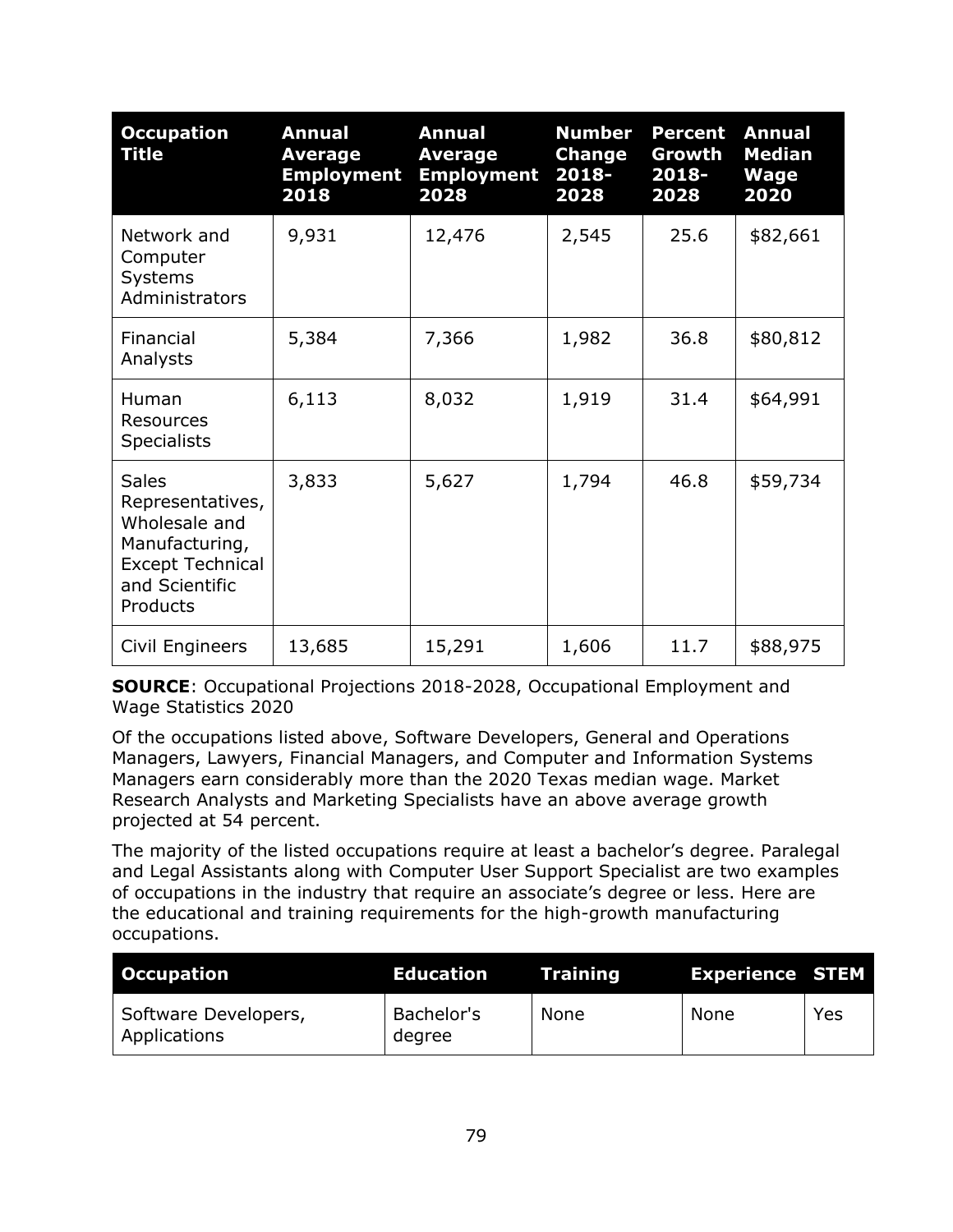| <b>Occupation</b>                                     | <b>Education</b>                        | <b>Training</b>                         | <b>Experience</b>    | <b>STEM</b> |
|-------------------------------------------------------|-----------------------------------------|-----------------------------------------|----------------------|-------------|
| <b>Accountants and Auditors</b>                       | Bachelor's<br>degree                    | None                                    | None                 | Yes         |
| <b>General and Operations</b><br>Managers             | Bachelor's<br>degree                    | None                                    | 5 years or<br>more   | <b>No</b>   |
| Sales Representatives,<br>Services, All Other         | High school<br>diploma or<br>equivalent | Moderate-term<br>on-the-job<br>training | <b>None</b>          | <b>No</b>   |
| Lawyers                                               | Doctoral or<br>professional<br>degree   | None                                    | None                 | <b>No</b>   |
| <b>Computer Systems Analysts</b>                      | Bachelor's<br>degree                    | None                                    | None                 | Yes         |
| <b>Management Analysts</b>                            | Bachelor's<br>degree                    | <b>None</b>                             | Less than 5<br>years | <b>No</b>   |
| Paralegals and Legal<br><b>Assistants</b>             | Associate's<br>degree                   | None                                    | None                 | <b>No</b>   |
| Computer User Support<br><b>Specialists</b>           | Some college,<br>no degree              | None                                    | None                 | <b>No</b>   |
| Market Research Analysts<br>and Marketing Specialists | Bachelor's<br>degree                    | None                                    | None                 | <b>Yes</b>  |
| <b>Business Operations</b><br>Specialists, All Other  | Bachelor's<br>degree                    | None                                    | None                 | <b>No</b>   |
| <b>Financial Managers</b>                             | Bachelor's<br>degree                    | None                                    | 5 years or<br>more   | Yes         |
| Computer Occupations, All<br>Other                    | Bachelor's<br>degree                    | None                                    | None                 | Yes         |
| Computer and Information<br><b>Systems Managers</b>   | Bachelor's<br>degree                    | None                                    | 5 years or<br>more   | Yes         |
| Bookkeeping, Accounting,<br>and Auditing Clerks       | Some college,<br>no degree              | Moderate-term<br>on-the-job<br>training | <b>None</b>          | Yes         |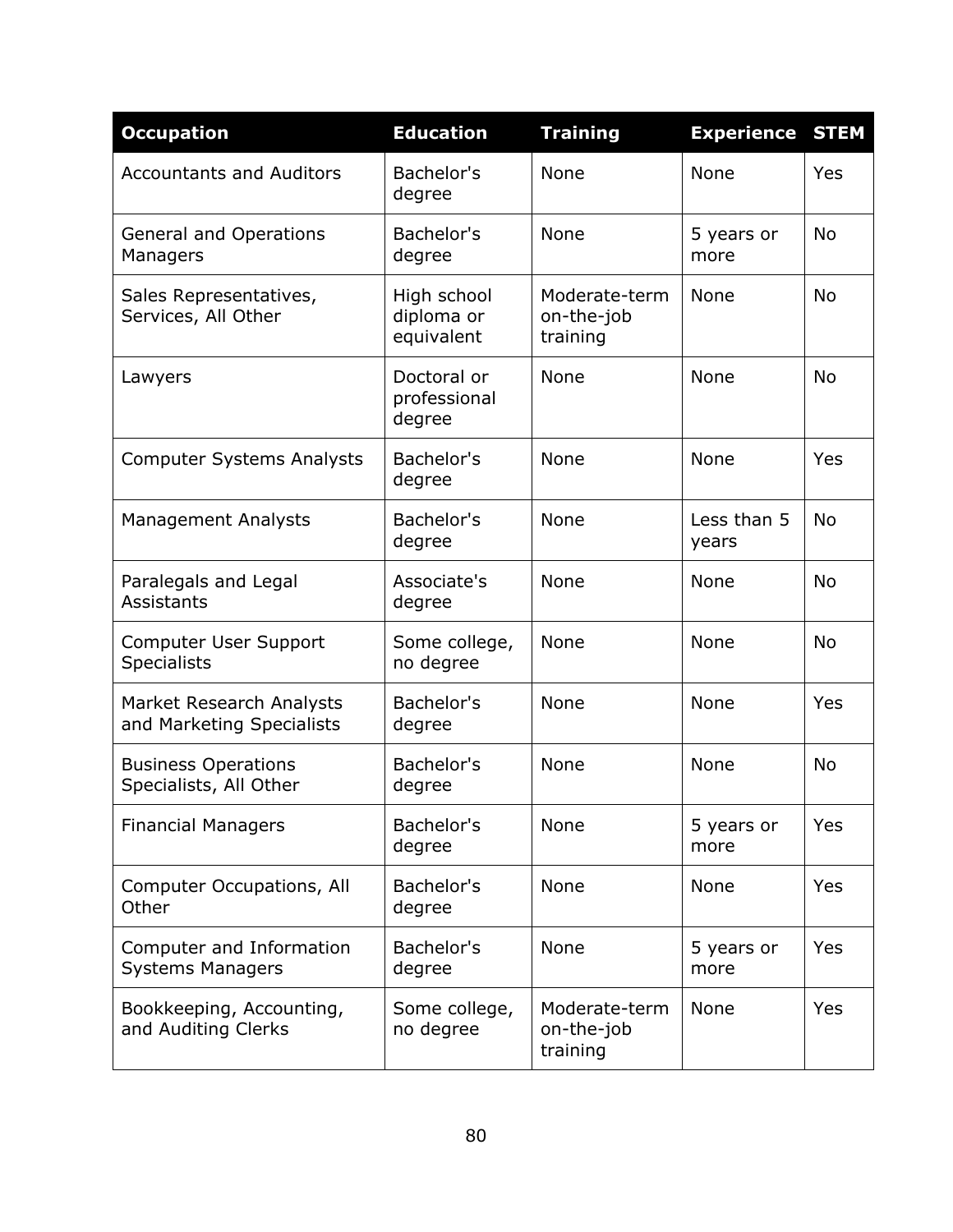| <b>Occupation</b>                                                                                               | <b>Education</b>                        | <b>Training</b>                         | <b>Experience STEM</b> |           |
|-----------------------------------------------------------------------------------------------------------------|-----------------------------------------|-----------------------------------------|------------------------|-----------|
| Network and Computer<br><b>Systems Administrators</b>                                                           | Bachelor's<br>degree                    | <b>None</b>                             | None                   | Yes       |
| <b>Financial Analysts</b>                                                                                       | Bachelor's<br>degree                    | None                                    | <b>None</b>            | No.       |
| Human Resources Specialists                                                                                     | Bachelor's<br>degree                    | None                                    | None                   | No.       |
| Sales Representatives,<br>Wholesale and<br>Manufacturing, Except<br><b>Technical and Scientific</b><br>Products | High school<br>diploma or<br>equivalent | Moderate-term<br>on-the-job<br>training | None                   | <b>No</b> |
| Civil Engineers                                                                                                 | Bachelor's<br>degree                    | None                                    | <b>None</b>            | Yes       |

**SOURCE:** Occupational Employment and Wage Statistics 2020, Texas Labor **[Analysis](https://texaslaboranalysis.com/)** 

The following table shows the hard skills and certifications associated with the high growth occupations within this industry. The most requested skills for these occupations were budgeting and customer service while the most requested certification was a driver's license.

| <b>Occupation</b>                         | <b>Top Requested</b><br><b>Skills</b>                       | <b>Top Requested Certifications</b>                                                                            |
|-------------------------------------------|-------------------------------------------------------------|----------------------------------------------------------------------------------------------------------------|
| Software Developers,<br>Applications      | Java, Software<br>Development,<br>Software<br>Engineering   | Security Clearance, IT Infrastructure<br>Library (ITIL) Certification, Driver's<br>License                     |
| Accountants and<br>Auditors               | Accounting,<br>Account<br>Reconciliation,<br>General Ledger | Certified Public Accountant (CPA),<br><b>Certified Information Systems</b><br>Auditor (CISA), Driver's License |
| General and<br><b>Operations Managers</b> | Budgeting,<br>Operations<br>Management,<br>Scheduling       | Driver's License, Project Management<br>Certification, Registered Nurse                                        |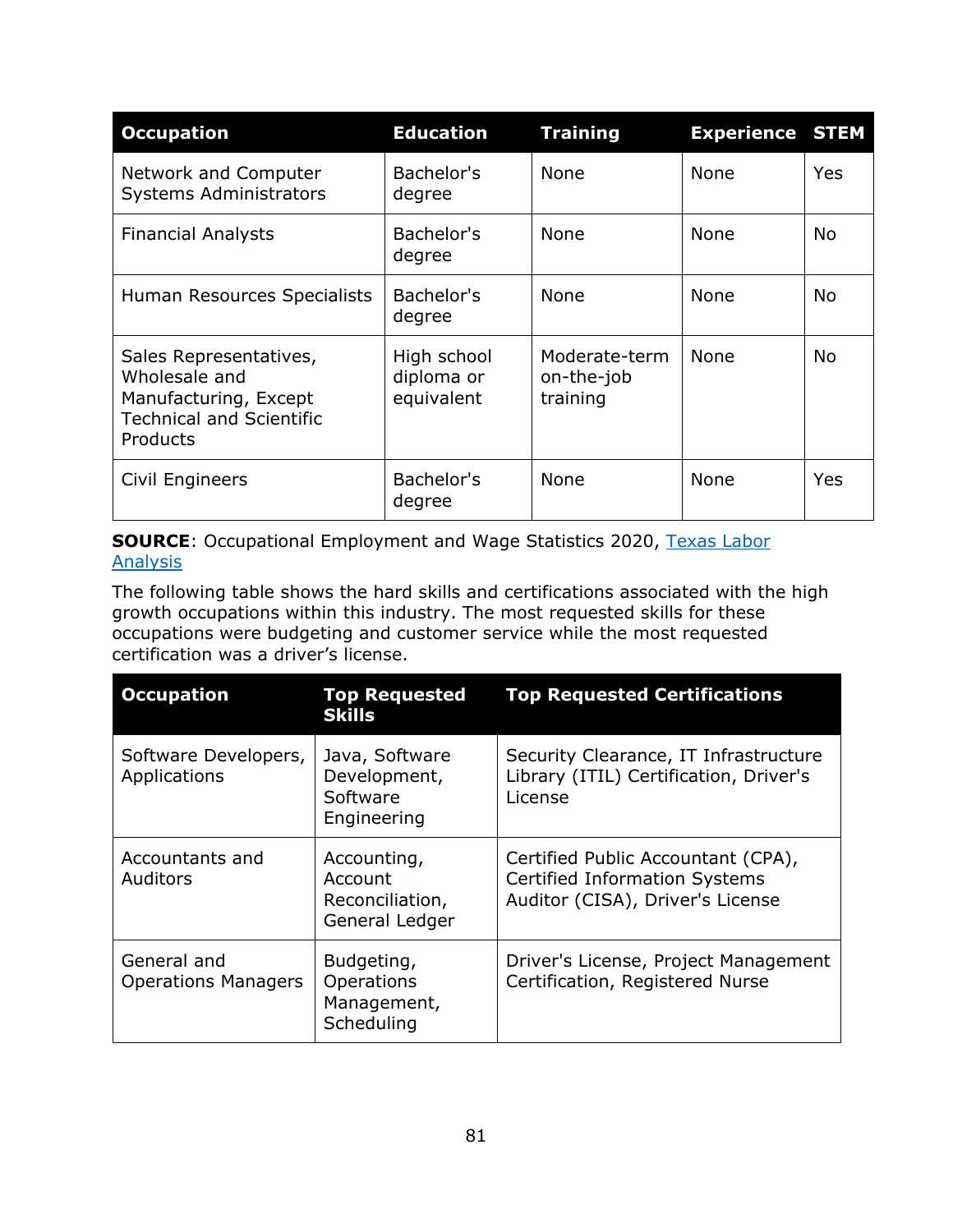| <b>Occupation</b>                                               | <b>Top Requested</b><br><b>Skills</b>                                   | <b>Top Requested Certifications</b>                                                                                                    |
|-----------------------------------------------------------------|-------------------------------------------------------------------------|----------------------------------------------------------------------------------------------------------------------------------------|
| <b>Sales</b><br>Representatives,<br>Services, All Other         | Sales, Customer<br>Service,<br>Prospective Clients                      | Driver's License, Insurance Agent<br>Certification, Property and Casualty<br>License                                                   |
| Lawyers                                                         | Litigation,<br>Customer Service,<br>Legal Research                      | Licensed Attorney, Texas Bar,<br>Certified Public Accountant (CPA)                                                                     |
| <b>Computer Systems</b><br>Analysts                             | SQL, Business<br>Process, Project<br>Management                         | Driver's License, IT Infrastructure<br>Library (ITIL) Certification, Security<br>Clearance                                             |
| Management<br>Analysts                                          | Business Analysis,<br>Project<br>Management,<br><b>Business Process</b> | Project Management Certification,<br>Driver's License, Security Clearance                                                              |
| Paralegals and Legal<br>Assistants                              | Litigation, Legal<br>Documentation,<br>Scheduling                       | Paralegal Certification, Legal<br>Assistant, Driver's License                                                                          |
| Computer User<br><b>Support Specialists</b>                     | Technical Support,<br>Customer Service,<br>Repair                       | Driver's License, Certified A+<br>Technician, IT Infrastructure Library<br>(ITIL) Certification                                        |
| Market Research<br>Analysts and<br><b>Marketing Specialists</b> | Marketing, Social<br>Media, Digital<br>Marketing                        | Driver's License, Certified Public<br>Accountant (CPA), Life and Health<br><b>Insurance License</b>                                    |
| <b>Business Operations</b><br>Specialists, All Other            | E-Commerce,<br>Customer Service,<br>Project<br>Management               | Driver's License, Certified<br><b>Information Systems Security</b><br>Professional (CISSP), Project<br><b>Management Certification</b> |
| <b>Financial Managers</b>                                       | Accounting,<br>Budgeting,<br><b>Financial Reporting</b>                 | Certified Public Accountant (CPA),<br>Driver's License, Financial Accounting<br>Standards Board (FASB)                                 |
| Computer<br>Occupations, All<br>Other                           | Project<br>Management, SQL,<br>Python                                   | Project Management Certification,<br>Security Clearance, Project<br>Management Professional (PMP)                                      |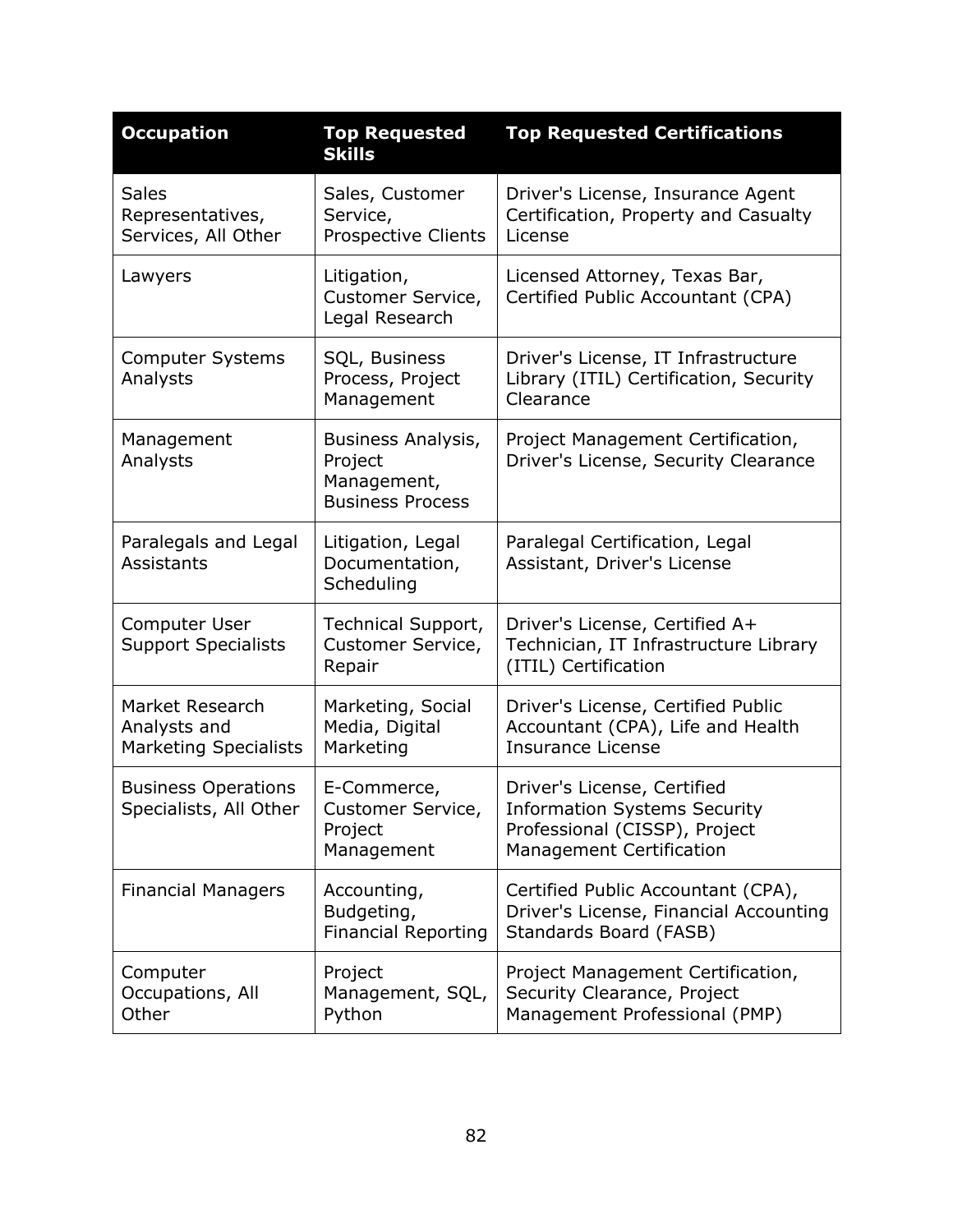| <b>Occupation</b>                                                                                                                | <b>Top Requested</b><br><b>Skills</b>                                       | <b>Top Requested Certifications</b>                                                                                                                                          |
|----------------------------------------------------------------------------------------------------------------------------------|-----------------------------------------------------------------------------|------------------------------------------------------------------------------------------------------------------------------------------------------------------------------|
| Computer and<br><b>Information Systems</b><br>Managers                                                                           | Budgeting, Project<br>Management,<br>Software<br>Development                | IT Infrastructure Library (ITIL)<br>Certification, Certified Information<br>Systems Auditor (CISA), Certified<br><b>Information Systems Security</b><br>Professional (CISSP) |
| Bookkeeping,<br>Accounting, and<br><b>Auditing Clerks</b>                                                                        | Accounting,<br>Accounts Payable /<br>Accounts<br>Receivable,<br>Bookkeeping | Driver's License, Security Clearance,<br>Certified Public Accountant (CPA)                                                                                                   |
| Network and<br><b>Computer Systems</b><br>Administrators                                                                         | System<br>Administration,<br>Linux, Microsoft<br><b>Active Directory</b>    | Security Clearance, CompTIA<br>Security+, IT Infrastructure Library<br>(ITIL) Certification                                                                                  |
| <b>Financial Analysts</b>                                                                                                        | Financial Analysis,<br>Accounting,<br><b>Budgeting</b>                      | Certified Public Accountant (CPA),<br>Driver's License, Certified Treasury<br>Professional (CTP)                                                                             |
| <b>Human Resources</b><br><b>Specialists</b>                                                                                     | Recruiting,<br>Onboarding, Talent<br>Acquisition                            | Professional in Human Resources,<br>Driver's License, SHRM Certified<br>Professional (SHRM-CP)                                                                               |
| <b>Sales</b><br>Representatives,<br>Wholesale and<br>Manufacturing,<br><b>Except Technical and</b><br><b>Scientific Products</b> | Sales, Customer<br>Service, Outside<br><b>Sales</b>                         | Driver's License, Insurance License,<br><b>Insurance Agent Certification</b>                                                                                                 |
| Civil Engineers                                                                                                                  | Civil Engineering,<br>Project<br>Management,<br>Professional<br>Engineer    | Licensed Professional Engineer,<br>Driver's License, American Board for<br>Engineering and Technology (ABET)<br>Accredited                                                   |

**SOURCE**: Burning Glass Labor Insights, 2021.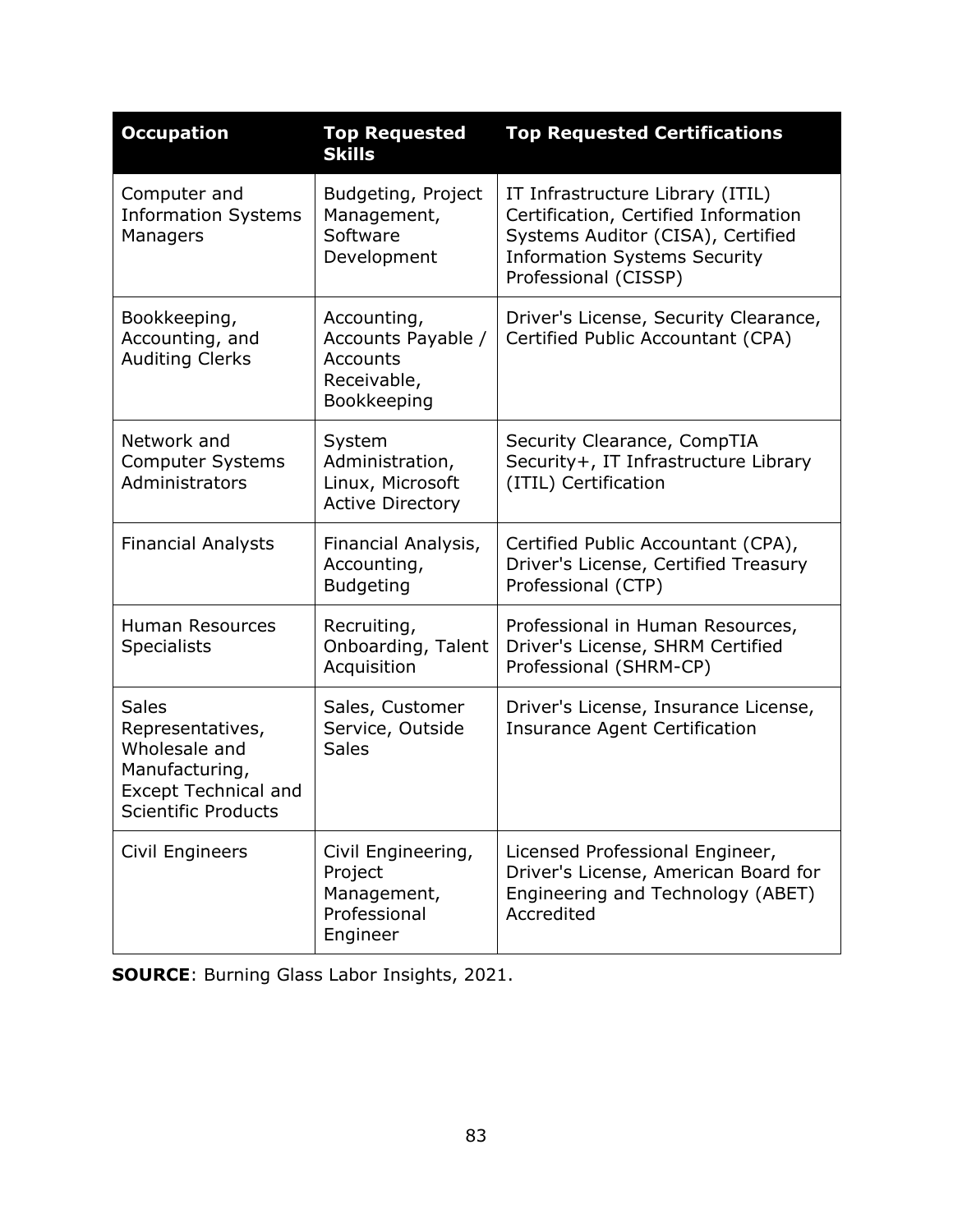## **M. Accommodation and Food Services**

In the last five years, demand for Accommodation and Food Services workers in Texas has grown, according to Quarterly Census of Employment and Wages. This data is for NAICS code 72.

The industry is still recovering after facing unprecedented challenges due to the COVID-19 pandemic. In the first quarter of 2021, the number of workers at Accommodation and Food Services industry employers in Texas was 1.1 million, down 4.0 percent from the same quarter in 2016.

Annually, employment in the large Accommodation and Food Services industry expanded steadily from late 2010 through February 2020. Employment declined dramatically through April 2020 and has gradually increased since but is still at 91.9 percent of the pre-COVID (Feb. 2020) employment in August 2021, according to seasonally adjusted Current Employment Statistics data.

The occupations within Accommodation and Food Services employers that are projected to add the most jobs and pay above the state median wage from 2018 to 2028 are listed below.

| <b>Occupation</b><br><b>Title</b>                                                  | <b>Annual</b><br><b>Average</b><br><b>Employment</b><br>2018 | <b>Annual</b><br><b>Average</b><br><b>Employment</b><br>2028 | <b>Number</b><br>Change<br>2018-<br>2028 | <b>Percent</b><br>Growth<br>2018-<br>2028 | <b>Annual</b><br><b>Median</b><br><b>Wage</b><br>2020 |
|------------------------------------------------------------------------------------|--------------------------------------------------------------|--------------------------------------------------------------|------------------------------------------|-------------------------------------------|-------------------------------------------------------|
| <b>Food Service</b><br>Managers                                                    | 8,963                                                        | 10,648                                                       | 1,685                                    | 18.8                                      | \$53,929                                              |
| Chefs and Head<br>Cooks                                                            | 4,592                                                        | 5,534                                                        | 942                                      | 20.5                                      | \$57,870                                              |
| <b>Sales</b><br>Representatives,<br>Services, All<br>Other                         | 2,724                                                        | 3,207                                                        | 483                                      | 17.7                                      | \$48,846                                              |
| First-Line<br>Supervisors of<br>Office and<br>Administrative<br>Support<br>Workers | 2,488                                                        | 2,854                                                        | 366                                      | 14.7                                      | \$45,751                                              |
| Accountants and<br><b>Auditors</b>                                                 | 1,080                                                        | 1,289                                                        | 209                                      | 19.4                                      | \$67,791                                              |
| <b>Public Relations</b><br><b>Specialists</b>                                      | 798                                                          | 948                                                          | 150                                      | 18.8                                      | \$44,010                                              |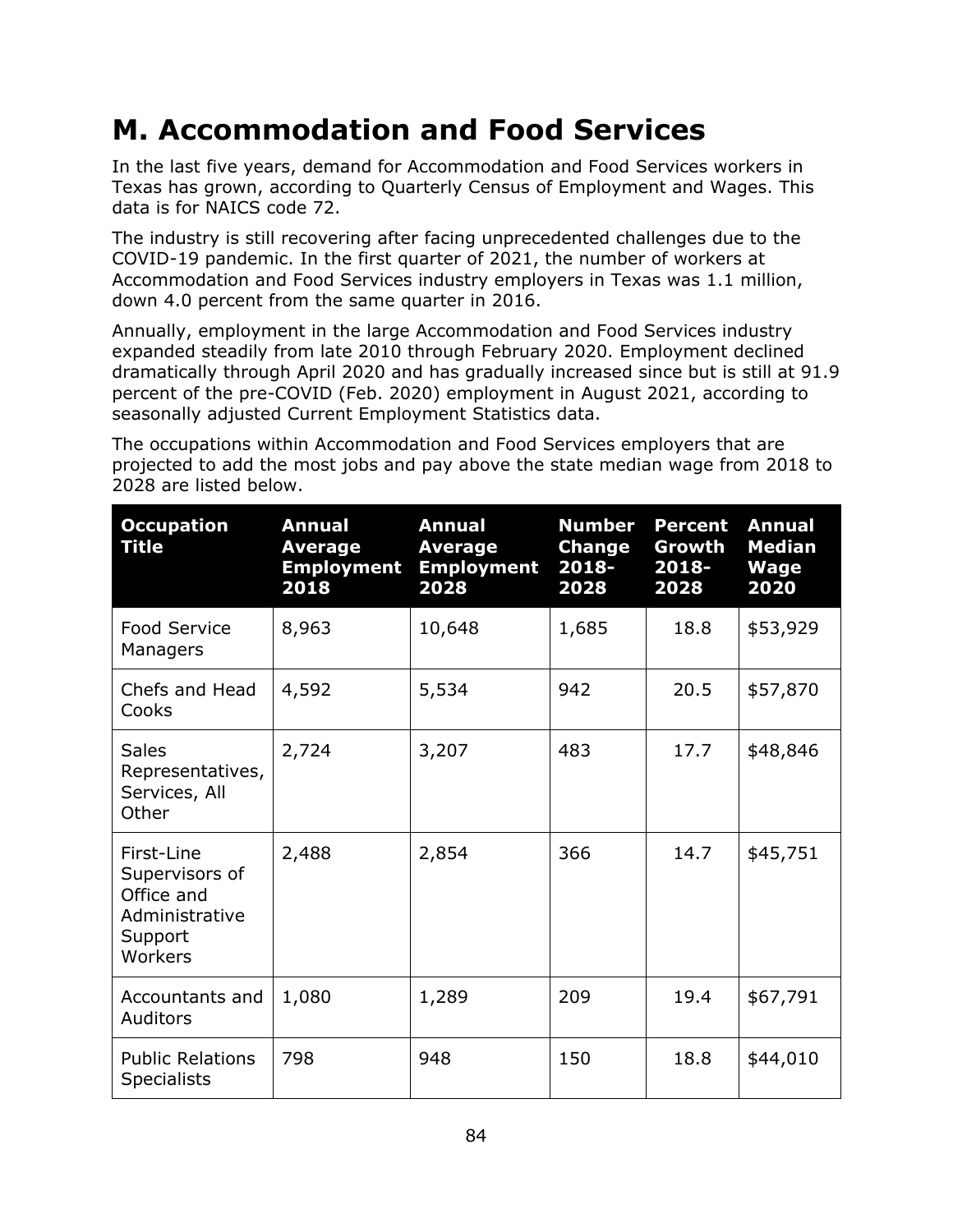| <b>Occupation</b><br><b>Title</b>                                          | <b>Annual</b><br><b>Average</b><br><b>Employment</b><br>2018 | <b>Annual</b><br><b>Average</b><br><b>Employment</b><br>2028 | <b>Number</b><br><b>Change</b><br>2018-<br>2028 | <b>Percent</b><br>Growth<br>2018-<br>2028 | <b>Annual</b><br><b>Median</b><br><b>Wage</b><br>2020 |
|----------------------------------------------------------------------------|--------------------------------------------------------------|--------------------------------------------------------------|-------------------------------------------------|-------------------------------------------|-------------------------------------------------------|
| Human<br><b>Resources</b><br><b>Specialists</b>                            | 753                                                          | 871                                                          | 118                                             | 15.7                                      | \$60,452                                              |
| Training and<br>Development<br><b>Specialists</b>                          | 569                                                          | 680                                                          | 111                                             | 19.5                                      | \$58,012                                              |
| First-Line<br>Supervisors of<br>Mechanics,<br>Installers, and<br>Repairers | 483                                                          | 578                                                          | 95                                              | 19.7                                      | \$53,532                                              |
| Administrative<br><b>Services</b><br>Managers                              | 417                                                          | 494                                                          | 77                                              | 18.5                                      | \$80,302                                              |
| Market Research<br>Analysts and<br>Marketing<br><b>Specialists</b>         | 219                                                          | 286                                                          | 67                                              | 30.6                                      | \$48,695                                              |
| First-Line<br>Supervisors of<br><b>Personal Service</b><br>Workers         | 280                                                          | 347                                                          | 67                                              | 23.9                                      | \$46,892                                              |
| Financial<br>Managers                                                      | 145                                                          | 191                                                          | 46                                              | 31.7                                      | \$132,825                                             |
| First-Line<br>Supervisors of<br><b>Non-Retail Sales</b><br>Workers         | 254                                                          | 299                                                          | 45                                              | 17.7                                      | \$71,514                                              |
| <b>Business</b><br>Operations<br>Specialists, All<br>Other                 | 191                                                          | 233                                                          | 42                                              | 22.0                                      | \$72,876                                              |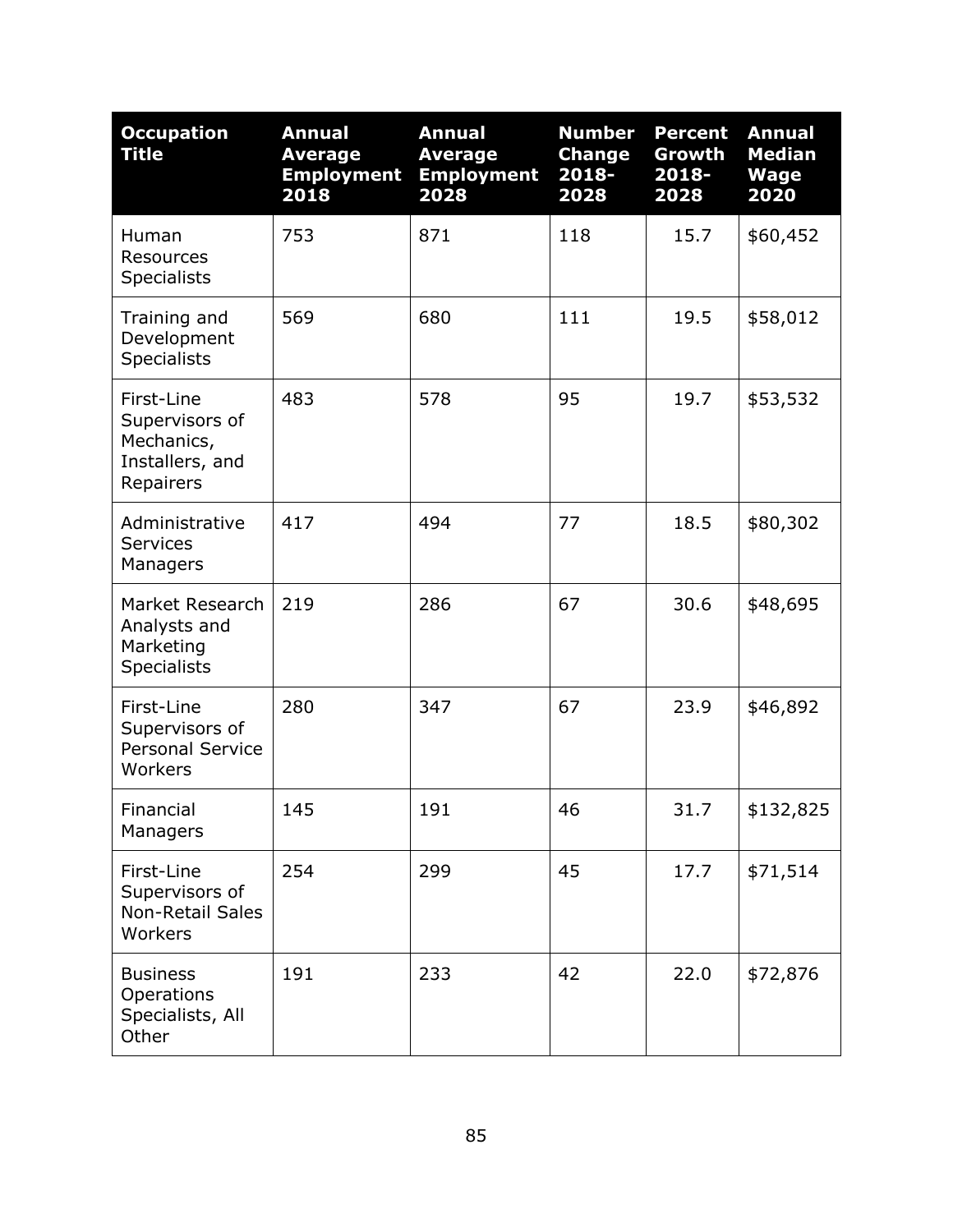| <b>Occupation</b><br><b>Title</b>                                                                 | <b>Annual</b><br><b>Average</b><br><b>Employment</b><br>2018 | <b>Annual</b><br><b>Average</b><br><b>Employment</b><br>2028 | <b>Number</b><br><b>Change</b><br>2018-<br>2028 | <b>Percent</b><br>Growth<br>$2018 -$<br>2028 | <b>Annual</b><br><b>Median</b><br><b>Wage</b><br>2020 |
|---------------------------------------------------------------------------------------------------|--------------------------------------------------------------|--------------------------------------------------------------|-------------------------------------------------|----------------------------------------------|-------------------------------------------------------|
| First-Line<br>Supervisors of<br>Production and<br>Operating<br>Workers                            | 200                                                          | 237                                                          | 37                                              | 18.5                                         | \$51,184                                              |
| Computer User<br>Support<br><b>Specialists</b>                                                    | 174                                                          | 210                                                          | 36                                              | 20.7                                         | \$51,032                                              |
| Production,<br>Planning, and<br>Expediting<br><b>Clerks</b>                                       | 197                                                          | 232                                                          | 35                                              | 17.8                                         | \$45,881                                              |
| Sales Managers                                                                                    | 175                                                          | 207                                                          | 32                                              | 18.3                                         | \$109,592                                             |
| First-Line<br>Supervisors of<br>Landscaping,<br>Lawn Service,<br>and<br>Groundskeeping<br>Workers | 133                                                          | 158                                                          | 25                                              | 18.8                                         | \$51,663                                              |

**SOURCE**: Occupational Projections 2018-2028, Occupational Employment and Wage Statistics 2020

This table shows the Education, Training, and Experience assignments for each occupation, as determined by the Bureau of Labor Statistics.

| <b>Occupation</b>            | <b>Education</b>                        | <b>Training</b> | <b>Experience STEM</b> |    |
|------------------------------|-----------------------------------------|-----------------|------------------------|----|
| <b>Food Service Managers</b> | High school<br>diploma or<br>equivalent | None            | Less than 5<br>years   | No |
| Chefs and Head Cooks         | High school<br>diploma or<br>equivalent | <b>None</b>     | 5 years or<br>more     | No |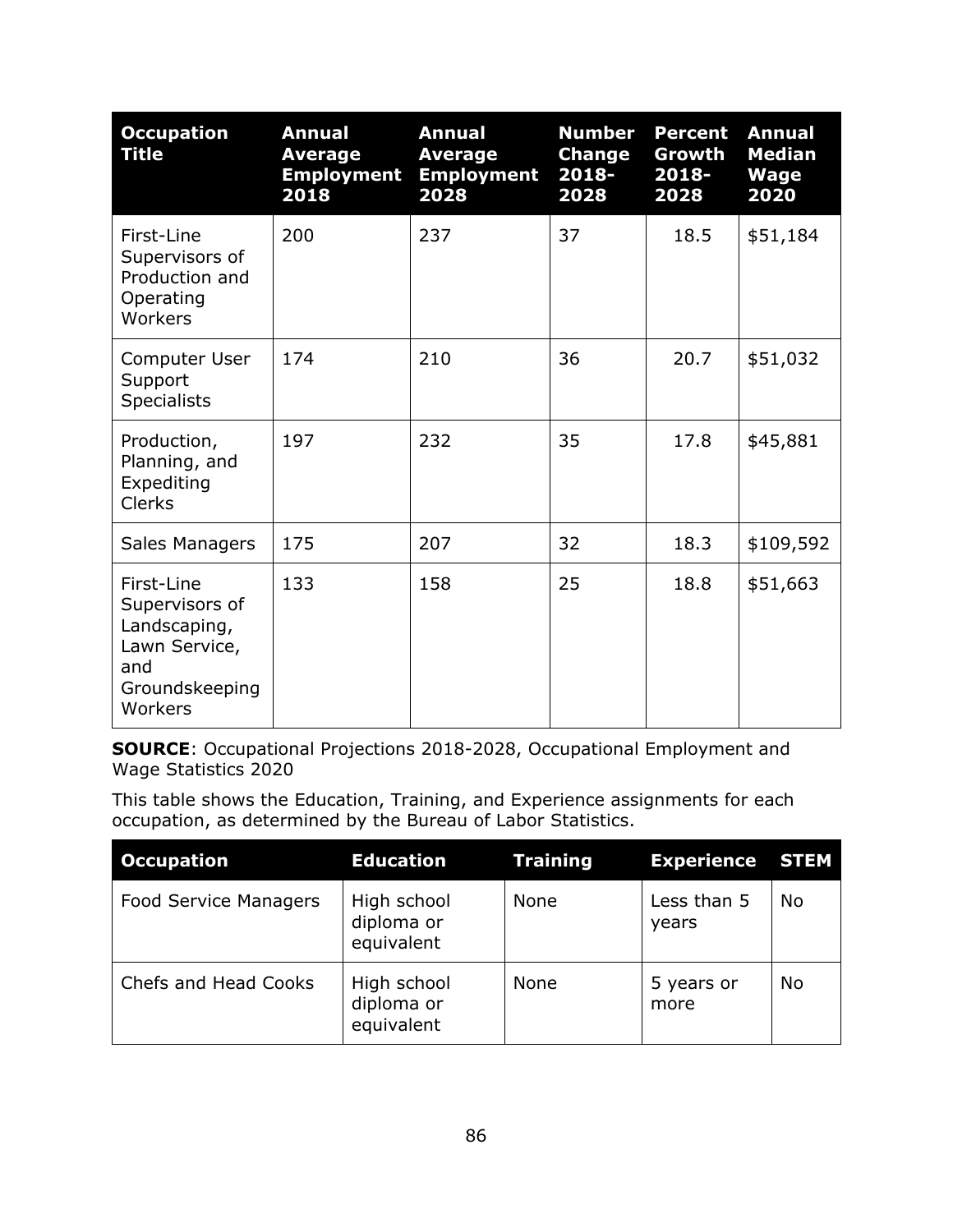| <b>Occupation</b>                                                                   | <b>Education</b>                        | <b>Training</b>                           | <b>Experience</b>    | <b>STEM</b> |
|-------------------------------------------------------------------------------------|-----------------------------------------|-------------------------------------------|----------------------|-------------|
| Sales Representatives,<br>Services, All Other                                       | High school<br>diploma or<br>equivalent | Moderate-<br>term on-the-<br>job training | None                 | <b>No</b>   |
| First-Line Supervisors of<br>Office and<br><b>Administrative Support</b><br>Workers | High school<br>diploma or<br>equivalent | None                                      | Less than 5<br>years | <b>No</b>   |
| Accountants and<br>Auditors                                                         | Bachelor's<br>degree                    | None                                      | None                 | Yes         |
| <b>Public Relations</b><br><b>Specialists</b>                                       | Bachelor's<br>degree                    | <b>None</b>                               | None                 | <b>No</b>   |
| <b>Human Resources</b><br><b>Specialists</b>                                        | Bachelor's<br>degree                    | None                                      | None                 | <b>No</b>   |
| Training and<br><b>Development Specialists</b>                                      | Bachelor's<br>degree                    | None                                      | Less than 5<br>years | <b>No</b>   |
| First-Line Supervisors of<br>Mechanics, Installers,<br>and Repairers                | High school<br>diploma or<br>equivalent | None                                      | Less than 5<br>years | <b>No</b>   |
| <b>Administrative Services</b><br>Managers                                          | Bachelor's<br>degree                    | None                                      | Less than 5<br>years | <b>No</b>   |
| Market Research<br>Analysts and Marketing<br><b>Specialists</b>                     | Bachelor's<br>degree                    | None                                      | <b>None</b>          | Yes         |
| First-Line Supervisors of<br><b>Personal Service</b><br>Workers                     | High school<br>diploma or<br>equivalent | None                                      | Less than 5<br>years | No          |
| <b>Financial Managers</b>                                                           | Bachelor's<br>degree                    | None                                      | 5 years or<br>more   | Yes         |
| First-Line Supervisors of<br><b>Non-Retail Sales</b><br>Workers                     | High school<br>diploma or<br>equivalent | None                                      | Less than 5<br>years | No          |
| <b>Business Operations</b><br>Specialists, All Other                                | Bachelor's<br>degree                    | None                                      | None                 | No          |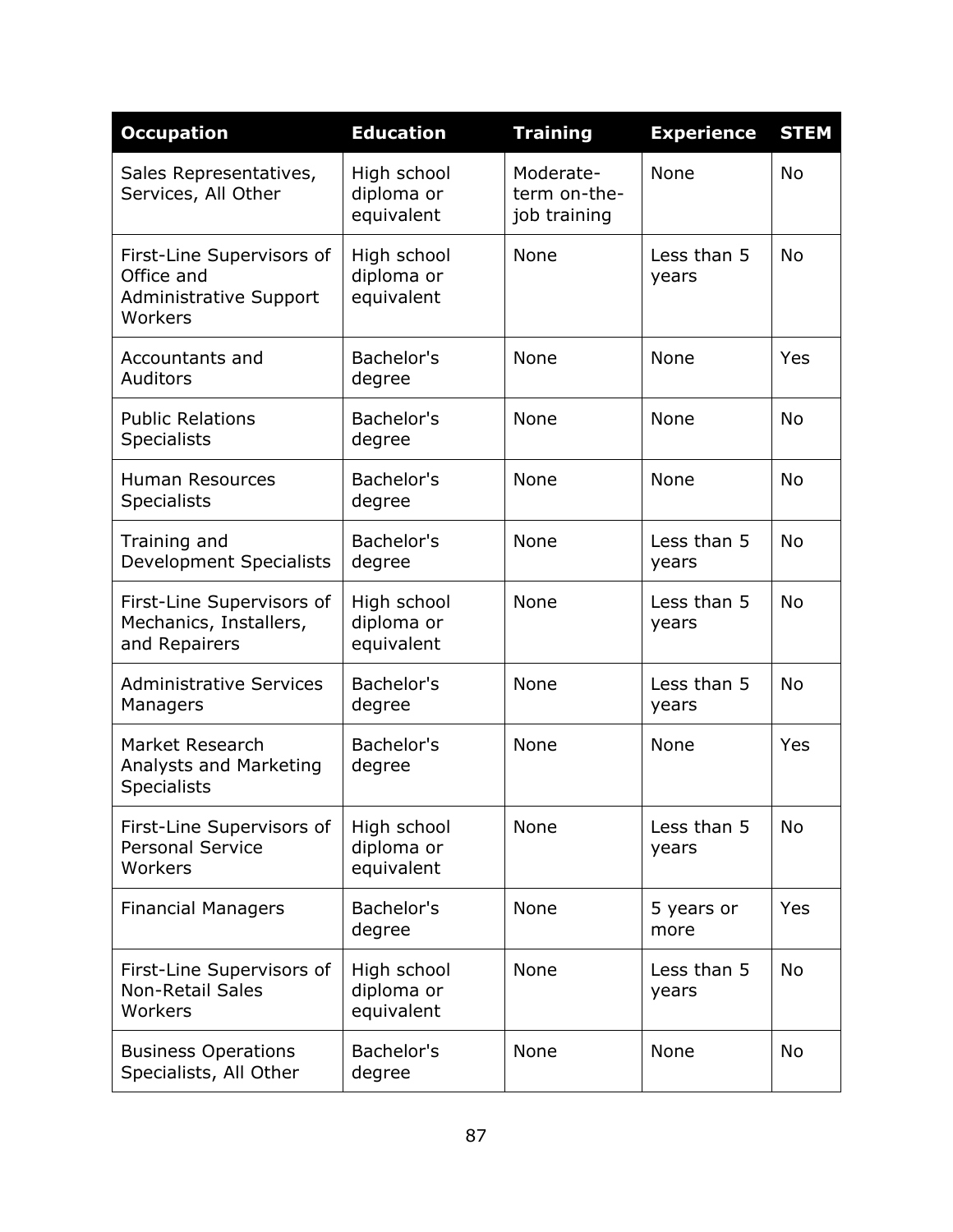| <b>Occupation</b>                                                                           | <b>Education</b>                        | <b>Training</b>                           | <b>Experience</b>    | <b>STEM</b> |
|---------------------------------------------------------------------------------------------|-----------------------------------------|-------------------------------------------|----------------------|-------------|
| First-Line Supervisors of<br>Production and<br><b>Operating Workers</b>                     | High school<br>diploma or<br>equivalent | <b>None</b>                               | Less than 5<br>years | <b>No</b>   |
| Computer User Support<br><b>Specialists</b>                                                 | Some college,<br>no degree              | None                                      | <b>None</b>          | <b>No</b>   |
| Production, Planning,<br>and Expediting Clerks                                              | High school<br>diploma or<br>equivalent | Moderate-<br>term on-the-<br>job training | None                 | <b>No</b>   |
| Sales Managers                                                                              | Bachelor's<br>degree                    | None                                      | Less than 5<br>years | <b>No</b>   |
| First-Line Supervisors of<br>Landscaping, Lawn<br>Service, and<br>Groundskeeping<br>Workers | High school<br>diploma or<br>equivalent | None                                      | Less than 5<br>years | <b>No</b>   |

**SOURCE:** Occupational Employment and Wage Statistics 2020, Texas Labor **[Analysis](https://texaslaboranalysis.com/)** 

As is common in most occupations, Driver's License is the most requested certification in this industry. Other skills and certifications desired by employers vary widely by occupation. The following table shows the skills and certifications most commonly mentioned by employers in help wanted ads, for the occupations listed in the preceding table.

| <b>Occupation</b>                             | <b>Top Requested Skills</b>                      | <b>Top Requested</b><br><b>Certifications</b>                                        |
|-----------------------------------------------|--------------------------------------------------|--------------------------------------------------------------------------------------|
| <b>Food Service Managers</b>                  | Restaurant Managing,<br>Scheduling, Cost Control | Driver's License, ServSafe,<br><b>Food Handler Certification</b>                     |
| <b>Chefs and Head Cooks</b>                   | Cooking, Food<br>Preparation, Scheduling         | ServSafe, Food Handler<br>Certification, Food Service<br>Certification               |
| Sales Representatives,<br>Services, All Other | Sales, Customer Service,<br>Prospective Clients  | Driver's License, Insurance<br>Agent Certification, Property<br>and Casualty License |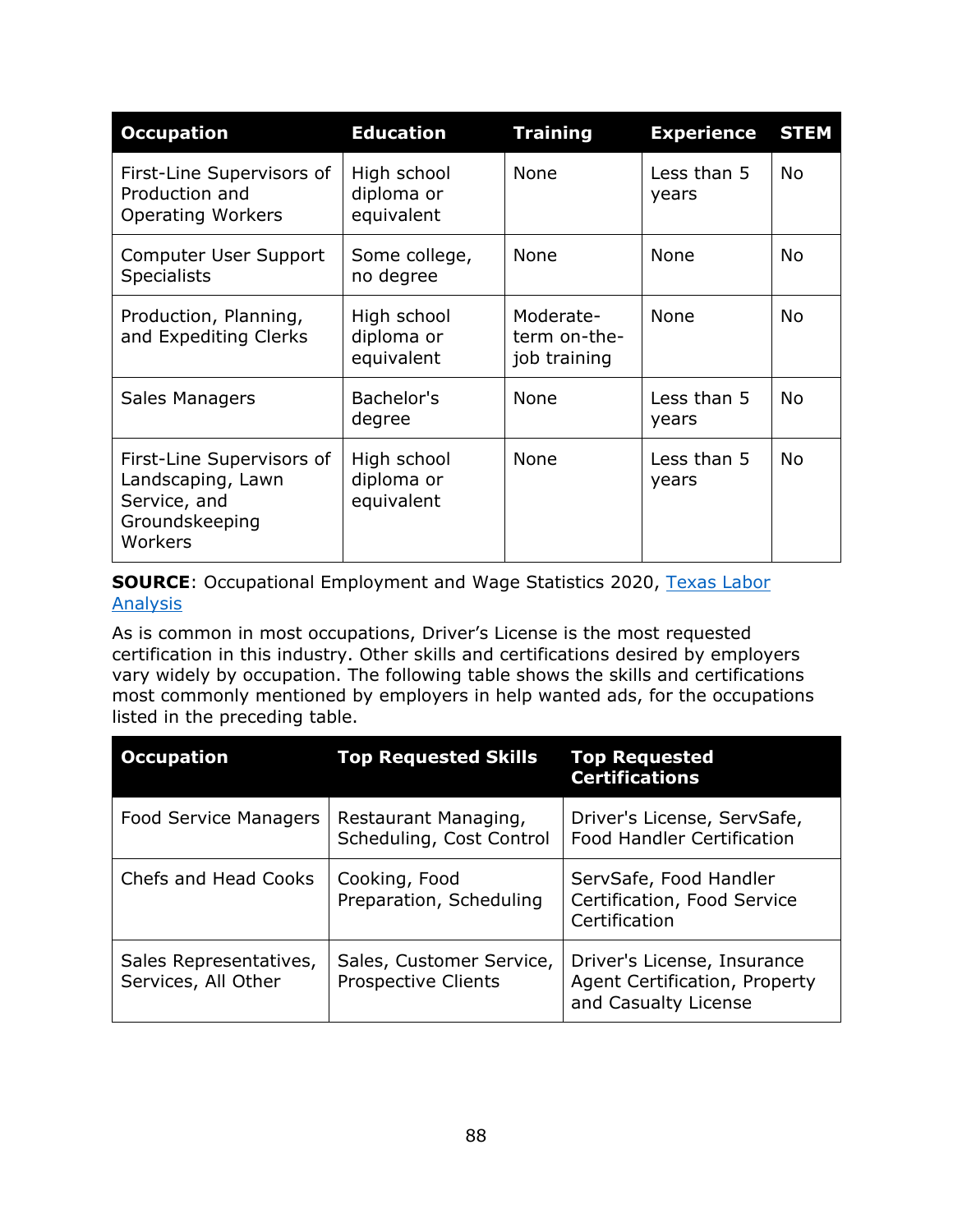| <b>Occupation</b>                                                                          | <b>Top Requested Skills</b>                               | <b>Top Requested</b><br><b>Certifications</b>                                                                           |
|--------------------------------------------------------------------------------------------|-----------------------------------------------------------|-------------------------------------------------------------------------------------------------------------------------|
| <b>First-Line Supervisors</b><br>of Office and<br><b>Administrative Support</b><br>Workers | Customer Service,<br>Scheduling, Office<br>Management     | Driver's License, Project<br>Management Certification,<br>Certified Payroll Personnel<br>(CPP)                          |
| Accountants and<br><b>Auditors</b>                                                         | Accounting, Account<br>Reconciliation, General<br>Ledger  | Certified Public Accountant<br>(CPA), Certified Information<br>Systems Auditor (CISA),<br><b>Driver's License</b>       |
| <b>Public Relations</b><br><b>Specialists</b>                                              | Social media,<br>journalism, project<br>management        | Driver's License, Security<br>Clearance, Adjuster License                                                               |
| <b>Human Resources</b><br><b>Specialists</b>                                               | Recruiting, Onboarding,<br><b>Talent Acquisition</b>      | Professional In Human<br>Resources, Driver's License,<br><b>SHRM Certified Professional</b><br>(SHRM-CP)                |
| Training and<br>Development<br><b>Specialists</b>                                          | Training Materials,<br>Training Programs,<br>Scheduling   | Driver's License, Security<br>Clearance, First Aid CPR AED                                                              |
| <b>First-Line Supervisors</b><br>of Mechanics,<br>Installers, and<br>Repairers             | Repair, Scheduling,<br><b>Budgeting</b>                   | Driver's License,<br><b>Environmental Protection</b><br>Agency Certification, Certified<br>Pool/Spa Operator            |
| Administrative<br>Services Managers                                                        | Budgeting, Scheduling,<br>Repair                          | Driver's License, Certified<br>Facilities Manager (CFM),<br>First Aid CPR AED                                           |
| Market Research<br>Analysts and<br><b>Marketing Specialists</b>                            | Marketing, Social Media,<br>Digital Marketing             | Driver's Licence, Certified<br>Public Accountant, Property<br>and Casulty License                                       |
| <b>First-Line Supervisors</b><br>of Personal Service<br>Workers                            | Client Base Retention,<br>Scheduling, Customer<br>Service | Licensed Barber, Cosmetology<br>License, Driver's License                                                               |
| <b>Financial Managers</b>                                                                  | Accounting, Budgeting,<br><b>Financial Reporting</b>      | <b>Certified Public Accountant</b><br>(CPA), Driver's License,<br><b>Financial Accounting</b><br>Standards Board (FASB) |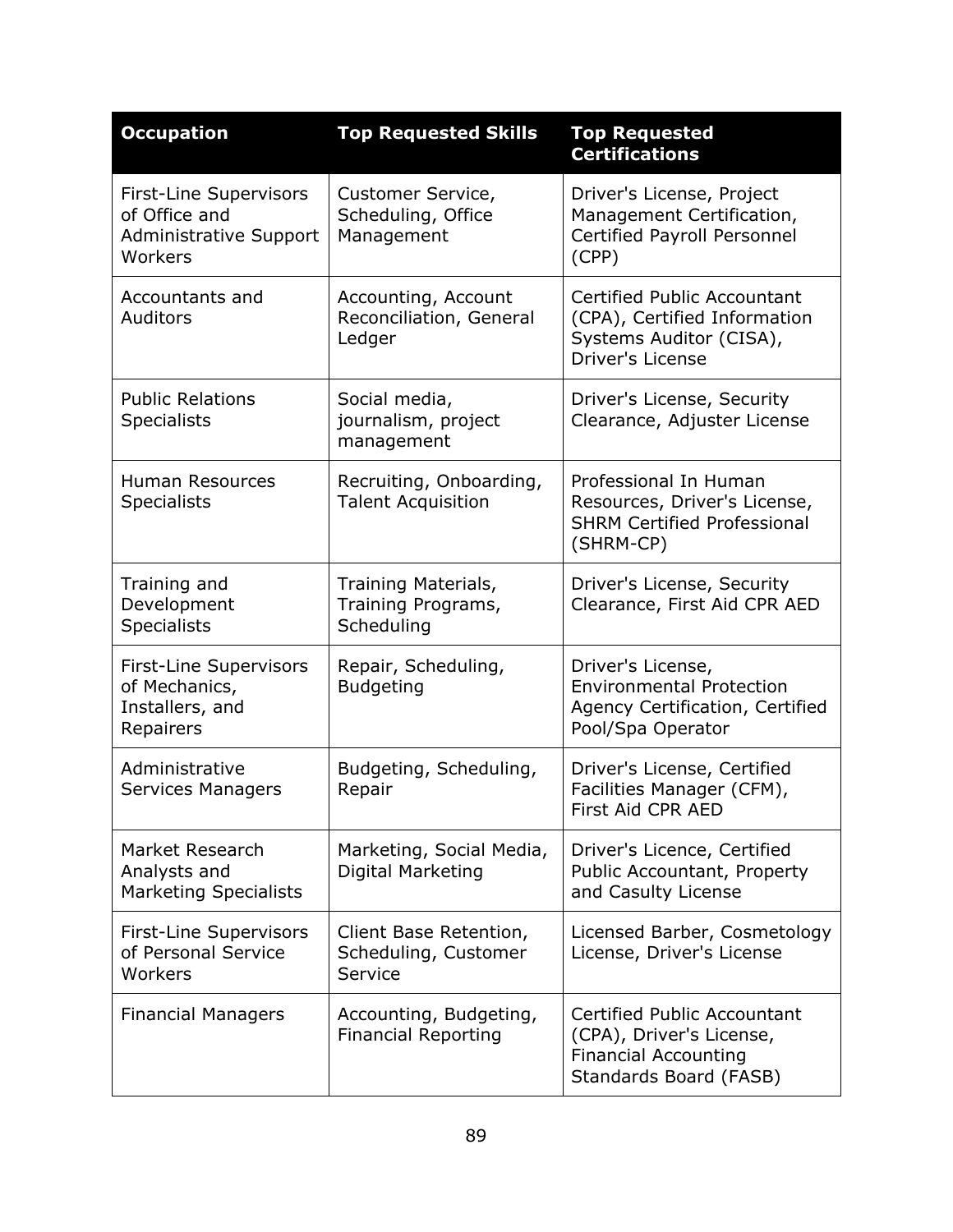| <b>Occupation</b>                                                                                  | <b>Top Requested Skills</b>                            | <b>Top Requested</b><br><b>Certifications</b>                                                                                          |
|----------------------------------------------------------------------------------------------------|--------------------------------------------------------|----------------------------------------------------------------------------------------------------------------------------------------|
| <b>First-Line Supervisors</b><br>of Non-Retail Sales<br>Workers                                    | Sales, Customer Service,<br>Scheduling                 | Driver's License, Food<br>Handler Certification,<br>Property and Casulty License                                                       |
| <b>Business Operations</b><br>Specialists, All Other                                               | E-Commerce, Customer<br>Service, Project<br>Management | Driver's License, Certified<br><b>Information Systems Security</b><br>Professional (CISSP), Project<br><b>Management Certification</b> |
| <b>First-Line Supervisors</b><br>of Production and<br><b>Operating Workers</b>                     | Scheduling, Supervisory<br>Skills, Budgeting           | Driver's License, OSHA<br>Forklift Certification, Six<br>Sigma Certification                                                           |
| Computer User<br><b>Support Specialists</b>                                                        | Technical Support,<br>Customer Service,<br>Repair      | Driver's License, Certified A+<br>Technician, IT Infrastructure<br>Library Certification (ITIL)                                        |
| Production, Planning<br>and Expediting Clerks                                                      | Scheduling, Logistics,<br><b>Customer Service</b>      | Driver's License, Security<br>Clearance, OSHA Forklift<br>Certification                                                                |
| Sales Managers                                                                                     | Sales, Sales<br>Management, Business<br>Development    | Driver's License, Insurance<br>License, Insurance Agent<br>Certification                                                               |
| <b>First-Line Supervisors</b><br>of Landscaping, Lawn<br>Service, and<br>Groundskeeping<br>Workers | Scheduling, Repair,<br>Lawn Care                       | Driver's License, Certified<br>Pest Control, First Aid CPR<br><b>AED</b>                                                               |

**SOURCE**: Burning Glass Labor Insights, 2021.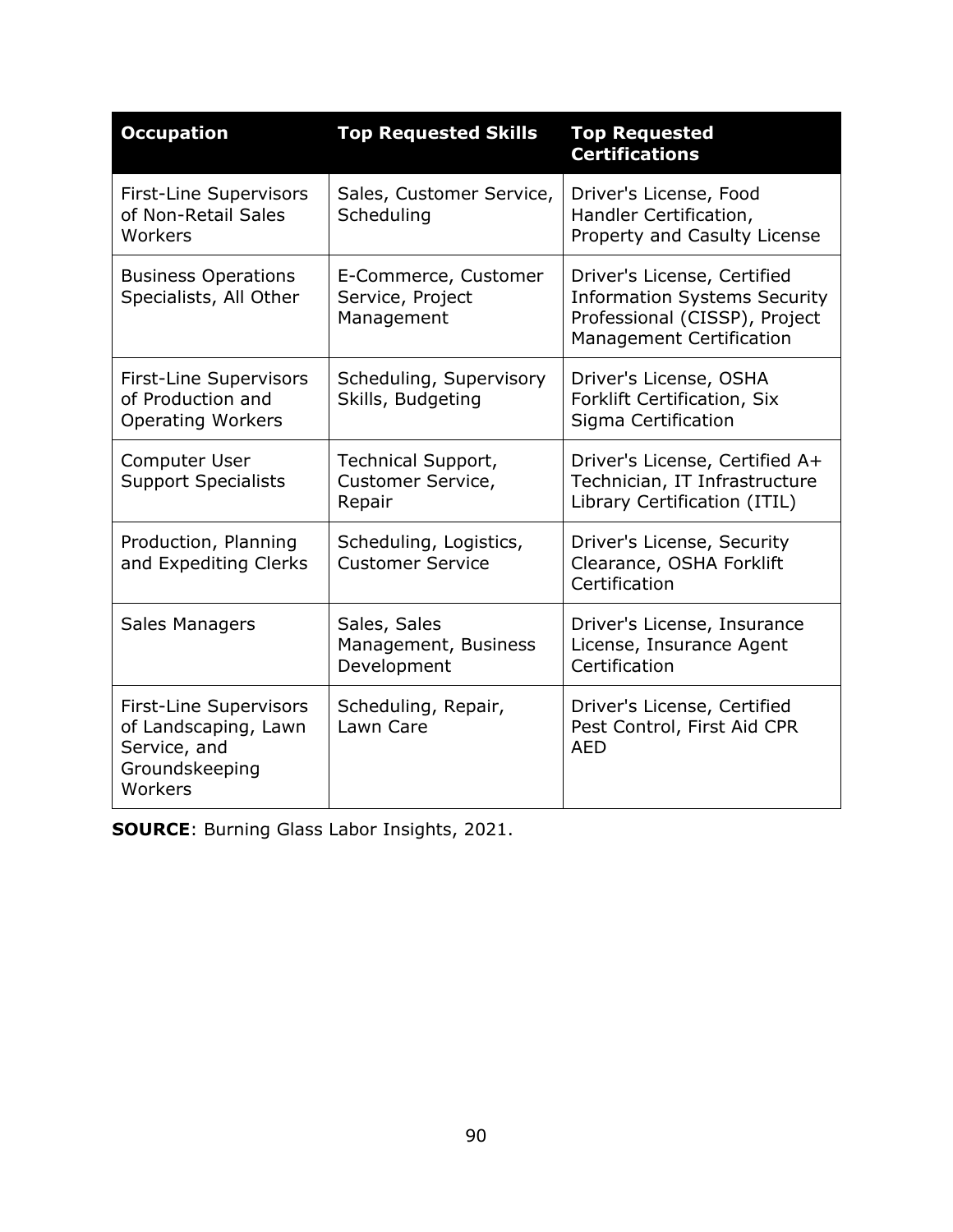## **III. Conclusion**

TWC reviewed the top growth occupations across the key industries for this report as required by statute.

TWC tracks approximately 800 different occupations and employment is projected to increase in nearly all those occupations based on the 2018-2028 projections.

Economic changes can impact employment in all industries in Texas. Still, demand across occupations varies depending on the need of employers in different industries and in different locations.

It is important to note that Texas employers continue to experience the retirements of the Baby Boom generation of workers. The workforce for many industries in Texas has been dominated by Baby Boomer workers, many of whom are now in their sixties and had delayed retirement but now are starting to exit the workforce.

This demographic shift is increasing demand for many occupations. These workforce demographic and economic changes are occurring as Texas employers also have enhanced their employment requirements. Hiring managers are looking for more workers while also demanding workers with more technical skills, more work experience, and more education than in the past.

Such trends lead to rising demand for two kinds of workers in the high-demand, high-wage fields:

- a) Jobs requiring a bachelor's degree and specific technical skill training.
- b) Jobs requiring some form of post-secondary education, specific technical skill training, and additional on-the-job training.

These trends show no signs of slowing down in Texas.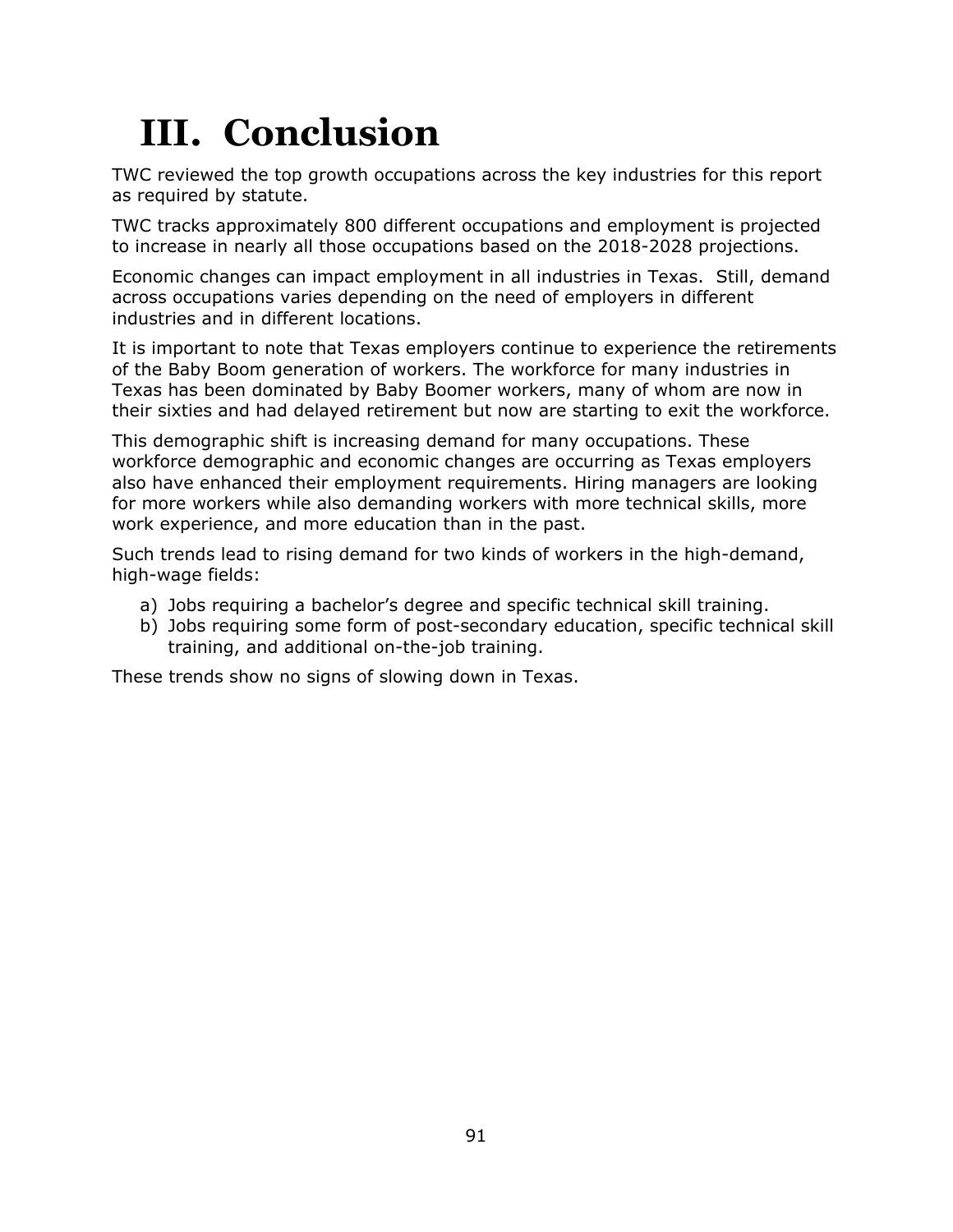## **IV. Methodology**

The Texas Workforce Commission collects data and makes projections on employment by industry as part of its contracts with the U.S. Bureau of Labor Statistics (BLS) and the Employment and Training Division of the U.S. Department of Labor (DOL). In accordance with the statistical methodology established by the DOL and the federal Office of Management and Budget, the TWC calculated employment data for approximately 800 occupations to analyze pay ranges and growth trends for these different occupations.

TWC measures many aspects of the Texas labor market. The number of workers employed and wages paid by industry are tracked by the Quarterly Census of Employment and Wages (QCEW). This program utilizes data from TWC's Unemployment Insurance program and is updated every three months. Wage information for specific occupations is gathered from surveys sent to sampled employers in the Occupational Employment Statistics (OEWS) program, which updates each year.

Employers supply the data for both of these programs, and TWC analyzed the employment and wage data from both the QCEW and OEWS programs. This data is further supplemented by monthly employment data from the Current Employment Statistics program surveys of employers in Texas. All of these programs serve to validate each other in identifying staffing trends with employers.

TWC then examines the number of workers by industry as the basis for producing industry employment projections. TWC produces these industry employment projections and corresponding occupational employment projections to help job seekers, students, parents, policy makers, and company hiring managers better understand their regional labor market. Occupational employment growth is based on industry growth and other variables, which will include population growth and changing skill requirements by employers.

The current long-term projections were completed in September 2020 for the period of 2018 to 2028. This report also includes industry employment level comparisons from QCEW data over the most recent five years to give context.

This report focuses on occupations with high demand or significant job growth and high pay rates as required by statute. Not all occupations are specific to a single industry.

For determination of specialized skills, as well as industry certifications, TWC used data from Burning Glass's Labor Insight for fiscal year 2021. The job listings data captured by Labor Insight is from online ads from a broad and comprehensive set of job boards.

For topics regarding occupational education requirements, TWC considered typical education identified in the 2018-2028 long term occupational projections.

For occupations heavily involved with science, technology, engineering, and math (STEM), TWC used Labor Market and Career Information's web application Texas Labor Analysis.